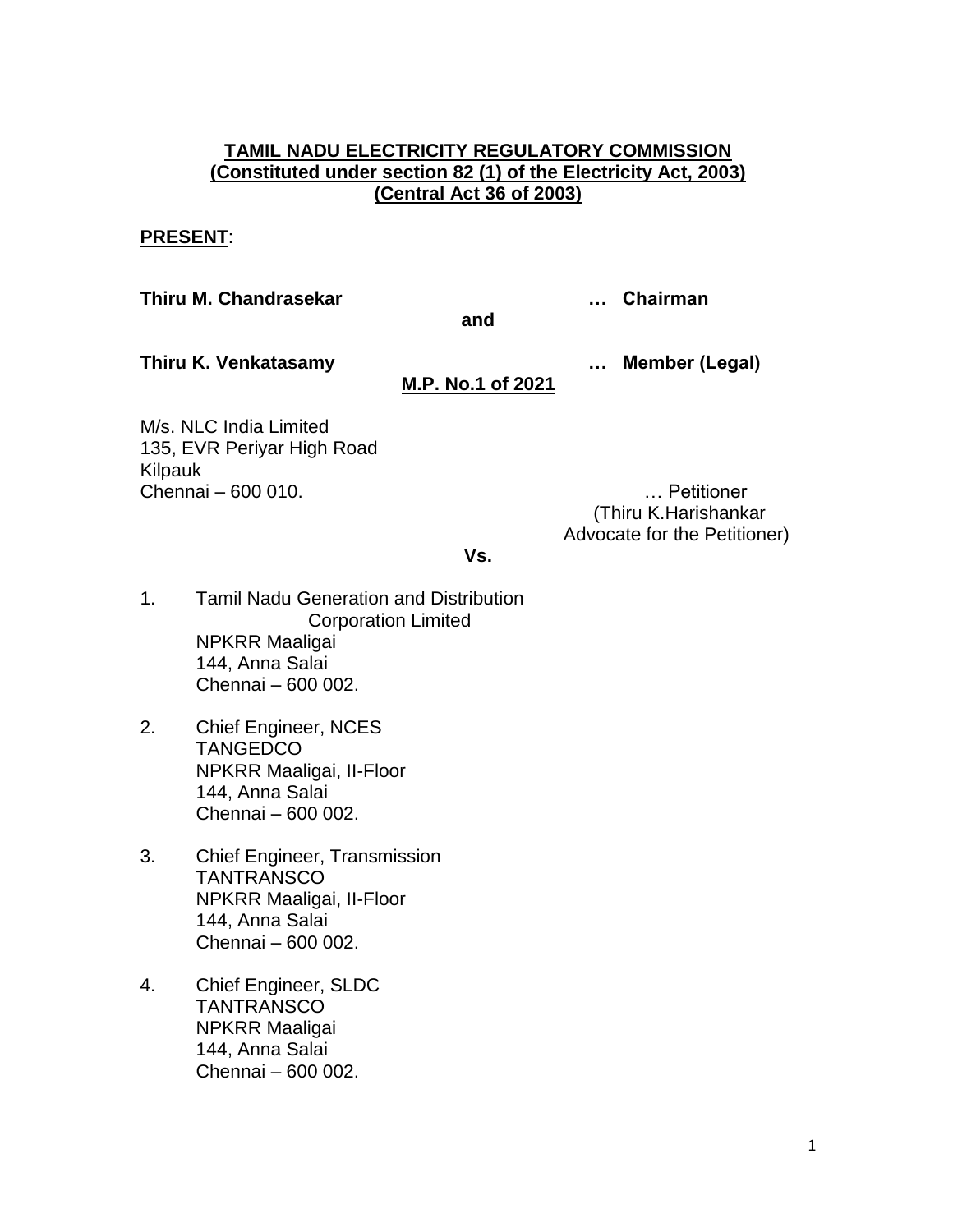- 5. Superintending Engineer, TANGEDCO Electricity Distribution Circle Cuddalore – 607 004.
- 6. Superintending Engineer, TANGEDCO Electricity Distribution Circle Tirunelveli – 627 011.
- 7. Superintending Engineer, TANGEDCO Electricity Distribution Circle Ramnad – 623 503.
- 8. Superintending Engineer, TANGEDCO Electricity Distribution Circle Viruthunagar – 626 001.
- 9. Superintending Engineer, TANGEDCO Electricity Distribution Circle Tuticorin – 628 001.

… Respondents (Thiru . M. Gopinathan Standing Counsel for TANGEDCO)

(Thiru V.Anilkumar Standing Counsel for TANTRANSCO)

**Dates of hearing : 12-01-2021; 09-02-2021; 02-03-2021; 16-03-2021;23-03-2021;20-04-2021; 22-06-2021;13-07-2021;03-08-2021; 24-08-2021;21-09-2021;12-10-2021; 09-11-2021; 30-11-2021; 21-12-2021; 11-01-2022 and 08-02-2022**

**Date of Order : 05-04-2022**

The M.P.No.1 of 2021 came up for final hearing on12-01-2021. The Commission upon perusing the affidavit filed by the petitioner, counter affidavit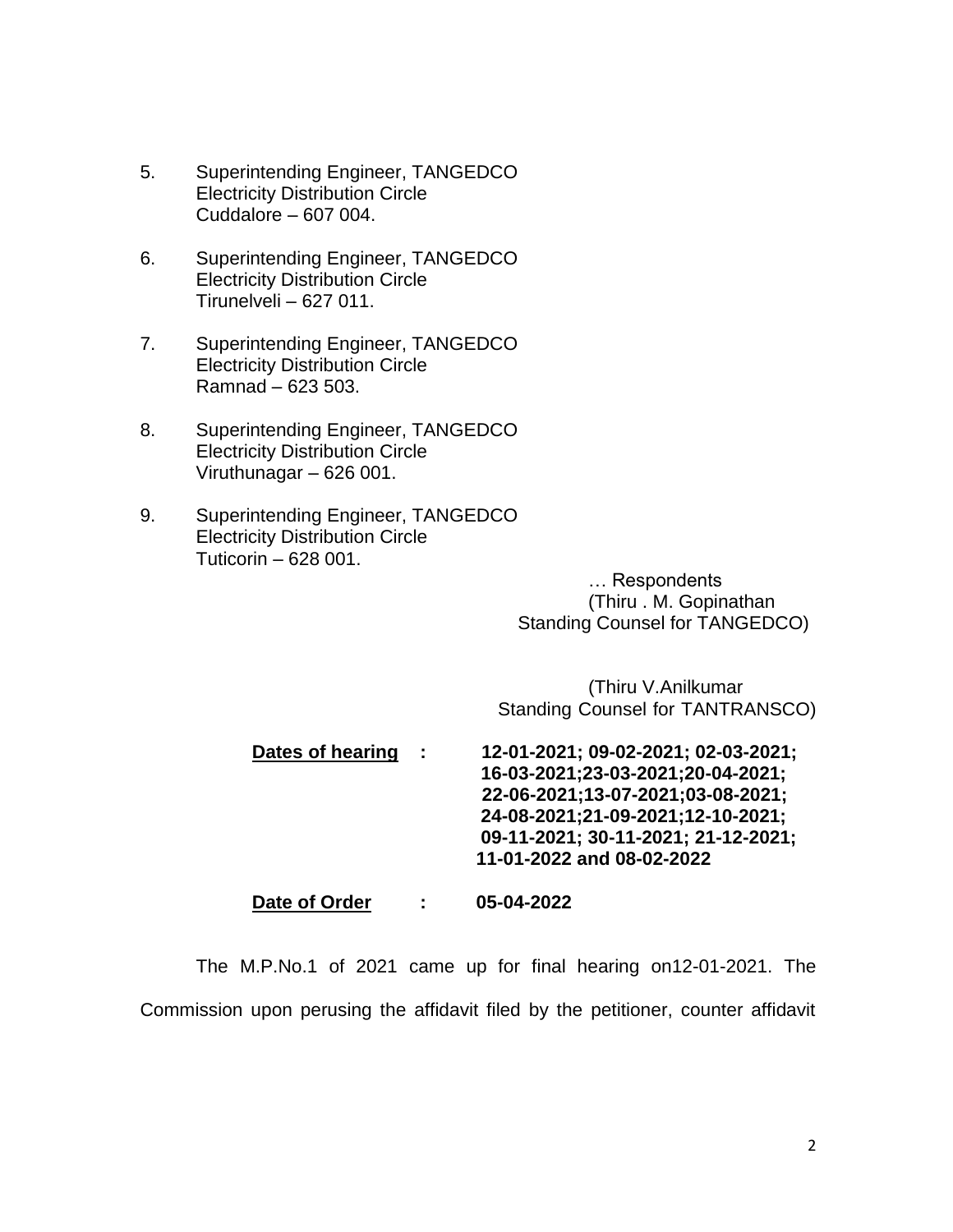filed by the respondentsand all other connected records and after hearing both the parties passes the following:-

#### **ORDER**

#### **1. Prayer of the Petitioner in M.P No.1 of 2021:-**

The prayer of the petitioner in this petition is to direct SLDC to strictly follow and enforce "MUST RUN" status on all Solar and Wind Power Plants and to direct SLDC to forthwith stop issuing Backing down/Curtailment instructions to Solar and Wind Plants, except in the situations as contemplated in the applicable Regulations and PPA .

## **2**. **Facts of the Case:-**

This petition has been filed for seeking compensation with respect to Backing down of Solar & Wind Power of NLCIL.

#### **3. Contentions of the Petitioner:-**

3.1. M/s.NLC India Limited (hereinafter referred to as 'NLCIL') has installed 1400 MW capacity of Renewable Energy (Solar and Wind) at a Capital cost of nearly Rs.6000 Cr in Tamil Nadu under Power Purchase Agreement (hereinafter referred to as 'PPA') with Tamil Nadu Generation and Distribution Corporation Limited (hereinafter referred to as 'TANGEDCO') as a part of its contribution towards the Green initiatives of the Government of India.

3.2. M/s.NLCIL Solar installed capacity is nearly 33.5% of the Solar installed capacity of Tamil Nadu, by which TANGEDCO benefited for the Solar Renewable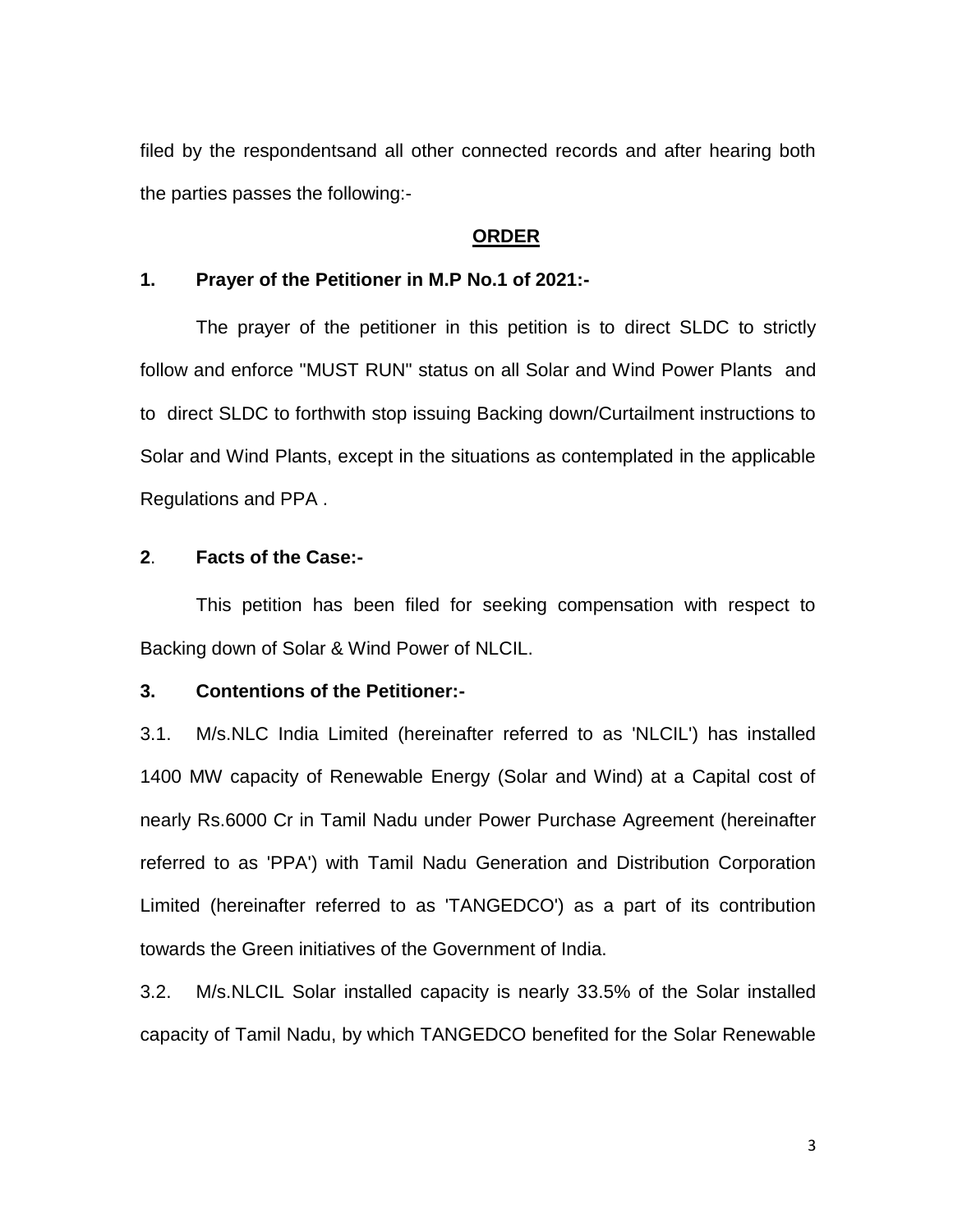Purchase Obligation (RPO) which is currently at 17% (RPO Solar-8051 MW) as per the Commission's order dated 27.07.2020.

3.3. The Solar energy being Green and Renewable source of Energy needs to be patronized by permitting the Solar Power plants to run continuously, at its optimum capacity, without backing down. In this regard, the Government ofIndia had come up with various statutory provisions, National Electricity Policy, and other Regulations of the Commission.

3.4. The Ministry of New and Renewable Energy (hereinafter referred to as MNRE') vide LetterNo.336/19/2017-wind, dated 01.08.2019 has clarified that "MUST RUN" status has been accorded to Renewable Energy (Solar and Wind power) as per IndianElectricity Grid code 2010 and various State Grid Codes/Regulations under the Electricity Act, 2003. According to the existing instructions, Solar and Wind power can be curtailed only on the ground of Grid Safety and Security and that too after communicating reasons of curtailment in writing to Generators.

3.5. The Commission vide Order (Ref: MP. No. 16/2016) dated 25.03.2019 had emphasized that the State Load Dispatch Centre (hereinafter, referred to as 'SLDC') cannot curtail the Renewable Power at their convenience. Backing down of RenewableEnergy sources shall be resorted to only after exhausting all other possible means of achieving and ensuring the grid stability.

3.6. Also, as per the Power Purchase Agreements signed between TANGEDCO and NLCIL for various RE Projects, the Renewable Power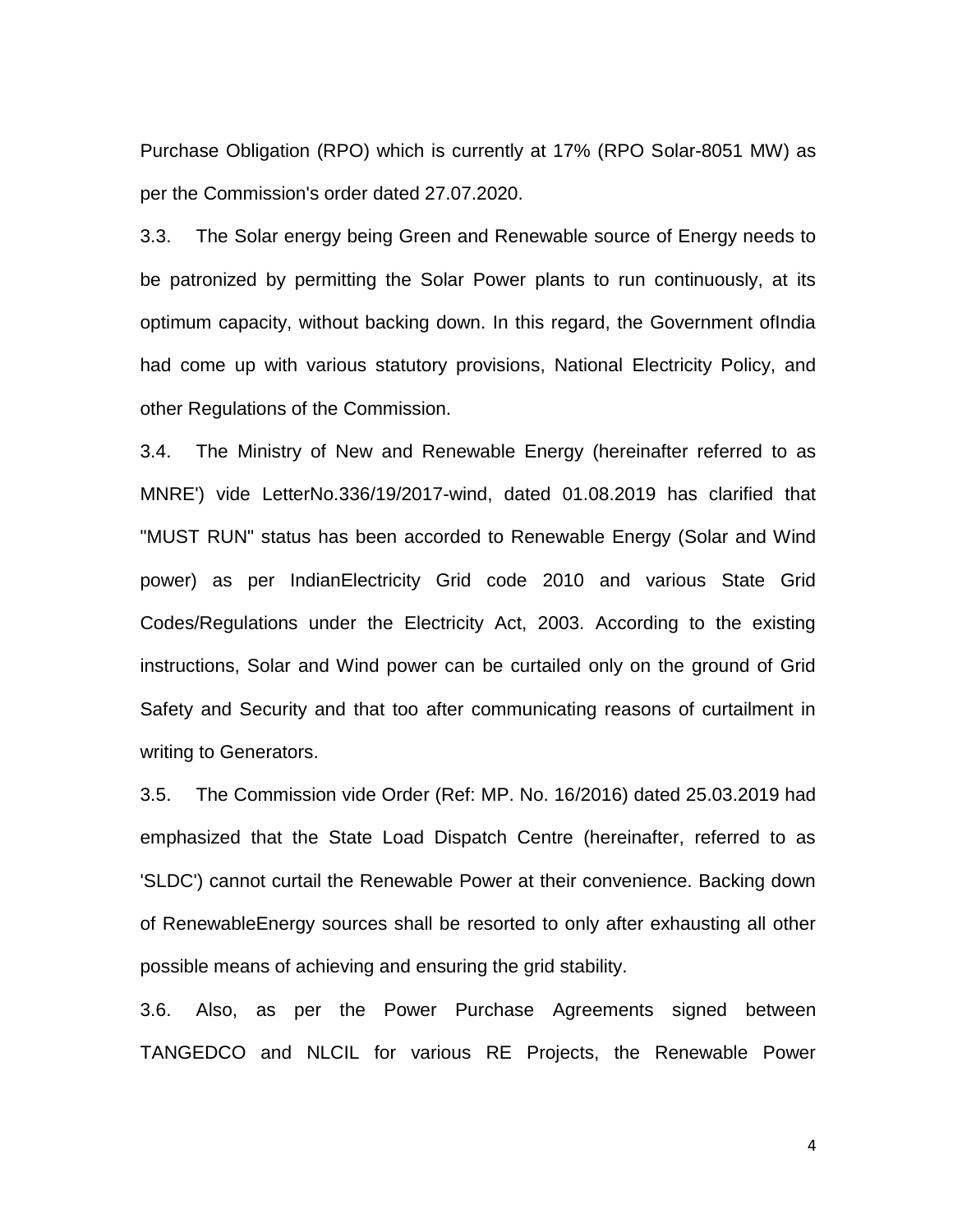generated shall be evacuated to the maximum extent subject to Grid stability and shall not be subjected to Merit Order Dispatch principles.

3.7. It was also brought to the notice of SLDC that, MNRE vide its Resolution (Amendments to the Guidelines for Tariff based competitive bidding for procurement of power from Grid) dated 22.10.2019 has reiterated "MUST RUN" status to Solar Power Projects and no Solar Power Plant, duly commissioned, should be directed to back down by a DISCOM / Load Dispatch Center (as per Indian Electricity Grid Code, under Clause 5.2U). In addition to that, MNRE vide the same Resolution (Page 23, Para 2.6 Clause 5.5.2, Offtake Constraints due to the back down) has given a provision to claim Generation Compensation from the Procurer (TANGEDCO) for effecting back downs in Solar projects.

3.8. Recently, backing down of Solar / Wind (RE) capacity quoting Grid Security is on the rise since April 2019 and NLCIL was forced to reduce Solar Power (RE) Generation to the extent of 25 % of its capacity, which has resulted in Generation losses.

3.9. Therefore, NLCIL had requested SLDC to avoid back downs and to issue guidelines to ensure the "MUST RUN" status ofNLCIL's Solar Energy (Renewable Energy) Projects. After repeated requests made to SLDC by NLCIL the frequency of back downs reduced during the period from November 2019 to March 2020. But, again during the month of April 2020, SLDC had started issuing frequent back down requests to NLCIL's 500 MW & 709 MW Solar PV plants situated in the southern districts of Tamil Nadu namely, Tirunelveli, Virudhunagar,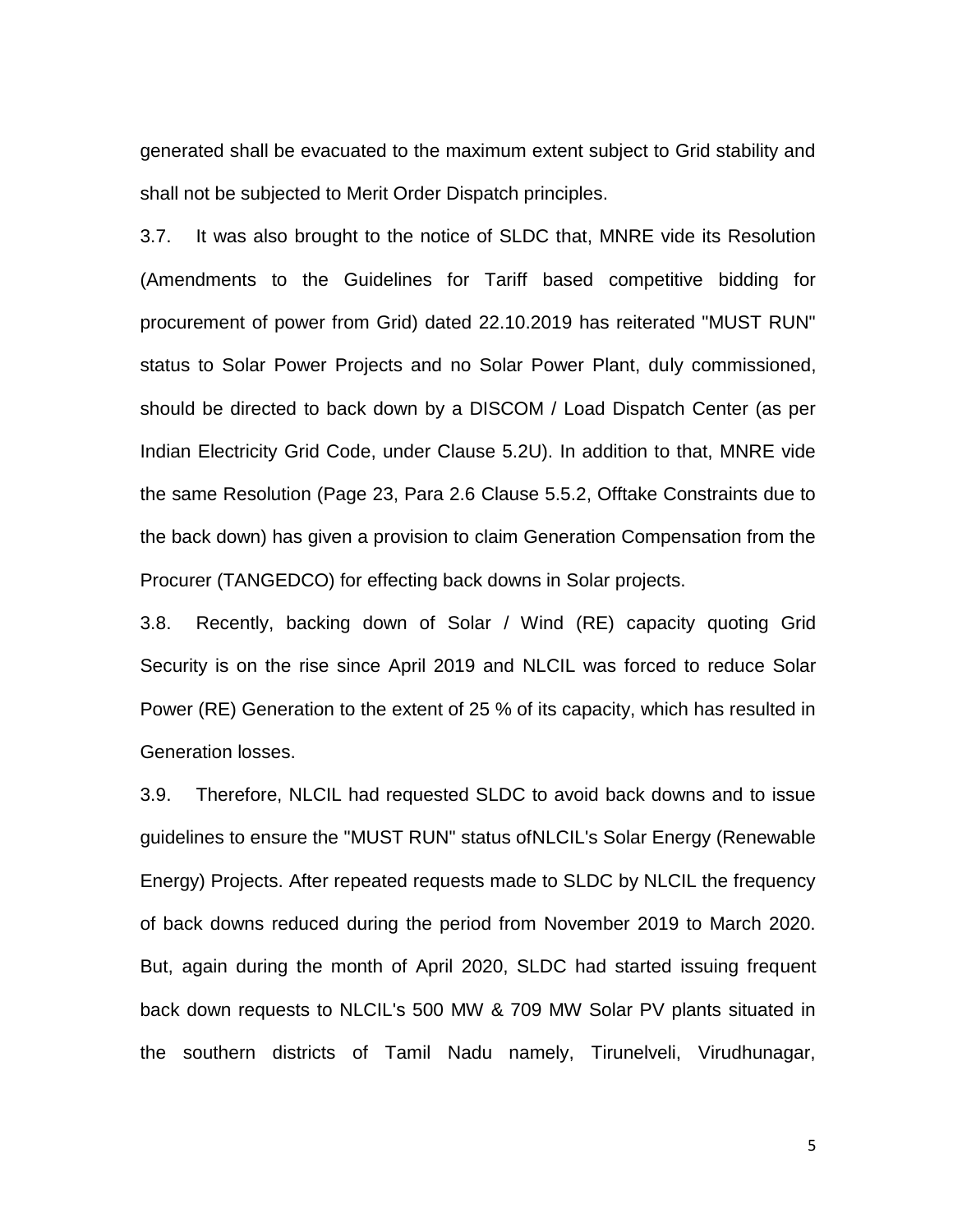Ramanathapuram, Tuticorin and Aruppukottai, reducing the power generation ofNLCIL by 25 to 50 % of its capacity.

3.10. India is a signatory to United Nations Framework Convention on Climate Change (Paris Agreement) and under the said Treaty, India has committed to reduce the carbon emissions. But due to the continuing back downs enforced by SLDC, NLCIL is unable to evacuate the power that could have been generated, leading to the excess consumption of non - renewable resources, resulting in increase in carbon emissions. Also, NLCIL's Solar Power Projects have lost a quantity of nearly 98.95 MU of power generation resulting in huge Revenue loss to the tune of Rs.34.615 Crores to NLCIL. NLCIL is also deprived of full recovery of Annual Fixed Charges. This creates difficulties in supplying projected quantum of power for viability of the project as well as ensuring good financial returns for project activities. This approach of SLDC will also discourage future investments in solar sector in the State.

3.11. TNERC had passed Comprehensive Tariff Orders on Solar Powervide Tariff Order No.4 of2014 dated 12.09.2014 and Tariff Order No.2 of2016 dated 28.03.2016 and determined Single Part Levelised tariff for 25 years without considering any Grid outage or Backing down of Solar Power Project. But, if they are facing the problem of Backing down without any compensation for loss of generation it would lead to sheer loss of Revenue and making the huge investment as dead and the economic sustainability of Solar energy generation in the State would be seriously jeopardized.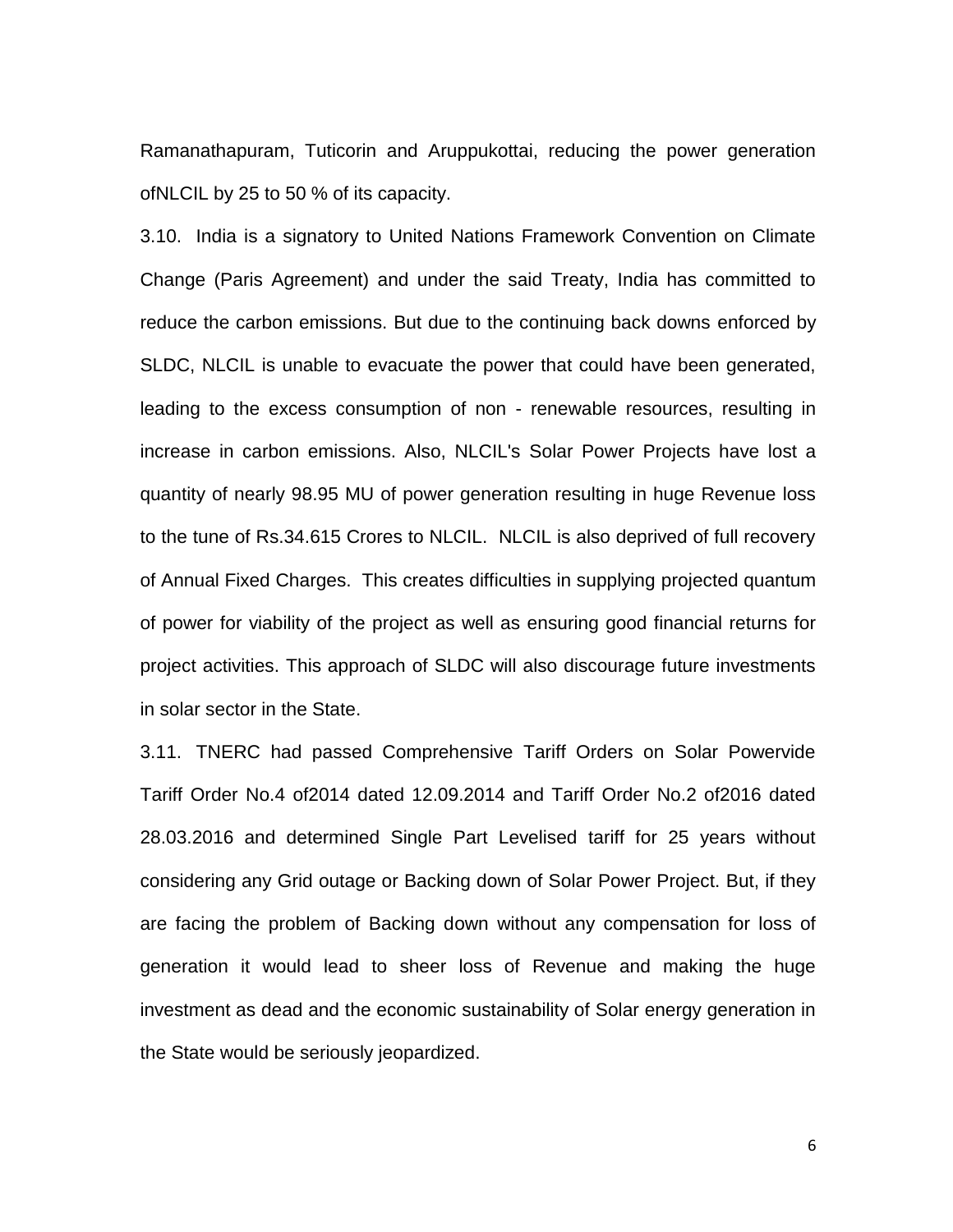3.12. Unlike conventional power plant, the applicable tariff of Solar Power Project is based on Single part Tariff and therefore, backing down of such Power directly impacts the Revenue of the Solar power plant and deprive it of full recovery of the legitimate Annual Fixed Charges determined by the Commission on normative basis for meeting the expenses of the plant.

| Year               | Project       | Backdown | Tariff Rs. | <b>Revenue Loss</b> |
|--------------------|---------------|----------|------------|---------------------|
|                    |               | in MU    |            | in Rs. Crores       |
| 2018-19            | Solar-10 MW   | 1.434    | 7.01       | 1.005               |
|                    | Wind $-51$ MW | 10.960   | 3.51       | 3.847               |
| <b>Year Total</b>  |               | 12.394   |            | 4.852               |
| 2019-20            | Solar-10 MW   | 0.155    | 7.01       | 0.109               |
|                    | Wind $-51$ MW | 7.530    | 3.51       | 2.643               |
|                    | Solar-130 MW  | 0.904    | 4.5        | 0.461               |
|                    | Solar-500 MW  | 15.866   | 4.41/3.05  | 5.233               |
|                    | Solar-709 MW  | 9.908    | 3.47       | 3.438               |
| <b>Year Total</b>  |               | 34.363   |            | 11.883              |
| 220-21/till        | Solar-10 MW   | 0.092    | 7.01       | 0.065               |
| Sep.               |               |          |            |                     |
|                    | Wind $-51$ MW | 7.788    | 3.51       | 2.734               |
|                    | Solar-130 MW  | 0.000    | 4.5        | 0.000               |
|                    | Solar-500 MW  | 15.518   | 4.41/3.05  | 5.090               |
|                    | Solar-709 MW  | 28.796   | 3.47       | 9.992               |
| <b>Year Total</b>  |               | 52.194   |            | 17.880              |
| <b>Grand Total</b> |               | 98.951   |            | 34.615              |

3.13. During the month of October 2020 there is a loss of generation of 11.443 MU of power and consequent loss ofRs.4.025 Crores.

3.14 It can be seen from the above table that backdown is on an increase every year and in the year 2020-21, the backdown for the first 6 months is 152% of the backdown for the entire year 2019-20. Especially in 709 MW Plant which was won through competitive bidding. More backdown instruction are being given on a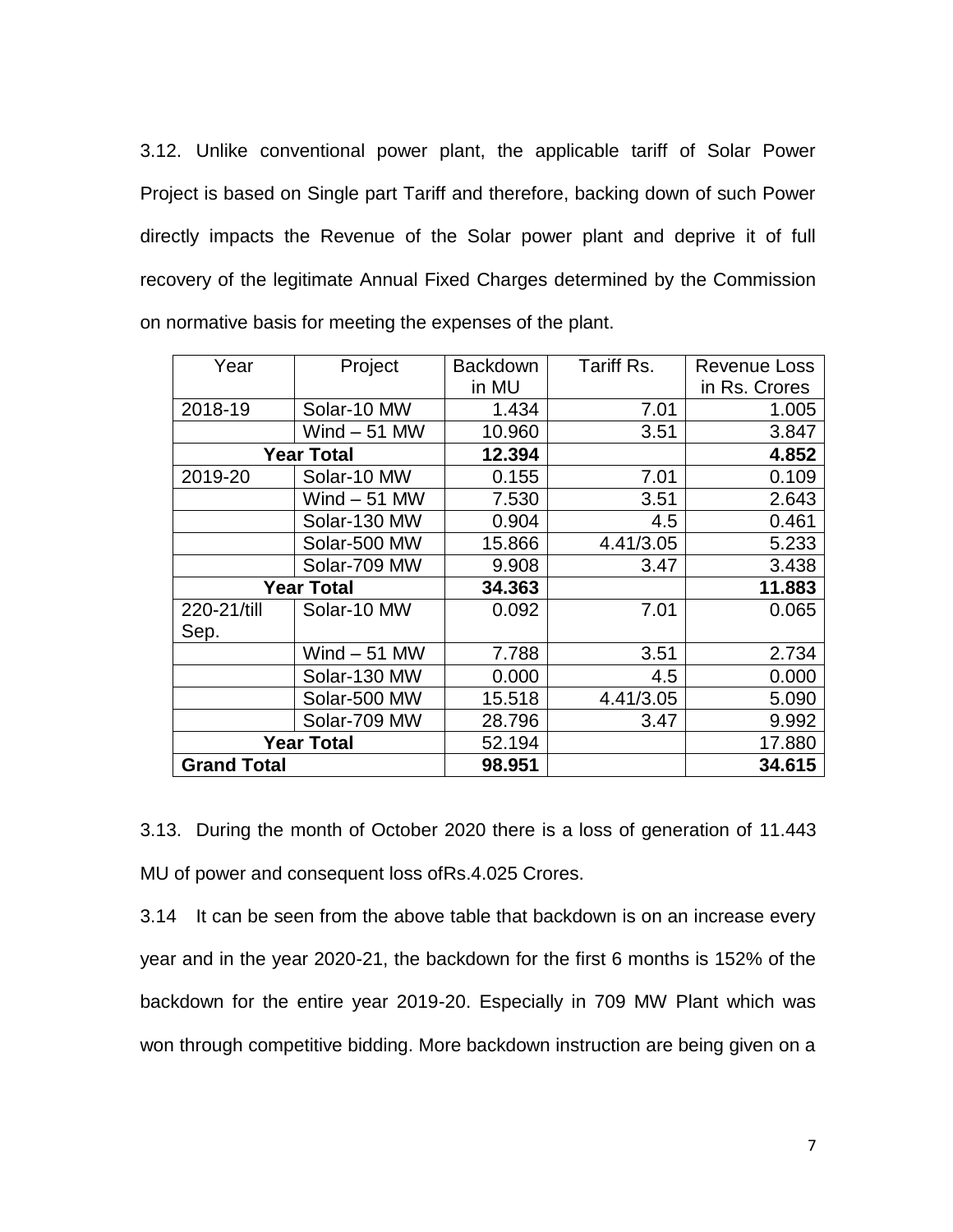daily basis. Even in case of Wind Energy which is seasonal, around 10% of the capacity was backed down in 2020-21 up to October 2020.

3.15. The Regulation/Orders of the Commission in regard to "MUST RUN" status states that the operation of a Solar plant cannot be curtailed except for maintenance of Grid security and that too as a last resort after exhausting all measures including backing down of conventional generators

3.16 In the above stated background, NLCIL has no option but to file the present Petition seeking directions against SLDC in regard to Backing Down instructions. The Petitioner NLCIL reserves its right to claim compensation for the loss of Generation.

## **4. Affidavit filed on behalf of the Respondent No.2:-**

4.1. M/s. NLC India Limited had established 1X10MW,2X65 MW,4X100 MW and 2X50 MW totalling 640 MW solar PV power plant at various Villages in Cuddalore, Virudhunagar, Ramanathapuram and Tirunelveli Districts and for sale of power to Tamil Nadu Generation and Distribution Corporation Limited (TANGEDCO) under Preferential Tariff Scheme. M/s.NLC India Limited had established 6X100 MW and lX109 MW totaling 709 MW solar PV power plant at various Villages in Virudhunagar,Ramanathapuram and Tirunelveli Districts under Tender scheme the details of solar power plants commissioned in respect of M/s. NLC India Limited are furnished below:-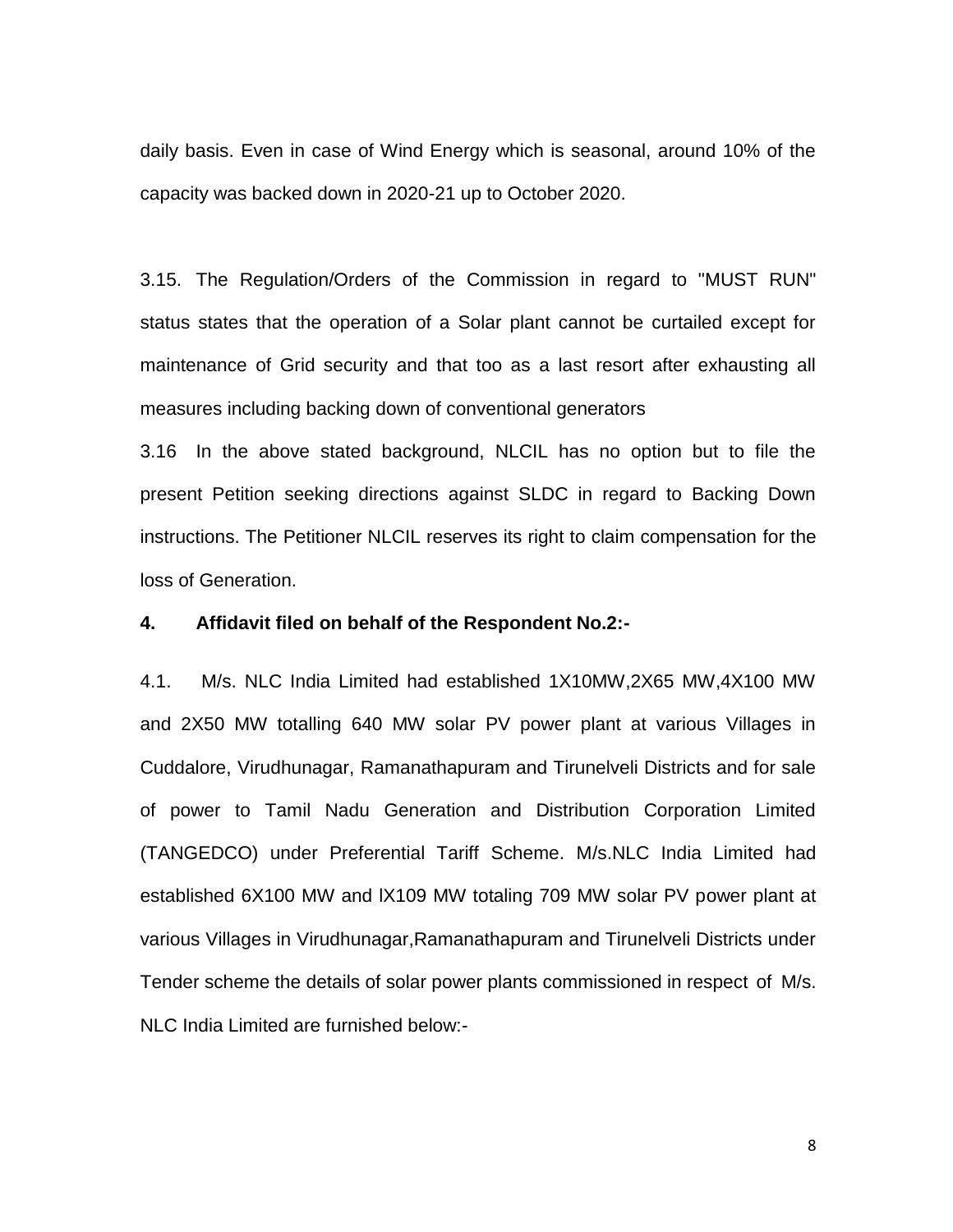# I. Preferential Tariff Scheme (Solar) Name of the Developer: M/s. NLC India Limited

| SI.            | Location                                 | Capac               | Date of EPA | <b>Tariff</b>     | Date of       | HT SC            |
|----------------|------------------------------------------|---------------------|-------------|-------------------|---------------|------------------|
| No.            |                                          | ity in<br><b>MW</b> |             | Rate              | Commissioning |                  |
| 1              | Neyveli,<br>Cuddalore<br><b>District</b> | 10                  | 25-09-2015  | Rs.7.01<br>/ Unit | 12-09-2014    | 02941418<br>0153 |
| $\overline{2}$ | Neyveli,<br>Cuddalore<br><b>District</b> | 130                 | 15-07-2016  | Rs.4.50<br>/ Unit | 01-04-2017    | 06941442<br>0010 |
| 3              | Tirunelveli<br><b>District</b>           | 100                 | 19-10-2016  | Rs.4.41<br>/ Unit | 30-03-2018    | 07944472<br>0008 |
| $\overline{4}$ | Virudhunagar<br><b>District</b>          | 100                 | 19-10-2016  | Rs.3.05<br>/ Unit | 04-05-2018    | 07947462<br>0035 |
| 5              | Virudhunagar<br><b>District</b>          | 100                 | 19-10-2016  | Rs.3,05/<br>Unit  | 16-10-2018    | 07947462<br>0038 |
| 6              | Virudhunagar<br><b>District</b>          | 100                 | 19-10-2016  | Rs.3.05<br>/ Unit | 02-05-2018    | 07947462<br>0034 |
| $\overline{7}$ | Ramand<br><b>District</b>                | 50                  | 19-10-2016  | Rs.3.05<br>/ Unit | 09-10-2019    | 05946478<br>0016 |
| 8              | Tirunelveli<br><b>District</b>           | 50                  | 19-10-2016  | Rs.3.05<br>/ Unit | 04-03-2019    | 07944472<br>0009 |
|                | Total                                    | 640<br><b>MW</b>    |             |                   |               |                  |

# II. Tender Scheme:(Solar)

Name of the Developer: M/s. NLC India Limited

| SI.            | Location           | Capac     | Date of EPA | Tariff  | Date of       | HT SC    |
|----------------|--------------------|-----------|-------------|---------|---------------|----------|
| No.            |                    | ity in    |             | Rate    | Commissioning |          |
|                |                    | <b>MW</b> |             |         |               |          |
| 1              | Manathapura        | 100       | 26-09-2017  | Rs.3.47 | 29-04-2019    | 05948478 |
|                | m District         | <b>MW</b> |             | / Unit  |               | 0018     |
| 2              | Virudhunagar       | 100       | 26-09-2017  | Rs.3.47 | 21-09-2019    | 07949462 |
|                | <b>District</b>    | <b>MW</b> |             | / Unit  |               | 0043     |
| 3              | Ramanathapur       | 109       | 26-09-2017  | Rs.3.47 | 23-09-2019    | 05948478 |
|                | am District        | <b>MW</b> |             | / Unit  |               | 0020     |
| $\overline{4}$ | <b>Tirunelveli</b> | 100       | 26-09-2017  | Rs.3.47 | 07-06-2019    | 07949472 |
|                | <b>District</b>    | <b>MW</b> |             | / Unit  |               | 0019     |
|                |                    |           |             |         |               |          |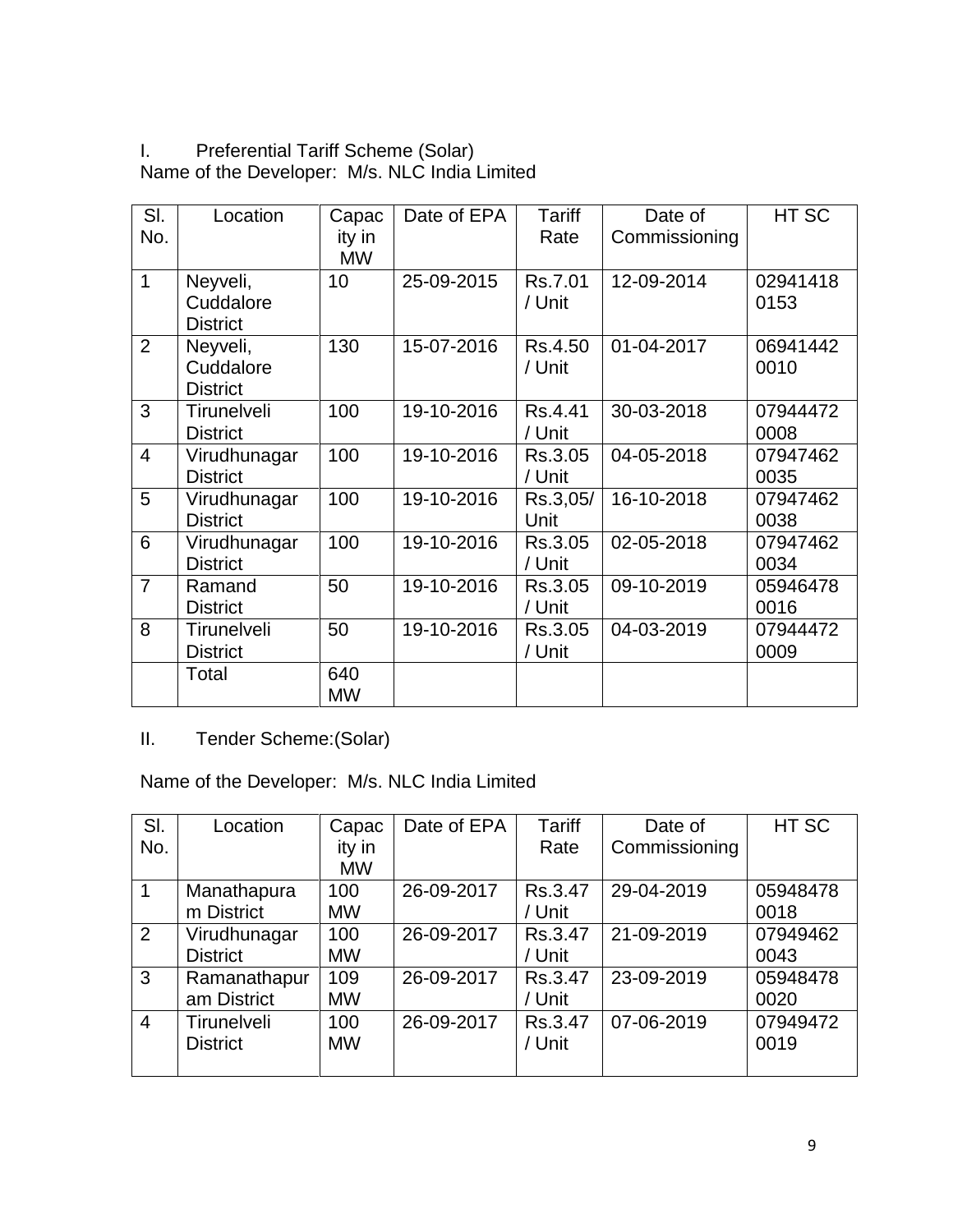| 5 | Tirunelveli<br><b>District</b> | 100<br><b>MW</b> | 26-09-2017 | Rs.3.47<br>/ Unit | 05-07-2019 | 07949472<br>0022 |
|---|--------------------------------|------------------|------------|-------------------|------------|------------------|
| 6 | Tirunelveli<br><b>District</b> | 100<br><b>MW</b> | 26-09-2017 | Rs.3.47<br>/ Unit | 09-09-2019 | 07949472<br>0024 |
| 7 | Tuticorin<br><b>District</b>   | 100<br><b>MW</b> | 26-09-2017 | Rs.3.47<br>/ Unit | 24-09-2019 | 07949490<br>0401 |
|   | Total                          | 709<br><b>MW</b> |            |                   |            |                  |

4.2. M/s. NLC India Limited has installed Wind Energy Generator as below:-

Preferential Tariff Scheme (Wind) Name of the Developer: M/s. NLC Limited

| SI. | Location        | Capac     | Date of EPA | Tariff  | Date of       | HT SC    |
|-----|-----------------|-----------|-------------|---------|---------------|----------|
| No. |                 | ity in    |             | Rate    | Commissioning |          |
|     |                 | <b>MW</b> |             |         |               |          |
|     | Tirunelveli     | 51        | 18-07-2017  | Rs.3.53 | 29-09-2014    | 07923472 |
|     | <b>District</b> | <b>MW</b> |             | Unit    |               | 4252     |

The Energy Purchase Agreement has been entered by TANGEDCO with the above developer in the agreement format duly approved by the Commission under Preferential Tariff Scheme (Solar and Wind) and tender scheme (solar). The clauses relevant to backing down of power generation in the EPA executed are as follows:-

# 4.3. Interfacing and Evacuation Facilities: (Wind)

Clause3. The Wind Energy Generator and the State Transmission Utility / Distribution Licensee shall comply with the provisions contained in Central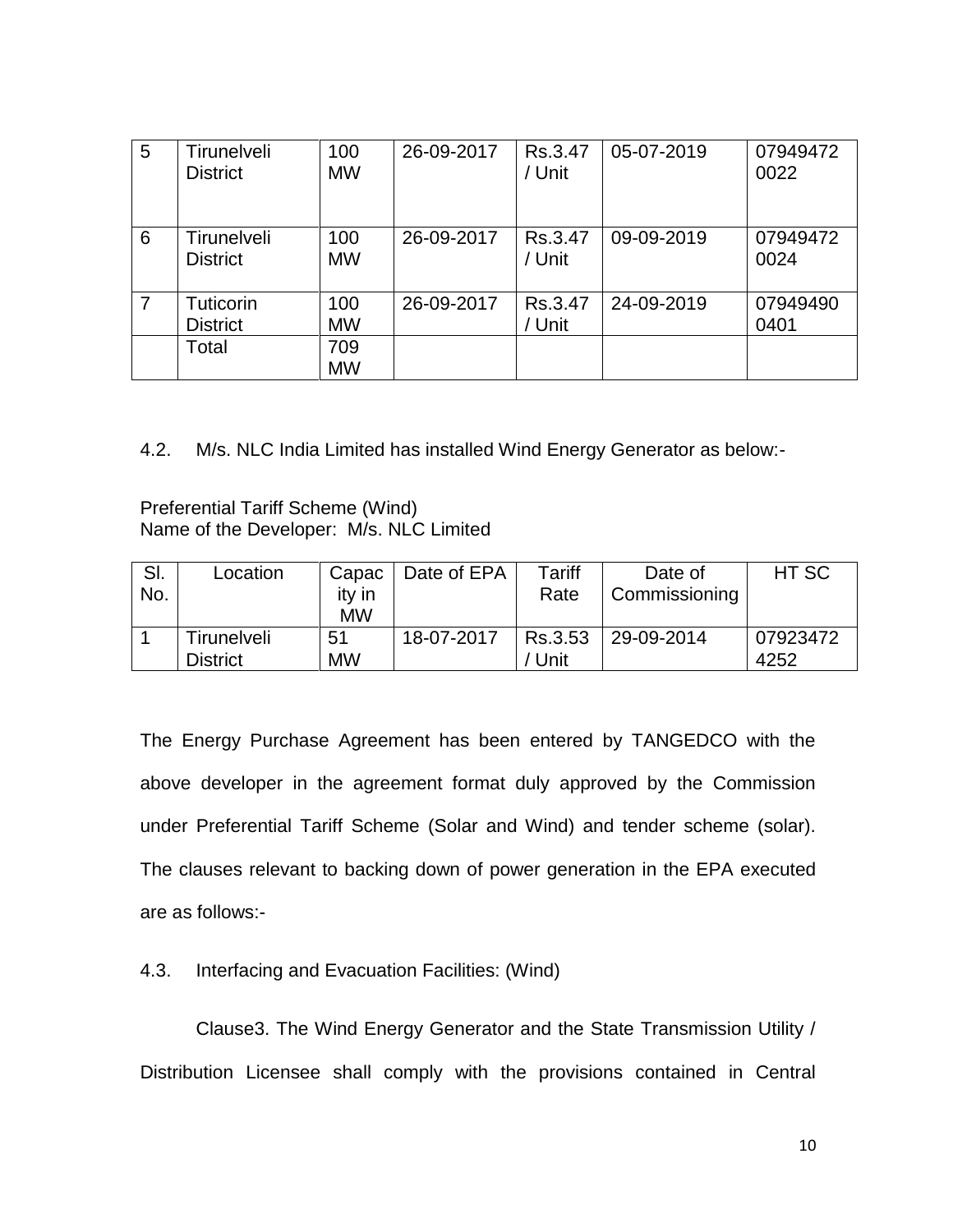Electricity Authority (CEA) (Technical Standards for interconnecting to the Grid)

Regulations, 2007 which includes the following namely.

- (a) Connection Agreement
- (b) Site responsibility schedule
- (c) Access at Connection site
- (d)Site Common Draings
- (e) Safety
- (f) Protection System and Co-ordination
- (g) Inspection Test, Calibration and Maintenance prior to Connection

Clause 4. The Wind Energy Generator agrees to comply with the safetymeasures contained in Indian Electricity Rules 1956 till such time Centre Electricity Authority (Safety and Electric Supply) Regulations come into force.

Clause 5. Both the parties shall comply with provisions contained in the Indian Electricity Gird Code, Tamil Nadu Electricity Grid Code, the Electricity Act 2003, other codes and Regulations issued by the Commission / CEA and amendments issued thereon from time to time.

Clause 7. There shall be no fluctuations or disturbances to the grid or other consumers supply by the grid due to paralling of the Generators. The Wind Energy Generator shallprovide at this cost adequate protection as required by the Distribution Licensee / State Transmission Utility to facilitate safe parallel operation of the Generators with grid and to prevent disturbances to the grid.

Clause 8. The Wind Energy Generator agrees that the Distribution Licensee / State Transmission Utility shall not be responsible for any damage to his Generator resulting from parallel operation with the grid and that the Distribution Licensee / State Transmission Utility shall not be liable to pay any compensation for any such damage.

Clause 10(e). Grid availability shall be subject to the restrictionand control as per the orders of the Sate Load Despatch Centre and as per Tamil Nadu Electricity Grid Code.

Interfacing and Evacuation Facilities: (SOLAR)

Clause 2(b). The Solar Power Generator (SPG) and the DistributionLicensee/STU shall comply with the provisions contained in Commission's Intra State Open Access Regulations 2014 and Central Electricity Authority (CEA) (Technical Standards for connectivity to the Grid) Regulations, 2007 for grid connectivity which includes the following namely;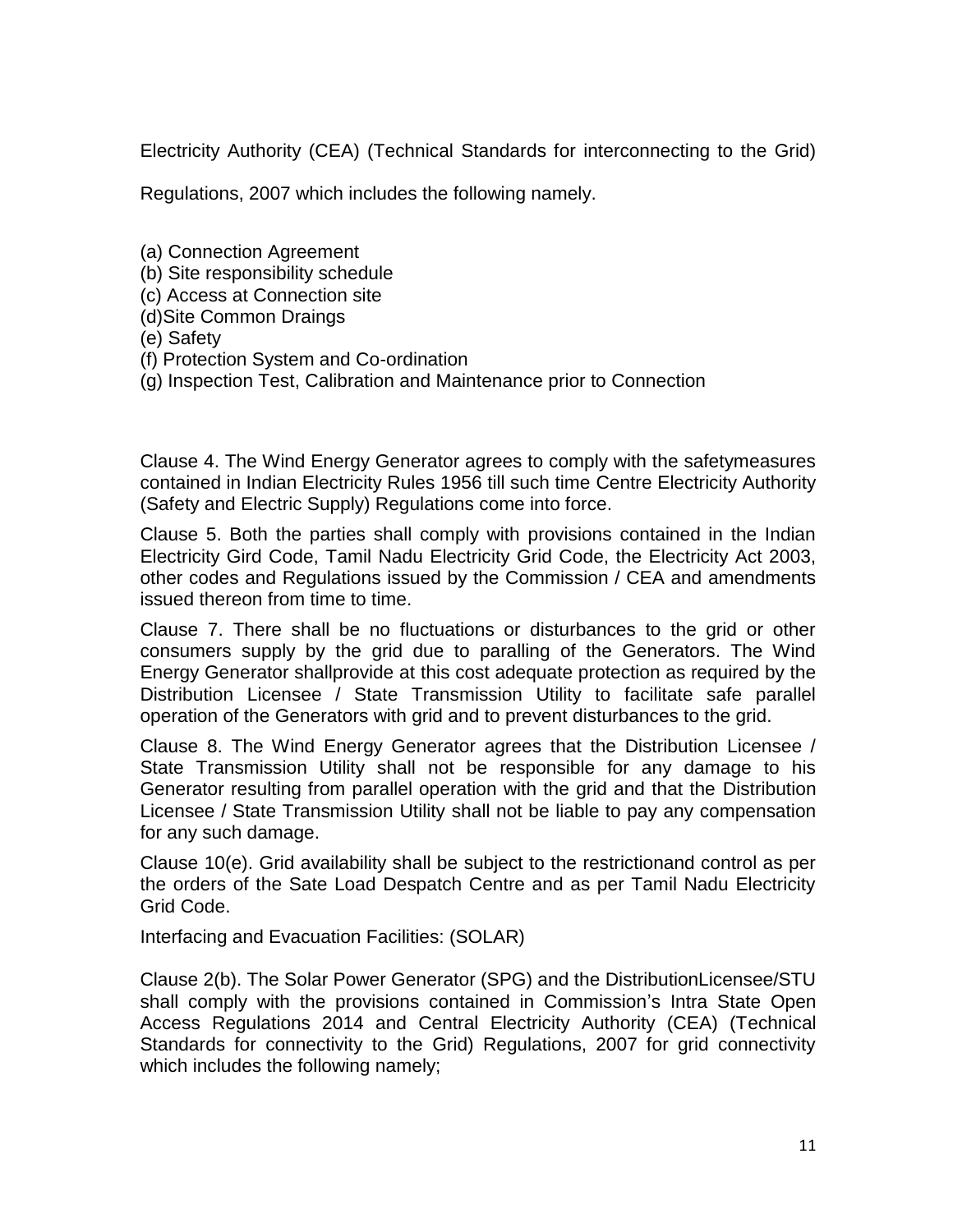- (i) Site Responsibility Schedule;
- (ii) Access at Connection Site;
- (iii) Site Common Drawings;
- (iv) Safety;
- (v) Protection System and Co-ordination;
- (vi) Inspection, Test, Calibration and Maintenance prior to Connection.

Clause 2(c) The SPG shall comply with the safety measures contained in Central Electricity Authority Regulations 2010 and as amended from time to time.

Clause 2( d) Both parties shall comply with the relevant provisions contained in the Indian Electricity Grid Code, Tamil Nadu Electricity Grid Code, the Electricity Act 2003, other Codes and Regulations issued by the Tamil Nadu Electricity Regulatory Commission/ Central Electricity Authority (CEA) as amended from time to time;

Clause 3(a) The solar power generated shall be evacuated to the maximum extent subject to Grid stability and shall not be subjected to merit order dispatch principles.

Clause 3(1) Grid availability shall be subject to the restriction and control as per the orders of the State Load Dispatch Centre (SLDC) consistent with theprovisions of the Electricity Act and regulations made thereon..

4.4. As per clause 3(a) of the EPA,the solar power generated shall be evacuated to the maximum extent subject to grid stability and as per clause (5) of the EPA for wind,bothparties shall comply Indian Electricity Grid Code.In this connection,it is submitted that the SLDC has requested the petitioner to back down their generation only on the ground of maintaining safe, secure and stable operation of grid.

4.5. The grid gets more polluted due to injection of wind and solar power which are largely variant and infirm in nature. In order to maintain grid discipline, it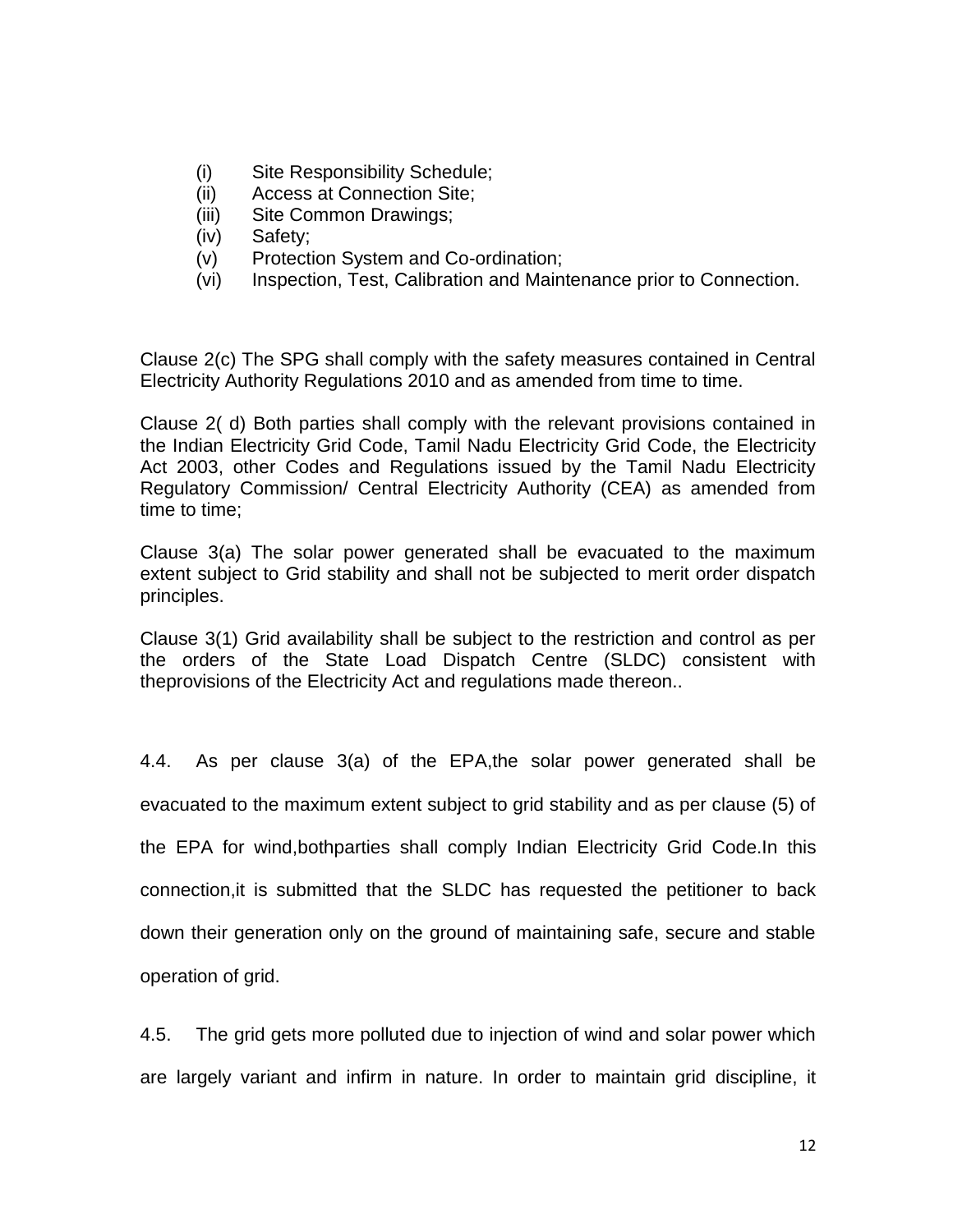becomes necessary for the grid operators to back down the power generation including renewable energy sources. Paying charges on the ground of Deviation Settlement Mechanism due to injection of wind and solar power, causes additional financial burden to Tamil Nadu Transmission Corporation Limited which in turn is passed on to the general public by the way of tariff hike.

4.6. In the case of bagasse based co-generation plants coming under renewable energy category, the following restrictions are insisted in considering the quantum of energy considered for payment at preferential tariff. The power generated up to 55% annual plant load factor, is entitled for payment at preferential tariff. The power generated over and above 55% annual plant load factor is entitled for 90% of UI tariff which is less than the preferential tariff.

4.7. In the case of bio mass power plants which also comes under renewable energy category, the following restrictions are there on annual usage of coal:

If the coal usage on annual usage of fuel is up to 15%, the entire energy is entitled for preferential tariff. If the quantum of coal usage exceeds 15% on annual usage of fuel, then the entire energy is entitled for UI tariff which is lower than the preferential tariff. It is respectfully submitted that whereas in the cases of wind and solar, entire power is entitled for payment at preferential tariff without any restrictions as followed in the cases of bagasse and bio mass plants. The un scheduled power which is actually entitled for UI tariff, is now considered for payment at a higher tariff of preferential tariff. Thus the wind and solar generating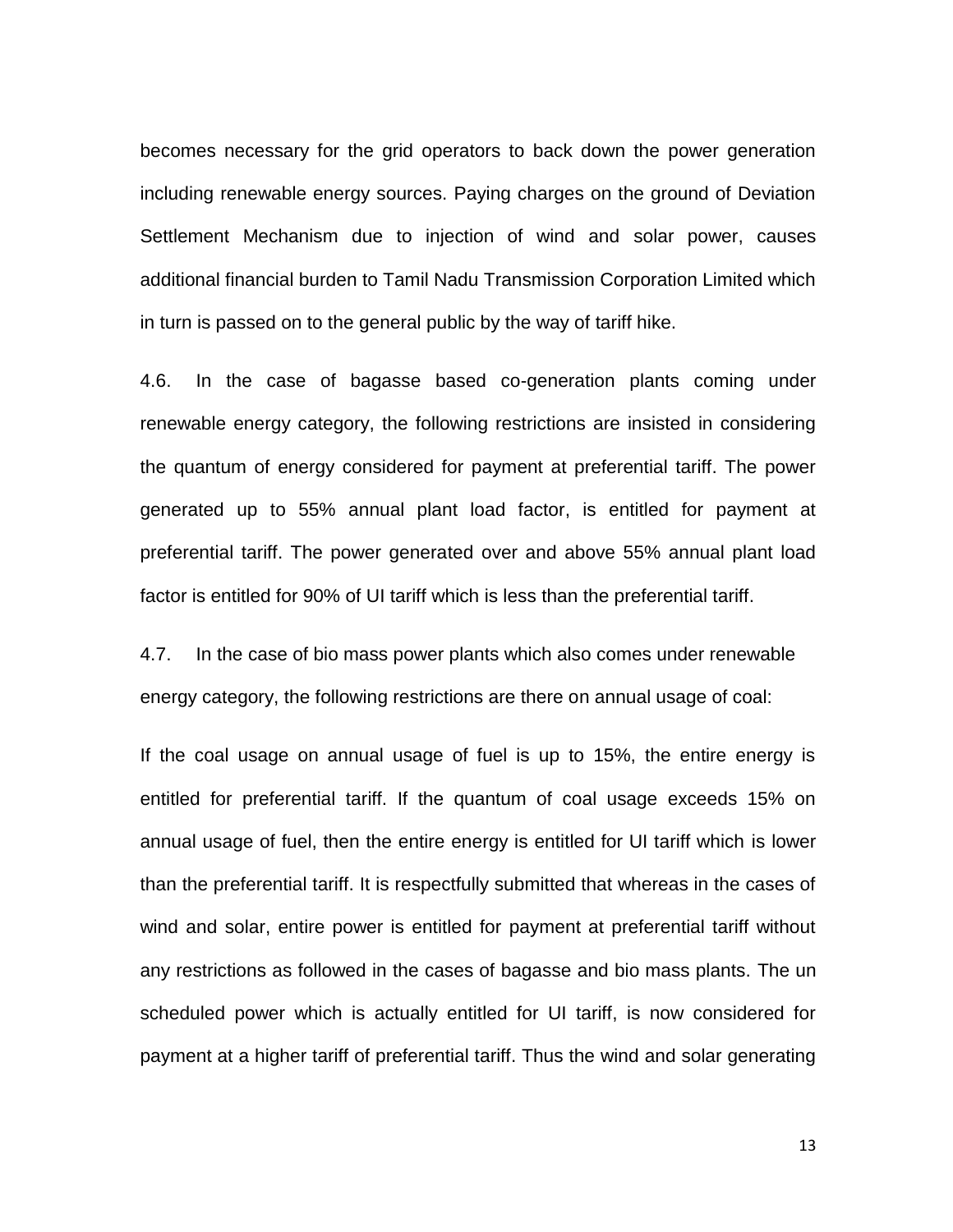companies are enjoying the benefit of availing higher tariff at a loss of respondent (1) TANGEDCO.

4.8. Purchase of unscheduled wind and solar power at preferential tariff (which is actually entitled for lower tariff of UI tariff) causes severe financial burden to respondent (1) TANGEDCO.

4.9. As the Tamil Nadu State is having highest infirm Renewable Energy installed capacity than the rest of the country, in spite of technical constraints and huge financial loss by way of paying penalty, compensation charges, the TN SLDC is taking all measures to accommodate maximum level of renewable resources consciously managing the Grid reliability parameters on a secured manner to maintain 24x7 continuous supply to the common public/consumers as per the Tamil Nadu Government Policy without any major disturbance within the State as well as to avoid any cascaded effects to neighboring States and not to breach the grid discipline/grid security.

Further, the deemed generation and compensation are with respect to the TNERC's Tariff Order and to the PPA/EPA signed by the members of thepetitioner with the first Respondent, TANGEDCO.

4.10. Nowherein the Energy Purchase Agreement format approved by the TNERC, provision is made for claim of compensation for loss of generation caused due to backing down.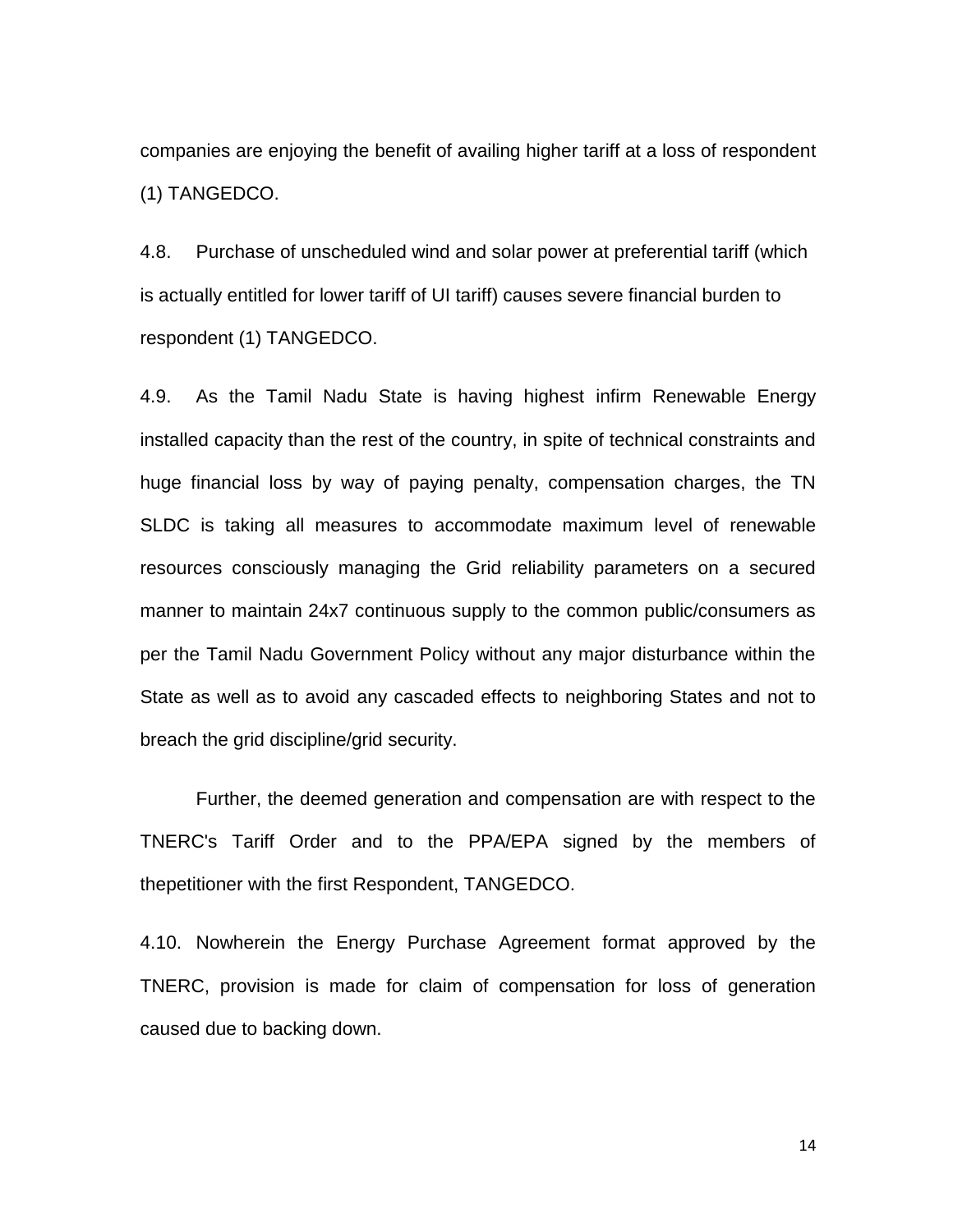4.11. As per Section 32 & 33 of Electricity Act, 2003 and as per clause 2.7 of Indian Electricity Grid Code (IEGC), Clause 4.2(e), 8.4 (iii) and (v) of Tamil Nadu Electricity Grid code (TNEGC), SLDC is maintaining the TN Grid to provide continuous quality power to the common public throughout the State by maintaining Grid discipline and thus providing the public secure power supply without any major disturbance. Hence, SLDC is in the position to restrict any surplus power injected into the grid more than the requirement for reliable grid operation. The relevant clauses that are germane for proper adjudication of the present case is quoted as hereunder:

Section 32 of the Electricity Act, 2003

*"(1) The State Load Despatch Centre shall be the apex body to ensure integrated operation of the power system in a State.*

*(2) The State Load Despatch Centre shall-*

*(a) be responsible for optimum scheduling and despatch of Electricity within a State, in accordance with the contracts entered into with the licensees or the Generating companies operating in that State ;*

*(b) monitor grid operations;*

*(c) keep accounts of the quantity of electricity transmitted through the State grid;*

*(d) exercise supervision and control over the intra-State transmission system; and*

*(e) be responsible for carrying out real time operations for grid control and despatch of electricity within the State through secure and economic operation of the State grid in accordance with the Grid standards and the State Grid Code."*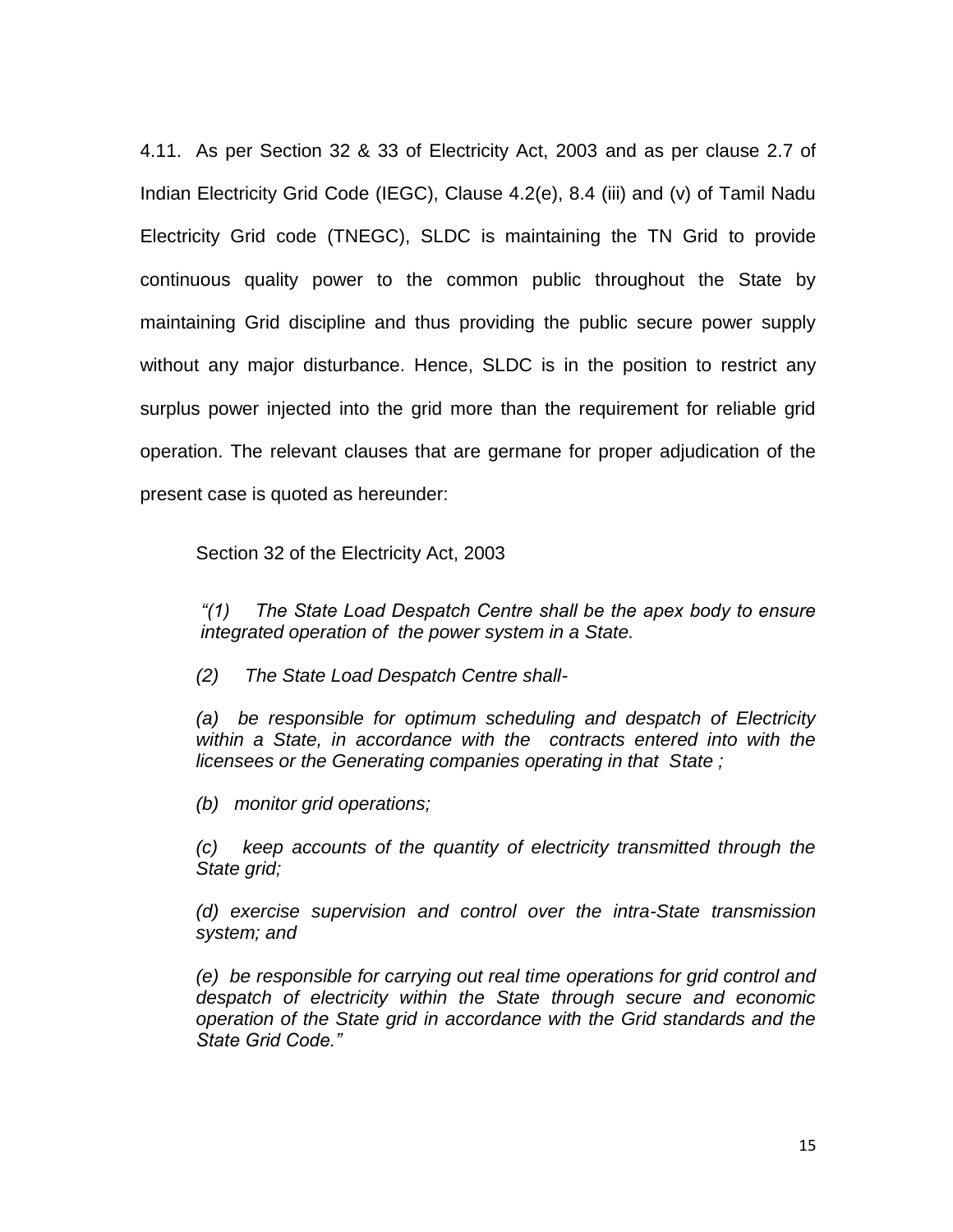*(3) The State Load Despatch Centre may levy and collect such fee and charges from the generating companies and licensees engaged in intra-State transmission of electricity as may be specified by the State Commission".*

Section 33 of the Electricity Act, 2003

*"(1) The State Load Despatch Centre in a State may give such directions and exercise such supervision and control as may be required for ensuring the integrated grid operations and for achieving the maximum economy and efficiency in the operation of power system in that State.*

*(2) Every licensee, generating company, generating station, substation and any other person connected with the operation of the power system shall comply with the direction issued by the State Load Despatch Centre under subsection (1).*

*(3) The State Load Despatch Centre shall comply with the directions of the Regional Load Despatch Centre.*

*(4) If any dispute arises with reference to the quality of electricity or safe, secure and integrated operation of the State grid or in relation to any direction given under sub-section (1), it shall be referred to the State Commission for decision:*

*Provided that pending the decision of the State Commission, the direction of the State Load Despatch Centre shall be complied with by the licensee or generating company.*

*(5) If any licensee, generating company or any other person fails to comply with the directions issued under sub-section(1), he shall be liable to penalty not exceeding rupees five lacs".*

Clause 2.7 of the Indian Electricity Grid Code

*"2.7.1 In accordance with section 32 of Electricity Act, 2003, the State Load Despatch Centre (SLDC) shall have following functions:*

*(1) The State Load Despatch Centre shall be the apex body to ensure integrated operation of the power system in a State.*

*(2) The State Load Despatch Centre shall -*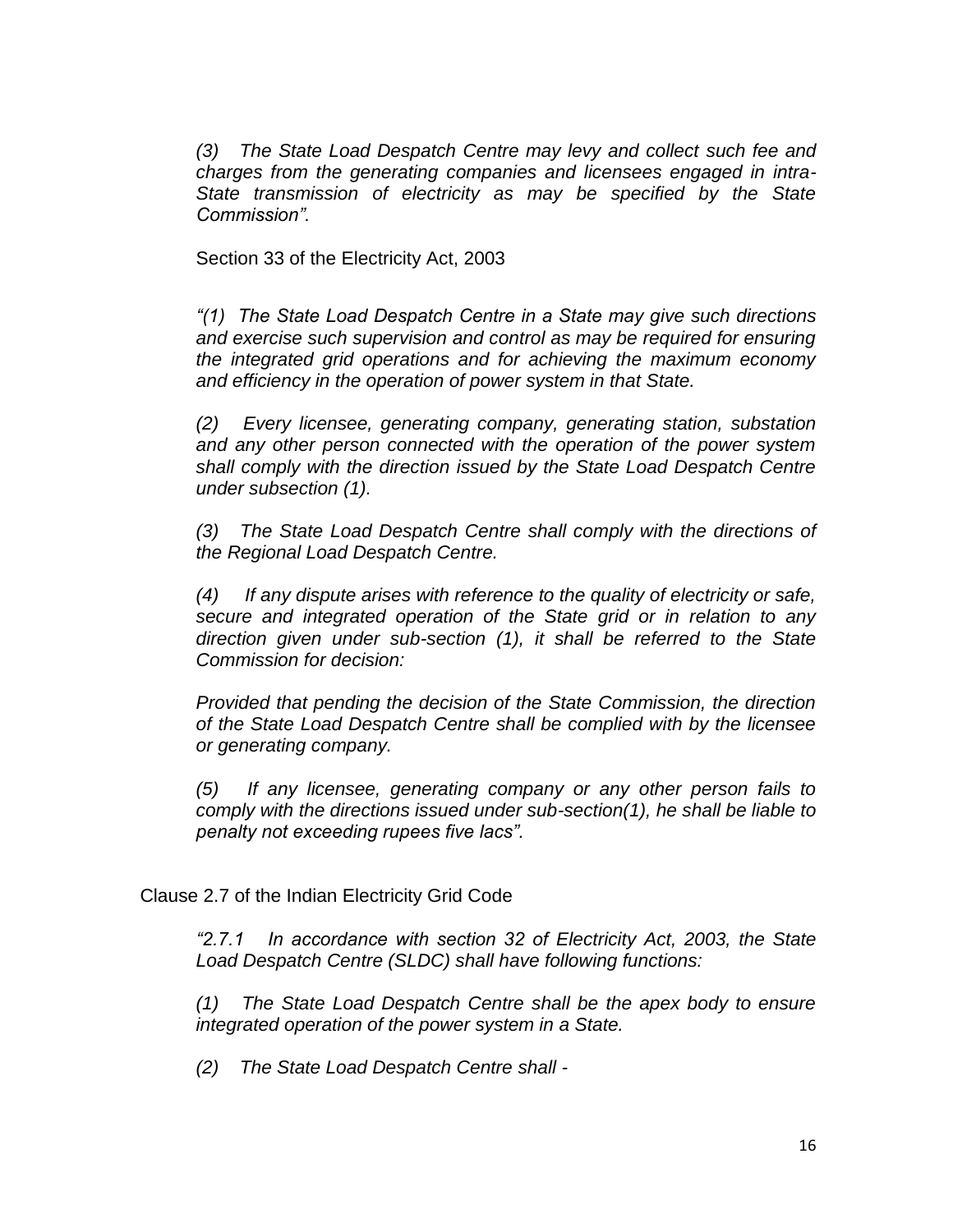*(a) be responsible for optimum scheduling and despatch of electricity within a State, in accordance with the contracts entered into with the licensees or the generating companies operating in that State;*

*(b) monitor grid operations;*

*(c) keep accounts of the quantity of electricity transmitted through the State grid;*

*(d) exercise supervision and control over the intra-State transmission system; and (e) be responsible for carrying out real time operations for grid control and despatch of electricity within the State through secure and economic operation of the State grid in accordance with the Grid Standards and the State Grid Code.*

*2.7.2 In accordance with section 33 of the Electricity Act, 2003. the State Load Despatch Centre in a State may give such directions and exercise such supervision and control as may be required for ensuring the integrated grid operations and for achieving the maximum economy and efficiency in the operation of power system in that State. Every licensee, generating company, generating station, sub-station and any other person connected with the operation of the power system shall comply with the directions issued by the State Load Depatch Centre under subsection (1) of Section 33 of the Electricity Act, 2003.*

*The State Load Despatch Centre shall comply with the directions of the Regional Load Despatch Centre".*

Clause 4.2.(e) of the Tamil Nadu Electricity Grid Code

*" ... The SLDC shall be responsible for carrying out real time operations for Grid control and dispatch the electricity within the State through secure and economic operation of the state grid in accordance with the grid standards and grid code…."*

Clause 8.4 (iii) and (v) of the Tamil Nadu Electricity Grid code

*8.4 (iii) "…the SLDC may direct the generating stations / beneficiaries to increase or decrease their generation/drawal in case of contingencies e.g. overloading of lines /transformers, abnormal voltages, threat to system security. Such directions shall immediately be acted upon "*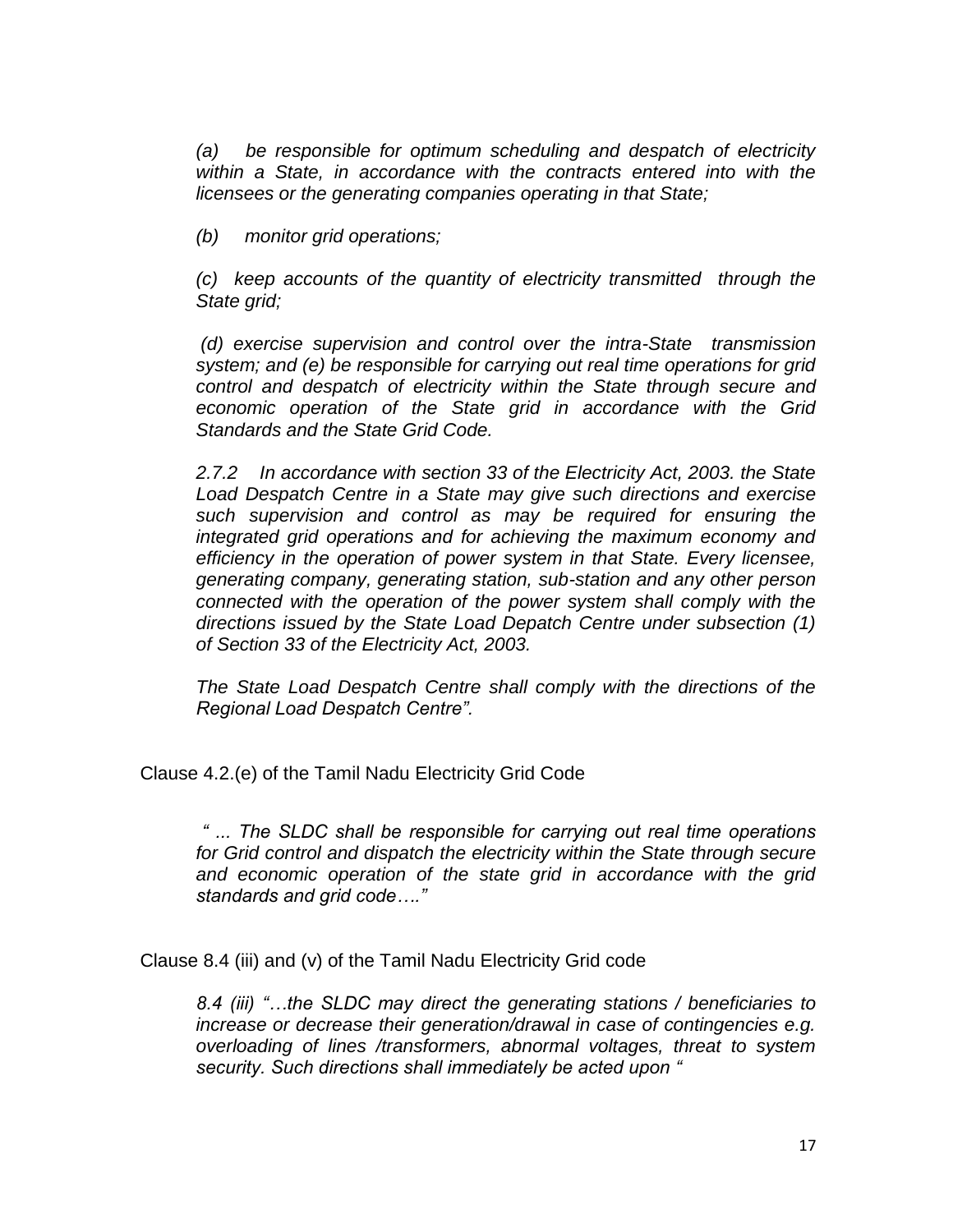*8.4 (v) "All entities shall abide by the concept of frequency linked load despatch and pricing of deviations from schedule i.e. unscheduled interchanges. All generating units of the entities and the licensees shall normally be operated according to the standing frequency linked load despatch guidelines issued by the SLDC to the extent possible, unless otherwise advised by the SLDC*".

4.12. The Hon'ble Central Electricity Regulatory Commission's (CERC) Deviation Settlement Mechanism does not permitunder drawl of not more than 250 MW and the grid operating frequency range of 49.90-50.05 Hz from 30.05.2016 onwards. Tamil Nadu which is a renewable rich state finds the DSM regulation challenging to maintain Grid Discipline and it becomes very challenging and also proves to be very difficult to maintain discipline and operate the grid during less demand period, night hours, rainy season with higher % mix of infirm power and firm power.

4.13. As stipulated in the IEGC (4th amendment), 2014, the grid operating frequency is 49.90-50.05 Hz. For frequency above 50.05 Hz, no under-drawal is permitted and each unit of under-drawal at frequency above 50.10 Hz had attracted penalty at the rate of Rs.1.78/Kwhrupto 31.12.2018 and from 01.01.2019 onwards, the penalty is around Rs.2.50/- to Rs.3.50/- (Area Clearing Price) which is a variable based on the open market price.

The 'Area Clearing Price (ACP) means "the price of a time block electricity contract established on the Power Exchange after considering all valid purchase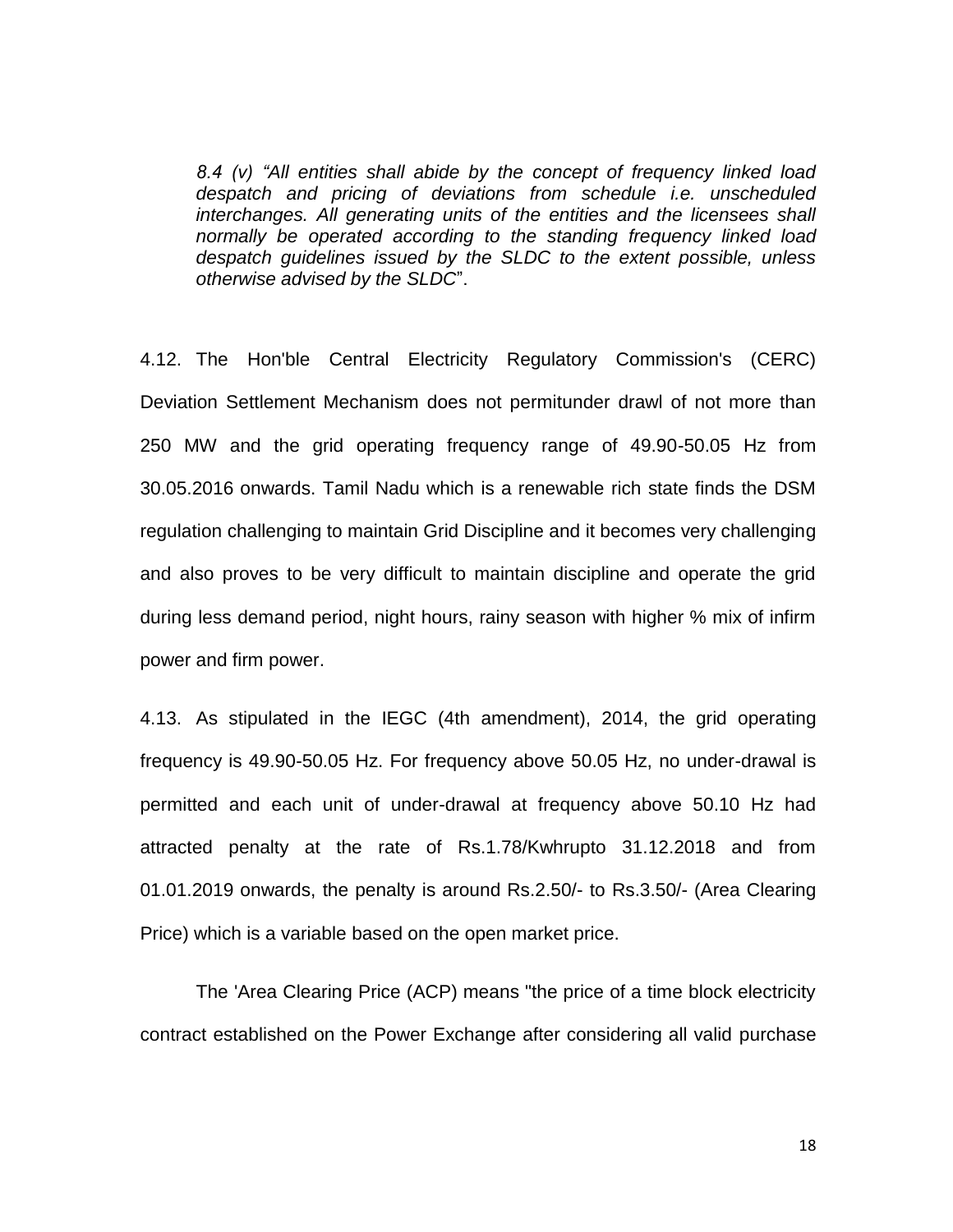and sale bids in particular area(s) aftermarket splitting, i.e. dividing the market across constrained transmission corridor(s)"

Failure or any in-action to contain the frequency 49.90-50.05 Hz and restriction in under-drawal is viewed as grid indiscipline and attract penal action by the Southern Regional Load Dispatch Centre. Hence, the legal provisions do not permit injection of surplus power into the system.

4.14. Regulation 5.2 (u) of IEGC, 2010 reads as follows: -

*"(u) Special requirement for Solar and Wind generators: System operator (SLDC/RLDC) shall make all efforts to evacuate the available wind power and treat as a must-run station. However, System operator may instruct the solar / wind generator to back down generation on consideration of grid security or safety of any equipment or personnel is endangered and solar / wind generator shall comply with the same".* 

As stipulated in the clause 5.2 (u) of IEGC 2010, the system operator makes all efforts in accommodating maximum power and initiate curtailment action under circumstances of grid security and in consideration of safety of equipment within the grid operating frequency range of 49.90-50.05 Hz specified by the CERC vide the notification dated 06.01.14. Hence, it is a regulatory mandate to curtail injection of power whenever the grid conditions warrant.

4.15. Clause 3(4) of Tamil Nadu Electricity Grid Code reads as follows:-

*''3(4) ..... It is nevertheless necessary to recognize that the Grid Code cannot predict and address all possible operational situations. Users must therefore understand and accept that, in such unforeseen circumstances, the State Transmission Utility (STU) who has to playa key role in the implementation of the Grid Code may be required to act decisively for*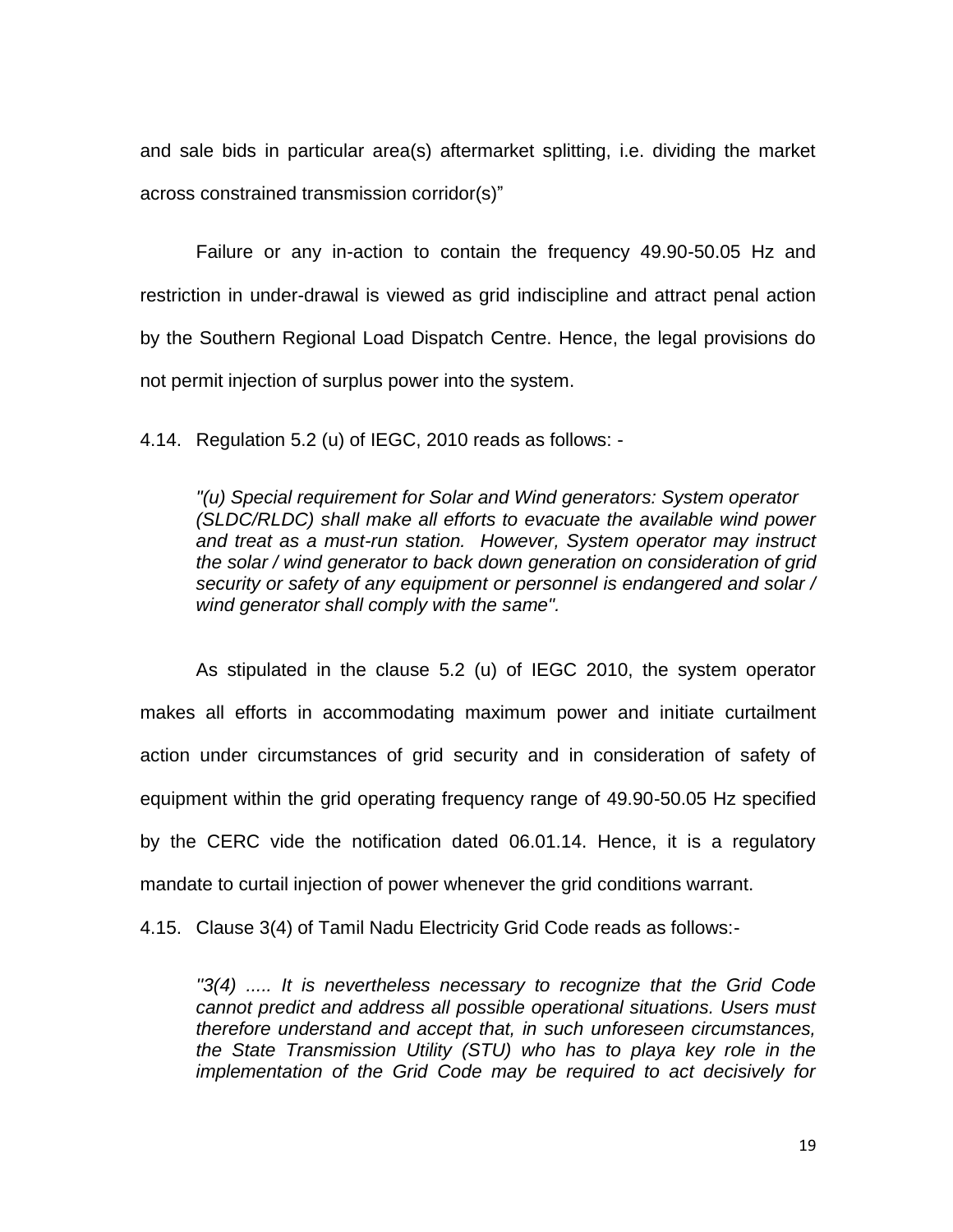*maintaining the Grid regimes for discharging its obligations. Users shall provide such reasonable co-operation and assistance as the STU may request in such circumstances":* 

Indian Electricity Grid Code (IEGC) - 2nd Amendment with effect from17.02.2014.

Clause 5.2(m) - All Users, SEB, SLDCs, RLDCs, and NLDC shall take all possible measures to ensure that the grid frequency always remains within the 49.90 - 50.05 Hertz band.

Clause 5.4.2(a)-SLDC/SEB/distribution licensee and bulk consumer shall initiate action to restrict the drawal of its control area, from the grid, within the net drawal schedule.

Clause 6.4.6 - …… Maximum inadvertent deviation allowed during a time block shall not exceed the limits specified in the Deviation Settlement Mechanism Regulations. Such deviations should not cause system parameters to deteriorate beyond permissible limits and should not lead to unacceptable line loadings. Inadvertent deviations, if any, from net drawal schedule shall be priced through the Deviation Settlement mechanism as specified by the Central Commission from time to time.

Clause6.4.7 - The SLDC,SEB/distribution licensee shall always restrict the net drawal of the state from the grid within the drawal schedules keeping the deviations from the schedule within the limits specified in the Deviation Settlement Mechanism Regulations.

CERC (Deviation Settlement Mechanism and related matters) Regulations, 2014, dated 06.01.2014 (with effect from 17.02.2014)

• Clause 3. Objective

The objective of these regulations is to maintain grid discipline and grid

security as envisaged under the Grid Code through the commercial mechanism

for Deviation Settlement through drawal and injection of electricity by the users of

the grid.

• CERC(Deviation Settlement Mechanism and related matters)(Third Amendment) Regulations, 2016 (with effect from 30.05.2016)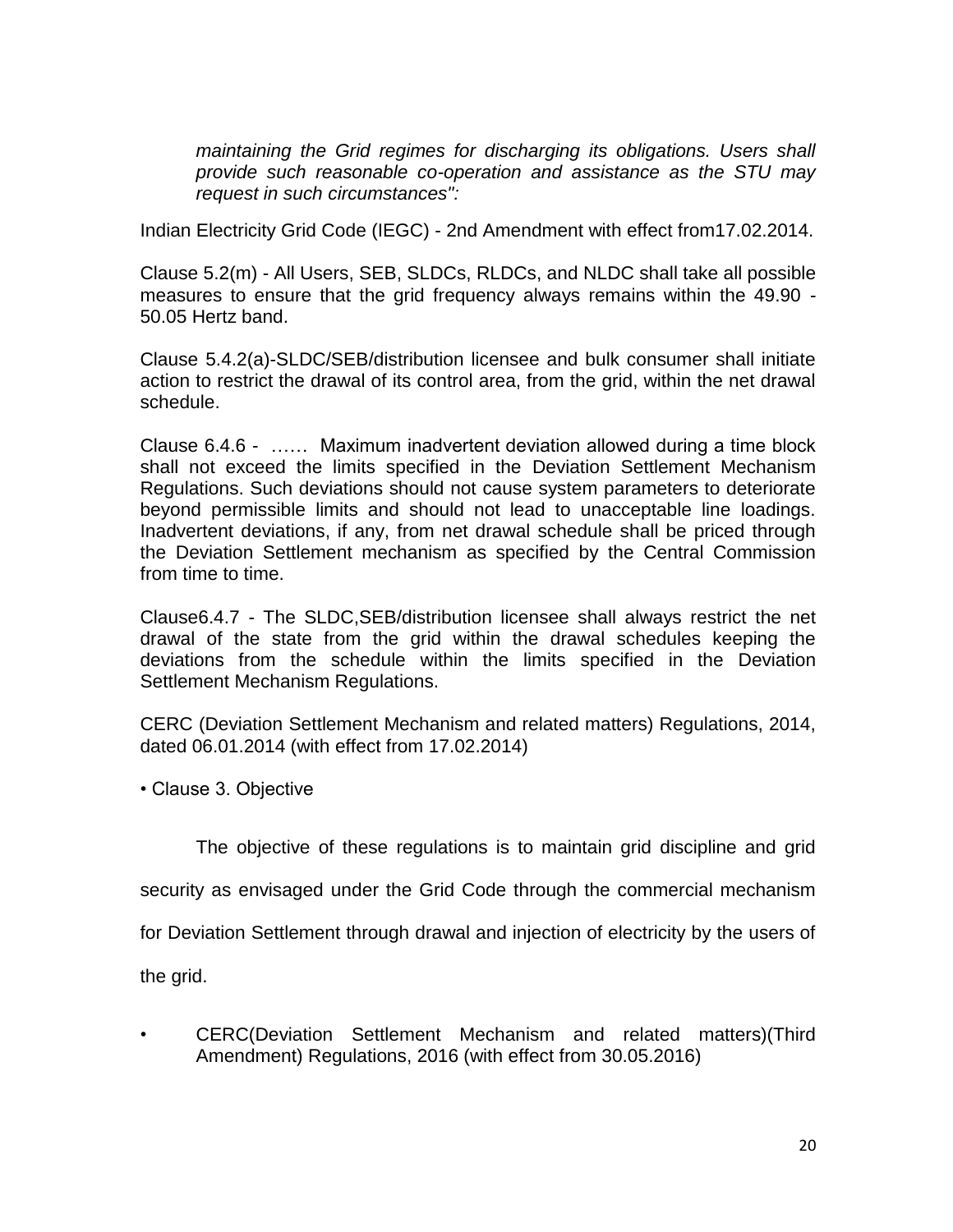Deviation Limits for Renewable Rich States

| S.  | States having combined         | Deviation    |
|-----|--------------------------------|--------------|
| No. | installed capacity of wind and | Limits (MW)- |
|     | solar projects                 | "!"          |
|     | 1000-3000 MW                   | 200          |
|     | $>$ 3000 MW                    | 250          |

 As Tamil Nadu having more than 3000 MW of RE power, Deviation Limits for Tamil Nadu is (+/-) 250 MW.

4.16. Under the above regulatory commitments and due to increase in grid frequency above the operating level of 49.90 Hertz to 50.05 Hertz notified by the Central Electricity Regulatory Commission during load crash/off peak period etc., the SLDC is mandated under the Grid Code to issue back down instructions to all the TN grid connected generators including wind and solar generators.

4.17. In order to maintain the grid discipline and grid security after taking all possible steps to reduce generation of conventional power and surrendering of CGS Power etc., the infirm solar and wind generation are curtailed. The last resort of curtailment is only because of the must run status of these infirm generations.

4.18. To avoid any untoward incidents of blackout, the grid security is managed by instant oral instructions to Sub LD centers at Chennai, Madurai and Erode. These Sub LD centers in turn issue back-down instructions to the concerned substations to which the respective solar generators are connected.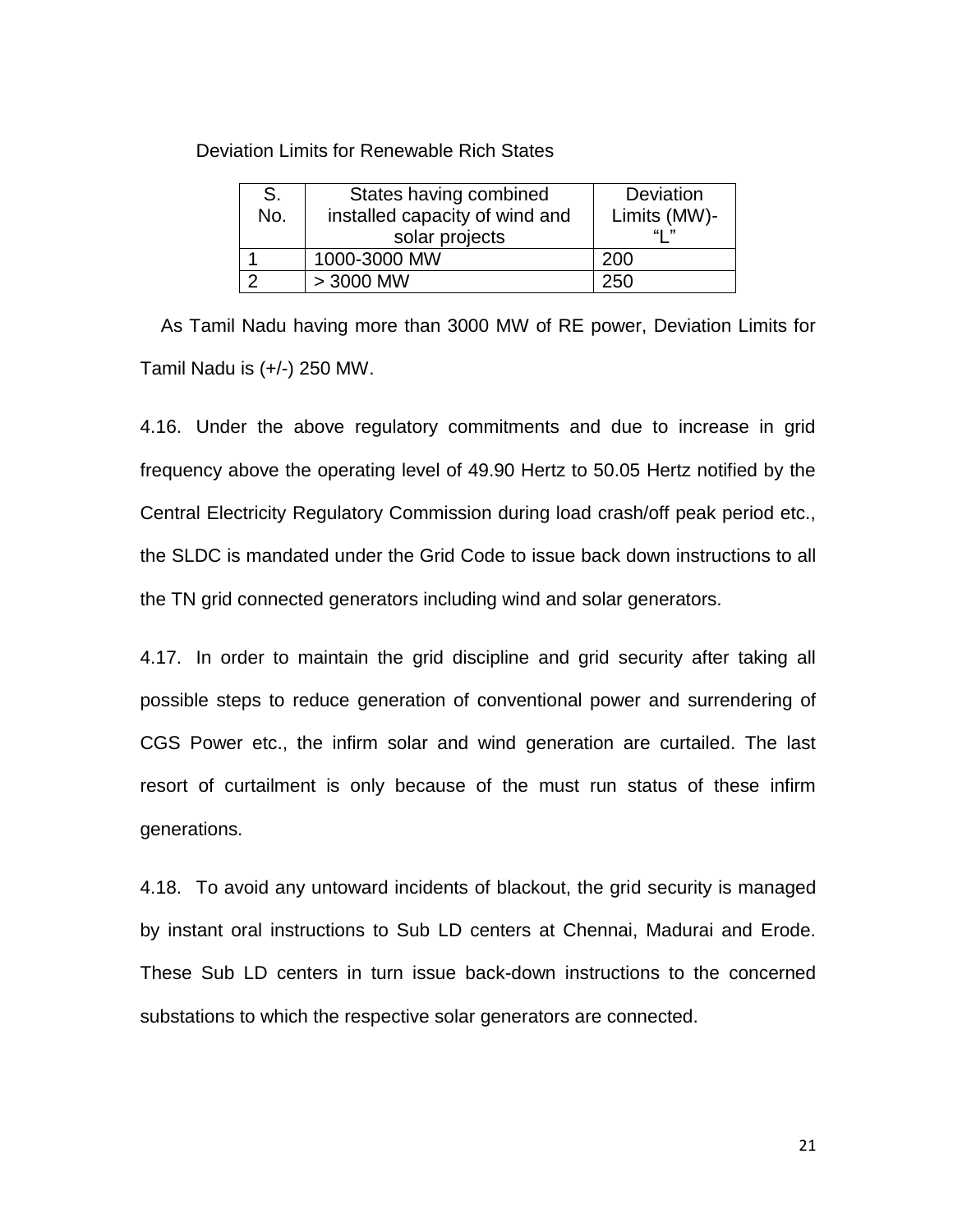4.19. It is essential to have information about how much RE power is expected to be injected into the grid. Such information is lacking for infirm sources such as Wind and Solar. AccurateForecasting and scheduling of generation along with commercial mechanism from these sources is very important for balancing and to procure requisite reserves to maintain load-generation balance for grid reliability.

#### **5. Affidavit filed on behalf of the Respondent No.4:-**

5.1. As per Section 32 & 33 of Electricity Act, 2003 and as per Clause 2.7, 5.2(m), 5.4.2(a), 6.4.6, 6.4.7 of Indian Electricity Grid Code (IEGC), Clause 3(4), 4.2(e), 8.4 (iii) and (v) of Tamil Nadu Electricity Grid code (TNEGC), SLDC is maintaining the TN Grid to provide continuous quality power to the common public throughout the State by maintaining Grid discipline and thus providing the public secure power supply without any major disturbance. Hence, SLDC is required to restrict any surplus power injected into the grid more than the requirement for reliable grid operation. The relevant clauses that are germane for proper adjudication of the present case is quoted as hereunder:

Section 32 of the Electricity Act, 2003

*"(1) The State Load Despatch Centre shall be the apex body to ensure integrated operation of the power system in a State.*

*(2) The State Load Despatch Centre shall-*

*(a) be responsible for optimum scheduling and despatch of Electricity within a State, in accordance with the contracts entered into with the licensees or the Generating companies operating in that State ;*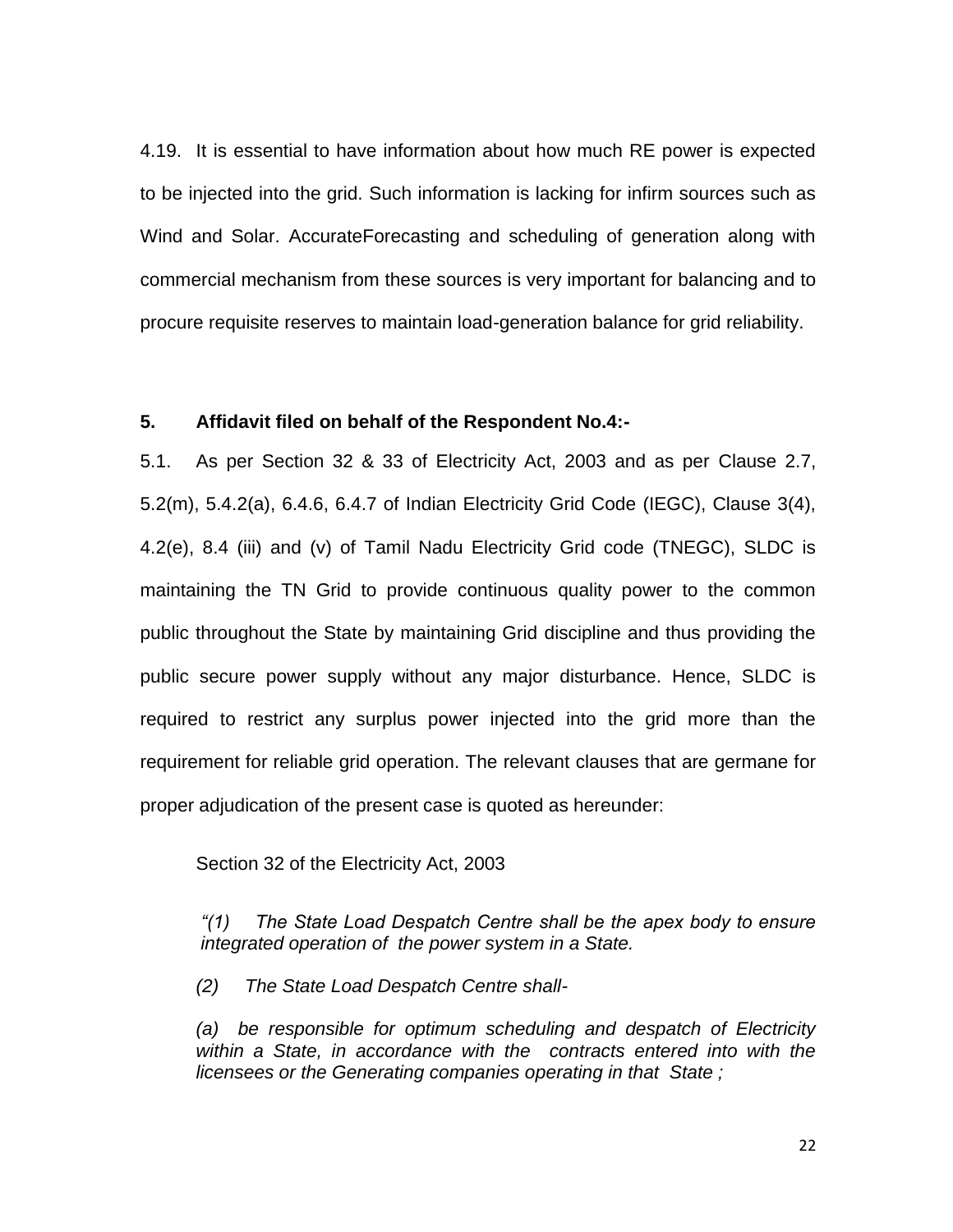*(b) monitor grid operations;*

*(c) keep accounts of the quantity of electricity transmitted through the State grid;*

*(d) exercise supervision and control over the intra-State transmission system; and*

*(e) be responsible for carrying out real time operations for grid control and despatch of electricity within the State through secure and economic operation of the State grid in accordance with the Grid standards and the State Grid Code."*

*(3) The State Load Despatch Centre may levy and collect such fee and charges from the generating companies and licensees engaged in intra-State transmission of electricity as may be specified by the State Commission".*

Section 33 of the Electricity Act, 2003

*"(1) The State Load Despatch Centre in a State may give such directions and exercise such supervision and control as may be required for ensuring the integrated grid operations and for achieving the maximum economy and efficiency in the operation of power system in that State.*

*(2) Every licensee, generating company, generating station, substation and any other person connected with the operation of the power system shall comply with the direction issued by the State Load Despatch Centre under subsection (1).*

*(3) The State Load Despatch Centre shall comply with the directions of the Regional Load Despatch Centre.*

*(4) If any dispute arises with reference to the quality of electricity or safe, secure and integrated operation of the State grid or in relation to any direction given under sub-section (1), it shall be referred to the State Commission for decision:*

*Provided that pending the decision of the State Commission, the direction of the State Load Despatch Centre shall be complied with by the licensee or generating company.*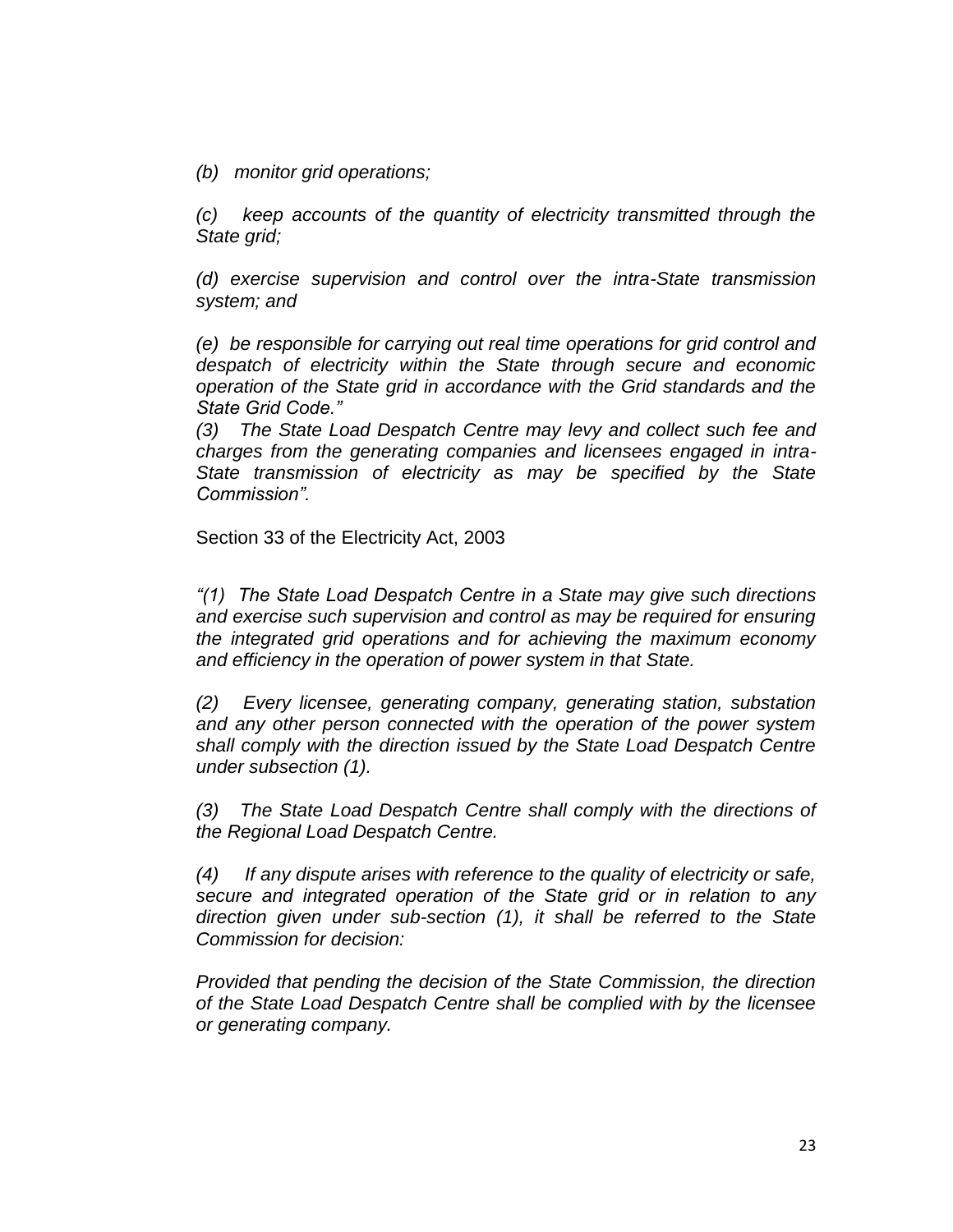*(5) If any licensee, generating company or any other person fails to comply with the directions issued under sub-section(1), he shall be liable to penalty not exceeding rupees five lacs".*

Clause 2.7 of the Indian Electricity Grid Code

*"2.7.1 In accordance with section 32 of Electricity Act, 2003, the State Load Despatch Centre (SLDC) shall have following functions:*

*(1) The State Load Despatch Centre shall be the apex body to ensure integrated operation of the power system in a State.*

*(2) The State Load Despatch Centre shall -*

*(a) be responsible for optimum scheduling and despatch of electricity within a State, in accordance with the contracts entered into with the licensees or the generating companies operating in that State;*

*(b) monitor grid operations;*

*(c) keep accounts of the quantity of electricity transmitted through the State grid;*

*(d) exercise supervision and control over the intra-State transmission system; and (e) be responsible for carrying out real time operations for grid control and despatch of electricity within the State through secure and economic operation of the State grid in accordance with the Grid Standards and the State Grid Code.*

*2.7.2 In accordance with section 33 of the Electricity Act, 2003. the State Load Despatch Centre in a State may give such directions and exercise such supervision and control as may be required for ensuring the integrated grid operations and for achieving the maximum economy and efficiency in the operation of power system in that State. Every licensee, generating company, generating station, sub-station and any other person connected with the operation of the power system shall comply with the directions issued by the State Load Depatch Centre under subsection (1) of Section 33 of the Electricity Act, 2003.*

*The State Load Despatch Centre shall comply with the directions of the Regional Load Despatch Centre".*

Clause 4.2.(e) of the Tamil Nadu Electricity Grid Code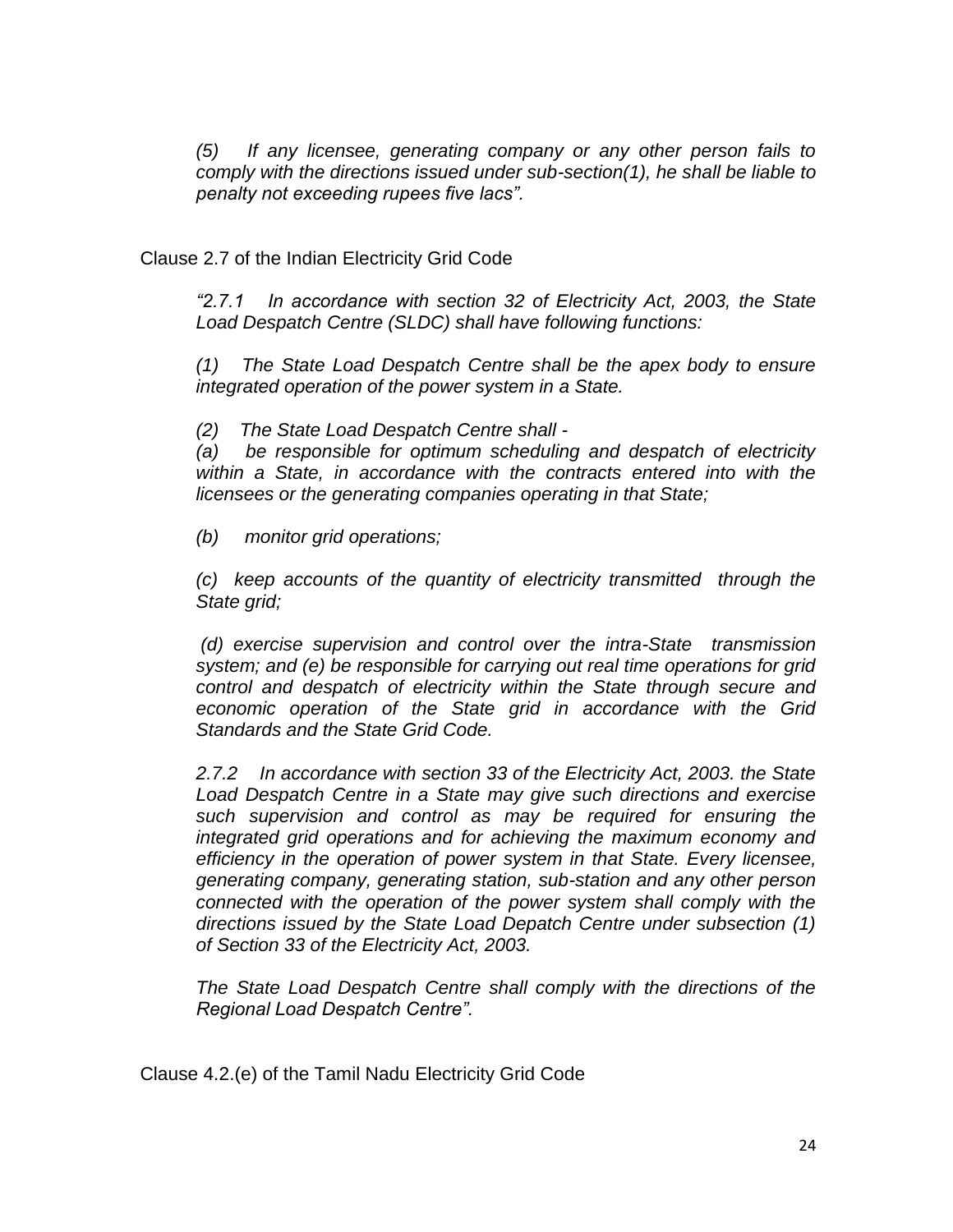*" ... The SLDC shall be responsible for carrying out real time operations for Grid control and dispatch the electricity within the State through secure and economic operation of the state grid in accordance with the grid standards and grid code…."*

Clause 8.4 (iii) and (v) of the Tamil Nadu Electricity Grid code

*8.4 (iii) "…the SLDC may direct the generating stations / beneficiaries to increase or decrease their generation/drawal in case of contingencies e.g. overloading of lines /transformers, abnormal voltages, threat to system security. Such directions shall immediately be acted upon "*

*8.4 (v) "All entities shall abide by the concept of frequency linked load despatch and pricing of deviations from schedule i.e. unscheduled interchanges. All generating units of the entities and the licensees shall normally be operated according to the standing frequency linked load despatch guidelines issued by the SLDC to the extent possible, unless otherwise advised by the SLDC*".

5.2. The Hon"ble Central Electricity Regulatory Commission"s (CERC) Deviation Settlement Mechanism does not permit the under drawl of not more than 250 MW and the grid operating frequency range of 49.90-50.05 Hz from 30.05.2016 onwards. Tamil Nadu which is a renewable rich state finds the DSM regulation challenging to maintain Grid Discipline and it becomes very challenging and also proves to be very difficult to maintain discipline and operate the grid during less demand period, night hours, rainy season with higher % mix of infirm power and firm power.

5.3. As stipulated in the IEGC (4th amendment), 2014, the grid operating frequency is 49.90-50.05 Hz. For frequency above 50.05 Hz, no under-drawal is permitted and each unit of under-drawal at frequency above 50.10 Hz had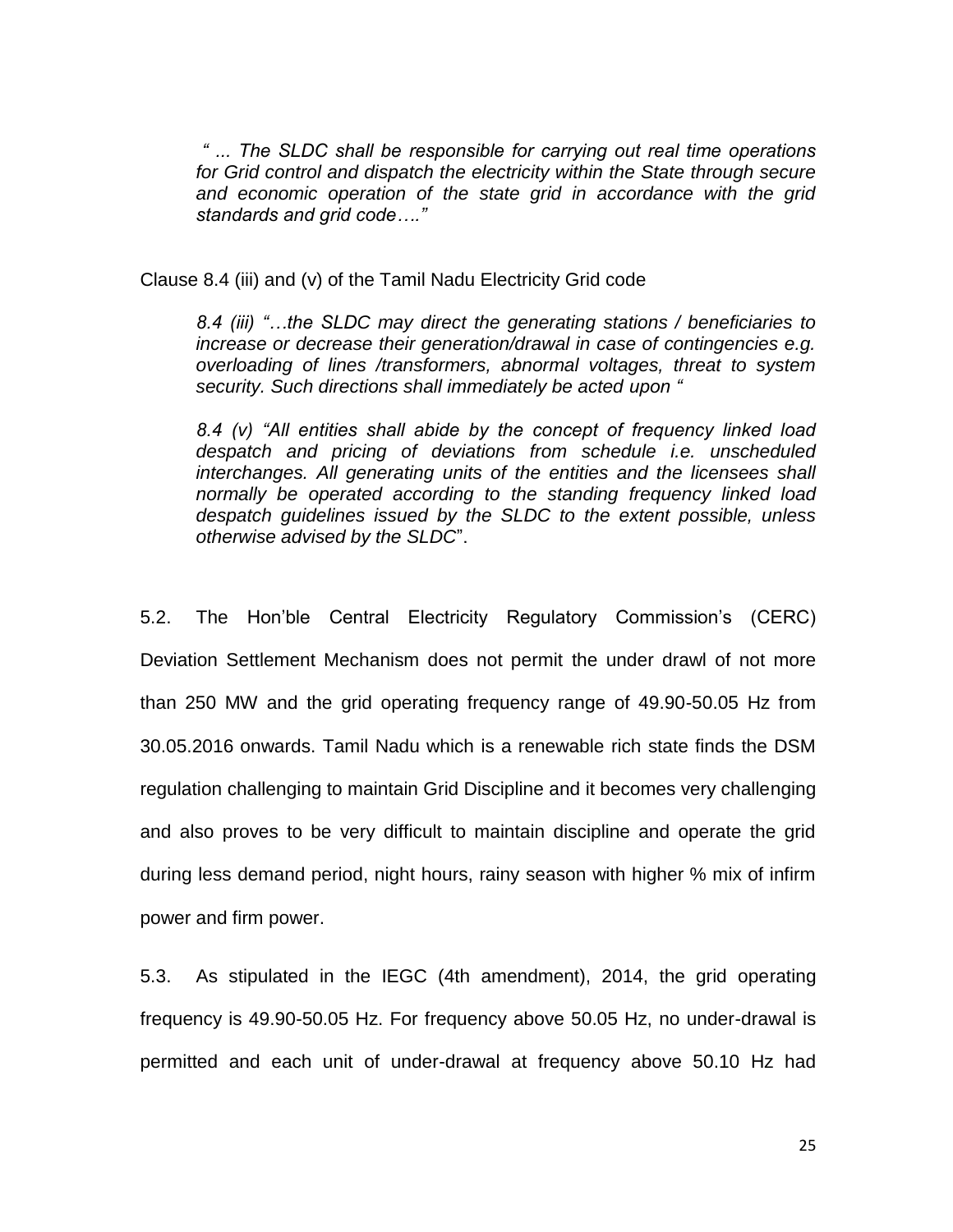attracted penalty of around Rs.2.50/- to Rs.3.50/- (Area Clearing Price) which is a variable based on the open market price.

*The "Area Clearing Price (ACP) means "the price of a time block electricity contract established on the Power Exchange after considering all valid purchase and sale bids in particular area(s) aftermarket splitting, i.e. dividing the market across constrained transmission corridor(s)".* 

5.4. Failure or any in-action to contain the frequency 49.90-50.05 Hz and restriction in under-drawal is viewed as grid indiscipline and attract penal action by the Southern Regional Load Dispatch Centre. Hence, the legal provisions do not permit injection of surplus power into the system.

5.5. Regulation 5.2 (u) of IEGC, 2010 reads as follows: -

*"(u) Special requirement for Solar and Wind generators: System operator (SLDC/RLDC) shall make all efforts to evacuate the available wind power and treat as a must-run station. However, System operator may instruct the solar / wind generator to back down generation on consideration of grid security or safety of any equipment or personnel is endangered and solar / wind generator shall comply with the same".*

 As stipulated in the clause 5.2 (u) of IEGC 2010, the system operator makes all efforts to accommodate maximum power and initiate curtailment action only in the interest of grid security and considering the safety of the equipment within the grid operating frequency range of 49.90-50.05 Hz specified by the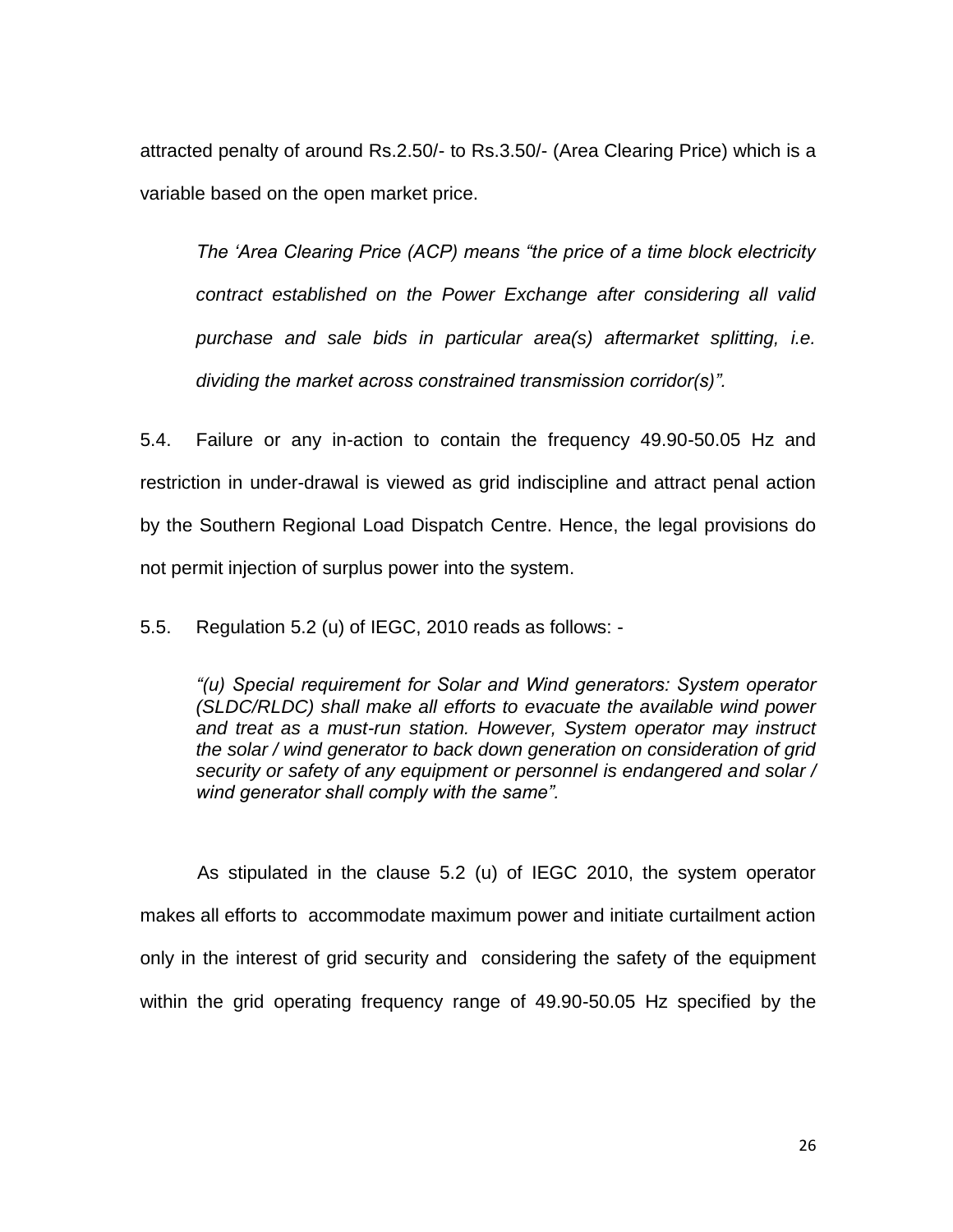CERC vide the notification dated 06.01.14. Hence, it is a regulatory mandate to

curtail injection of power whenever the grid conditions warrant.

5.6. Clause 3(4) of Tamil Nadu Electricity Grid Code reads as follows:-

*"3(4) ….. It is nevertheless necessary to recognize that the Grid Code cannot predict and address all possible operational situations. Users must therefore understand and accept that, in such unforeseen circumstances, the State Transmission Utility (STU) who has to play a key role in the implementation of the Grid Code may be required to act decisively for maintaining the Grid regimes for discharging its obligations. Users shall provide such reasonable co-operation and assistance as the STU may request in such circumstances".*

5.7. The relevant Clauses of Indian Electricity Grid Code (IEGC) in the 2nd

Amendment with effect from 17.02.2014 is given below:-

*Clause 5.2(m) - All Users, SEB, SLDCs, RLDCs, and NLDC shall take all possible measures to ensure that the grid frequency always remains within the 49.90 –50.05 Hertz band.*

*Clause5.4.2(a) - SLDC/ SEB/distribution licensee and bulk consumer shall initiate action to restrict the drawal of its control area, from the grid, within the net drawal schedule*

*Clause 6.4.6 - …….. Maximum inadvertent deviation allowed during a time block shall not exceed the limits specified in the Deviation Settlement Mechanism Regulations. Such deviations should not cause system parameters to deteriorate beyond permissible limits and should not lead to unacceptable line loadings. Inadvertent deviations, if any, from net drawal schedule shall be priced through the Deviation Settlement mechanism as specified by the Central Commission from time to time.* 

*Clause 6.4.7 - The SLDC, SEB/distribution licensee shall always restrict the net drawal of the state from the grid within the drawal schedules keeping the deviations from the schedule within the limits specified in the Deviation Settlement Mechanism Regulations.*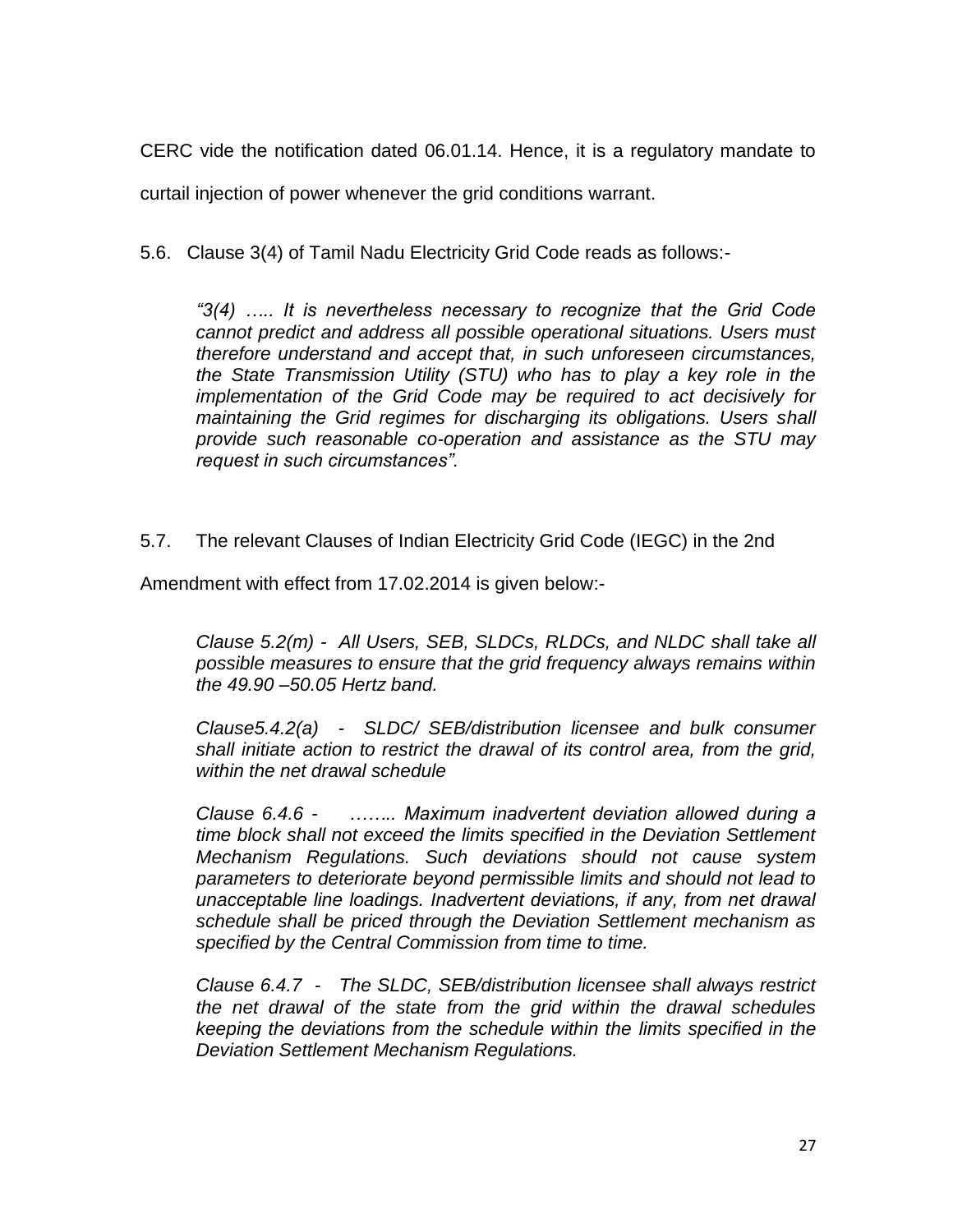5.8. Clauses of the CERC (Deviation Settlement Mechanism and related matters) Regulations, 2014, dated 06.01.2014 (with effect from 17.02.2014) with respect to grid discipline and grid security is as below;

• Clause 3. Objective

"The objective of these regulations is to maintain grid discipline and grid security as envisaged under the Grid Code through the commercial mechanism for Deviation Settlement through drawal and injection of electricity by the users of the grid".

• CERC(Deviation Settlement Mechanism and related matters)(Third Amendment) Regulations, 2016 (with effect from 30.05.2016)

Deviation Limits for Renewable Rich States

| S.<br>No. | States having combined<br>installed capacity of wind and<br>solar projects | Deviation<br>Limits (MW)-<br>"" |
|-----------|----------------------------------------------------------------------------|---------------------------------|
|           | 1000-3000 MW                                                               | 200                             |
|           | $> 3000$ MW                                                                | 250                             |

 As Tamil Nadu having more than 3000 MW of RE power, Deviation Limits for Tamil Nadu is (+/-) 250 MW.

5.9. Under the above regulatory commitments and due to increase in grid frequency above the operating level of 49.90 Hertz to 50.05 Hertz as and when notified by the Central Electricity Regulatory Commission during load crash/off peak period etc., the SLDC is mandated under the Grid Code to issue back down instructions to all the TN grid connected generators and as a last resort to wind and solar generators.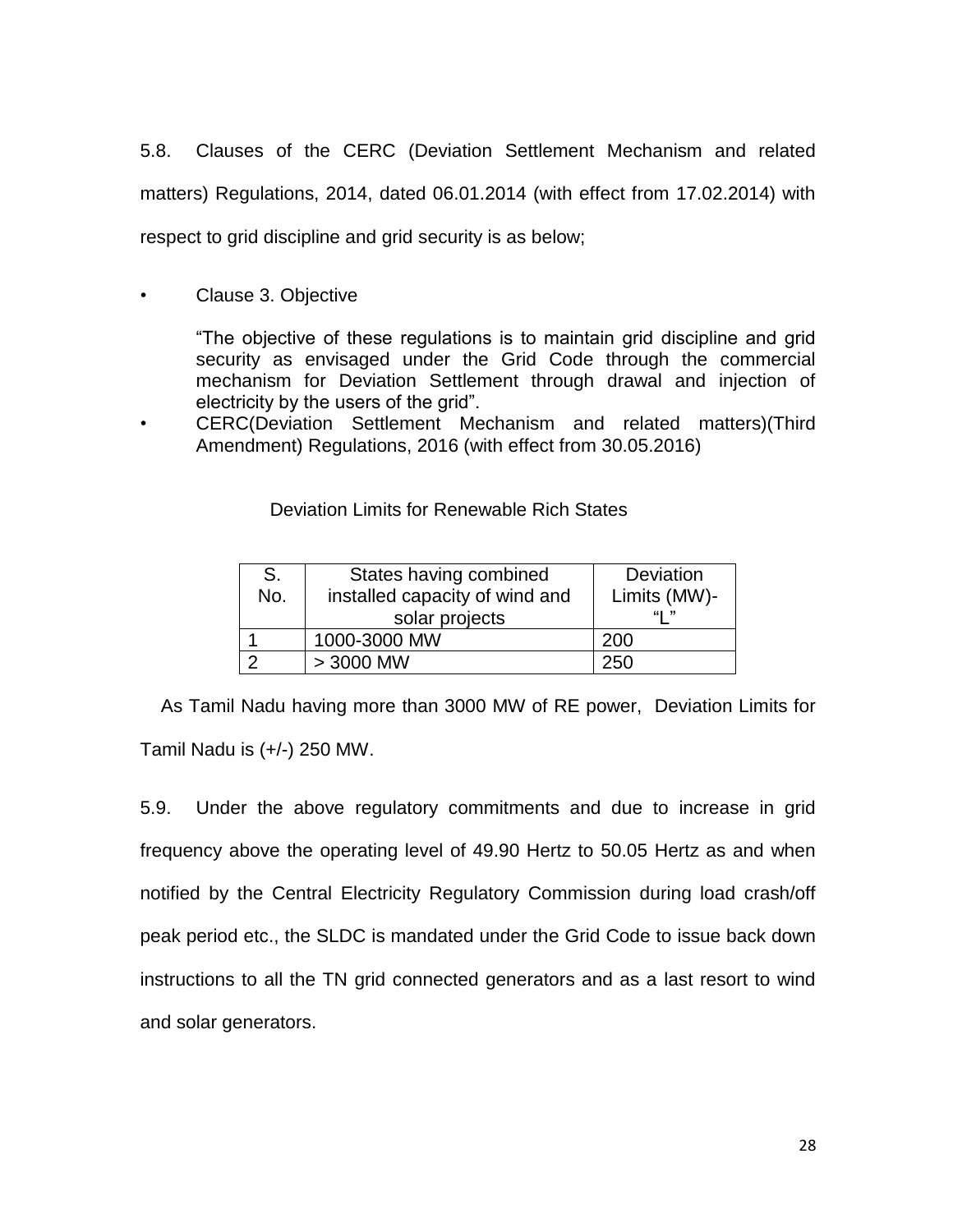5.10. The same deals with the petitioner"s installed capacity of Renewable Energy (wind and solar) in Tamil Nadu, which is a matter of record and warrants no comments from the answering respondent.

5.11. Backing down instructions is being issued after duly considering the circumstances and in the interest of the grid safety and security solely based on the various Statutory provisions in the Electricity Act, 2003, and regulations of the IEGC, TNEGC, CERC/TNERC from time to time. With regard to the Ministry of New and Renewable Energy (MNRE), letter dated, 01.08.2019, it is submitted that

- (a) Tamil Nadu is having installed capacity of 8550 MW in wind and 4007 MW in solar coupled with 247 MW in rooftop generation. Tamil Nadu has met its peak demand of 16151 MW on 03.04.2019 through the installed capacity of 31900 MW of which 13690 MW is from Renewable Energy sources which is 43% of the installed capacity in the state. The energy sources such as solar, wind, biomass, micro Hydro plants, nuclear plants etc are collectively categorized as must run sources.
- (b) Nuclear power stations are exempted from scheduling procedure and they are not even operating their plant in the part load operation. Tamil Nadu is having nuclear share of 1705 MW from Kudankulam, MAPS, Kaiga stations.(58.91% share from Unit 1 and 56.75 % share from Unit 2 of Kudankulam, 75.15% share from MAPS, 26.90% from Kaiga units 1&2, 23.72% from Kaiga units 3&4).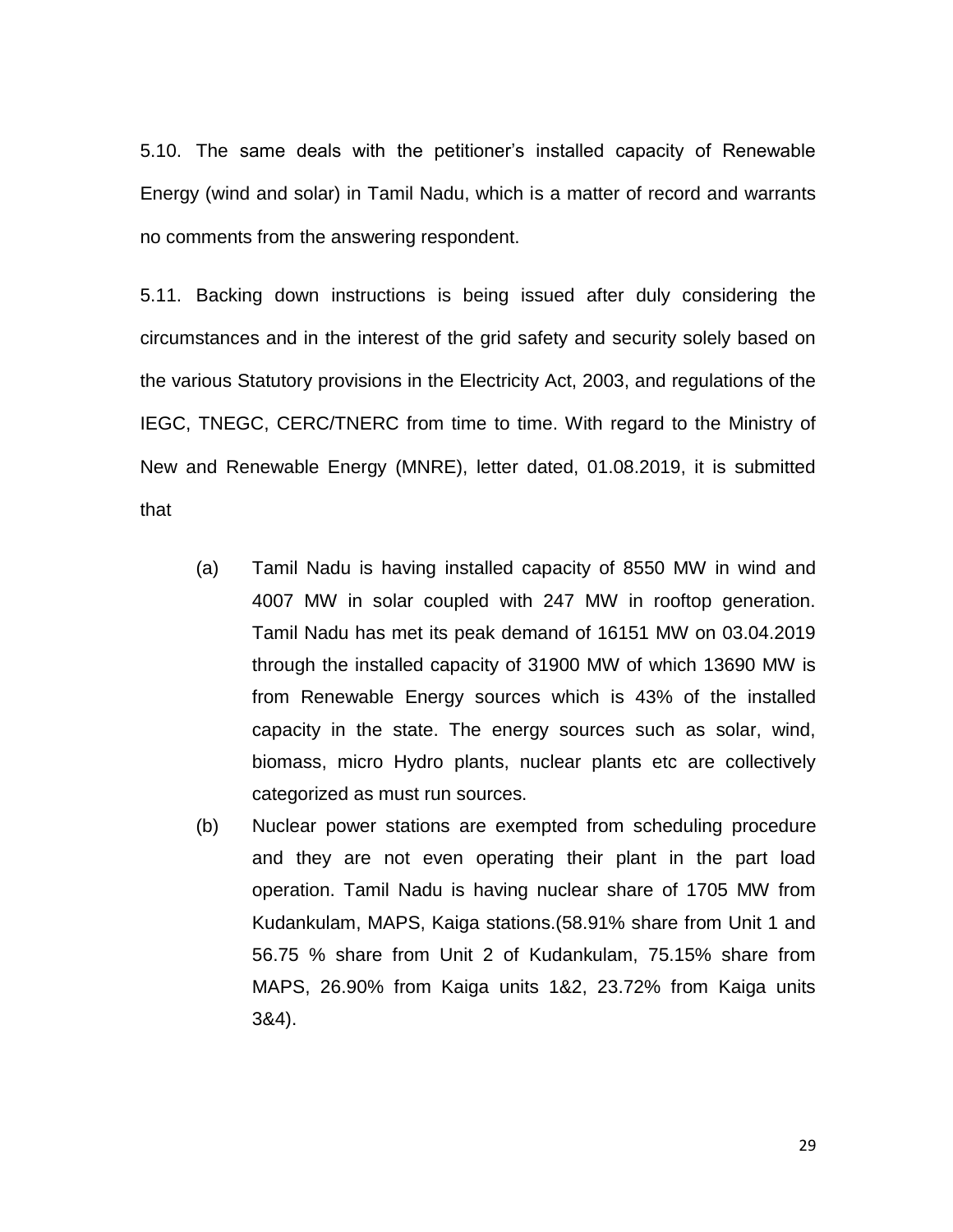(c) To accommodate the solar generation in a day the Supply management has been devised from 01.11.2020 onwards to the agriculture supply as a pilot measure as follows so as to avoid curtailment of solar generation.

| Day time (6 Hours) |               |       |  |  |
|--------------------|---------------|-------|--|--|
| Groups             | Time in Hours |       |  |  |
|                    | From          | Т٥    |  |  |
| Delta (all groups) | 8.30          | 14.30 |  |  |
| Non Delta Group I  | 09.00         | 15.00 |  |  |
| Non Delta Group II | 09.30         | 15.30 |  |  |

- (d) The Tamil Nadu state has witnessed for absorption of 5129 MW of wind generation and 3109 MW of solar generation on 7.8.2020 and 7.10.2020 respectively which is 40.6% in wind and 21.70 % in solar contribution to the grid. Total annual energy fed into the grid by way of renewable energy for the year 2019-20 is 15.56% as against the previous year"s 2018-19 absorption is 14.54%.
- (e) As per the above referred MNRE letter, the losses due to curtailment of wind and solar generators shall be made good only if the curtailment is due to any other reasons other than grid security. But, in the case in hand, the curtailment is being done only because of the Grid safety and security as per the Grid Code.
- (f) As per the following Central Electricity Authority (CEA) study report, the State Utility is losing Rs.1.57/Kwhr for facilitating the evacuation of highly infirm wind and solar power injection into the grid. The same report has been published by the Central Electricity Authority (CEA), GoI during December 2017 on "The technical committee on study of optimal location of various types of balancing energy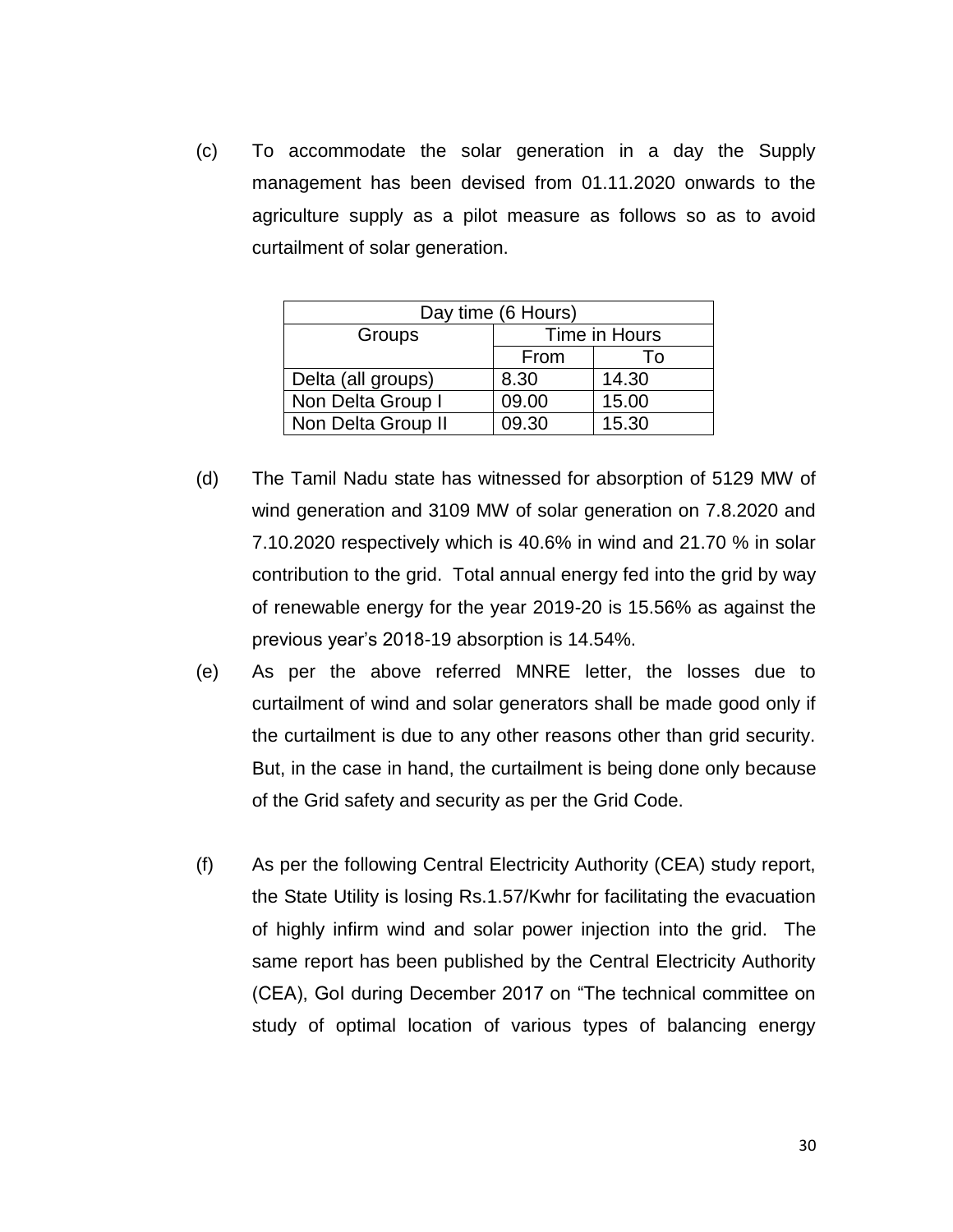sources/energy storage devices to facilitate grid integration of renewable energy sources and associated issues.

(g) With reference to the backing down instructions to the solar and wind generators including the petitioner to be given in writing in advance is practically not feasible in the real time grid operation to maintain grid safety and grid security.

5.12. SLDC does not curtailment RE power at own conveniences and the Renewable Energy generations are curtailed meagerly for grid safety purposes only that too as a last resort after backing down of all conventional generations.

5.13. The petitioner have entered into Energy Purchase Agreement (EPA) with the first Respondent in which the Clause 2(d), 3(a) & 3(l) of the EPA as and when necessity arose, the solar and wind generators are asked to back down generation to safeguard the grid based on safety measures. As in the present case, the backing down of solar power was done only in the interests of grid security to maintain grid discipline. Hence, SLDC does not subject the RE power to MoD Principles and always strives to provide Must Run Status.

5.14. The petitioner"s statement of "No solar power should be directed to back down by SLDC under clause 5.2(u)" is not acceptable under all circumstances as stipulated in the same clause. The PPA between TANGEDCO and the petitioner does not have any mention about the generation compensation for effecting back down and hence the question of compensation does not arise. In the absence of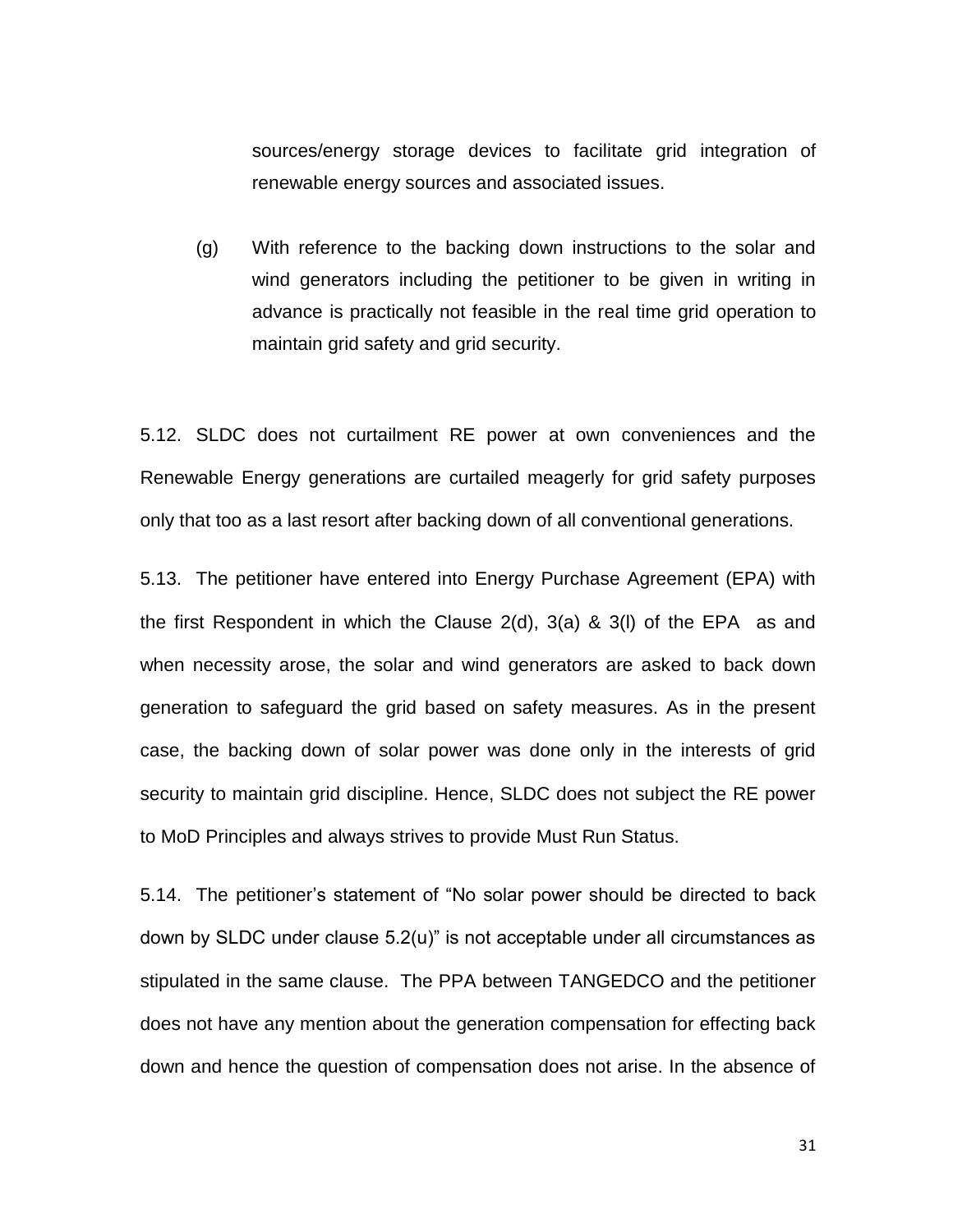forecast and scheduling by the petitioner, it is ridiculous to claim 100% RE absorption and also to claim for compensation for the meager quantum of power.

5.15. The RE power backing down is solely for the purpose of Grid safety and security and not as mentioned by the petitioner 25% of the capacity of the generation. The year wise solar generation has continuously increased for the past five years and not as stated by the petitioner and the same is tabulated as below:-

| Period of FY | Solar Generation in<br><b>Million Units</b> |
|--------------|---------------------------------------------|
| 2014-15      | 159                                         |
| 2015-16      | 507                                         |
| 2016-17      | 1478                                        |
| 2017-18      | 2799                                        |
| 2018-19      | 3556                                        |
| 2019-20      |                                             |

5.16. During the wind season from April to September, the infirm nature of wind was prevalent and in addition solar generation was also infirm. Hence, in order to keep the grid parameters within the stipulated limits, the RE power was curtailed to a minimal extent and not as claimed by the petitioner. After the wind season got over by November, the solar power was accommodated to a maximum extent and hence the frequency of back down was minimal. Further, as stated by the petitioner, during the month of Apr-2020, the back down instructions were slightly higher due to less demand on account of frequent lockdown in the pandemic situation (COVID 19).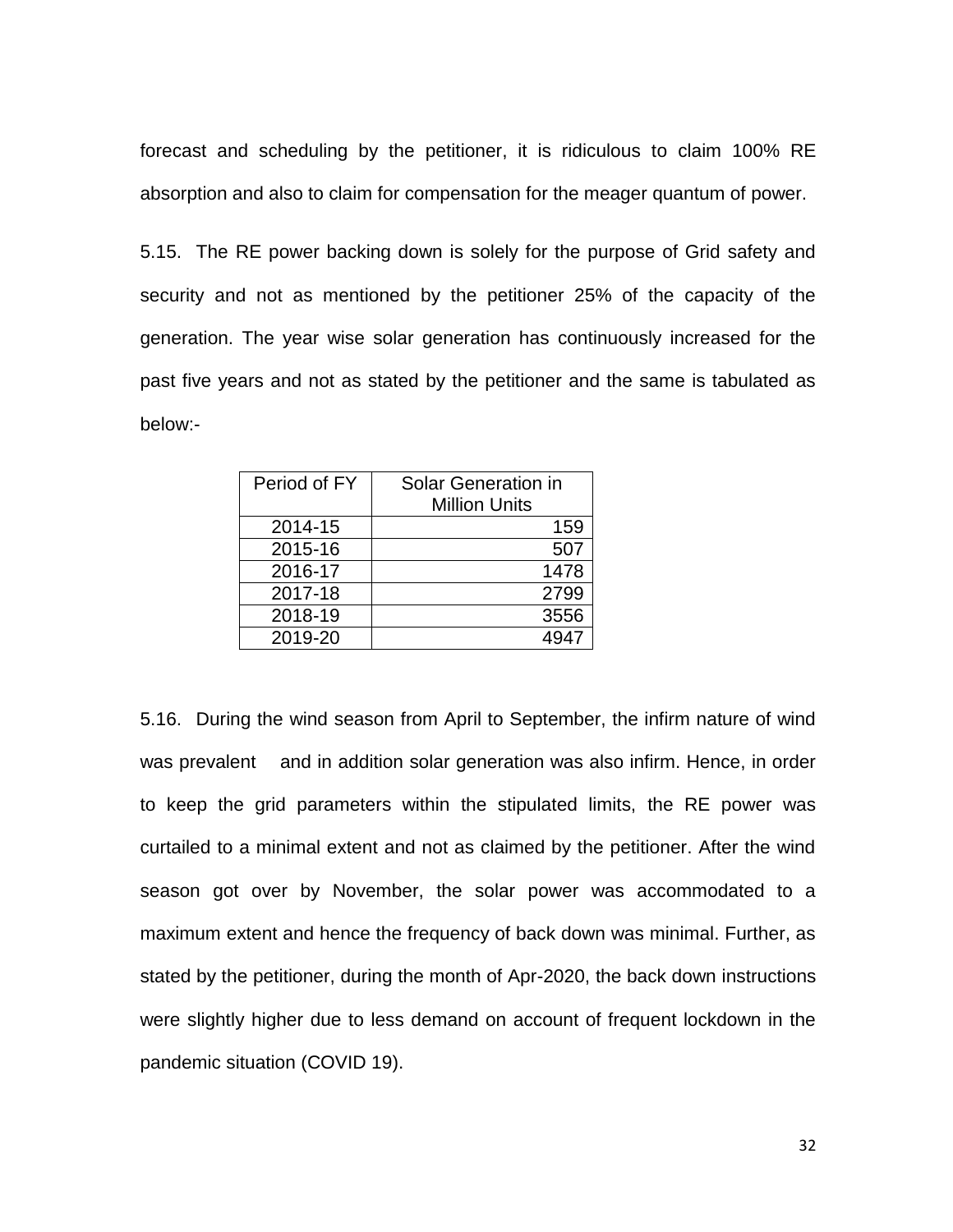5.17. The claim by the petitioner a loss of cumulative quantum of 98.95 MU during the period from 2018 to 2020 (upto September) is not properly put forth since the total generation which was evacuated was not mentioned. Time and again SLDC emphasis for maximum utilization/absorption of RE power and only in the interest of grid safety and security, the RE curtailment being resorted. Hence, SLDC is well aware of RE Policy and would discourage the RE investments in the solar sector in the State of Tamil Nadu.

5.18. The petitioner has entered into the agreement with TANGEDCO for supplying power subject to the conditions of grid safety and security without which the SLDC would have to violate the IEGC grid code relating to the high frequency as well as high under drawal. SLDC does not curtail RE power unless otherwise utmost necessary and the ground raised by the petitioner that they have faced losses due to curtailment runs contrary to truth and stands devoid of any merits.

Further, the backing down of generation would lead to huge revenue loss is totally unacceptable from the grid security point of view as any threat to system security would lead to the cascaded tripping and thus would result in a very huge financial loss to public which is the ultimate priority.

5.19. The petitioner though has accepted to the conditions of grid security in the agreement between TANGEDCO is now alleging about financial loss incurred by them without bothering the grid security aspects which the SLDC is the apex body to maintain it as per IEGC.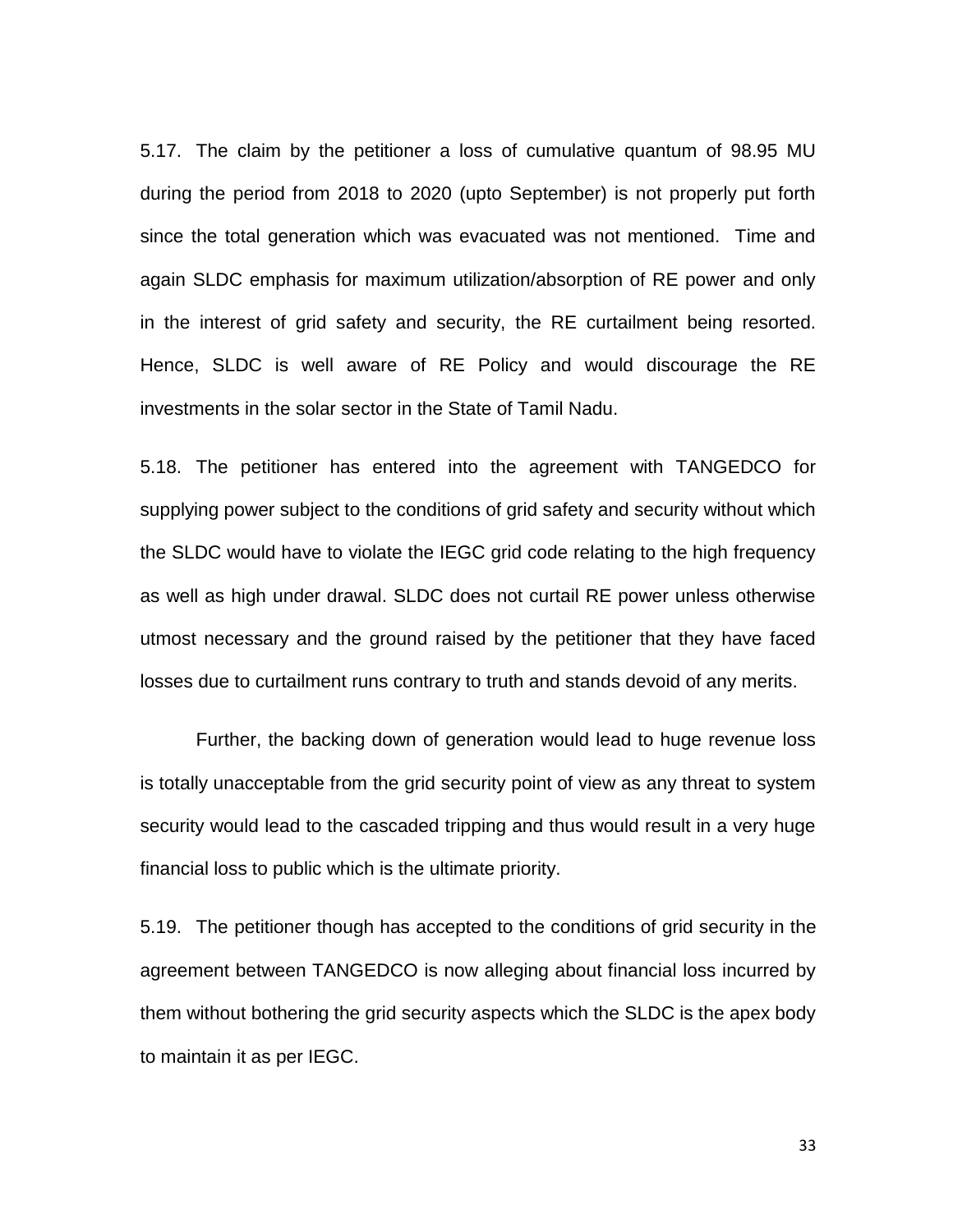Further the Commission has issued judgement on 25.03.19 in M.P. No.16 of 2016 filed by M/s National Solar Energy Federation that "there is no provision in the agreement signed with the utility for payment of deemed generation charges, we find it not possible to accede to the prayer of the petitioner".

The year wise back down particulars submitted by the petitioner does not mention the total MU generated during that particular year in comparison to the energy backed down thus providing only partial information and misleading the facts to the Hon"ble court.

5.20. All RE curtailments are carefully done and no intentional backing down is carried out. In the absence of proper and accurate forecasting and scheduling, SLDC is unable to ascertain the exact quantum of RE injection. 100% Must Run Status is not possible without compromising grid discipline and grid safety in the LARGER INTEREST OF THE PUBLIC INTEREST which otherwise would lead to violation grid discipline resulting in cascaded tripping. This would lead to interruption of power to Public.

5.21. As the Tamil Nadu State is having highest infirm Renewable Energy installed capacity than the rest of the country, in spite of technical constraints and huge financial loss by way of paying penalty, compensation charges, the TN SLDC is taking all measures to accommodate maximum level of renewable resources consciously managing the Grid reliability parameters on a secured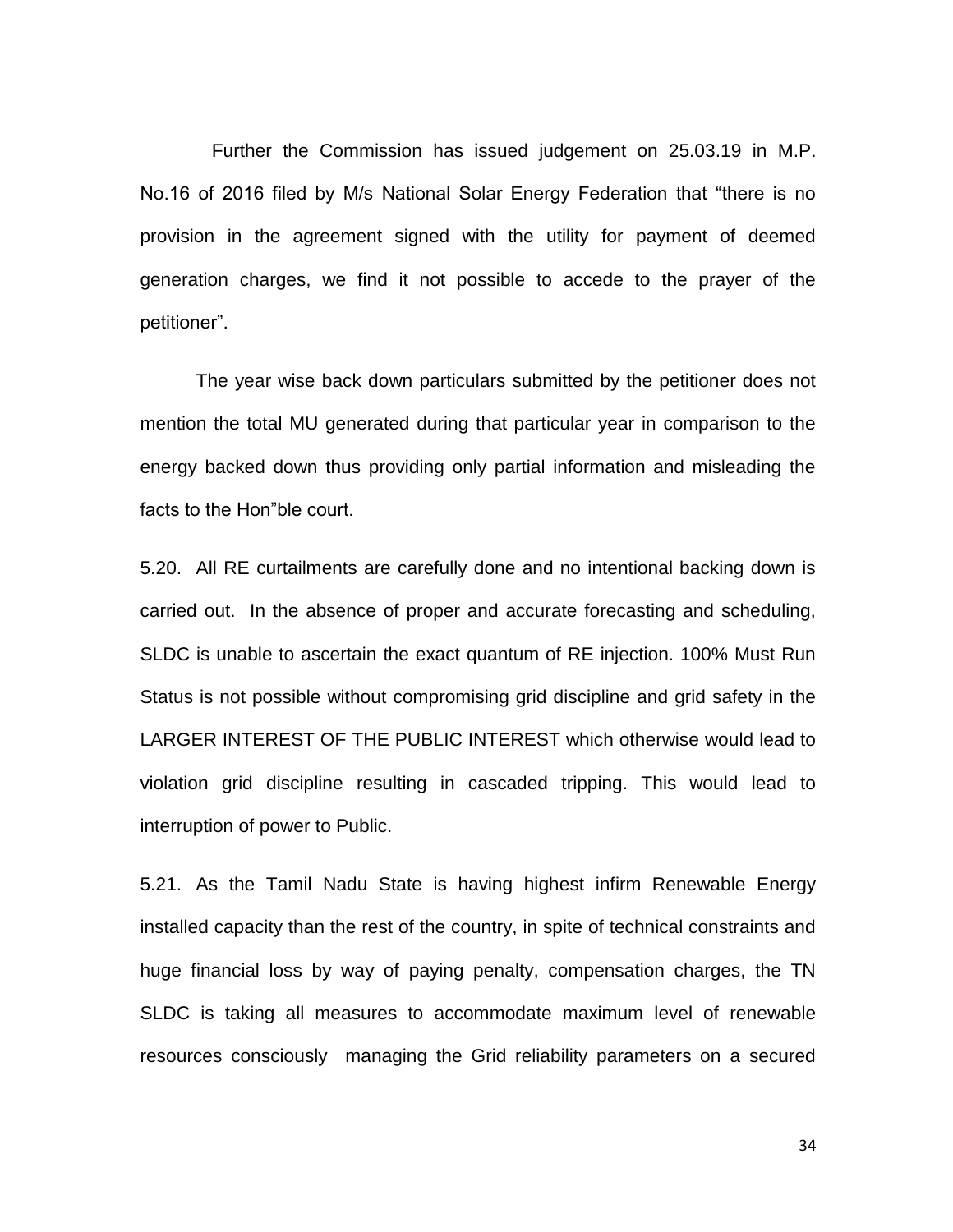manner to maintain 24x7 continuous supply to the common public/consumers as per the Tamil Nadu Government Policy without any major disturbance within the State as well as to avoid any cascaded effects to neighboring States and not to breach the grid discipline/grid security.

5.22. The deemed generation could not be permitted in the absence of forecasting & scheduling along with commercial due to the infirm, volatile nature of RE sources. Due to the huge variation in the RE power, the under drawal exceeds the permissible limit fetches huge penalty apart from generation cost, over drawal from central grid leads to paying DSM charges. Also, during sudden withdrawal of infirm RE power, load restrictions were imposed to the consumers.

#### **6. Additional Affidavit filed on behalf of the Respondent No.4:-**

6.1. SLDC was constrained to issue certain curtailments on solar and wind generators, solely due to the high frequency and under drawal from Central Grid. Frequency represents the State of the grid during that instant, while the gird frequency is higher (more than 50.05 Hz), it indicates that, supply (Generation) is more than the existing demand, and when frequency is low (below 49.90 HZ), the same indicates that demand, is more than the supply. Also under drawal indicates that, generation has to be reduced to match the demand. SLDC has to take appropriate action to reduce the under drawal to match the demand. RLDC will give directions to reduce the under drawal/over drawal within +250 MW to -250 MW as maintaining of (+ or -) 250 MW which is a prime action of all SLDCs in the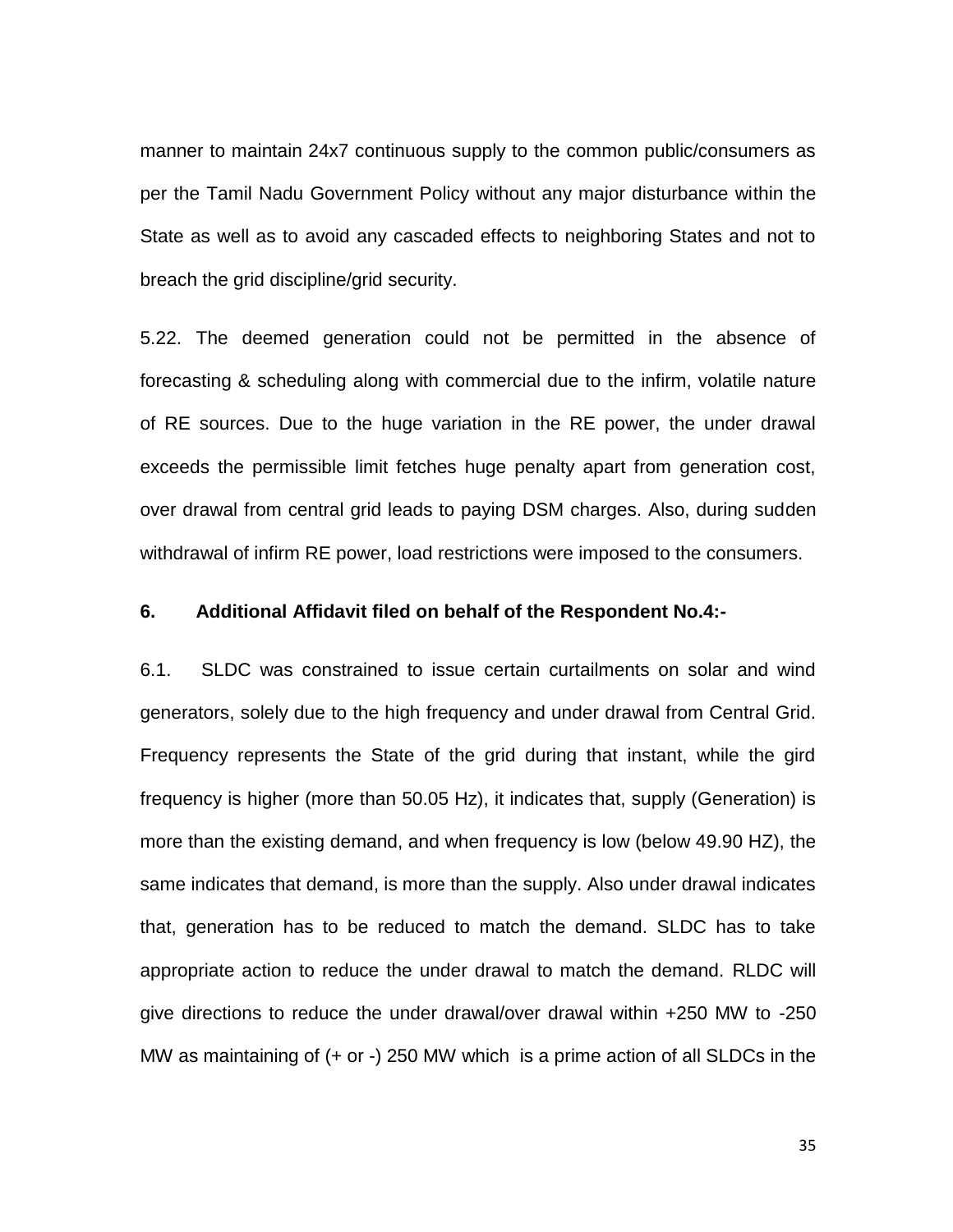country in order to maintain the "One Grid One Frequency", within the prescribed IEGC limit of 49.90 to 50.05 Hz.

6.2. The relevant Clauses of Indian Electricity Grid Code (IEGC) as per the 2nd Amendment with effect from 17.02.2014 are extracted below for the ease of understanding;

*"Clause 6.4.6 - …….. Maximum inadvertent deviation allowed during a time block shall not exceed the limits specified in the Deviation Settlement Mechanism Regulations. Such deviations should not cause system parameters to deteriorate beyond permissible limits and should not lead to unacceptable line loadings. Inadvertent deviations, if any, from net drawal schedule shall be priced through the Deviation Settlement mechanism as specified by the Central Commission from time to time.* 

*Clause6.4.7 - The SLDC, SEB/distribution licensee shall always restrict the net drawal of the state from the grid within the drawal schedules keeping the deviations from the schedule within the limits specified in the Deviation Settlement Mechanism Regulations."*

6.3. As per the above IEGC Clauses, each State has to stick on to their own schedule, and should not violate deviation limits, which may cause the other parameters (i.e frequency, line loading & voltage) to go beyond permissible limits.Hence, the main operating parameter, namely, Deviation Limit of plus or minus 250 MW (for RE Rich State of Tamil Nadu) is the prime tool in order to control the other parameters such as frequency, line loading & voltage for maintain the grid security/stability. In the same line as above, the violation messages are received from POSOCO (SRLDC) by Tamil Nadu SLDC has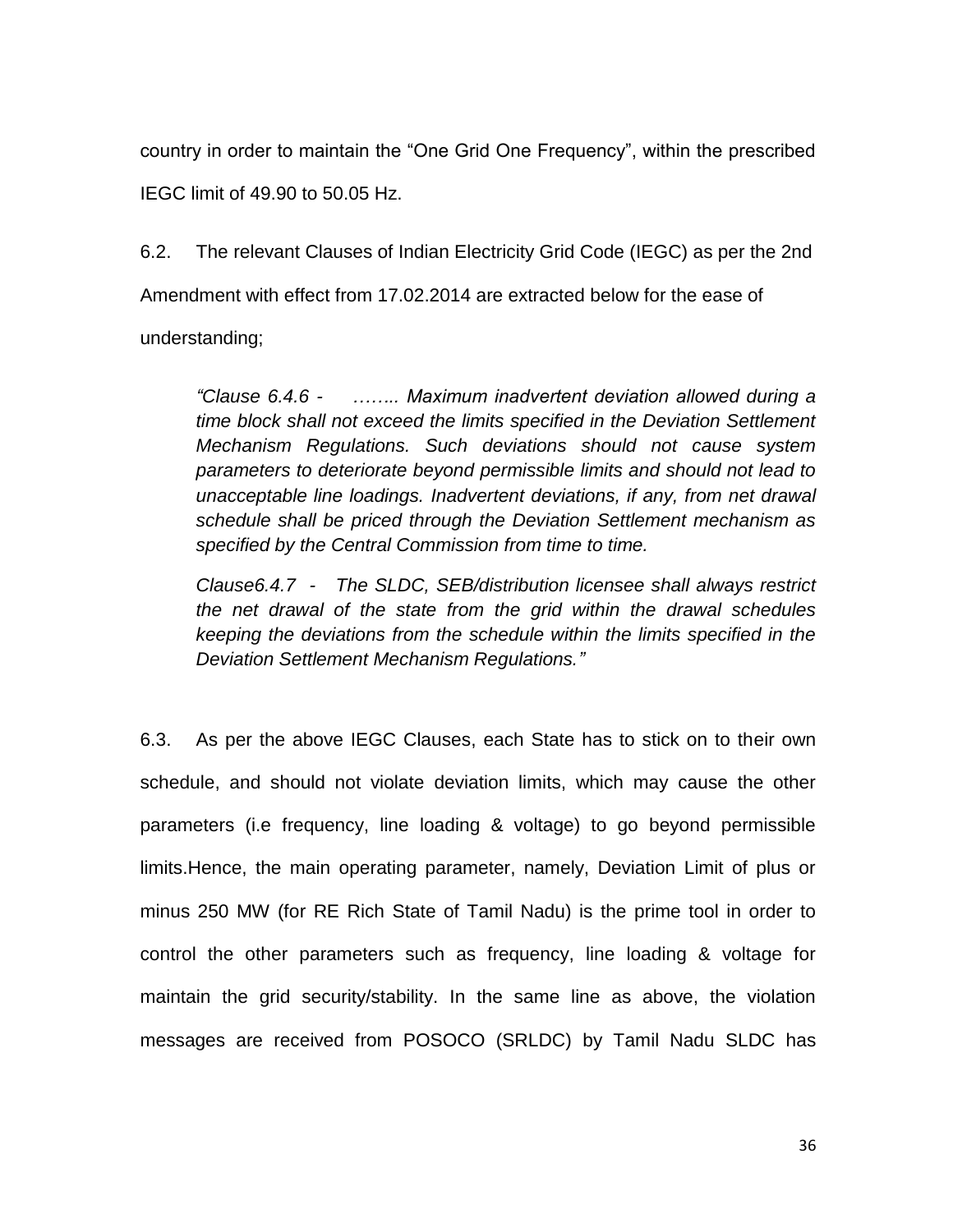directed to control the under drawal within the specified limit citing IEGC Clauses 5.4.2(a), 5.4.2(b), 6.4.6, 6.4.7, 6.4.10, 6.4.12 with a comment, to restore to schedule stating as emergency condition of the grid.

It is once again, reiterated that maintaining the grid within the schedule is the prime duty of SLDC Operator. If there is a deviation in the limit, SLDC operator, has to take proactive action to maintain the grid security.

6.4. The petitioner had entered into Energy Purchase Agreement (EPA) with the second Respondent, in which Clause, Clause 3(a) provides are as follows:-

*3(a) "The Solar power generated shall be evacuated to the maximum extent subject to Grid stability and shall not be subjected to merit order dispatch principles"*

In the above clause, it is clearly indicated that, the injection/despatch of solar power, is subject to maintaining Grid Stability. All possible measures are being taken to evacuate the maximum Renewable Energy (wind and solar) subject to real time grid conditions such as variation in infirm Renewable Energy generation, sudden change in State Demand, SLDC is forced to give curtailment instructions to maintain Grid Stability.

6.5. As directed by the State Commission, vide Order, dared 25.03.2019 in MP. No. 16 of 2016, quarterly reports in respect of back down instructions, issued to solar power plants, are being submitted to the State Commission, along with the reasons for such curtailment.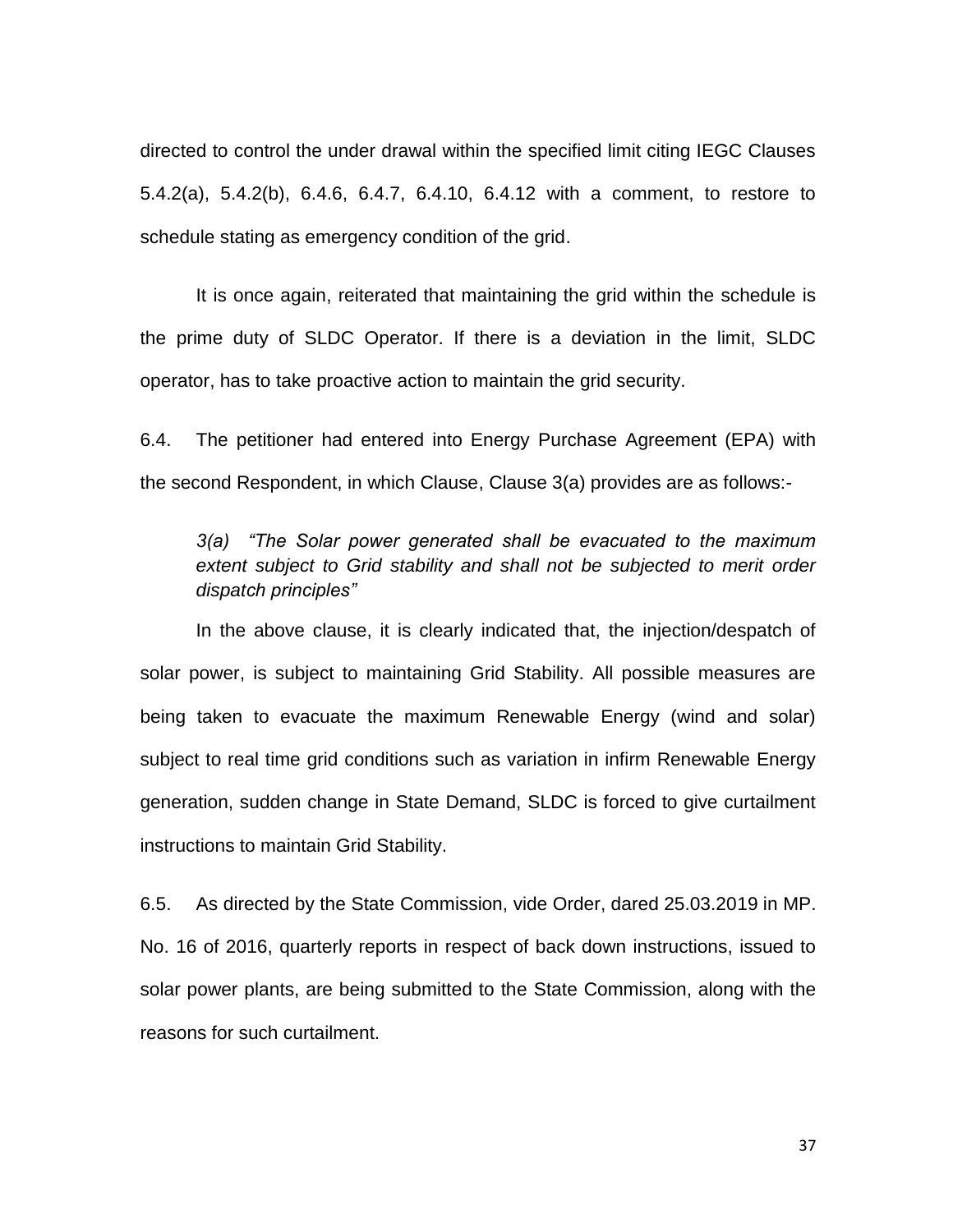## **7. Rejoinder filed on behalf of the Petitioner in reply to the Counter filed by the Respondents TANGEDCO (R1) and SLDC (4):-**

7.1. NLC India Limited (hereinafter referred to as 'NLCIL') has installed 1400 MW capacity of Renewable Energy (Solar and Wind) at a Capital cost of nearly Rs.6000 Cr in Tamil Nadu under Power Purchase Agreement (hereinafter referred to as 'PPA') with Tamil Nadu Generation and Distribution Corporation Limited (hereinafter referred to as 'TANGEDCO') as a part of its contribution towards the Green initiatives of the Government of India.

7.2. The Petitioner's Solar installed capacity is nearly 33.5% ofthe Solar installed capacity of Tamil Nadu, by which  $1<sup>st</sup>$  Respondent benefited for the Solar Renewable Purchase Obligation (RPO) which is currently at 17% (RPO Solar-8051 MW) as per the Commission's order dated 27.07.2020.

7.3. The Petitioner has filed a Miscellaneous Petition No. 01/2021 seeking directions against the Respondents in regard to the arbitrary Backing Down instructions by Electricity Distribution Circles in Tamil Nadu and the 1<sup>st</sup>Respondent has filed the Counter on 12.07.2021

7.4. The Petitioner is aware of the various acts and the Indian Electricity Act 2003 and Indian / TN Electricity Grid Standards /Codes / Regulations,which stipulate that Solar and Wind power can be curtailed by SLDC only on the grounds of Grid discipline /Security (as a contingency measure) in order to ensure secure Power supply with standing frequency during Load crash/off peak period without any major disturbance.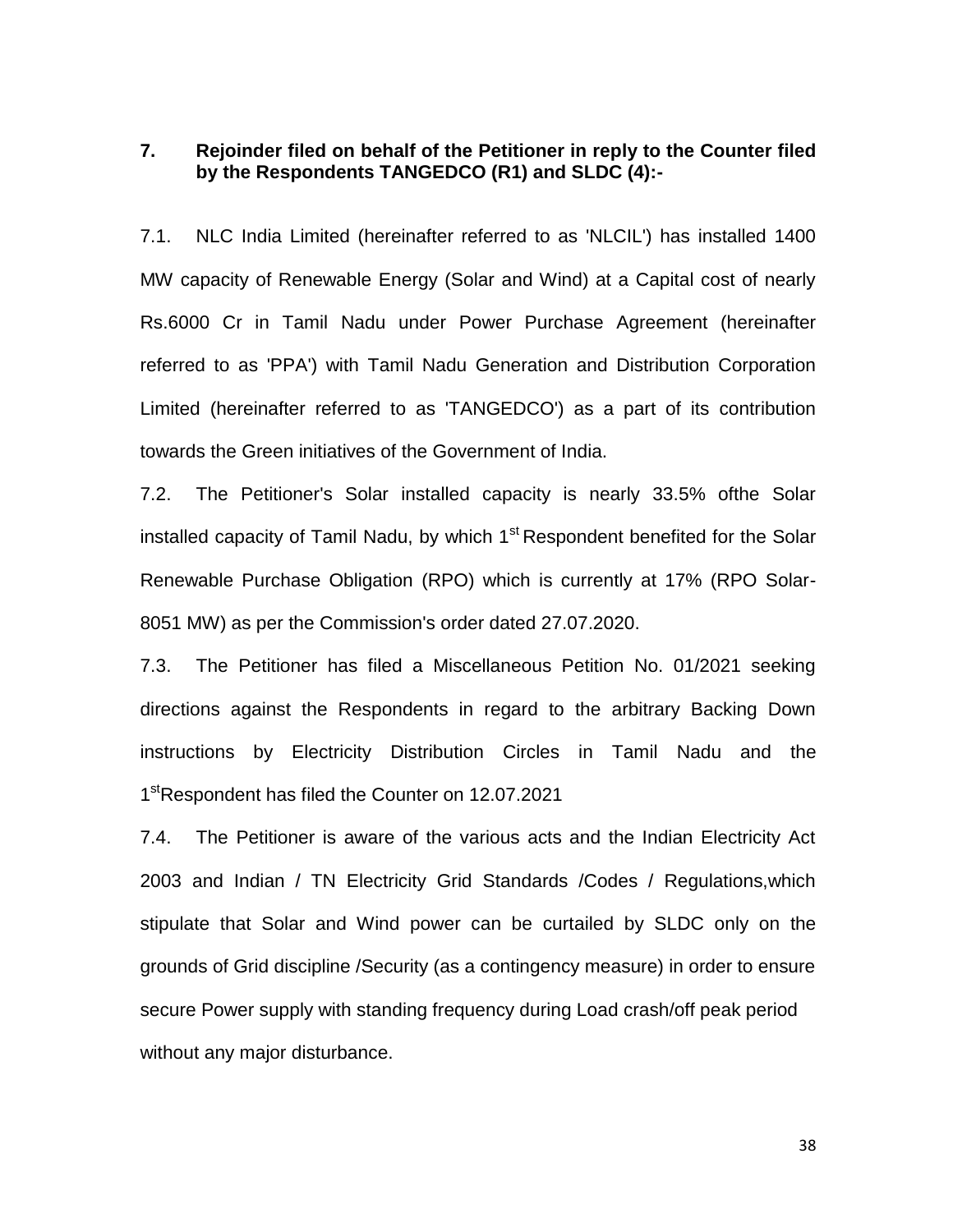7.5. In terms of the IEGC Regulations, 2010 and MNRE letter dated 0l.08.2019, back down instructions to solar power plants can be issued only if the grid security is endangered or safety of any equipment or personnel is endangered. However, no such reasons have ever been communicated to the Petitioner. The 4<sup>th</sup>Respondent has been issuing these back-down instructions solely due to lower demand in the system and alleged unavailability of transmission corridor for evacuation of power. However, in spite of revenue loss, the Petitioner is completely adhering to the oral instructions/communications through emails from the 4<sup>th</sup>Respondent.

7.6. The comparison of solar generation with bagasse by the  $1<sup>st</sup>$ Respondent is not in order as the tariff costs of solar are recovered based on normative performance only. The projects are established with the understanding that plants will be allowed to operate under Normative parameters. The project developer i.e., the Petitioner did not envisage such frequent backing down leading to huge backing down quantity. If the renewable energy plants are not allowed to operate at their capacity, it may lead to under recovery of costs incurred in setting up the Plant.

7.7. As per the Power Purchase Agreements signed between Petitioner and the 1<sup>st</sup>Respondent for various Renewable Energy Projects, the Renewable Power generated shall be evacuated to the maximum extent possible, subject to Grid stability and shall not be subjected to Merit Order Dispatch principles. Therefore,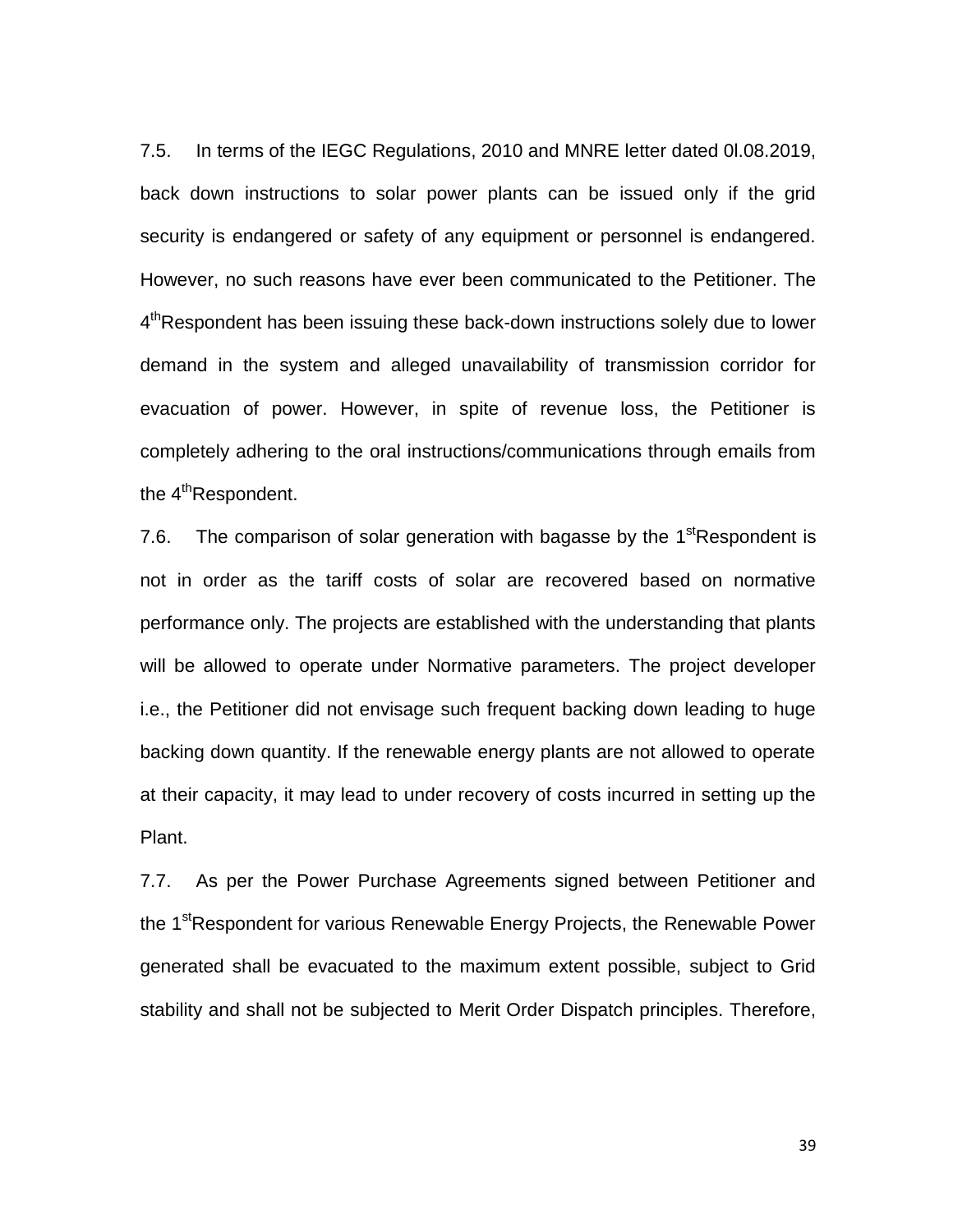the application of merit order dispatch principles to the Renewable Energy Plants which comes under Must-Run status is not appropriate.

7.8. Based on the TNERC tariff orders, the levelized tariff is applicable for RE projects for 25 years. Based on this the viability of the projects were established and the Petitioner had made huge investments in Renewable Energy sector. As normative the power generation of Renewable Energy plants are taking a toll from the unpredictable weather conditions and the frequent instructions from the  $1<sup>st</sup>$ and the 4<sup>th</sup>Respondent to back down the Solar and Wind Power Plants is further deteriorating the financial viability of the plants.

7.9. The backdown is on an increase every year and in the year 2020-2021, thebackdown for the first 6 months is 152% of the backdown for the entire year 2019-20. Especially in 709 MW Plant which was won through competitive bidding there is a significant increase in backdown hours. More backdown instructions are being given on a daily basis by the  $4<sup>th</sup>$ Respondent. Even in case of the Wind Energy which is seasonal, around 10% of the capacity was backed down in 2020 -2021.

7.10. The Scheduling has not been commercially implemented for solar plants. So, there is no question of unscheduled power. As per Power Purchase Agreements, the DISCOM has to evacuate solar power to the maximum extent. The solar power should not be subjected to merit order dispatch and 'Must run' status has to be maintained by the  $4<sup>th</sup>$ Respondent.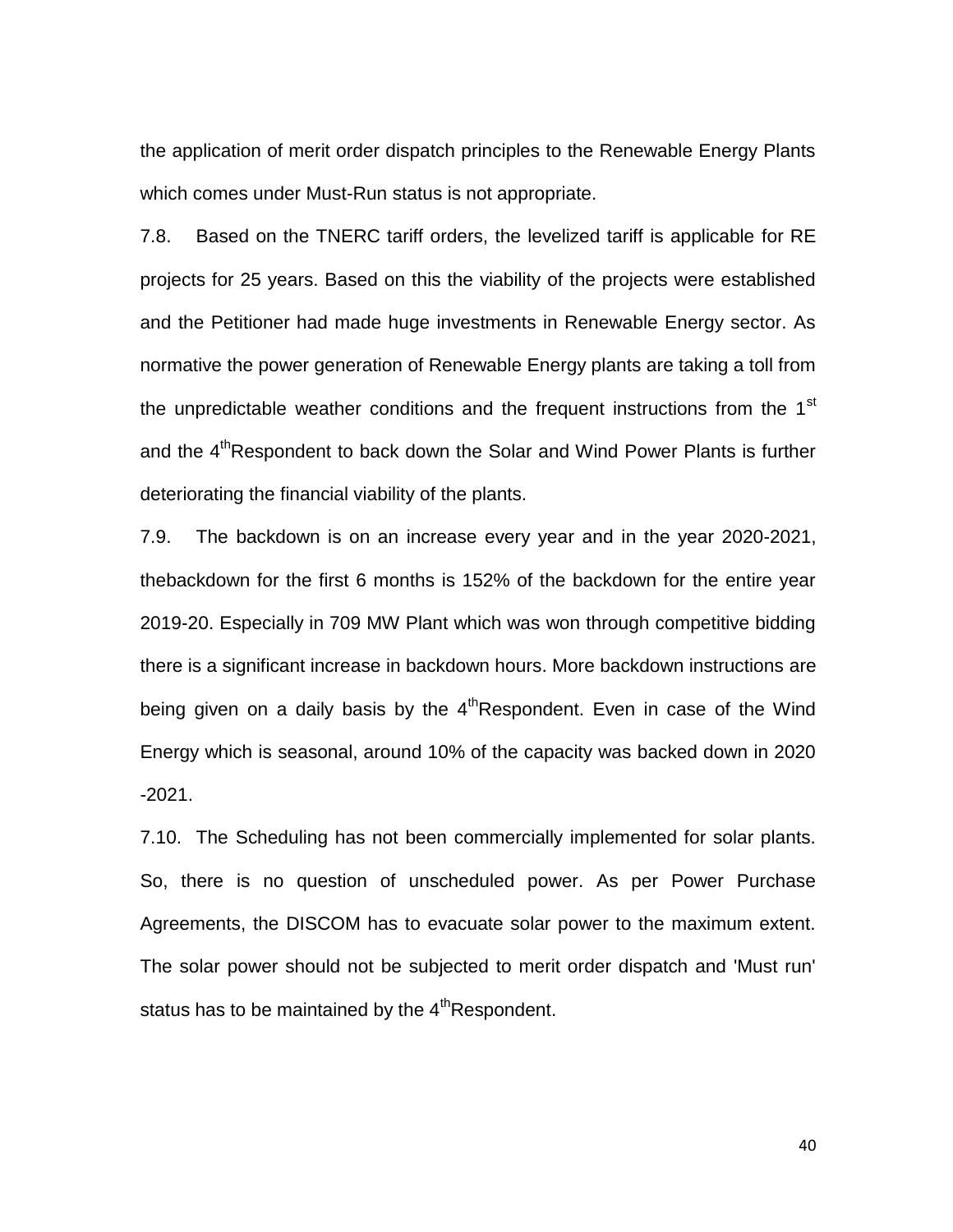7.11. The Petitioner has made considerable financial investments to construct and operate Solar plants. However, due to the unexpected and arbitrary instructions to back down the solar power by the 4th Respondent, it has become very difficult for the petitioner to realize the tariff completely. In such a case, it is imperative that 1<sup>st</sup>Respondent ought to be made liable for the loss of generation being caused to the Petitioner and 1<sup>st</sup>Respondent must pay deemed generation charges to the Petitioners corresponding to the power which was ready to be evacuated from the solar power projects, but could not be evacuated due to the backdown instructions of 4<sup>th</sup>Respondent.

7.12. The MNRE vide letter no 336/19/2017-wind dated 01.08.2019 has clarified that "MUSTRUN" status has been accorded to Renewable Energy (Solar and wind power) as per Indian Electricity Grid code 2010 and various state Grid Codes/Regulations under the Electricity Act 2003. According to the existing instructions, solar and wind power can be curtailed only for reasons of grid safety and security and that too after communicating reasons of curtailment in writing to generators.

7.13. The Commission in its order dated 25.03.2019 in M.P. No.16 of 2016 has also emphasized that the SLDC cannot curtail the renewable power at their convenience arbitrarily. Therefore, backing down of the Power Plants which were accorded "Must Run" status shall be resorted to by the Respondent only after exhausting all other possible means of achieving and ensuring grid stability and reliable power supply.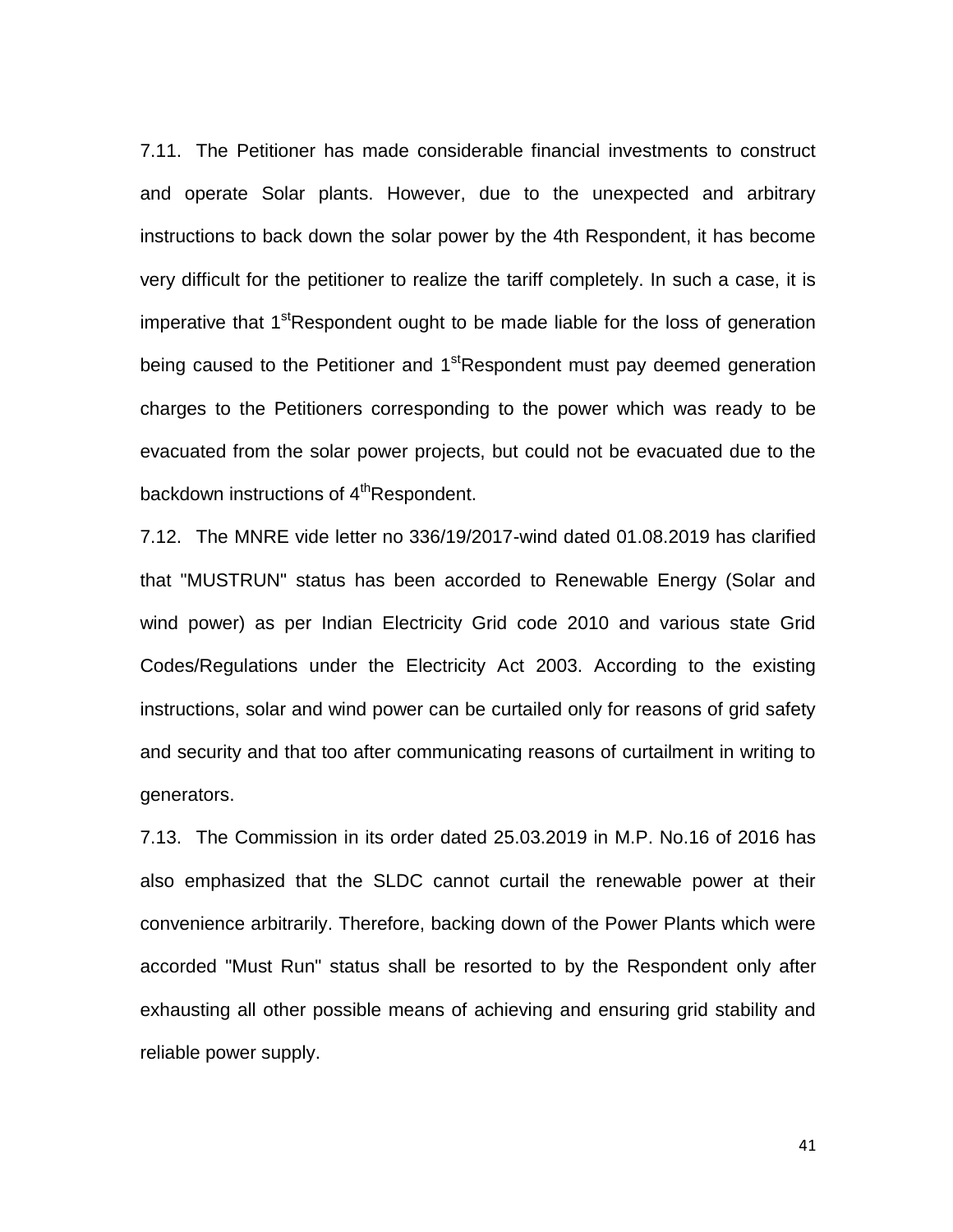7.14. As per the EPAs signed with the  $1<sup>st</sup>$  Respondent for various solar projects by the petitioner, the solar power generated shall be evacuated to the maximum extent subject to Grid stability and shall not be subjected to merit order dispatch principles. The frequency of backing down instructions are on the increase every year and this leads to underutilization of Solar Generation.

7.15. In Tamil Nadu solar energy policy 2019 document mentioned that it included a target of 5000MW solar in vision Tamil Nadu 2023. MNRE has proposed a target of 9000MW solar energy for the year 2022. Being a Renewable rich state and having ambitious targets of RE capacity addition in future, the frequent backdown of RE plants will put RE projects under huge financial burden and it will also jeopardize future investments.

7.16. As PPA does not have a clause for backing down compensation, the Petitioner is constrained to approach the Commission in the light of alarming levels of Backing down instructions.

7.17. In the light of above, it is humbly brought to the attention of the Commission that, as per the order of Ministry of Power dated 01.10.2020 on draft electricity (change in law, must run status, and other matters) Rules 2020, in the event of a curtailment of supply from a power plant which comes under the category of Must Run, compensation shall be payable by the procurer to the generator at the rates prescribed in the PPA (4.4) where the rate of compensation is not laid down in the PPA/PSA it shall be at rate of 75% of the PPA rate per unit..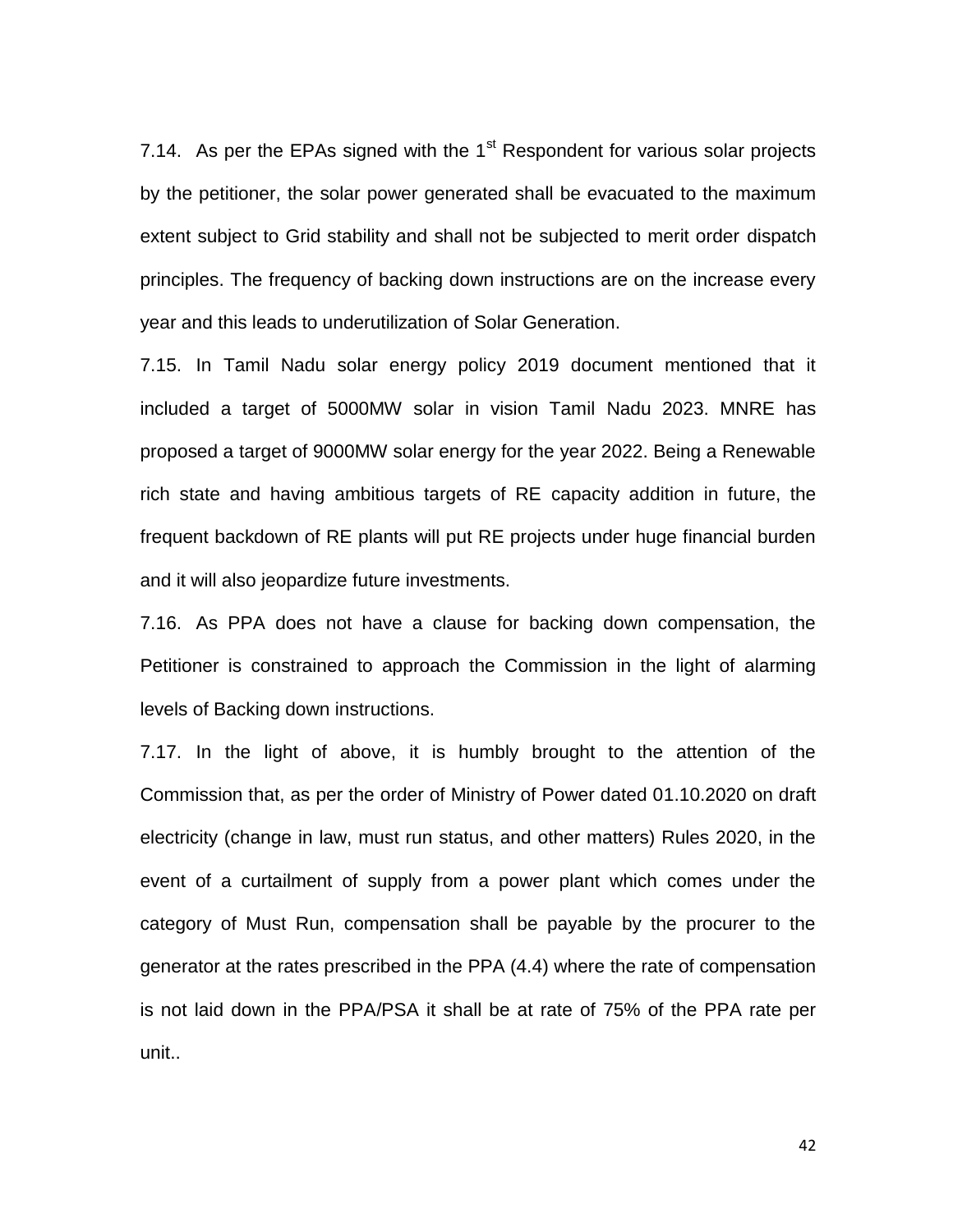7.18. On 0l.08.2019, MNRE taking note of the violation of Central Electricity Regulatory Commission (Indian Electricity Grid Code) Regulations, 2010 (hereinafter referred to as 'IEGC Regulations, 2010') by various State Load Despatch Centres (SLDCs) issued a letter with directions that 'must run' status of solar and wind projects must be honoured in letter and spirit and curtailment of such power can be done only for grid security, that too after communicating the instructions detailing the reason for curtailment. If the 4<sup>th</sup>Respondent curtails solar or wind power for any reason other than grid safety and security as prescribed in the IEGC Regulations, 2010, 1<sup>st</sup>Respondent shall be made liable for making good the losses incurred by the wind or solar generator towards deemed generation.

7.19. As per PPA Maximum Power has to be evacuated and the Respondents must ensure the "Must Run" status accorded by MNRE. No back downs shall be imposed due to the reasons such as low demand, rainy seasons etc., and in such situation no merit order despatch shall be adopted. After exhausting all options with conventional with conventional energy generators and still the frequency and grid stability is not improved, then only as a last resort the solar power may be backed down. This has not been adhered to by the respondents in the cases of back down of petitioner"s solar plants.

7.20. The procurement of Solar power has been down after studying the Load Flow Study for the projected period by the procurers. The generation from Solar and Renewable sources are to be considered on priority basis for injection into the grid, compared to other sources of energy and without going in to the details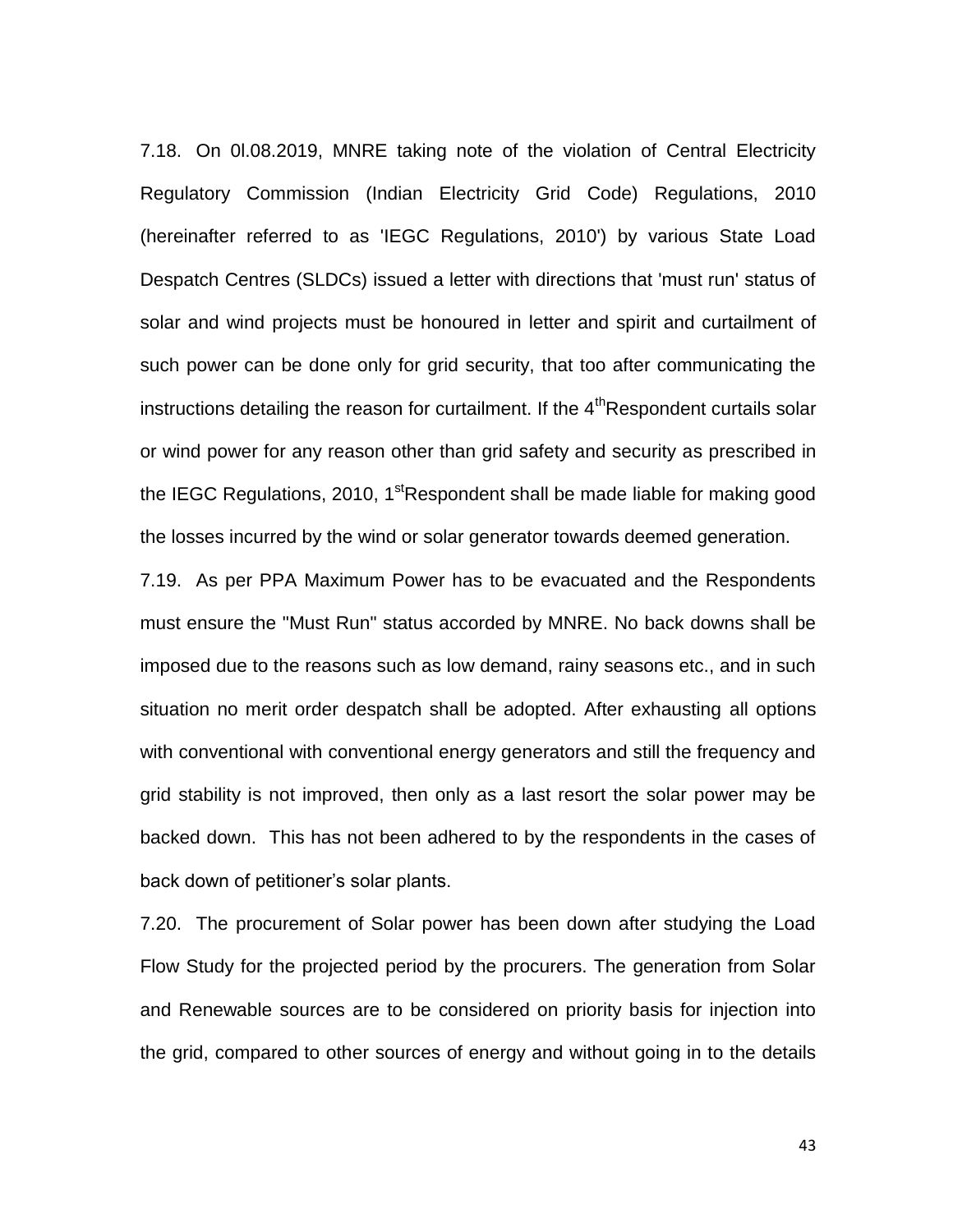of the merit order despatch. The Solar projects are designed with financial conditionsbased on natural generation level and hence curtailment will be detrimental to the existing plants and de-motivate future capacity addition.

7.21. For the Petitioner's 709MW Solar power project which was awarded by 1<sup>st</sup>Respondent through tariff based competitive bidding, the PPA condition mentioned that the Capacity Utilization factor shall be 17% to 19%. In case the availability is less than the minimum CUF specified the Petitioner will be required to pay distribution licensee for the actual shortfall in terms of units at the prevailing forbearance price fixed by the CERC. Frequent backdowns will not only deprive project financials but also attracts additional penalties.

7.22. Even though PPA has been signed by  $1<sup>st</sup>$ Respondent to evacuate maximum extent of power, 1<sup>st</sup>Respondent could not do so as they have not adequately designed the grid to evacuate maximum extent of power. If back downs are on few days due to grid security reasons it is acceptable, but backing down solar power, which has been envisaged with Must Run status by the Ministry, in the name of grid security almost on all days is against the PPA and Govt. guidelines.

7.23. CERC (Indian Electricity Grid Code) Regulations, 2010 ("IEGC"): As per Clause 5.2 (u), system operator (SLDC/RLDC) shall make all efforts to evacuate the available solar and wind power and treat as a must run station. Such backing down instructions are happening frequently which raises the issue of nonimplementation of forecasting and scheduling by TN-SLDC. Only by having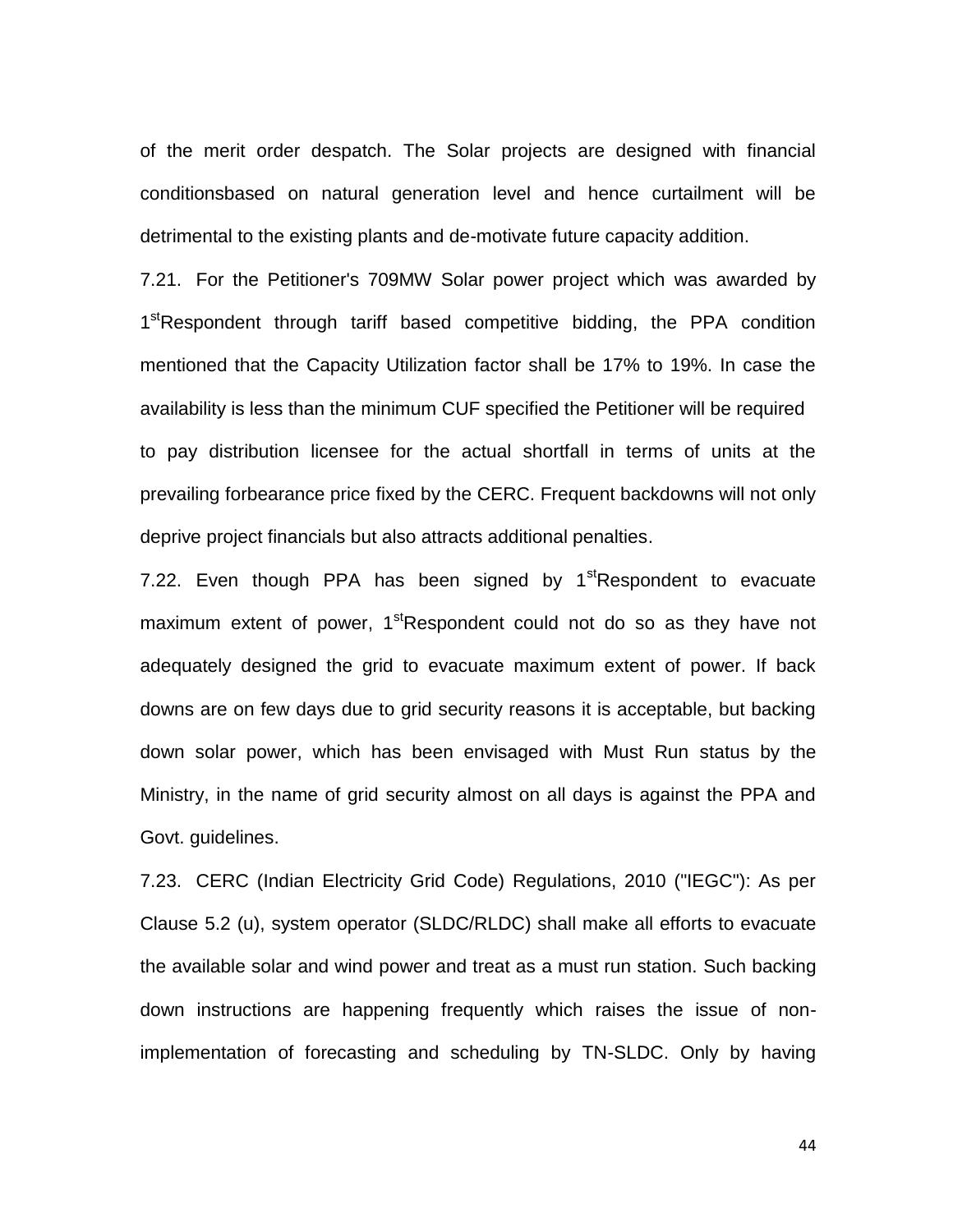proper forecasting and scheduling mechanism grid can be maintained in healthier condition thereby ensuring full utilisation of the renewable generating stations.

7.24. 1<sup>st</sup>Respondent is imposing continuous back downs on the Petitioner's Solar plants without complying PPA and Government guidelines in the name of grid security. These continuous back downs put great financial burden as solar plants have single part tariff unlike thermals.

7.25. As per Ministry of Power order dated 0l.10.2020 on draft electricity (change in law, must run status, and other matters) rules 2020 it is mentioned that (4.2) in the event of a curtailment of supply from a power plant which comes under the category of Must run, compensation shall be payable by the procurer to the generator at the rates prescribed in the PPA. (4.4) where the rate of compensation is not laid down in the PPA/PSA it shall be at rate of75% of the PPA rate per unit.

7.26. SLDC at Chennai, EDC at Madurai & Erode should have proper infrastructure to take in to account the Renewable Energy injection, which alone can save the Renewable projects. Any deficiency in evacuation network should not be accounted under grid security. As the entire investment has been made for the project with thin margin due to competition, changing the generation during operation will derail the project.

7.27. Forecasting and scheduling has not been commercially implemented by the 1<sup>st</sup>Respondent so far. The forced outages in the Petitioner's Plants due to the reasons attributable to the Petitioner is almost NIL and over the year thePetitioner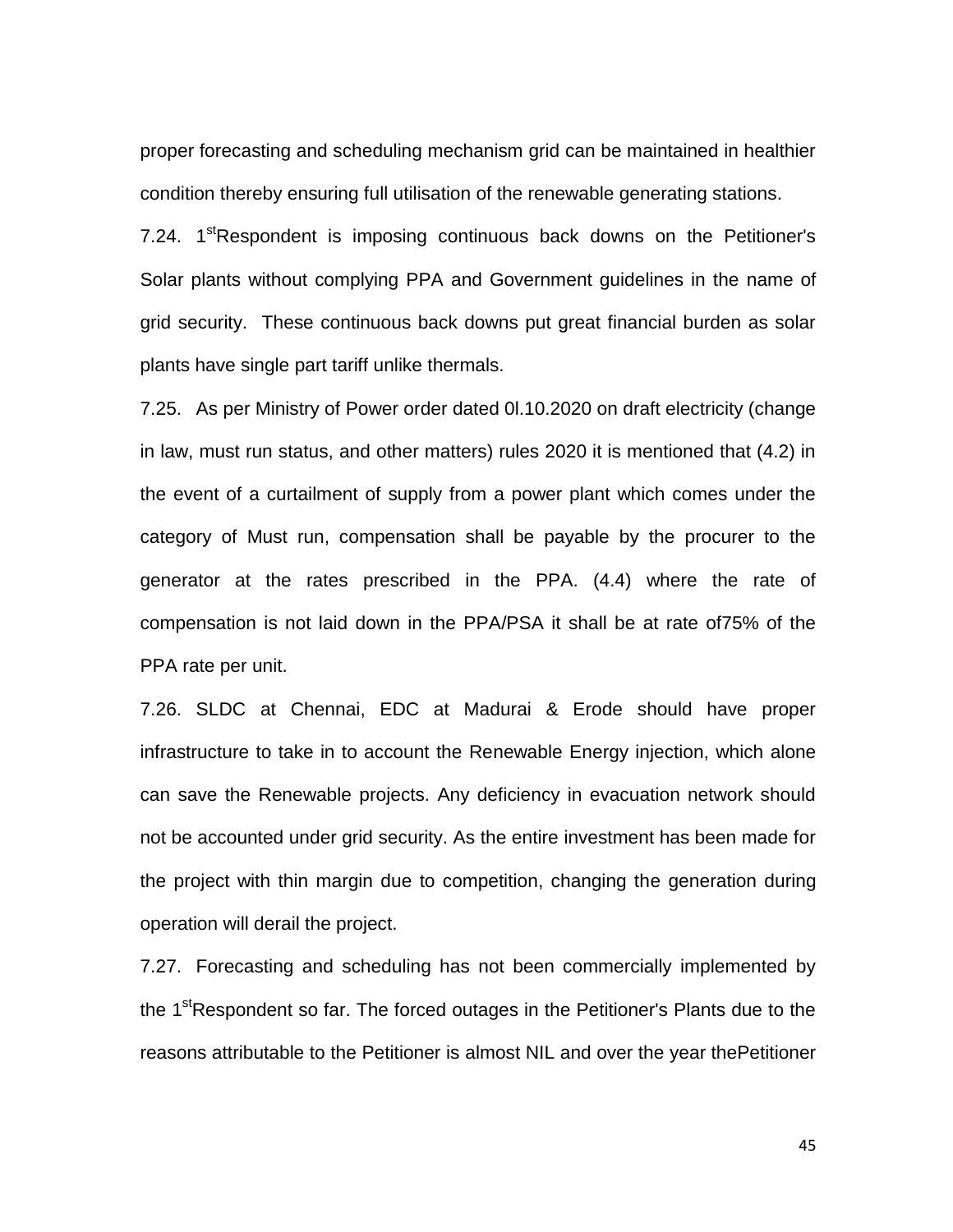is delivering a steady power proportionate to solar insolation. As solar insolation is not under our control, small variations in power injection has to be regulated by the Respondents only by cutting out the sources of conventional energy as these small variations are the inherent property of solar power. So, the 1<sup>st</sup>Respondent taking shield under grid security and effecting continuous back downs for the Petitioner's Solar plants is not acceptable and is to be compensated by the 1<sup>st</sup>Respondent.

7.28. The Tribunal in the Appeal No.197 of2019 in IA No. 1706 of2019 in the matter of National Solar Energy Federation of India Vs Tamil Nadu Electricity Regulatory Commission & Others, has in its order dated 02.08.2021, directed the Respondents i.e. TANGEDCO, TNSLDC, TANTRANSCO to pay compensation for the claimed period from 01.03.2017 to 30.06.2017 for the 1080 blocks considered by POSOCO, for issuing curtailment instructions for reasons other than grid security, at the rate of75% ofPPA tariff per unit within 60 days from the date of order.

7.29. Further in the same appeal, the Hon"ble Tribunal has presented way forward for curtailment of RE power by State Load Dispatch Centre and the same is reproduced as follows:-

(i) As noticed in the analysis made by POSOCO which is based on the grid parameters, margins available for backing down of conventional energy sources and the status of drawal by the State from the central grid. These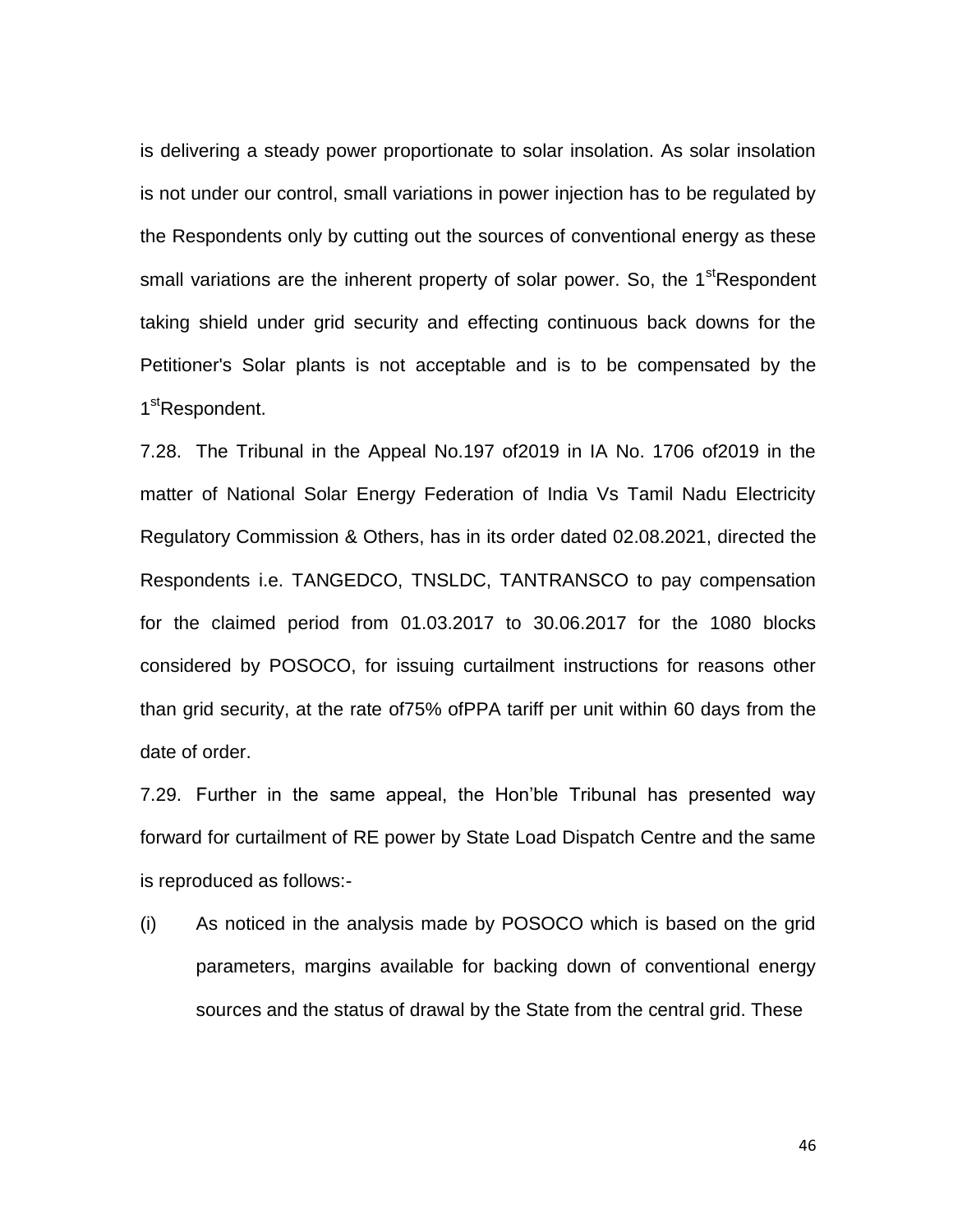parameters are apt for deciding whether the backing down is for the purpose of grid security or on commercial reasons.

- (ii) It was also made clear that the replacement of solar power by purchases of cheaper power from short term power markets shall also be treated as unauthorized activity.
- (iii). Accordingly, the following directions are issued to all the State Commissions, DISCOMs and SLDCs with regards to curtailment of power generated fromRenewable Energy sources.
- (iv) For Future, any curtailment of Renewable Energy shall not be considered as meant for grid security if the backing down instruction were given under following conditions:
	- a. System Frequency is in the band of 49.90Hz-50.05Hz
	- b. Voltage level is between: 380kVto 420kV for400kV systems & 198kV to 245kV for 220kV systems.
	- c. No network over loading issues or transmission constraints.
	- d. Margins are available for backing down from conventional energy sources.
	- e. State is overdrawing from the grid or State is drawing from grid on short-term basis from Power Exchange or other sources simultaneously backing down power from intra-state conventional or non-conventional sources.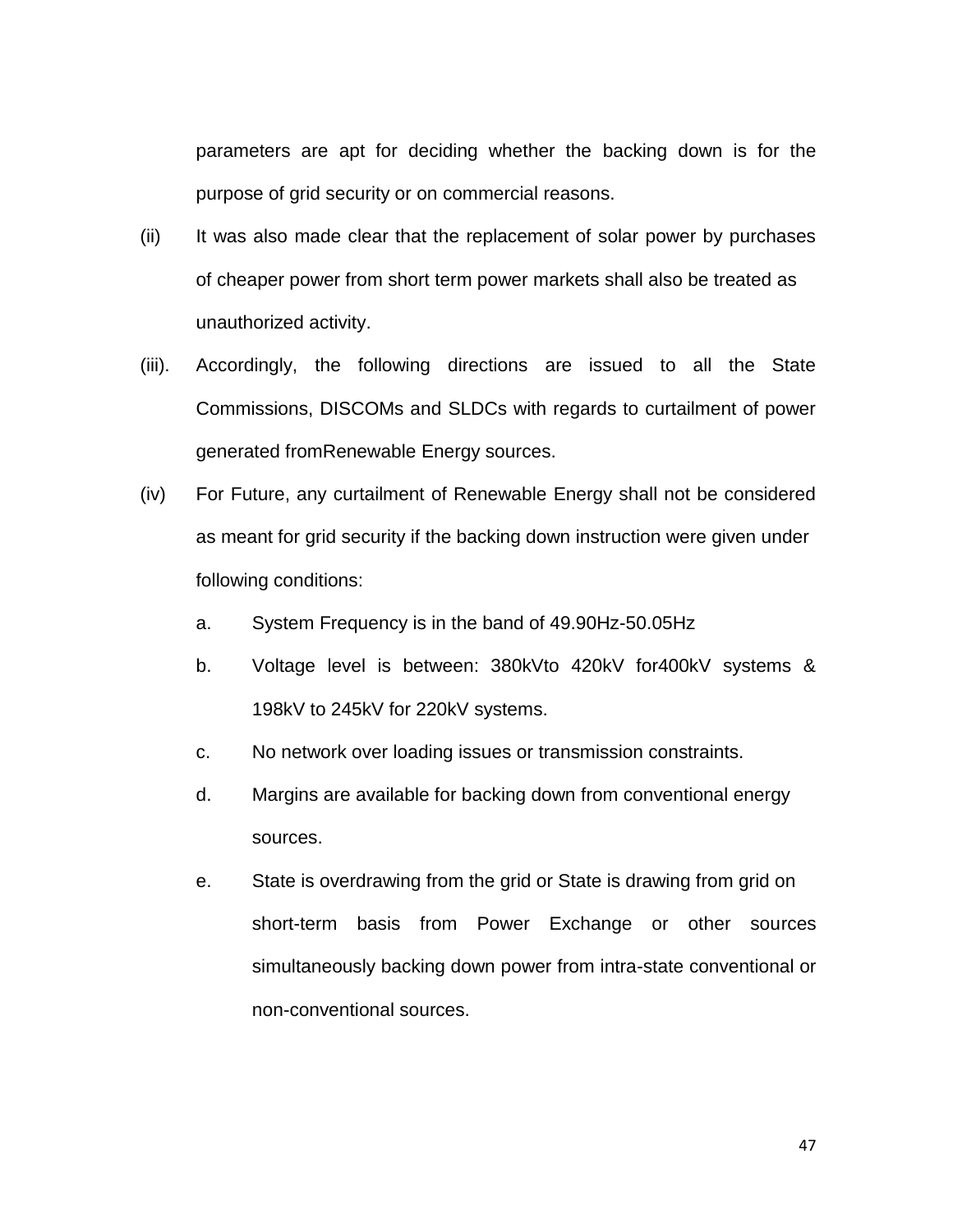- (v) As a deterrent, the curtailment of Renewable Energy for the reasons other than grid security shall be compensated at PPA tariff in future. The compensation shall be based on the methodology adopted in the POSOCO report. POSOCO is directed to keep the report on its website
- (vi) The State Load Dispatch Centre (SLDC) shall submit a monthly report to the State Commission with detailed reasons for any backing down instructions issued to solar power plants.
- (vii) The above guiding factors stipulated by APTEL would apply till such time the Forum of Regulators or the Central Government formulates guidelines in relation to curtailment of renewable energy.

## **8. Rejoinder filed on behalf of the Petitioner in Reply to the Additional filed by the 4th Respondent:-**

8.1. The Petitioner, NLC India Ltd. has filed a Miscellaneous Petition No.01/2021 on 15.12.2020 seeking directions against the Respondents to strictly follow and enforce "MUST RUN" status on all Solar and Wind Power Plants and to direct SLDC to forthwith stop issuing Backing down/Curtailment instructions to Solar and Wind Plants, except in the situations as contemplated in the applicable Regulations and PPA.

8.2. The  $1<sup>st</sup>$ Respondent and the  $4<sup>th</sup>$ Respondent have filed their Counter Affidavit on 12.07.2021 and 07.03.2021 respectively, stating that backing down has been instructed only on the ground of maintaining safe, secure and stable operation of the grid.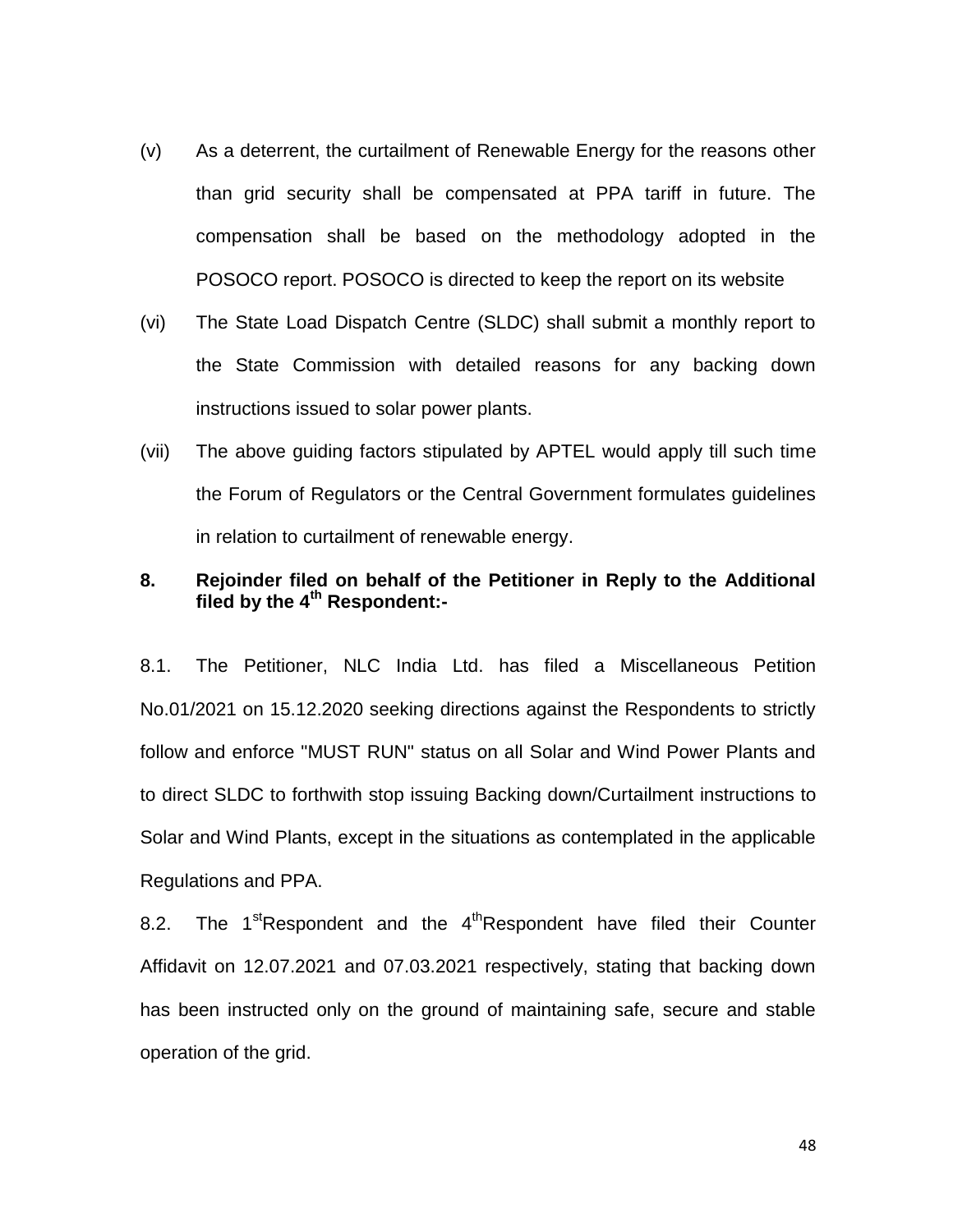8.3. Subsequently, the Petitioner filed its Rejoinder in reply to the Respondent's Counters on 16.09.2021 stating that backdown is on the increase every year and in the year 2020-2021, the backdown for the first 6 months is 152% of the backdown for the entire year 2019-20.

8.4. The  $4^{th}$ Respondent again filed an Additional Affidavit on 08.11.2021 with a copy of the quarterly report in respect of backdown instructions issued by them along with reasonsfor curtailment issued to solar power plants.

8.5. In the additional affidavit filed by the  $4<sup>th</sup>$ Respondent, it was stated that the 4<sup>th</sup>Respondent was constrained to issue backing down instructions, as supply was more than demand due to under drawl by the  $1<sup>st</sup>$ Respondent. Only by having proper forecasting and scheduling mechanism, Grid can be maintained inhealthier condition thereby ensuring full utilization of the renewable generating stations. The Renewable Energy forecasting and scheduling has not been implemented by the  $1<sup>st</sup>$ Respondent so far leading to backing down in the Petitioner's plants. The available Renewable Energy power has to be used in full considering Must-run status of Renewable Energy plants instead of backing down in the name of grid security.

8.6. Even as per the Indian Electricity Grid Code Clause 6.4.7 referred by the 4<sup>th</sup>Respondent, back down instructions can be issued only if the grid security is endangered. It isreiterated that the  $1<sup>st</sup>$ Respondent has been issuing backing down instructions solely due to low demand in the system and alleged unavailability of transmission corridor for evacuation of power. Whenever Power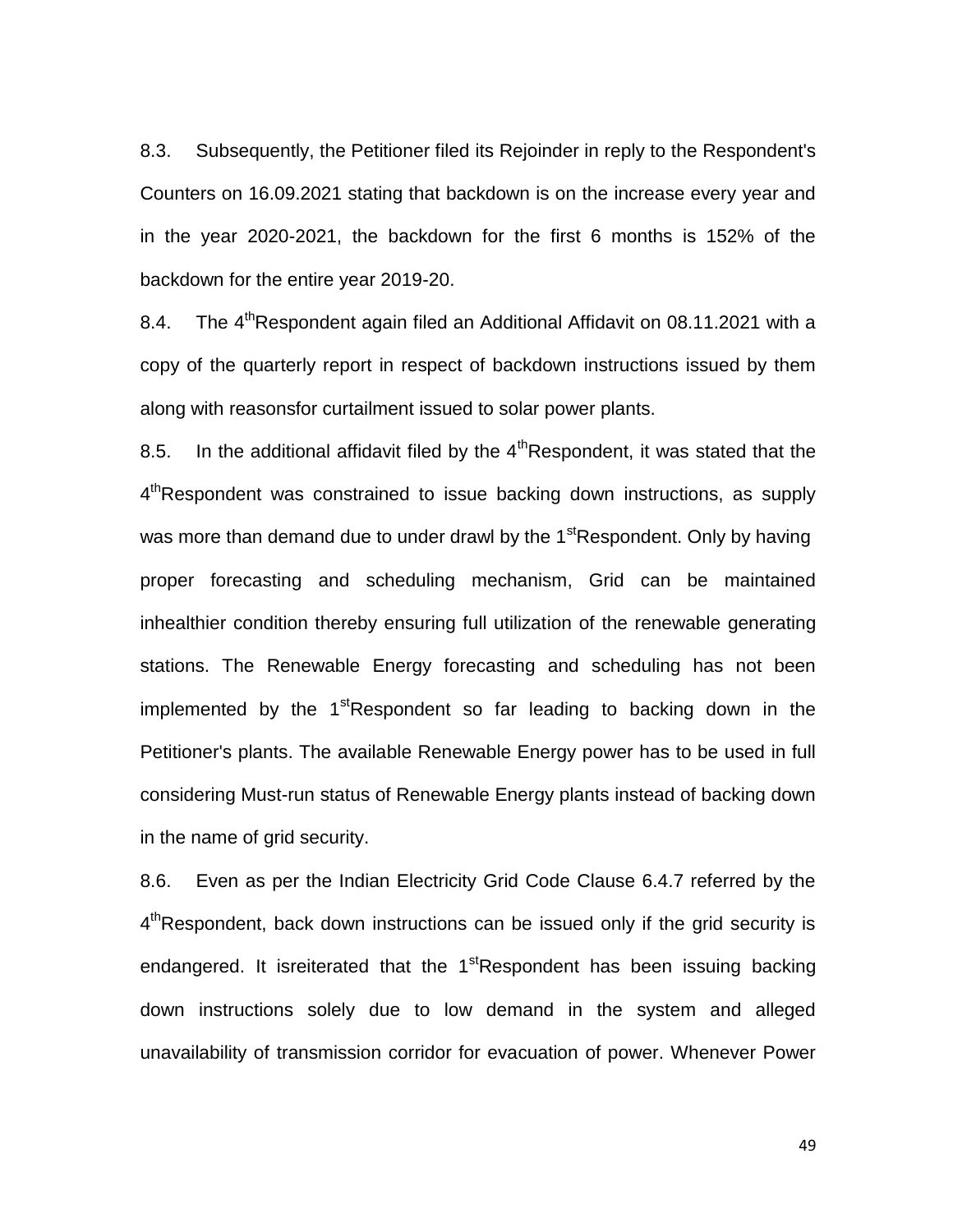System Operation Corporation (POSOCO) had issued violation instructions to Tamil Nadu the  $4<sup>th</sup>$ Respondent to control the underdrawl of power, the 1<sup>st</sup>Respondent ought to have either increased the load on the grid or reduced the generation of conventional energy sources as the Renewable plants are subjected to Must-run status. The backing down of renewable plants shall be resorted to by the Respondents only after exhausting all other possible means of achieving and ensuring grid stability and reliable power supply.

8.7. The  $4^{th}$ Respondent submitted the quarterly report in respect of backdown instructions issued to solar power plants for the period from April 2019 to June 2021. In addition to the 217 days mentioned in the report submitted by the 4<sup>th</sup>Respondent, the solar energy was curtailed and backdown instructions were issued by the Respondent for 58 more days (Totaling 275 days) resulting in huge revenue loss to the Petitioner. The details of backing down instructions forced on the Petitioner's Renewable Energy Plants for the period from April-2019 to June 2021 and the backdown instructions issued on occasions other than that has been listed in the quarterly report of the 4<sup>th</sup>Respondent i.e for 58 days.

8.8. The outage ofthe petitioner's plants due to frequent backing down instructions issued by Respondents month-wise vis-a-vis the quarterly report is submitted below:-

| Solar Plants Backdown Details-Summary |                 |             |                     |                   |  |
|---------------------------------------|-----------------|-------------|---------------------|-------------------|--|
| Year                                  | Month<br>No. of |             | Actual No. of       | <b>Difference</b> |  |
|                                       |                 | backdown    | days NLCIL          |                   |  |
|                                       |                 | days        | <b>Solar Plants</b> |                   |  |
|                                       |                 | reported by | subjected to        |                   |  |
|                                       |                 | SLDC.       | backdown            |                   |  |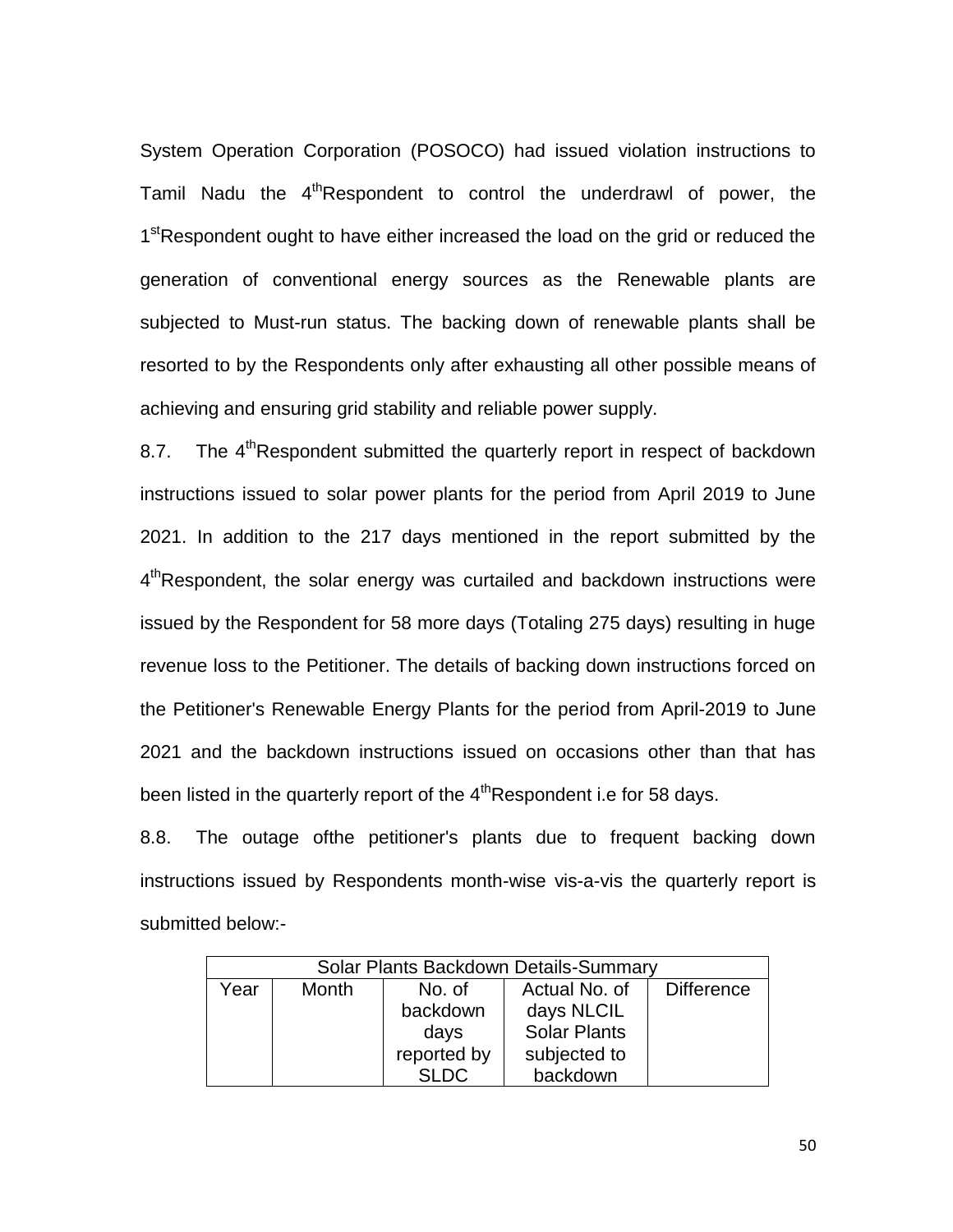| 2019         | April     | 3               | 5               | $\overline{2}$  |
|--------------|-----------|-----------------|-----------------|-----------------|
|              | May       | 0               | 1               | $\overline{1}$  |
|              | June      | 0               | 0               | $\mathbf 0$     |
|              | July      | $\overline{2}$  | $\overline{2}$  | $\mathbf 0$     |
|              | August    | 9               | 9               | $\overline{0}$  |
|              | September | 12              | 16              | 4               |
|              | October   | 8               | 8               | $\overline{0}$  |
|              | November  | 1               | 1               | $\overline{0}$  |
|              | December  | 0               | $\overline{1}$  | $\overline{1}$  |
| 2020         | January   | 0               | $\overline{c}$  | $\overline{2}$  |
|              | February  | 0               | $\overline{3}$  | $\overline{3}$  |
|              | March     | $\overline{3}$  | $\overline{3}$  | $\overline{0}$  |
|              | April     | 13              | 14              | 1               |
|              | May       | 5               | 8               | $\overline{3}$  |
|              | June      | $\overline{18}$ | 23              | 5               |
|              | July      | 18              | 20              | $\overline{2}$  |
|              | August    | 16              | 24              | $\overline{8}$  |
|              | September | 22              | 25              | $\overline{3}$  |
|              | October   | 17              | 22              | $\overline{5}$  |
|              | November  | 10              | 10              | $\overline{0}$  |
|              | December  | $\overline{7}$  | $\overline{7}$  | $\overline{0}$  |
| 2021         | January   | 12              | 12              | $\overline{0}$  |
|              | February  | 8               | 9               | $\overline{1}$  |
|              | March     | 12              | $\overline{12}$ | $\overline{0}$  |
|              | April     | $\overline{7}$  | $\overline{7}$  | $\mathbf 0$     |
|              | May       | 10              | 15              | $\overline{5}$  |
|              | June      | 4               | 16              | $\overline{12}$ |
| <b>Total</b> |           | 217             | 275             | 58              |

8.9. The Hon'ble Tribunal in the Appeal No. 197 of 2019 in IA No. 1706 of 2019 in the matter of National Solar Energy Federation of India Vs Tamil Nadu Electricity Regulatory Commission & Others, the Hon'ble Tribunal has directed that, in future any curtailment of Renewable Energy shall not be considered as meant for grid security if the backing down instruction were given under following conditions:-

(a) System Frequency is in the band of49.90Hz-50.05Hz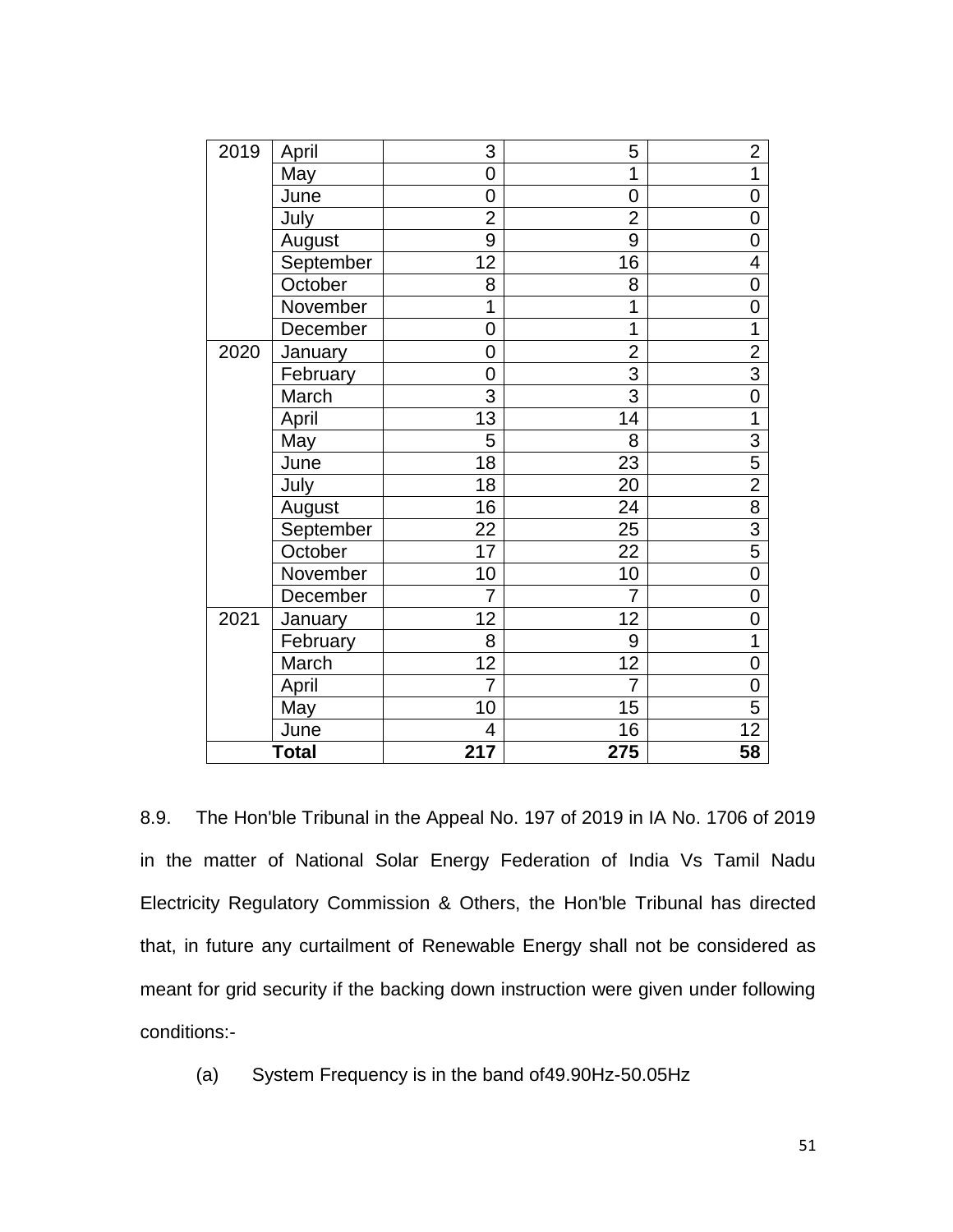- (b) Voltage level is between: 380kVto 420kVfor 400kV systems & 198kVto 245kVfor 220kV systems.
- (c) No network over loading issues or transmission constraints.
- (d) Margins are available for backing down from conventional energy sources.
- (e) State is overdrawing from the grid or State is drawing from grid on short-term basis from Power Exchange or other sources simultaneously backing down power from intra-state conventional or non-conventional sources.

8.10. The Hon'ble Tribunal in the above said matter had also directed the Respondents to pay compensation for issuing curtailment instructions for reasons other than grid security, at the rate of75% ofPPA tariff per unit within 60 days from the date of order. Therefore, any backing down instructions given by the 4<sup>th</sup>Respondent ought to be in line with the conditions and the directions of the Hon'ble Tribunal mentioned above.

8.11. The Petitioner's Solar plants (500MW and 709MW) were subjected to backing down for 275 days. Whereas, the  $4<sup>th</sup>$ Respondent in its quarterly report mentioned only 217 days. In this also, for about 68 days the frequency was within the limit and backdown instructions given statingunderdrawl and DSM (Deviation Settlement Mechanism) sign change as reasons are also not attributable to the Petitioner. Out of275 days some of the days backdown was done stating that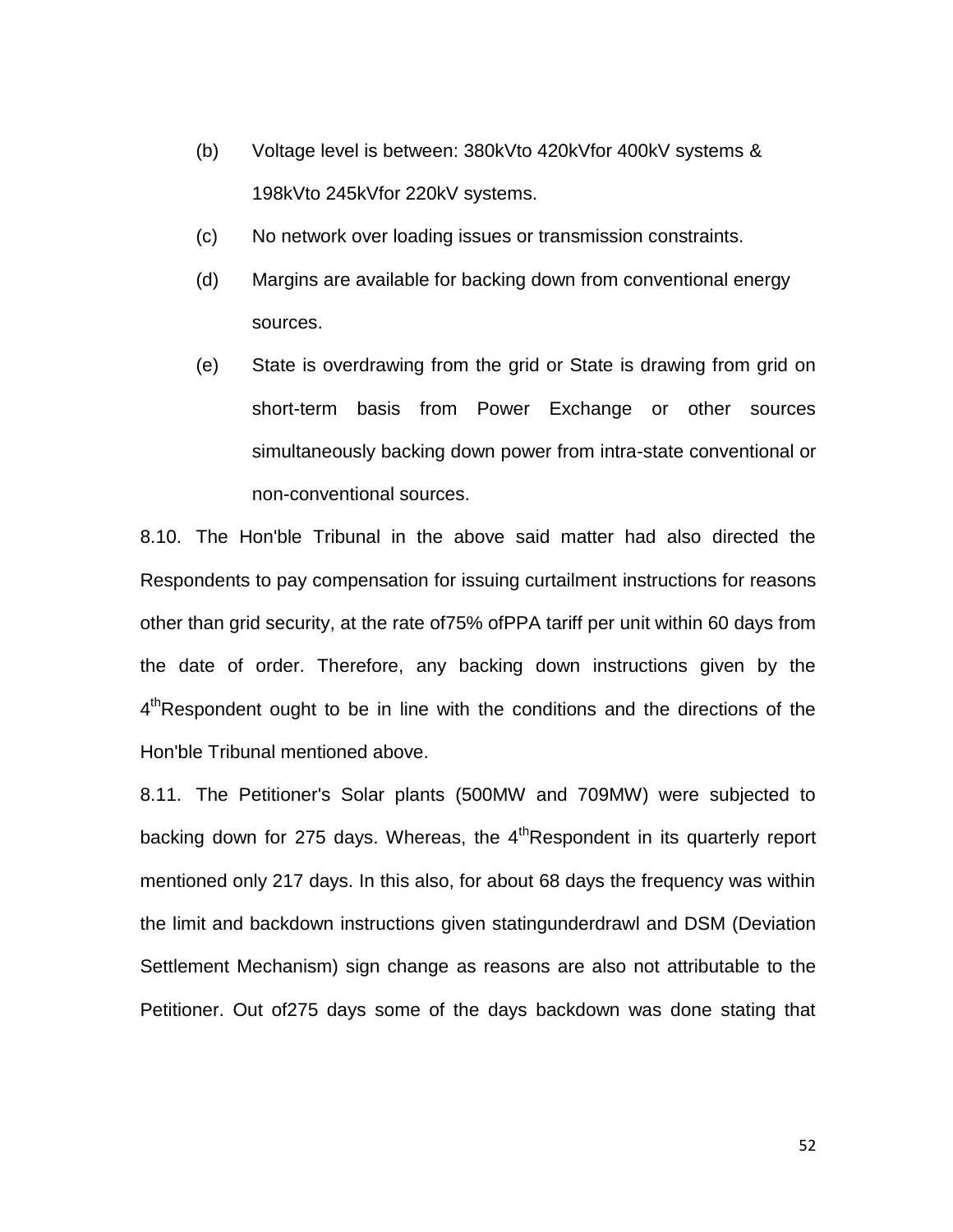TANTRANSCO system was overloaded. This is also because of the lack of proper evacuation infrastructure of 1<sup>st</sup>Respondent.

8.12. As per the Power Purchase Agreements signed between Petitioner and the 1<sup>st</sup>Respondent for various Renewable Energy Projects, the Renewable Power generated shall be evacuated to the maximum extent possible, subject to Grid stability and shall not be subjected to Merit Order Dispatch principles and Must-Run status has to be maintained by SLDC.

## **9. Written Submission filed by the Petitioner:-**

9.1 The Petitioner NLC India Limited has installed 1400 MW capacity of Renewable Energy(Solar and Wind) at a Capital cost of nearly Rs.6000 Cr in Tamil Nadu under Power PurchaseAgreement (hereinafter referred to as 'PPA') with the 1<sup>st</sup>Respondent as a part of itscontribution towards the Green initiatives of the Government of India. The Petitioner installedcapacity is nearly 33.5% of the Solar installed capacity of Tamil Nadu, by which TANGEDCObenefited for the Solar Renewable Purchase Obligation (RPO) which is currently at 17% (RPO Solar-8051 MW) as per the Commission's order dated 27.07.2020.

9.2. The Petitioner submits that the Solar energy being Green and Renewable source of Energyneeds to be patronized by permitting the Solar Power plants to run continuously, at itsoptimum capacity, without backing down. In this regard, the Government of India had comeup with various statutory provisions, National Electricity Policy, and other Regulations of theCommission.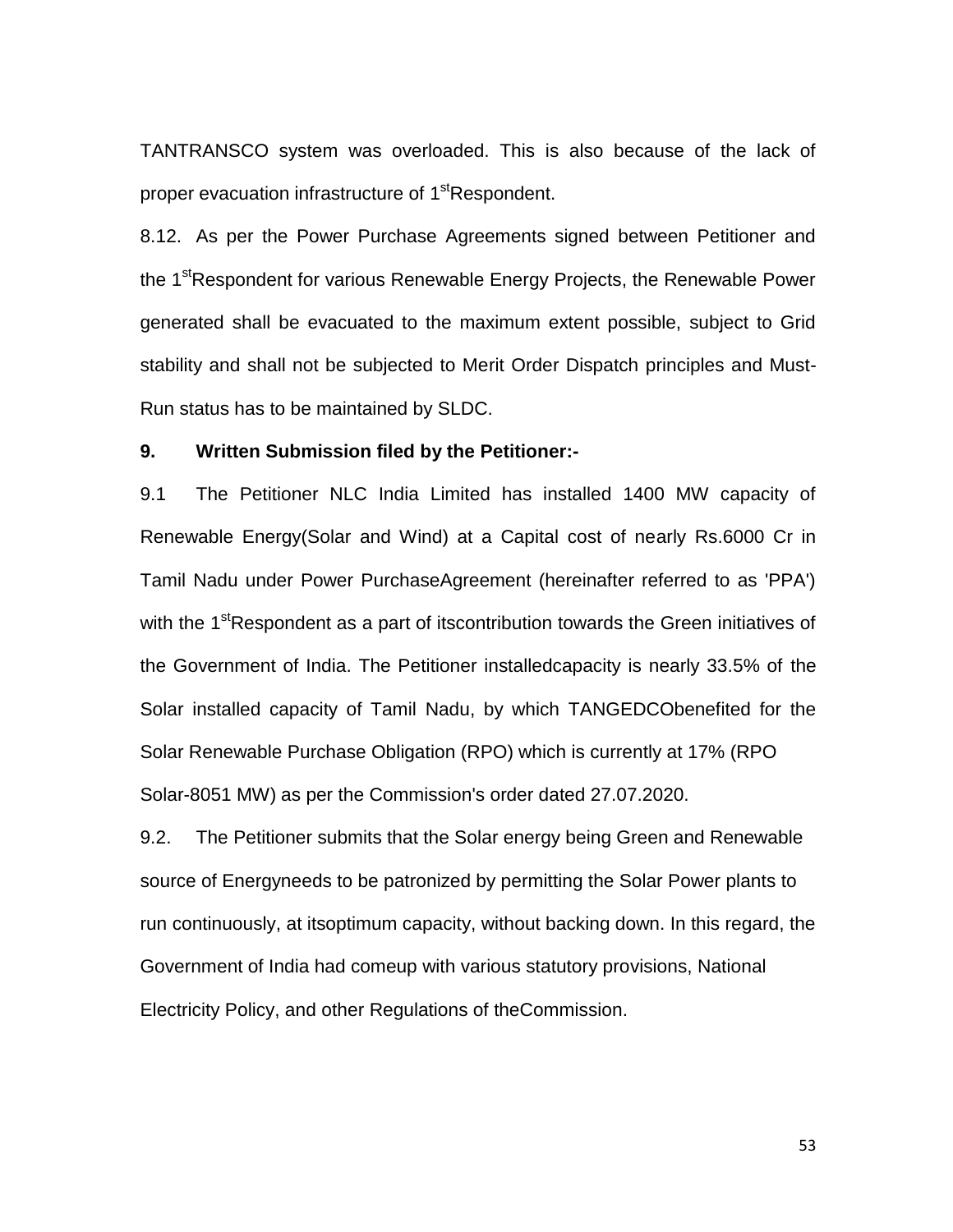9.3. The Ministry of New and Renewable Energy (hereinafter referred to as 'MNRE') videLetterNo.336/19/2017-wind, dated 01.08.2019 has clarified that "MUST RUN" status hasbeen accorded to Renewable Energy (Solar and Wind power) as per Indian Electricity Grid Code, 2010 and various State Grid Codes/Regulations under the Electricity Act, 2003.According to the existing instructions, Solar and Wind power can be curtailed only on theground of Grid Safety and Security and that too after communicating reasons of curtailmentin writing to Generators.

9.4. In terms of the IEGC Regulations, 2010 and MNRE letter dated01.08.2019, back down instructions to solar power plants can be issued only if the grid securityis endangered or safety of any equipment or personnel is endangered. However, no suchreasons have ever been communicated to the Petitioner. The 4<sup>th</sup>Respondent has been issuingthese back-down instructions solely due to lower demand in the system and allegedunavailability of transmission corridor for evacuation of power. However, in spite of revenueloss, the Petitioner is completely adhering to the oral instructions/communications throughemails from the 4<sup>th</sup>Respondent.

9.5. The Commission vide Order (Ref: MP. No. 16/2016) dated25.03.2019 had emphasized that the State Load Dispatch Centre (the 4<sup>th</sup> Respondent herein) cannot curtail the Renewable Power at their convenience. Backing down of Renewable Energysources shall be resorted to only after exhausting all other possible means of achieving andensuring the grid stability. Also, as per the Power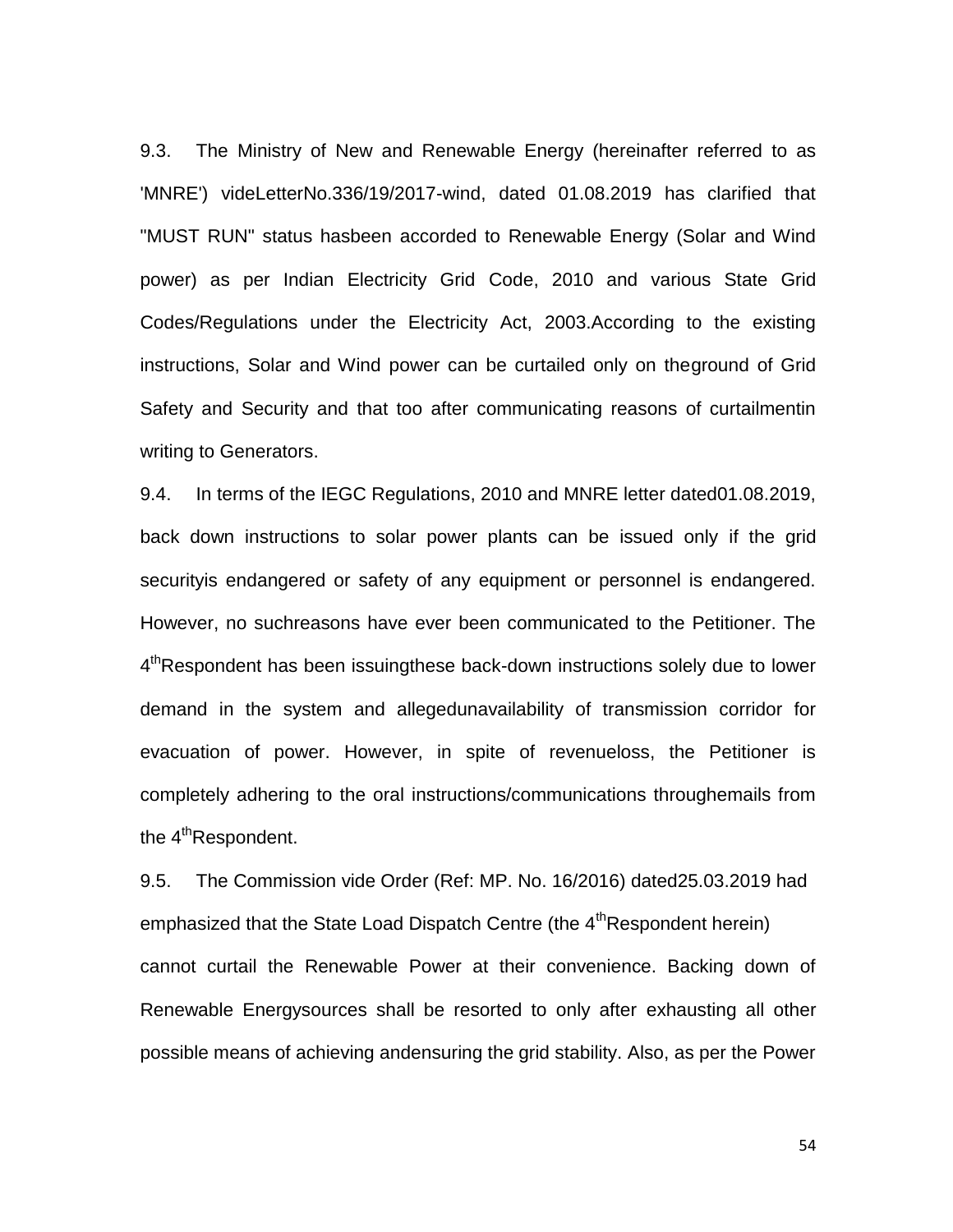Purchase Agreements signed betweenTANGEDCO and NLCIL for various RE Projects, the Renewable Power generated shall beevacuated to the maximum extent subject to Grid stability and shall not be subjected to MeritOrder Dispatch principles. (Clause 3 of PPA).

9.6. It was also brought to the notice of SLDC  $(4<sup>th</sup>$ Respondentherein) that, MNRE vide its Resolution (Amendments to the Guidelines for Tariff basedcompetitive bidding for procurement of power from Grid) dated 22.10.2019 has reiterated"MUST RUN" status to Solar Power Projects and no Solar Power Plant, duly commissioned,should be directed to back down by a DISCOM / Load Dispatch Centre (as per IndianElectricity Grid Code, under Clause 5.2U). In addition to that, MNRE vide the sameResolution (Page 23, Para 2.6 Clause 5.5.2, Offtake Constraints due to the back down) hasgiven a provision to claim Generation Compensation from the Procurer (TANGEDCO) foreffecting back downs in Solar projects.

9.7. The backing down of Solar/Wind (RE) capacity quoting GridSecurity is on the rise since April 2019 and NLCIL was forced to reduce Solar Power (RE)Generation to the extent of 25 % of its capacity, which has resulted in Generation losses. 3.5.

Therefore, the Petitioner had requested the  $4<sup>th</sup>$ Respondent to avoid back downs and toissue guidelines to ensure the "MUST RUN" status of the Petitioner"s Solar Energy(Renewable Energy) Projects. After repeated requests made to the  $4<sup>th</sup>$ Respondent by thePetitioner, the frequency of back downs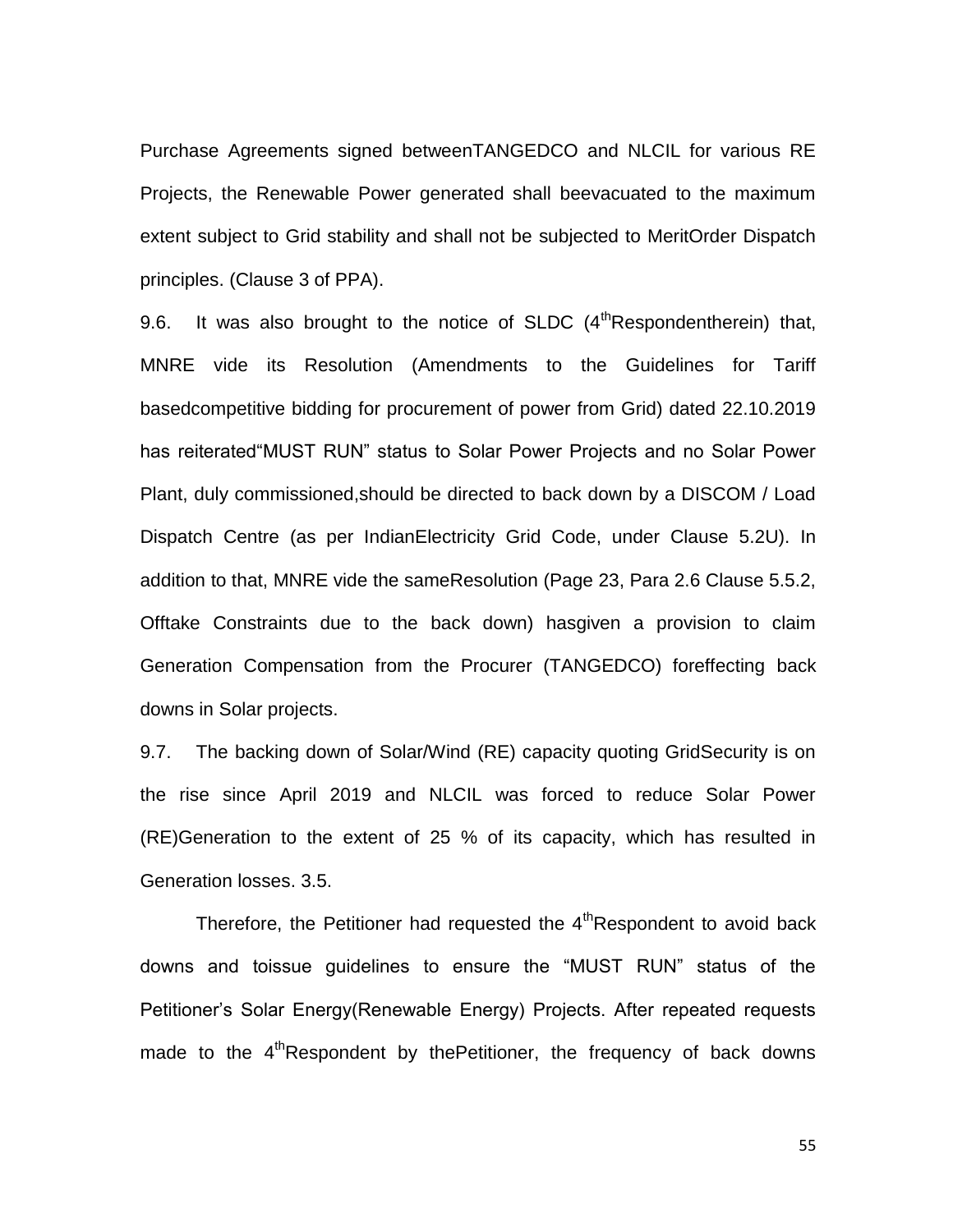reduced during the period from November 2019 toMarch 2020. But, again during the month of April 2020, the  $4<sup>th</sup>$ Respondent had started issuingfrequent back down requests to the Petitioner"s 500 MW & 709 MW Solar PV plants situatedin the southern districts of Tamil Nadu namely, Tirunelveli, Virudhunagar, Ramanatharuram,Tuticorin and Aruppukottai, reducing the power generation of NLCIL by 25 to 50 % of itscapacity.

9.8. The Petitioner submits that, India is a signatory to United Nations Framework Convention onClimate Change (Paris Agreement) and under the said Treaty, India has committed to reducethe carbon emissions. But due to the continuing back downs enforced by the  $4<sup>th</sup>$ Respondent,the Petitioner is unable to evacuate the power that could have been generated, leading to theexcess consumption of non - renewable resources, resulting in increase in carbon emissions.Also, the Petitioner"s Solar Power Projects have lost a quantity of nearly 98.95 MU of powergeneration resulting in huge Revenue loss to the tune of Rs.34.615 Crores to the Petitioner.The Petitioner is also deprived of full recovery of Annual Fixed Charges. This createsdifficulties in supplying projected quantum of power for viability of the project as well asensuring good financial returns for project activities. This approach of the  $4<sup>th</sup>$ Respondent willalso discourage future investments in solar sector in the State.

9.9. The Commission had passed Comprehensive Tariff Orders onSolar Power vide Tariff Order No.4 of 2014 dated 12.09.2014 and Tariff Order No. 2 of 2016dated 28.03.2016 and determined Single Part Levelised tariff for 25 years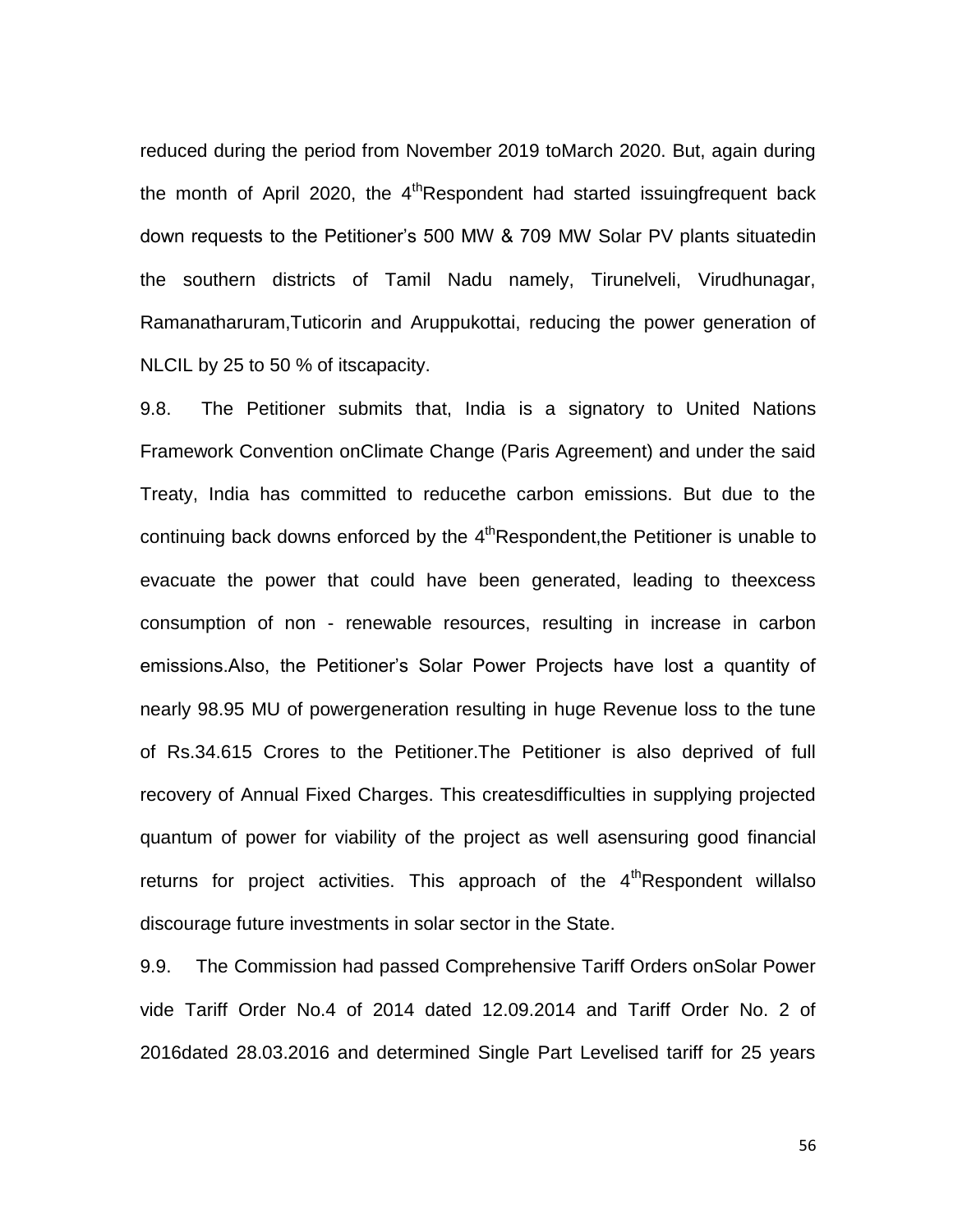without consideringany grid outage or backing down of Solar Power Project. But if the Petitioners are forced toface the problem of Backing down without any compensation for loss of generation it wouldlead to sheer loss of Revenue and making the huge investment as dead and the economicsustainability of Solar energy generation in the State would be seriously jeopardized.

9.10. Unlike the conventional power plant, the applicable tariff of Solar Power Project is based onSingle part Tariff and therefore, backing down of such Power directly impacts the Revenue ofthe Solar power plant and deprive it of full recovery of the legitimate Annual Fixed Chargesdetermined by the Commission on normative basis for meeting the expenses of theplant. The comparison of solar generation with bagasse by the1<sup>st</sup>Respondent is not in order as the tariff costs of solar are recovered based on normativeperformance only. The projects are established with the understanding that plants will beallowed to operate under Normative parameters. The project developer i.e., the Petitioner didnot envisage such frequent backing down leading to huge backing down quantity. If therenewable energy plants are not allowed to operate at their capacity, it may lead to underrecovery of costs incurred in setting up the Plant.

| Year              | Project          | <b>Backdown</b> | Tariff Rs. | <b>Revenue Loss</b> |
|-------------------|------------------|-----------------|------------|---------------------|
|                   |                  | in MU           |            | in Rs. Crores       |
| 2018-19           | $Solar - 10 MW$  | 1.434           | 7.01       | 1.005               |
|                   | Wind $-51$ MW    | 10.960          | 3.51       | 3.847               |
| <b>Year Total</b> |                  | 12.394          |            | 4.852               |
| 2019-20           | $Solar - 10 MW$  | 0.155           | 7.01       |                     |
|                   | Wind $-51$ MW    | 7.530           | 3.51       |                     |
|                   | $Solar - 130$ MW | 0.904           | 4.5        |                     |

Yearwise Backdown Quantum in MU and Revenue loss in Rs.Crs are tabulated as below: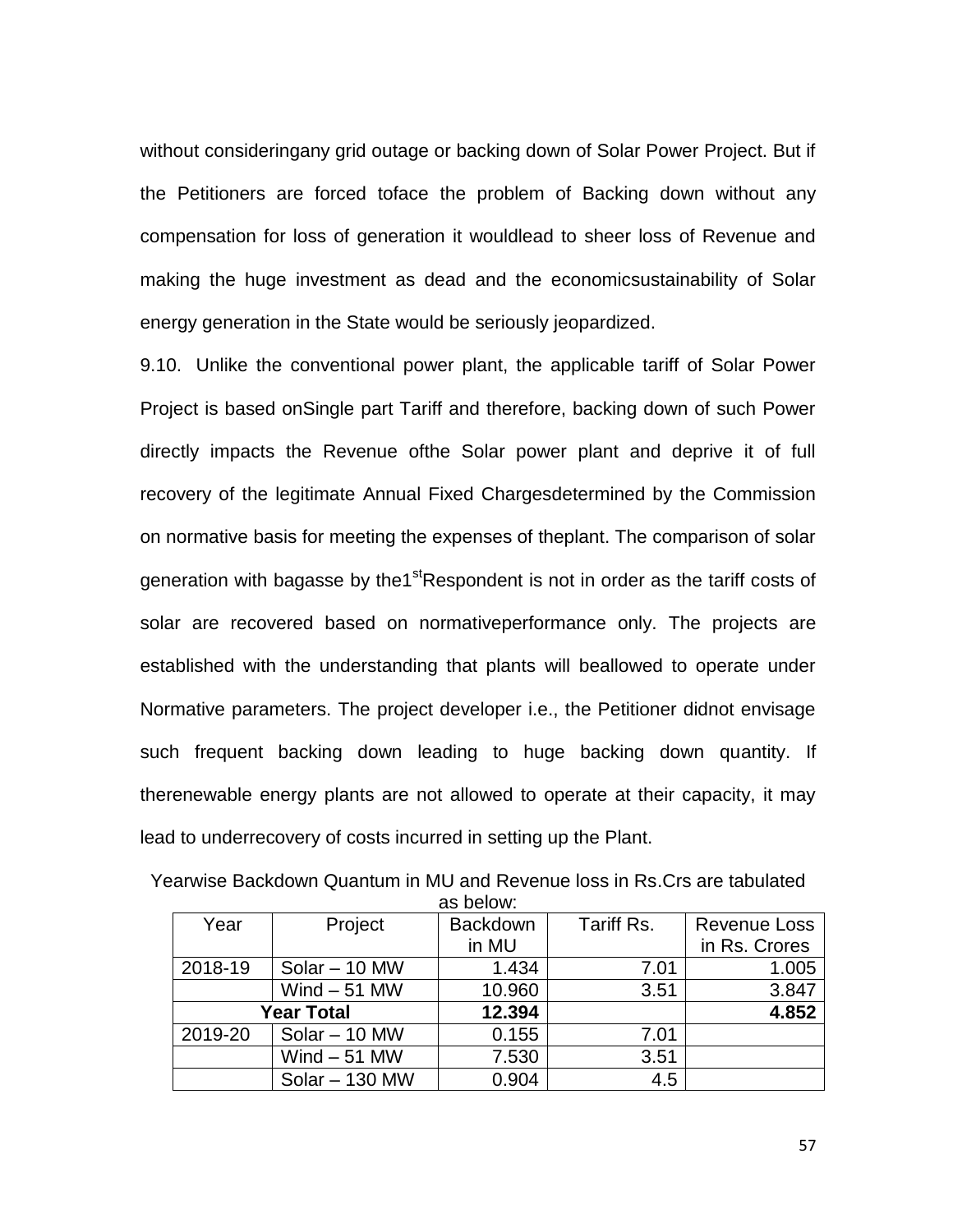|                    | $Solar - 500$ MW | 15.866 | 4.41/3.05 |        |
|--------------------|------------------|--------|-----------|--------|
|                    | Solar - 709 MW   | 9.908  | 3.47      |        |
| <b>Year Total</b>  |                  | 34.363 |           | 11.883 |
| 2020-              | Solar-10 MW      | 0.092  | 7.01      |        |
| 21/till            |                  |        |           |        |
| Sep.               |                  |        |           |        |
|                    | Wind $-51$ MW    | 7.788  | 3.51      |        |
|                    | $Solar - 130$ MW | 0.000  | 4.5       |        |
|                    | $Solar - 500$ MW | 15.518 | 4.41/3.05 |        |
|                    | Solar - 709 MW   | 28.796 | 3.47      |        |
| <b>Year Total</b>  |                  | 52.194 |           | 17.880 |
| <b>Grand Total</b> |                  | 98.951 |           | 34.615 |

9.11. Also, during the month of October 2020 there is a loss of generation of 11.443 MU of powerand consequent loss of Rs.4.025 Crores.

9.12. It can be seen from the above table that backdown is on an increase every year and in the year2020-21, the backdown for the first 6 months is 152% of the backdown for the entire year2019-20. Especially in 709 MW Plant which was won through competitive bidding. Morebackdown instruction are being given on a daily basis. Even in case of Wind Energy which isseasonal, around 10% of the capacity was backed down in 2020-21 up to October 2020.

9.13. The Regulation/Orders of the Commission in regard to "MUSTRUN" status states that the operation of a Solar plant cannot be curtailed except formaintenance of Grid security and that too as a last resort after exhausting all measuresincluding backing down of conventional generators.

9.14. The forecasting and scheduling has not been commerciallyimplemented by 1<sup>st</sup>Respondent till date. The forced outages in the Petitioner's Plants due tothe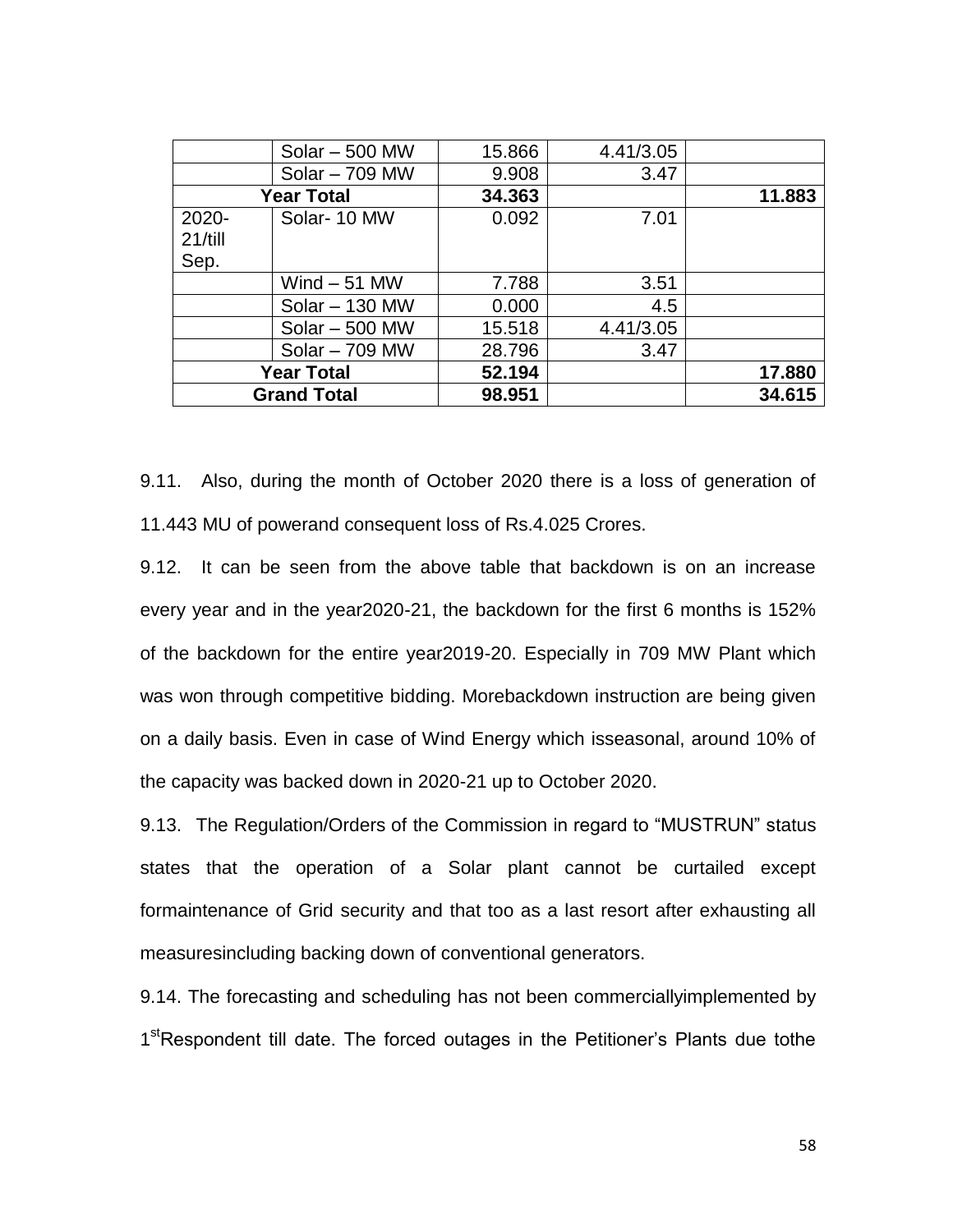reasons attributable to Petitioner is almost NIL and over the year the Petitioner is deliveringa steady power proportionate to solar insolation. As solar insolation is not under our control,small variations in power injection has to be regulated by the Respondent"s only by cuttingout the sources of conventional energy as these small variations are the inherent property of solar power. Therefore, the  $1<sup>st</sup>$ Respondent taking shield under grid security and effectingcontinuous back downs to the Petitioner"s Solar Power plants is not acceptable and is to becompensated by 1<sup>st</sup>Petitioner.

9.15. The Hon"ble Appellate Tribunalfor Electricity in the Appeal No. 197 of 2019 in IA No. 1706 of 2019 in the matter of NationalSolar Energy Federation of India Vs Tamil Nadu Electricity Regulatory Commission &Others, has in its order dated 02.08.2021, directed the Respondents i.e TANGEDCO,TNSLDC and TANTRANSCO to pay compensation for the claimed period from 01.03.2017to 30.06.2017 for the 1080 blocks considered by POSOCO, for issuing curtailmentinstructions for reasons other than grid security, at the rate of 75% of PPA tariff per unit within60 days from the date of order.

9.16. Further in the same appeal the Hon"ble Tribunal has presented Way forward for curtailmentof RE power by State Load Dispatch Centre and the same is reproduced as follows:

(i) As noticed in the analysis made by POSOCO which is based on the grid parameters, margins available for backing down of conventional energy sourcesand the status of drawal by the State from the central grid. These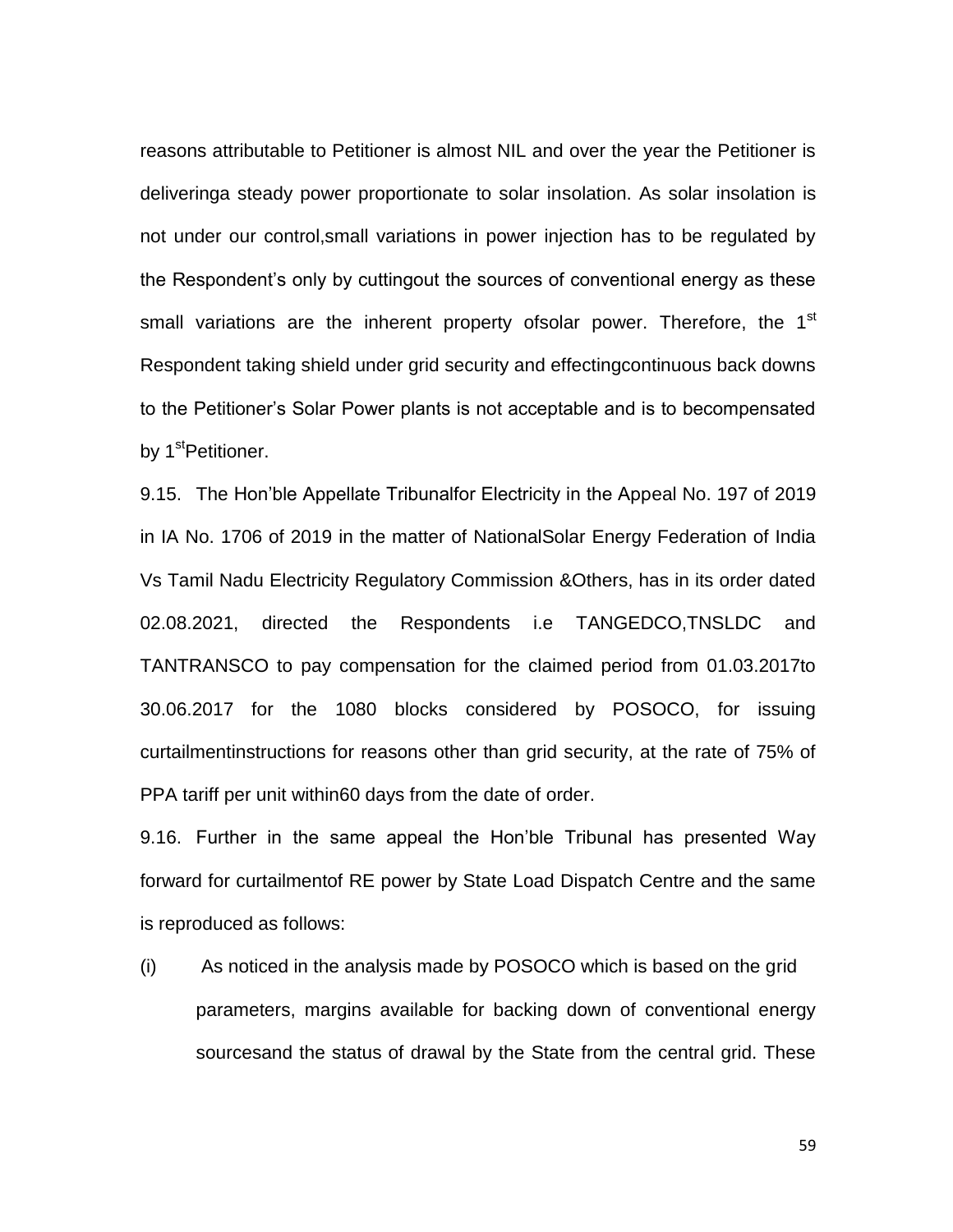parameters areapt for deciding whether the backing down is for the purpose of grid security oron commercial reasons.

- (ii) It was also made clear that the replacement of solar power by purchases ofcheaper power from short term power markets shall also be treated as unauthorized activity.
- (iii) Accordingly, the following directions are issued to all the State Commissions,DISCOMs and SLDCs with regards to curtailment of power generated fromRenewable Energy sources.
- (iv) For Future, any curtailment of Renewable Energy shall not be considered asmeant for grid security if the backing down instruction were given under following conditions:
	- (a) System Frequency is in the band of 49.90Hz-50.05Hz
	- (b) Voltage level is between: 380kV to 420kV for 400kV systems & 198kVto 245kV for 220kV systems.
	- (c) No network over loading issues or transmission constraints.
	- (d) Margins are available for backing down from conventional energy sources.
	- (e) State is overdrawing from the grid or State is drawing from grid on shorttermbasis from Power Exchange or other sources simultaneously backingdown power from intra-state conventional or non-conventional sources.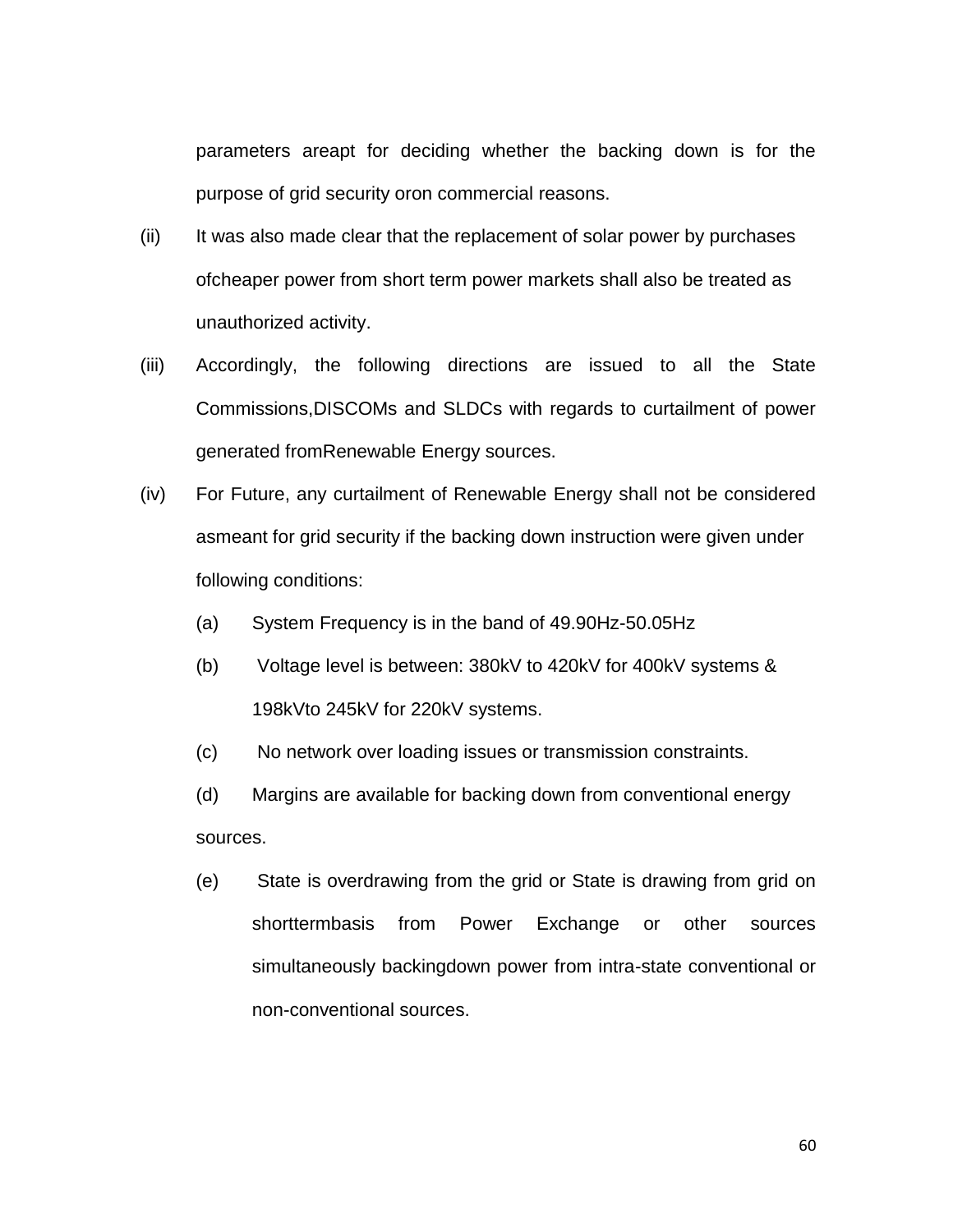- (v) As a deterrent, the curtailment of Renewable Energy for the reasons other thangrid security shall be compensated at PPA tariff in future. The compensation shallbe based on the methodology adopted in the POSOCO report. POSOCO isdirected to keep the report on its website.
- (vi) The State Load Dispatch Centre (SLDC) shall submit a monthly report to theState Commission with detailed reasons for any backing down instructions issuedto solar power plants.
- (vii) The above guiding factors stipulated by APTEL would apply till such time theForum of Regulators or the Central Government formulates guidelines in relationto curtailment of renewable energy.

## **10. Written Submission filed by the 4th Respondent:-**

10.1 Safe, reliable, and affordable electricity is a fundamental building block for all modern societies. It is one of the key components of sustainable development, providing the backbone for society's social and economic wellbeing. The  $4<sup>th</sup>$ Respondent is aware of this fact. The acts of the  $4<sup>th</sup>$  Respondent are in accordance with this stated fact.

10.2. The  $4<sup>th</sup>$  Respondent has not conducted themselves in a manner that violates the provisions of the Indian Electricity Grid Code, 2010, Tamil Nadu Electricity Grid Code and the Electricity Act, 2003.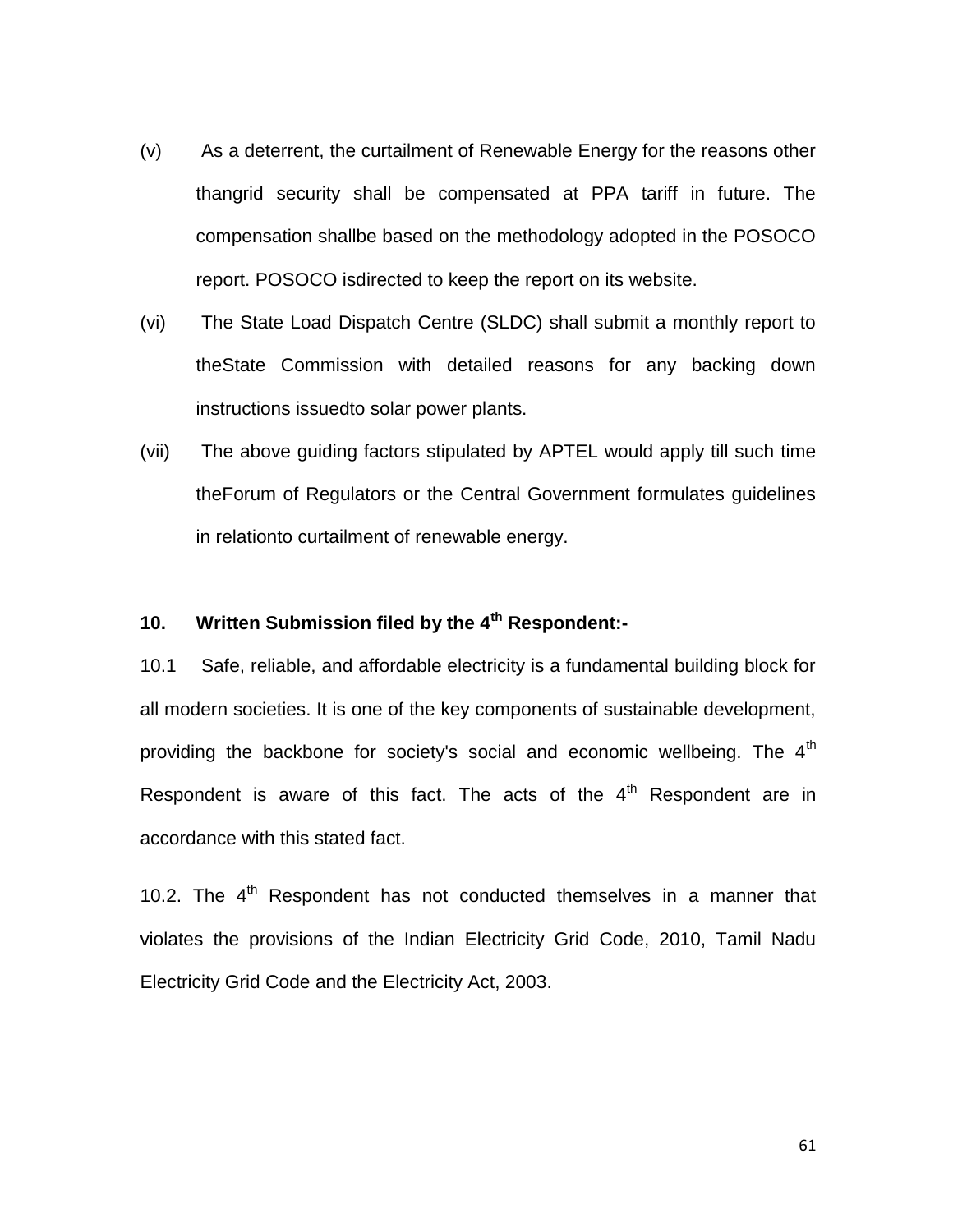10.3. The backing down instructions is being issued, after duly considering the circumstances and in the interest of the grid safety and security, solely based on the various Statutory provisions in the Electricity Act, 2003, and regulations of the IEGC, TNEGC, CERC/TNERC**,** issued from time to time.

10.4 The Respondent has not curtailed Renewable Energy at its ownconvenience, and whims and fanciesbut only based on necessity. The backing down of Renewable Energy Resources was resorted to, only after exhausting all other possible means of achieving and ensuring grid stability.

10.5. The Petitioner has referred to a letter from the Ministry of New and Renewable Energy, dated 01.08.2019 (Page 282 of the Petition) which is addressed to the Additional Chief Secretaries/ Principal Secretary/ Secretary (Energy) of all States and Union Territories. It has been clearly stated, in unambiguous and unequivocal manner that :

 *"… Solar and wind power can be curtailed only for reasons of grid safety…."*

The 4<sup>th</sup> Respondent, has not acted in defiance of the said direction given in this letter issued by the Ministry of New and Renewable Energy.

10.6. Paragraph 3 of the letter from the Ministry of New and Renewable Energy dated 01.08.2019 (Page 282 of the Petition) states that: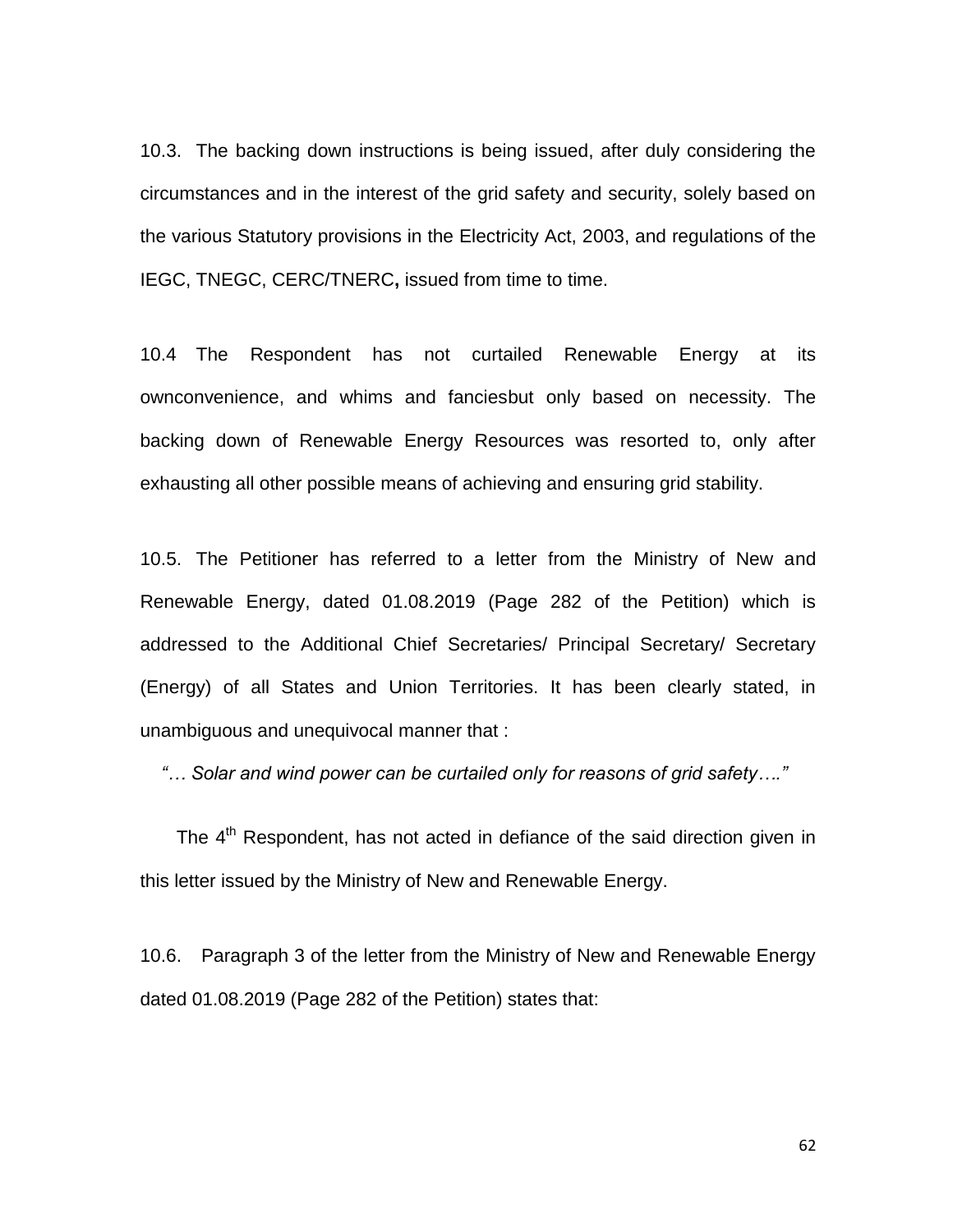*"……the "must run" status of wind and solar power projects be honoured in letter and spirit and curtailment of such power be done only for reasons of grid safety and security and that too after communicating the instructions detailing reasons for curtailment to the generators in writing."* 

It is evident, from the oral arguments of the Learned Counsel for the Petitioner that, reasons were communicated in writing. Thus, there was no violation of the directions contained in this letter, from the Ministry of New and Renewable Energy dated 01.08.2019 (Page 282 of the Petition).

10.7. The letter from the Ministry of New and Renewable Energy, dated 01.08.2019 (Page 282 of the Petition) is only a clarification of the Provisions of IEGC, 2010. Even assuming without admitting that, this letter from the Ministry of New and Renewable Energy dated 01.08.2019 (Page 282 of the Petition) is a direction, the same enables the Respondent, to curtail the Solar and Wind Power Projects, for the reasons of grid safety and security.

10.8. According to the letter from the Ministry of New and Renewable Energy, dated 01.08.2019 (Page 282 of the Petition), the losses due to curtailment of Wind and Solar Generators, shall be made good, only if the curtailment is due to any other reasons, other than grid security. But, in the case on hand, the curtailment was done, only because of the Grid Safety and Security, as per the Grid Code.

10.9. The Respondent SLDC does not curtail Renewable Energy power, at its own conveniences. However, the Renewable Energy generations are curtailed,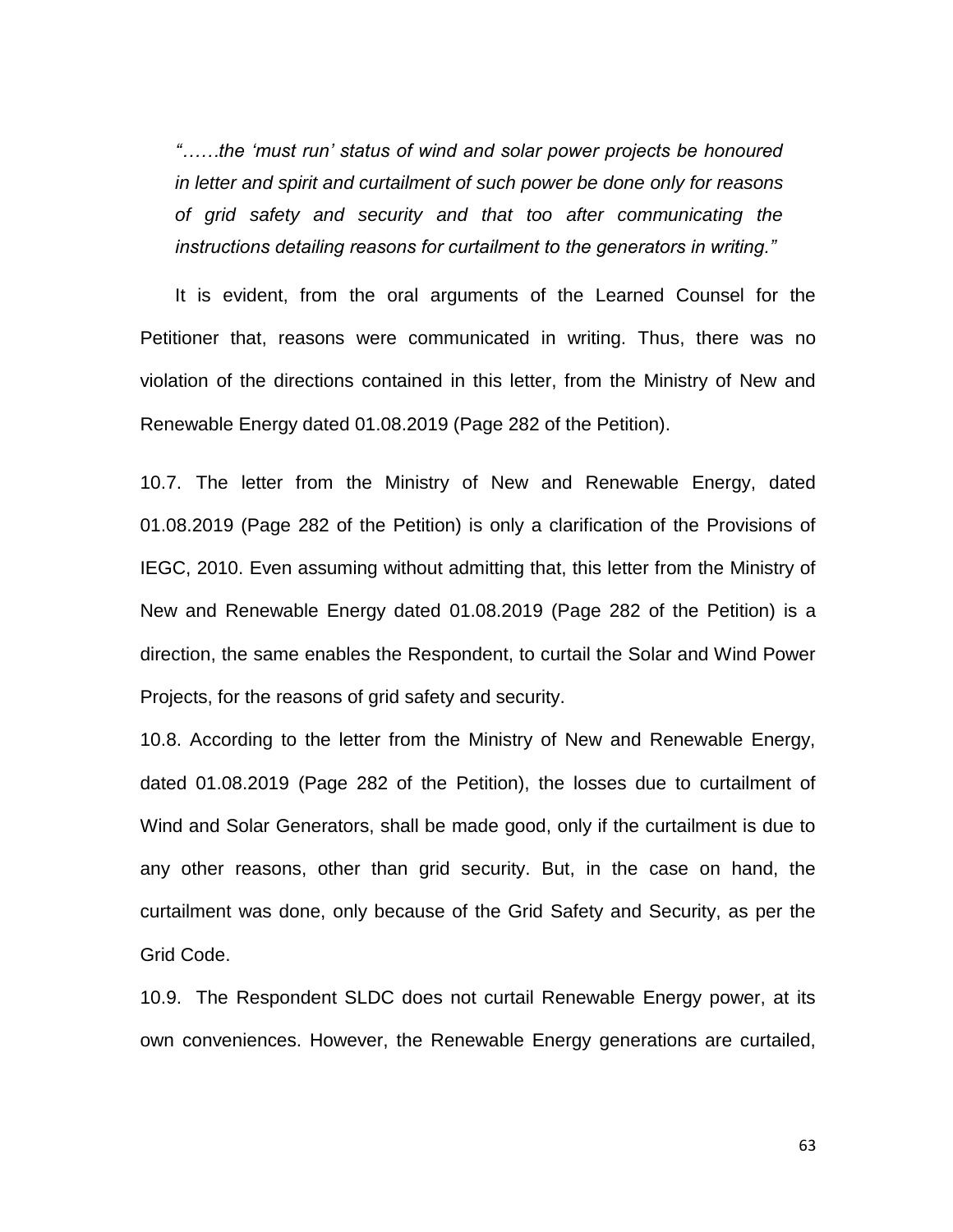for grid safety purposes only that too, as a last resort, after backing down of all conventional generations.

10.10.The Petitioner has referred to the Page 23, Para 2.6. Clause 5.5.2. of the Ministry of New and Renewable Energy Resolution (Amendments to the Guidelines for Tariff based competitive bidding for procurement of power from Grid) dated 22.10.2019. The said reference strengthens, the arguments, in favour of the Respondent only Page 23, Para 2.6. Clause 5.5.2. of the Ministry of New and Renewable Energy Resolution (Amendments to the Guidelines for Tariff based competitive bidding for procurement of power from Grid) reads as follows:

*"………except for the cases where the Back down is on account of events like consideration of grid security or safety of any equipment or personnel or other such conditions, the Solar Power Generator shall be eligible for a Minimum Generation Compensation ……"*

10.11. The Petitioner has referred to the Page 23, Para 2.6. Clause 5.5.2., of the Ministry of New and Renewable Energy Resolution (Amendments to the Guidelines for Tariff based competitive bidding for procurement of power from Grid) dated 22.10.2019 , which clearly states that back-down instructions should be in writing. The said Clause reads as follows:

*" (c ) No back-down /curtailment to be ordered without giving formal/ written instruction for the same"*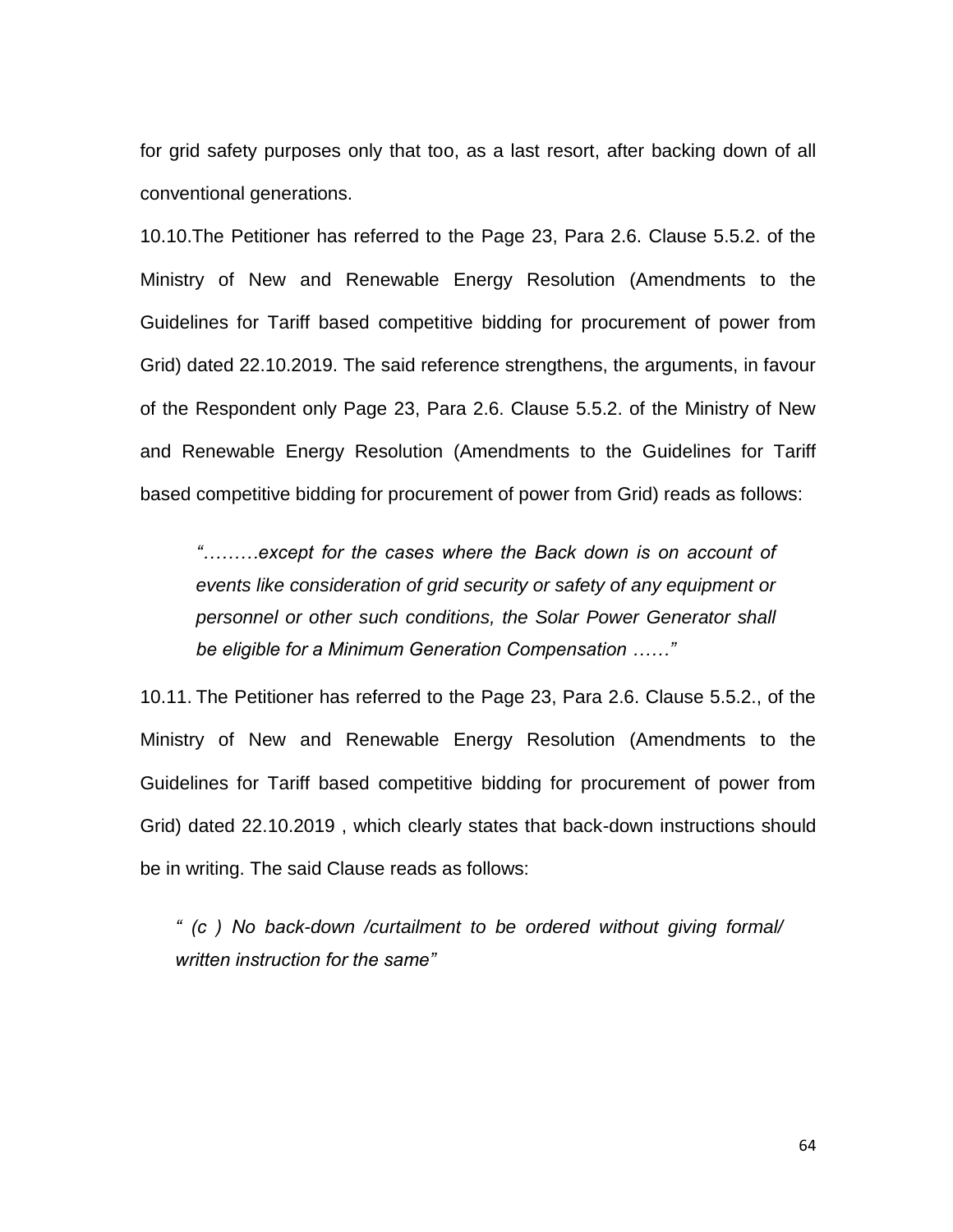It is an admitted fact by the Learned Counsel for the Petitioner, during oral arguments that, there were written instructions, issued by the  $4<sup>th</sup>$  Respondent SLDC.

10.12. The State Load Despatch Centre is responsible for optimum scheduling and despatch of electricity within a State, in accordance with the contracts entered into, with the licensees or the generating companies operating in the State. The same has been observed, in the case of *Jaiprakash Power Ventures Limited v. Madhya Pradesh Power Management Company Limited*, reported in 2021 SCC On Line APTEL 51.

10.13. In *Tata Power Renewable Energy Limited v. Andhra Pradesh ERC*, reported in 2021 SCC On Line APTEL 32,SLDC had merely submitted the data, and no explanation for such backing down has been provided by the SLDC, in that case. But in the present case, clear explanation has been provided by the  $4<sup>th</sup>$ Respondent for issuing backing down and curtailment instructions before the Commission.

10.14. *National Solar Energy Federation of India v. Tamil Nadu ERC*, reported in 2021 SCC On Line APTEL 39, Hon"ble APTEL has observed that, Section 33(1) empowers Respondent No. 4(SLDC) to issue necessary directions to the Electricity Generators, to ensure efficient operation of the grid and that the said directions are binding on the Generators.

10.15. The Tamil Nadu State Load Despatch Centre, is the Apex Body to ensure, integrated operation of the power system in Tamil Nadu. It is the strategic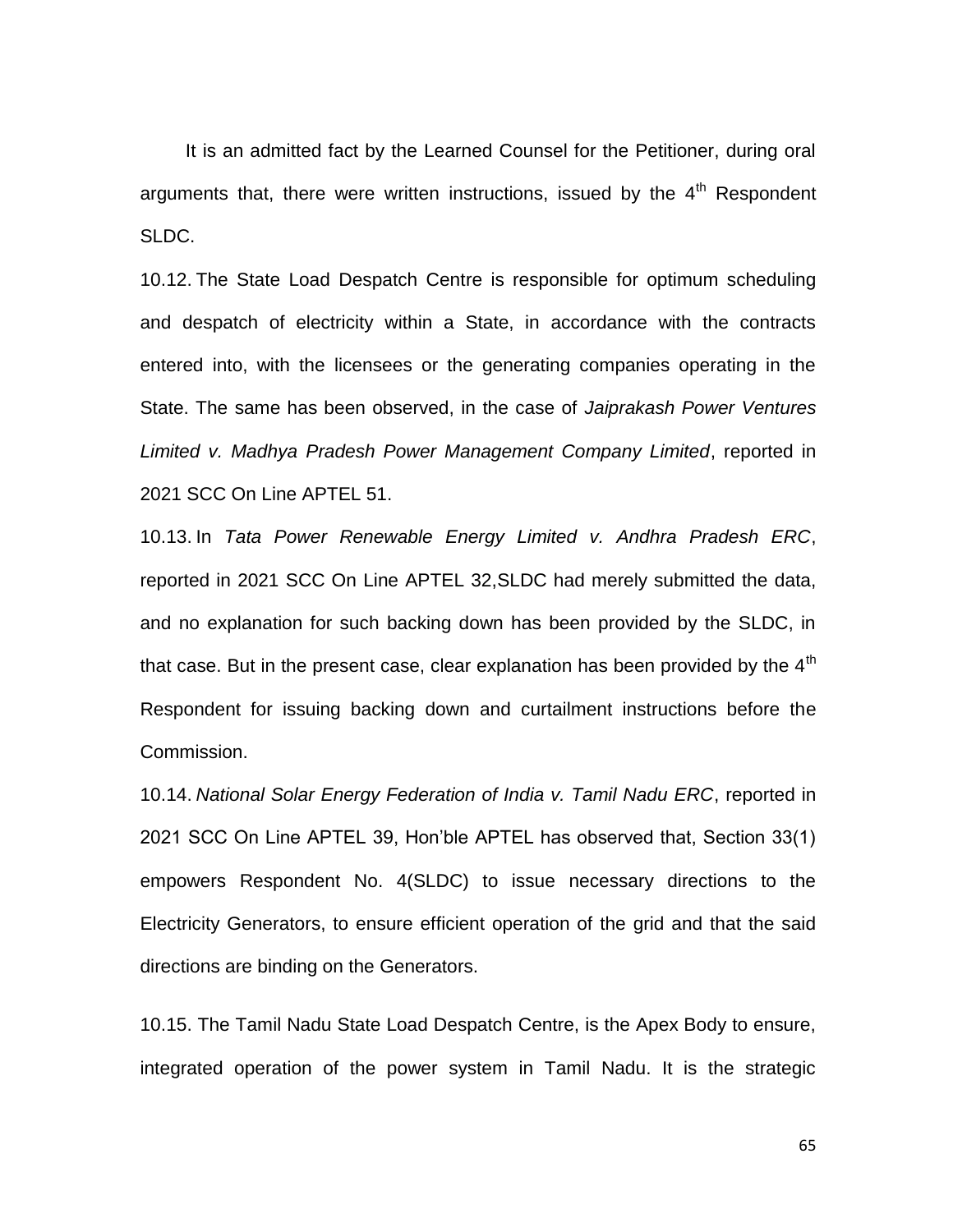functional unit for discharging, various functions under Section 32 of the Electricity Act.

10.16. Backing down, is justified, because, generation is to be reduced prior to reaching the alert state (i.e.) limit of frequency band of 50.05 Hz. Hence in order to ensure the optimum frequency operating level of 49.90 Hz to 50.05 Hz, the SLDC, requires to issue backing down instructions which otherwise would lead to more generation availability than the demand thereby increasing the frequency beyond the upper limit of the frequency 50.05Hz. The SLDC is authorized under section 32 to issue backing down instructions to ensure secure economic operation of the State Grid. Backing down instructions in writing in advance, is practically not possible during real time, operation of the Grid as it would delay in safeguarding the grid stability from the alert state.

10.17. *National Solar Energy Federation of India v. Tamil Nadu ERC*, reported in 2021 SCC On Line APTEL 39, it was observed

*"…. it is settled law that to establish misfeasance on the part of SLDC, it is enough to show that SLDC is guilty of legal mala fide by knowingly breaching its statutory duty and with knowledge that its*  action is likely to cause losses to the generating company. Further, it *is also settled law that once misfeasance by SLDC with its knowledge has been established, the party aggrieved is entitled to claim compensation from SLDC."*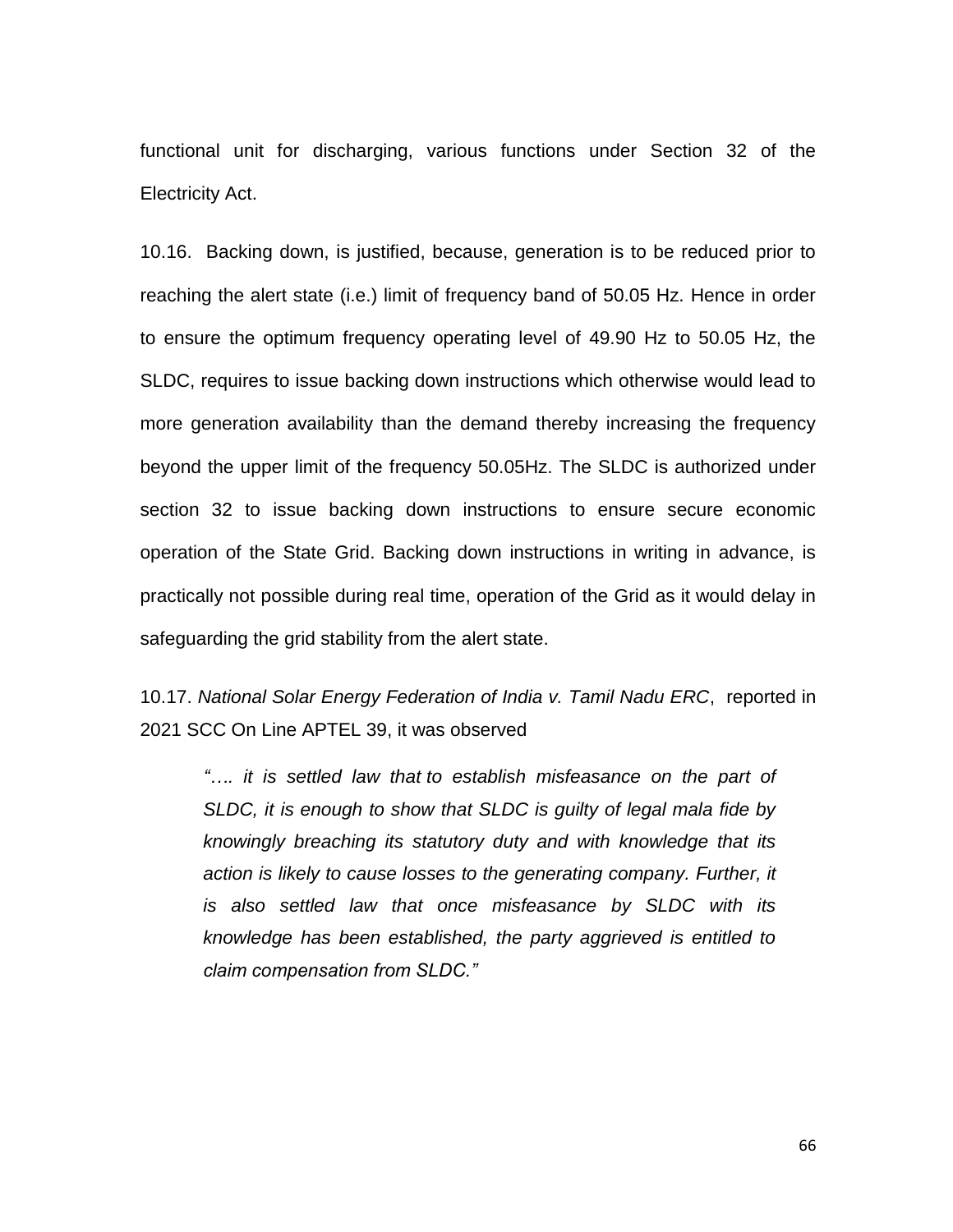In the present case, the Petitioners have not established any misfeasance on part of SLDC. For misfeasance it is necessary, that the public officer must have acted maliciously or in bad faith oragainst the Provisions of the GRID CODE.

10.18. In the case of *Common Cause, A Registered Society v. Union of India.*, AIR 1999 SC 2979 that, for misfeasance, there should be malicious abuse of power, deliberate maladministration, and unlawful acts.In*Rajkot Municipal Corpn. v. Manjulben Jayantilal Nakum*, reported in (1997) 9 SCC 552 at page 582, it has been observed that, "Misfeasance" is wilful, reckless or heedless conduct in commission of a positive act lawfully done, but with improper conduct. But none of the ingredients of misfeasance is present in this case, and the same has not been proved by the Petitioner. The Respondent was only performing its duty conferred on it, under the provisions of Indian Electricity Grid Code, 2010, Tamil Nadu Electricity Grid Code, and the Electricity Act, 2003. Since no misfeasance on part of the Respondent is established, the reliance placed by the Learned Counsel for the Petitioner, to the case of *National Solar Energy Federation of India v. Tamil Nadu ERC*, reported in 2021 SCC OnLine APTEL 39, is not correct, and is inapplicable to the facts of the case, in the absence of any proof, attached to the same.

10.19. The Hon"ble Supreme Court, has clearly held in *PTC India Ltd. v. Secy. CERC,* reported in (2010) 4 SCC 603: AIR 2010 SC 1338, at Para 9 that "the 2003 Act is an exhaustive Code on all matters concerning electricity" It is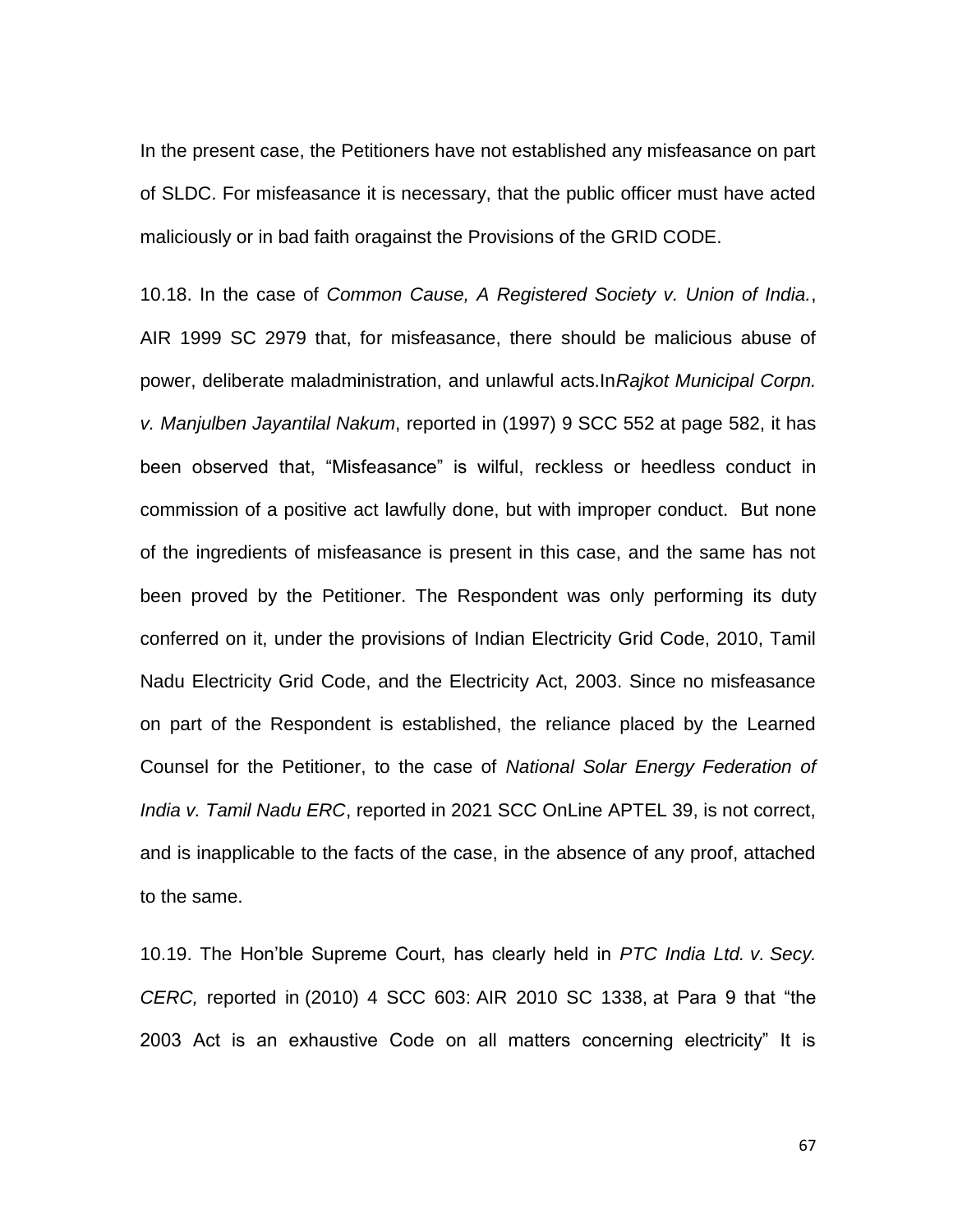submitted that, Section 30 of the Electricity Act, 2003, mandates the State Commission to facilitate and promote intra-State transmission by constituting SLDC, to be established by the State Government, under Section 31 Electricity Act, 2003.

10.20. The Electricity Act, 2003 is exhaustive on all matters concerning electricity. As such, all aspects relating to Generation, Transmission, Distribution, and Trading of Electricity are governed by the provisions of the Act, and section 173 of Act, gives the Statute an overriding power. Sections 174 and 175 provide that, whatever has been provided for, in any other law for the time being in force, or in any instrument having the force of law, will not take effect, when they be found inconsistent with, andis repugnant to the provisions of the Electricity Act, 2003. The same has been held in the case of *Bhakra-Beas Management Board (BMBM) v. Central Electricity Regulatory Commission, reported in 2012 SCC On* Line APTEL 203. In the present case, the Indian Electricity Grid Code, 2010, Tamil Nadu Electricity Grid Code, 2005 framed in accordance with the Electricity Act, 2003, give powers to the Respondent SLDC, to issue backing down and curtailment instructions, whenever such a, situation warrants.

10.21. When any other Statute or any instrument having the force of Statute, is not in conflict with the Electricity Act, 2003 then both the enactments, will have their corresponding role to play, in its respective spheres. In the present case, the Indian Electricity Grid Code, 2010, Tamil Nadu Electricity Grid Code, 2005,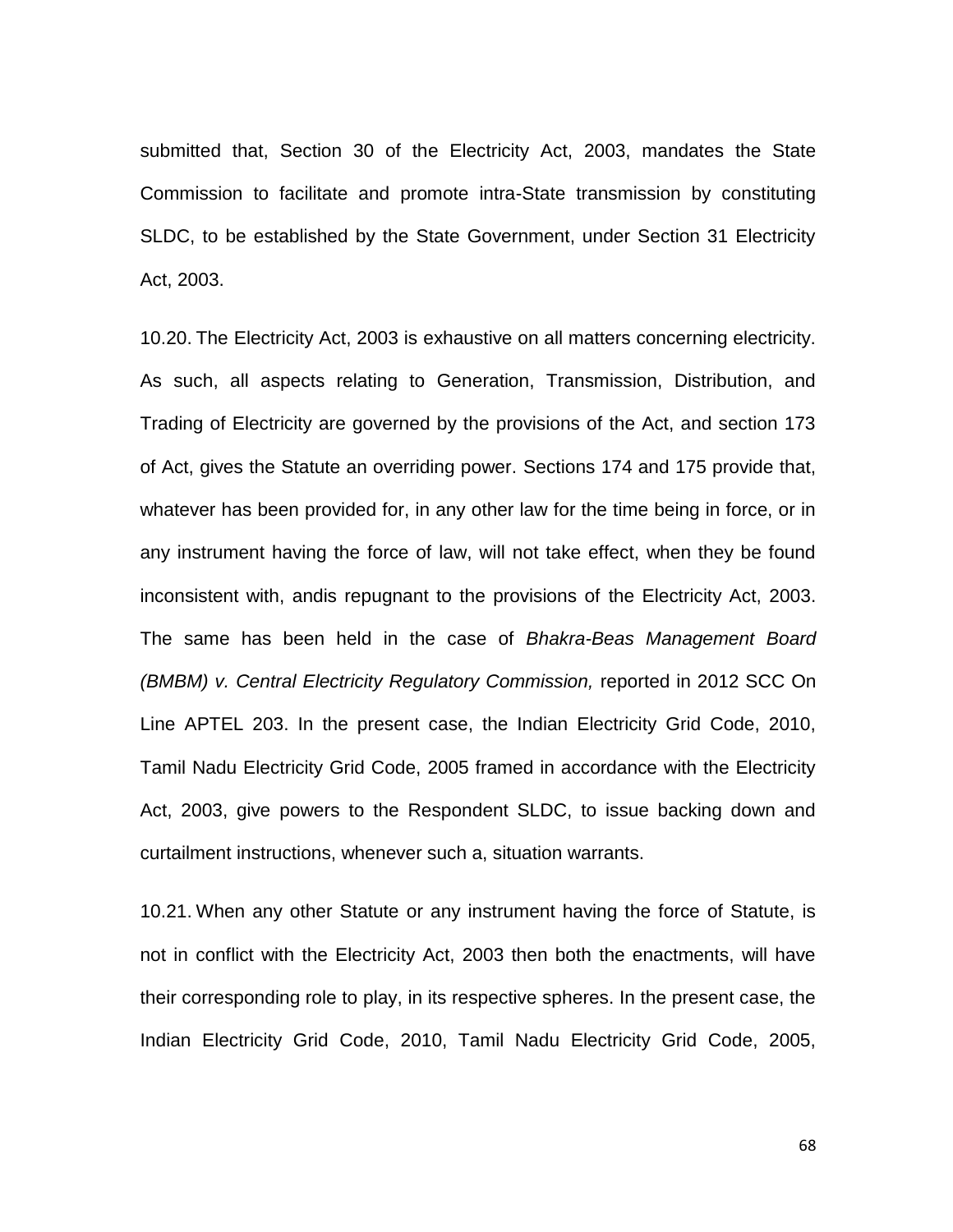framed in accordance with the Electricity Act, 2003, give powers to the Respondent SLDC, to issue backing down and curtailment instructions depending on the situation prevalent at the relevant period.

10.22. Regulatory curtailment is necessary for maintaining a safe and secure grid, which is the mandate of the 2003 Act, and under the Indian Electricity Grid Code.

10.23. In terms of Section 79(1)(h) of the Electricity Act, 2003, the Indian Electricity Grid Code (IEGC) was notified by the Central Commission, based on the Grid Standards, specified by the Authority. The Grid Code, has been defined in section 2(33) with reference to the Grid Code notified by the Central Commission (and notby the State Commission). The IEGC is applicable throughout the Country, both for Inter State and Intra State lines. The same has been held so, in the case of *Power Grid Corporation of India Ltd. v. Chattisgarh State Electricity Regulatory Commission*., reported in 2018 SCC On Line APTEL 41

10.24. Under Section 32(2)(e) of the Electricity Act, 2003, Tamil Nadu State Load Despatch Centre, is responsible for carrying out, real time operations for Grid Control, and Despatch of Electricity, within the State of Tamil Nadu, through secure and economic operation of the State grid, in accordance with the IEGC.

10.25. SLDC has to operate within the specified limits, prescribed under the IEGC. SLDC operates on a real-time basis, taking into account, the frequency bandwidth and over drawl/under drawl, at any particular point of time. The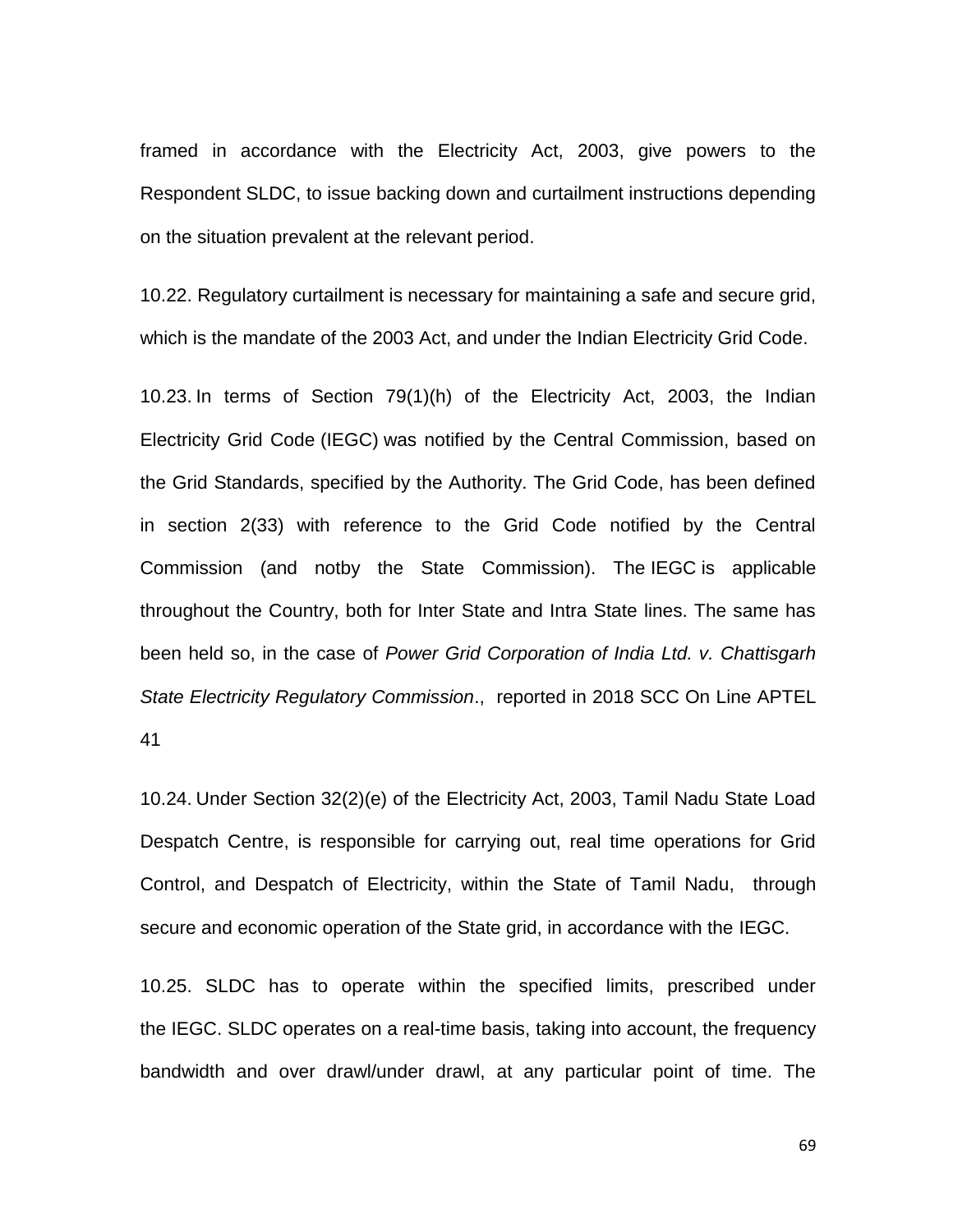frequency range of 49.90-50.05 Hz and over drawl/under drawl permitted, is +/- 250 MW. As stipulated in, the Clause 5.2 (u) of IEGC 2010, the system operator makes all efforts in accommodating maximum power, and initiate curtailment action, depending upon circumstances for grid security and in consideration of safety of equipment within the grid operating frequency range of 49.90-50.05 Hz specified by the CERC, vide notification dated 06.01.14. Hence, it is a regulatory mandate to curtail injection of power, whenever the grid conditions warrant. The same was observed in *National Solar Energy Federation of India v. Tamil Nadu ERC*, reported in 2021 SCC OnLine APTEL 39.

10.26. Tamil Nadu State Load Despatch Centre, no doubt has to take is taking all the efforts to accommodate the solar energy at the maximum possible, within the Regulatory Norms. However, in real time operation, in order to maintain grid security/discipline, after backing down the conventional generation to the technical minimum, even after taking out the generating units for reserve shutdown, surrendering of CGS power, and as a last resort, backing down of renewable energy is inevitable as per section 32 & 33 of the Electricity Act, 2003, Clause 2.7, 5.2(u) of Indian Electricity Grid Code (IEGC),2010 Clause 4.2(e), 8.4(iii) and (v) of Tamil Nadu Electricity Grid code (TNEGC), 2005.

10.27. No concrete facts have been produced to show that, SLDC has not followed any norm, or operational principle, for issuing the backing down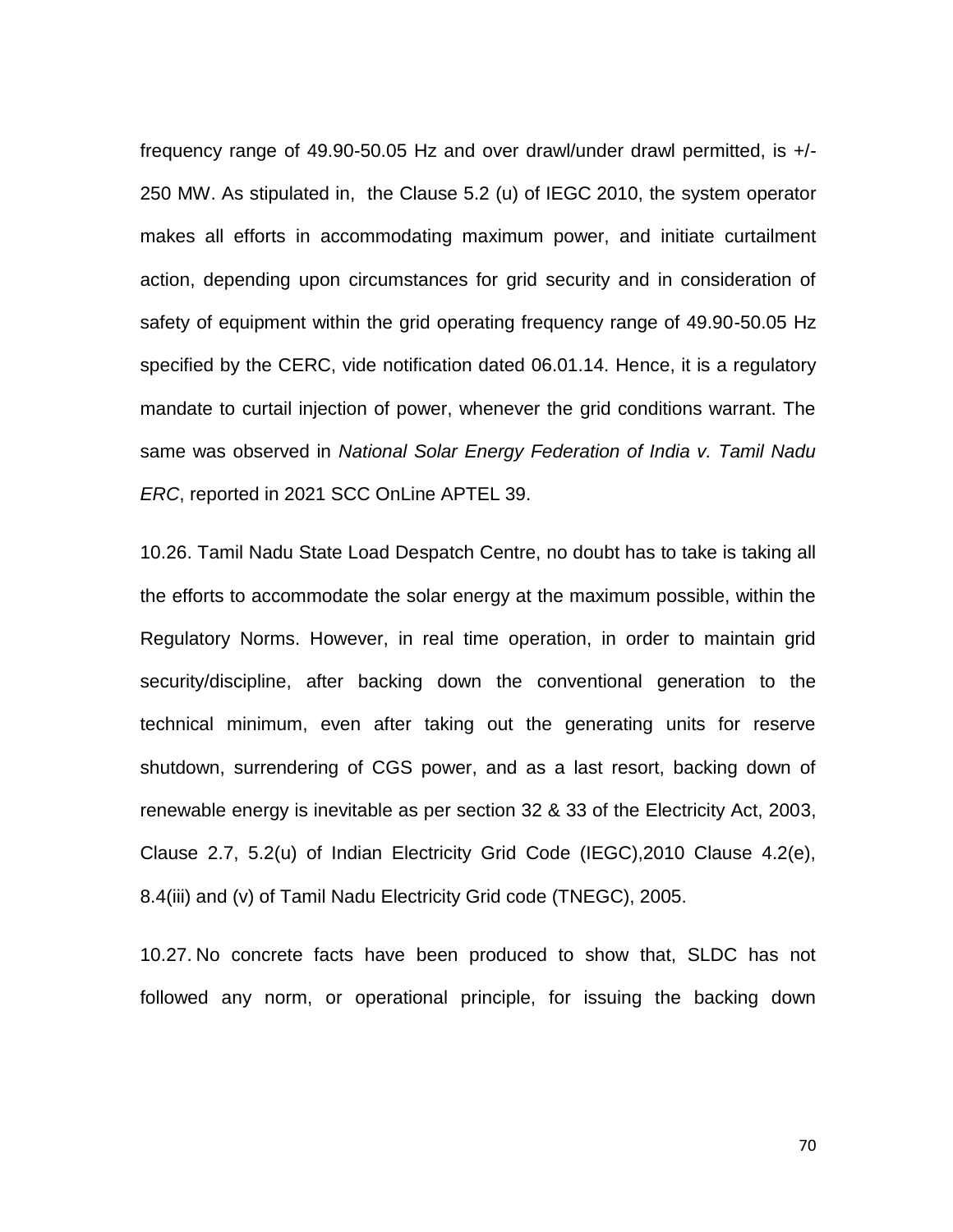instructions or that SLDC has acted contra to, the provision of the Electricity Code, and its Regulations.

10.28. Underlying principle, governing the Indian Electricity Grid Code, 2010 ("IEGC") and all grid operations across India (in Transmission and Distribution) is securing the Grid stability, by regulating frequency, voltage and load. To achieve this, Indian Electricity Grid Code, 2010 provides for, a dynamic balance to be maintained between demand and supply, so that, the Grid operation is kept closest to its ideal frequency of 50 Hz. The same has been held in the case of *Tata Power Company Limited v. Maharashtra Electricity Regulatory Commission.*, reported in 2020 SCC OnLine APTEL 90- Paragraph 28.

10.29. The duties of Load Dispatch Centre have been specified in clause 6.4 of the Indian Electricity Grid Code, 2010 ("IEGC") as observed in the case of *Vandana Vidhyut Limited v. Chhattisgarh State Electricity Regulatory Commission*., reported in 2015 SCC Online APTEL 30. The same has been scrupulously followed by the Respondent, SLDC, in the present case and no evidence to the contra has been produced by the Petitioner.

10.30. Every generating company, is obliged to comply with the directions issued by the Regional Load Dispatch Centres, and State Load Dispatch Centres, constituted under Sections 27 and 31 respectively, for ensuring stability of grid operations, and for achieving the maximum economy and efficiency, under Sections 29(1) and 33(1). These Regional and State Load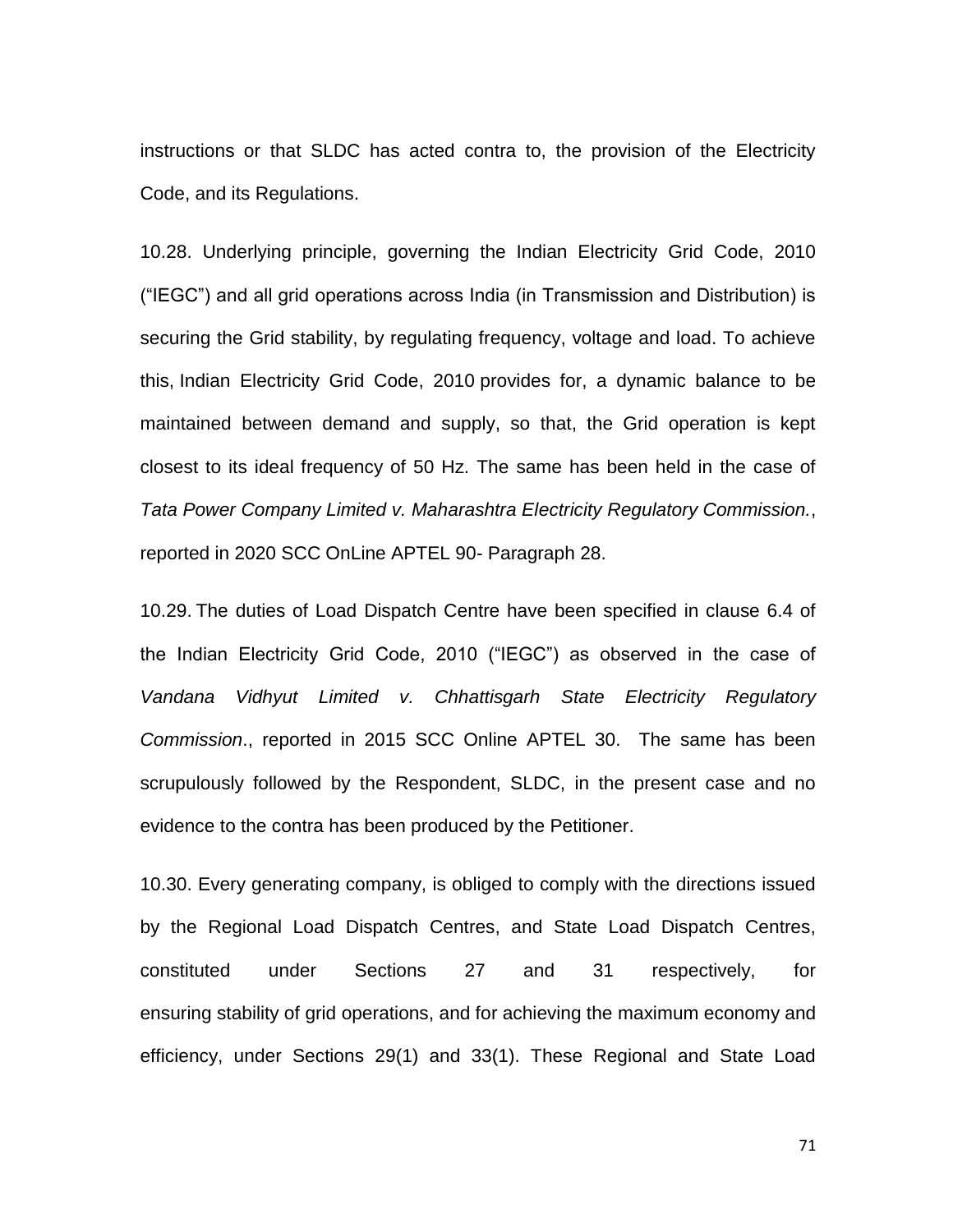Dispatch Centres, are responsible for optimum scheduling and dispatch of electricity, within a region and State, in accordance with the contracts, entered into with the Generating Companies, operating in that Region/State, under Sections 28(3)(a) and 32(2)(a). Therefore, the Load Dispatch Centres, have to ensure that, directions issued are duly complied with by the Generating Companies. Failure of compliance with the directions, the generating companies have been made liable for pecuniary liability, under Sections 29(6) and 33(5).

10.31. The preamble of a statute, can also be used to aid and interpret an enactment or legislation. the policy and purpose of the Act can be legitimately derived from its preamble. In *Global Energy Ltd. v. Central Electricity Regulatory Commission*, reported in (2009) 15 SCC 570 it was held that, "the object of legislation should be read in the context of the Preamble. Preamble of the Act, is a guiding Light, to its interpretation. Such a rule of interpretation has been supported by the decisions of the Hon"ble Supreme Court, in a catena of cases. The preamble to the Electricity Act, 2003 reads as follows:

*" An Act to consolidate the laws relating to generation, transmission, distribution, trading and use of electricity and generally for taking measures conducive to development of electricity industry, promoting competition therein, protecting interest of consumers and supply of electricity to all areas…."*

10.32. To give effect to the objectives of Transmission and Supply of electricity to all areas only, the Indian Electricity Grid Code, 2010, Tamil Nadu Electricity Grid Code, 2005, have been framed. It is not prayed as to whatever the provisions of these codes have been challenged in any Courts. Hence, the Respondent has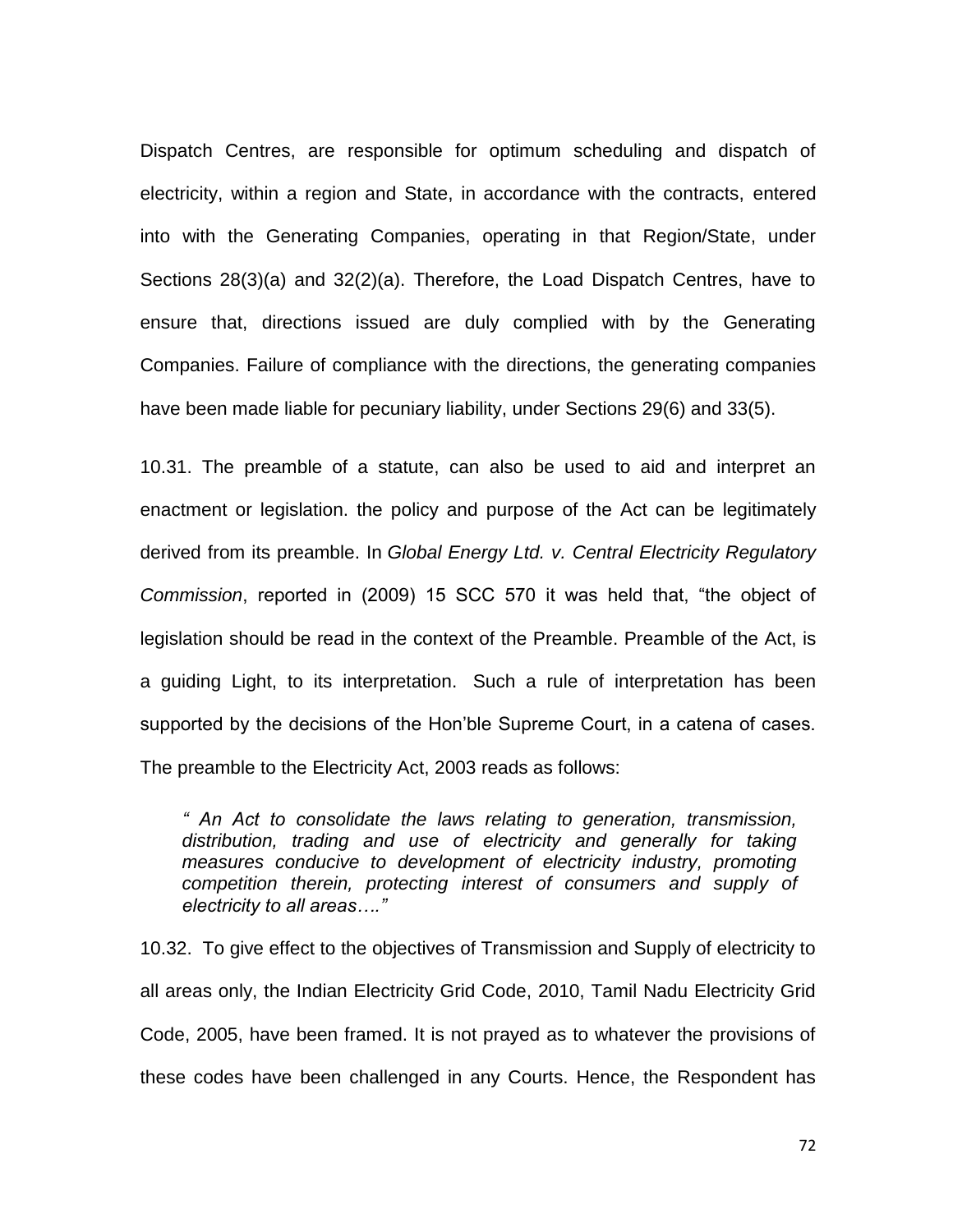acted in accordance with the Statutory Directions conferred on it, through the

Indian Electricity Grid Code, 2010, Tamil Nadu Electricity Grid Code, 2005, and

the Electricity Act, 2003, all of which are perfectly Constitutional Legislations.

10.33. Section 32 of the Electricity Act, 2003 reads as follows :-

*Section 32. (Functions of State Load Despatch Centres): ---*

*(1) The State Load Despatch Centre shall be the apex body to ensure integrated operation of the power system in a State.* 

*(2) The State Load Despatch Centre shall –*

*(a) be responsible for optimum scheduling and despatch of electricity within a State, in accordance with the contracts entered into with the licensees or the generating companies operating in that State;*

*(b) monitor grid operations;*

*(c) keep accounts of the quantity of electricity transmitted through the State grid;*

*(d) exercise supervision and control over the intra-State transmission system; and* 

*(e) be responsible for carrying out real time operations for grid control and despatch of electricity within the State through secure and economic operation of the State grid in accordance with the Grid Standards and the State Grid Code.* 

*(3) The State Load Despatch Centre may levy and collect such fee and charges from the generating companies and licensees engaged in intra-State transmission of electricity as may be specified by the State Commission.*

From the reading of this Section 32, it is clear that the State Load Despatch

Centre is responsible for optimum scheduling and despatch of electricity within a

State. The Respondent State Load Despatch Centre is conferred with the

management over the grid operations. The Respondent State Load Despatch

Centre, is bestowed with the responsibility for carrying out real time operations for

grid control and despatch of electricity within the State through secure and

economic operation of the State grid in accordance with the Grid Standards and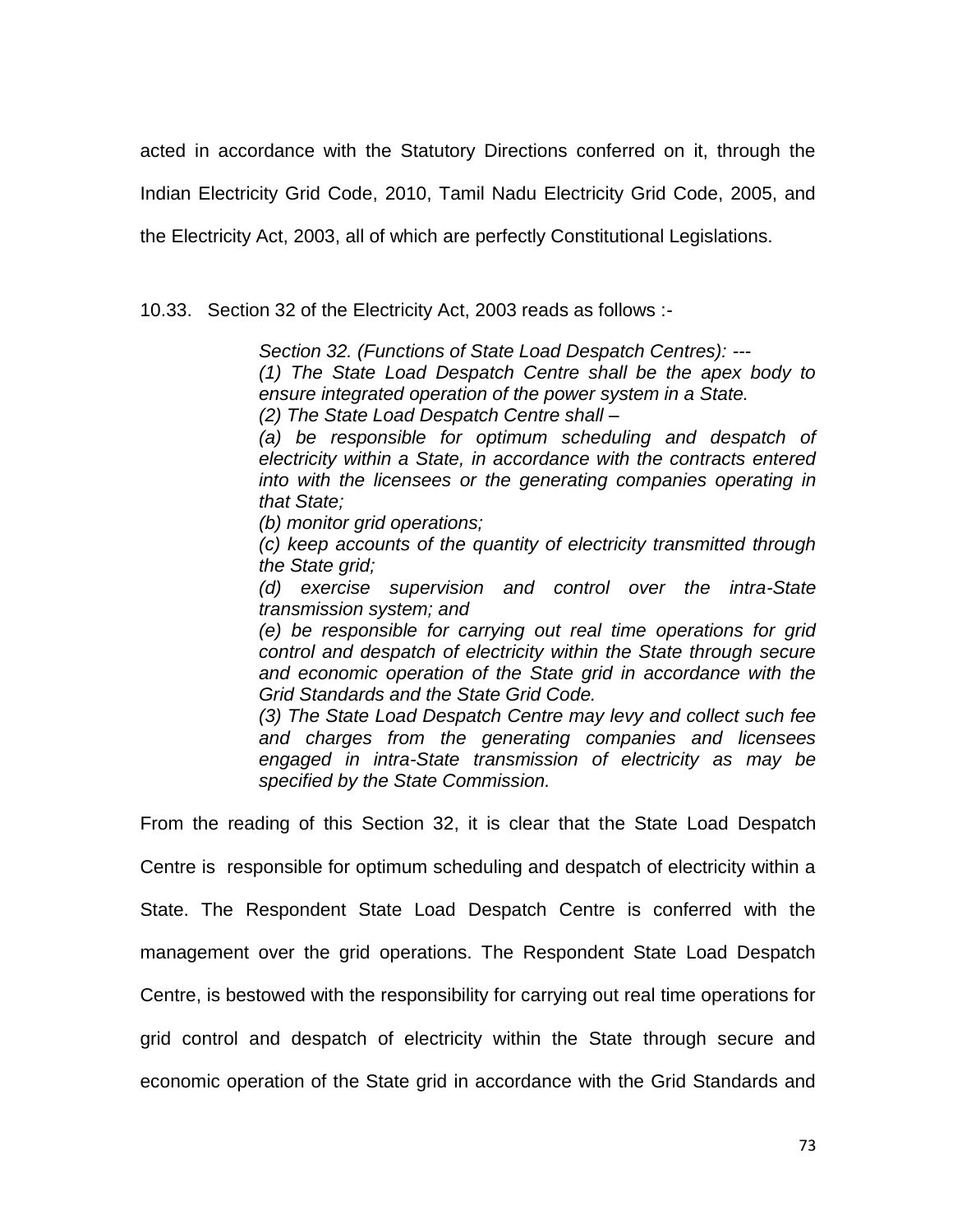the State Grid Code. The Respondents have not violated the provisions of this

Section 32 of the Electricity Act, 2003.

10.34. Section 33 of the Electricity Act, 2003 reads as follows:-

*Section 33. (Compliance of directions): ---*

*(1) The State Load Despatch Centre in a State may give such directions and exercise such supervision and control as may be required for ensuring the integrated grid operations and for achieving the maximum economy and efficiency in the operation of power system in that State.* 

*(2) Every licensee, generating company, generating station, substation and any other person connected with the operation of the power system shall comply with the directions issued by the State Load Despatch Centre under sub-section (1).*

*(3) The State Load Despatch Centre shall comply with the directions of the Regional Load Despatch Centre.* 

*(4) If any dispute arises with reference to the quality of electricity or safe, secure and integrated operation of the State grid or in relation to any direction given under sub-section (1), it shall be referred to the State Commission for decision: Provided that pending the decision of the State Commission, the directions of the State Load Despatch Centre shall be complied with by the licensee or generating company.* 

*(5) If any licensee, generating company or any other person fails to comply with the directions issued under sub-section(1), he shall be liable to a penalty not exceeding rupees five lacs.*

On a perusal of the above said provisions of law, it is clear that, the State Load

Despatch Centre in a State, is authorised to give such directions, and exercise

such supervision and control, as may be required, at a given point of time, for

ensuring the integrated grid operations, in order to achieve Maximum Economy

and Efficiency, in the operation of power system, in a State. The Respondents

have not violated the provisions of this Section 33 of the Electricity Act, 2003.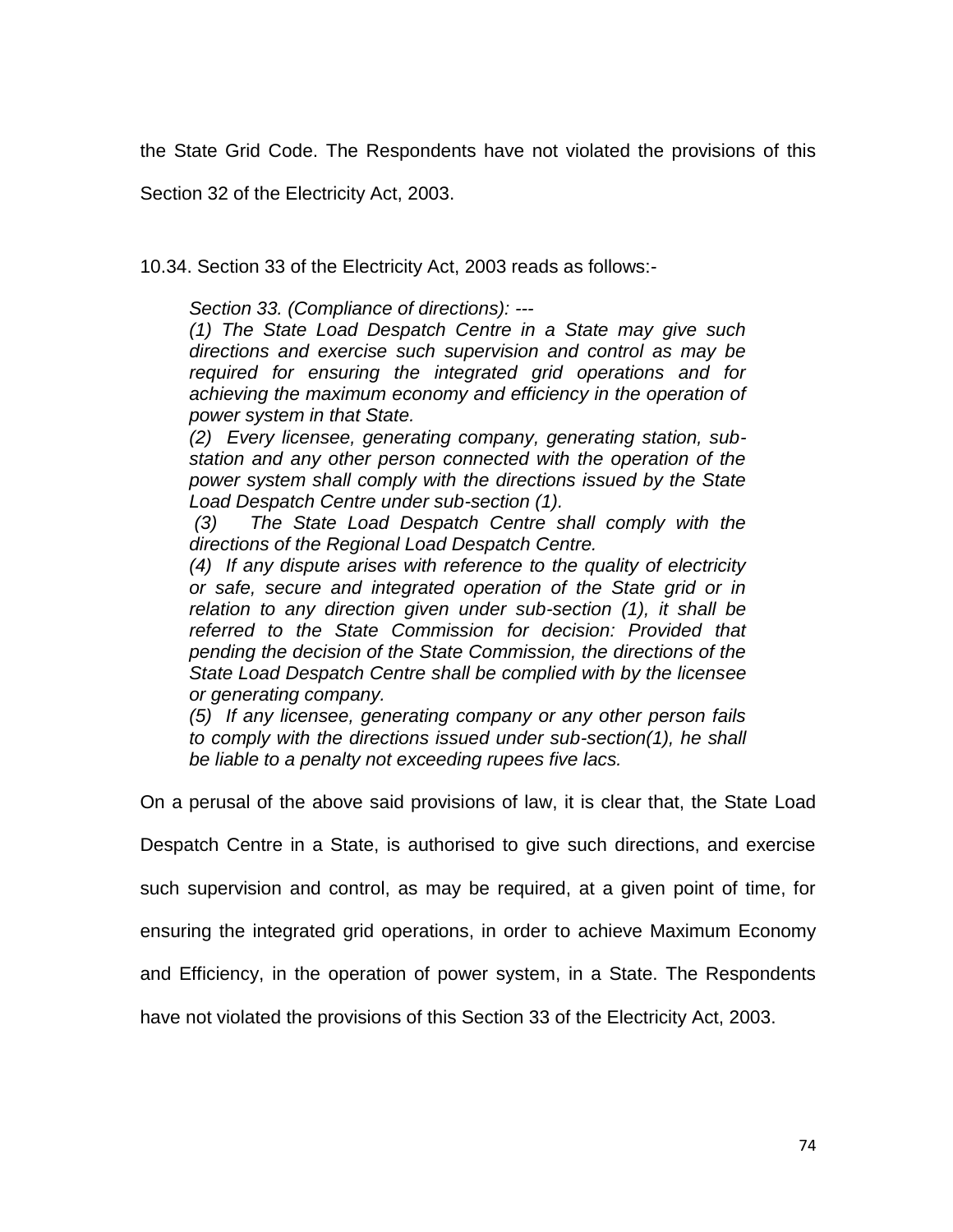10.35. Clause 2.7. of the Indian Electricity Grid Code, 2010 states that as per section 32 of Electricity Act, 2003, the State Load Despatch Centre (SLDC) shall be the Apex Body, to ensure integrated operation of the power system in a State. It further states that, SLDC shall exercise supervision and control over the intra-State transmission system. SLDC is responsible for carrying out real time operations for grid control and despatch of electricity within the State, through secure and economic operation of the State grid in accordance with the Grid Standards, and the State Grid Code. The SLDC has to comply with the directions of the RLDC. Clause 2.7.of the Indian Electricity Grid Code, 2010 reads as follows:-

Clause 2.7 of the Indian Electricity Grid Code

*"2.7.1 In accordance with section 32 of Electricity Act, 2003, the State Load Despatch Centre (SLDC) shall have following functions:*

*(1) The State Load Despatch Centre shall be the apex body to ensure integrated operation of the power system in a State.*

*(2) The State Load Despatch Centre shall -*

*(a) be responsible for optimum scheduling and despatch of electricity within a State, in accordance with the contracts entered into with the licensees or the generating companies operating in that State;*

*(b) monitor grid operations;*

*(c) keep accounts of the quantity of electricity transmitted through the State grid;*

*(d) exercise supervision and control over the intra-State transmission system; and* 

*(e) be responsible for carrying out real time operations for grid control and despatch of electricity within the State through secure and economic operation of the State grid in accordance with the Grid Standards and the State Grid Code.*

*2.7.2 In accordance with section 33 of the Electricity Act, 2003. the State Load Despatch Centre in a State may give such directions and exercise such supervision and control as may be required for ensuring the integrated grid operations and for*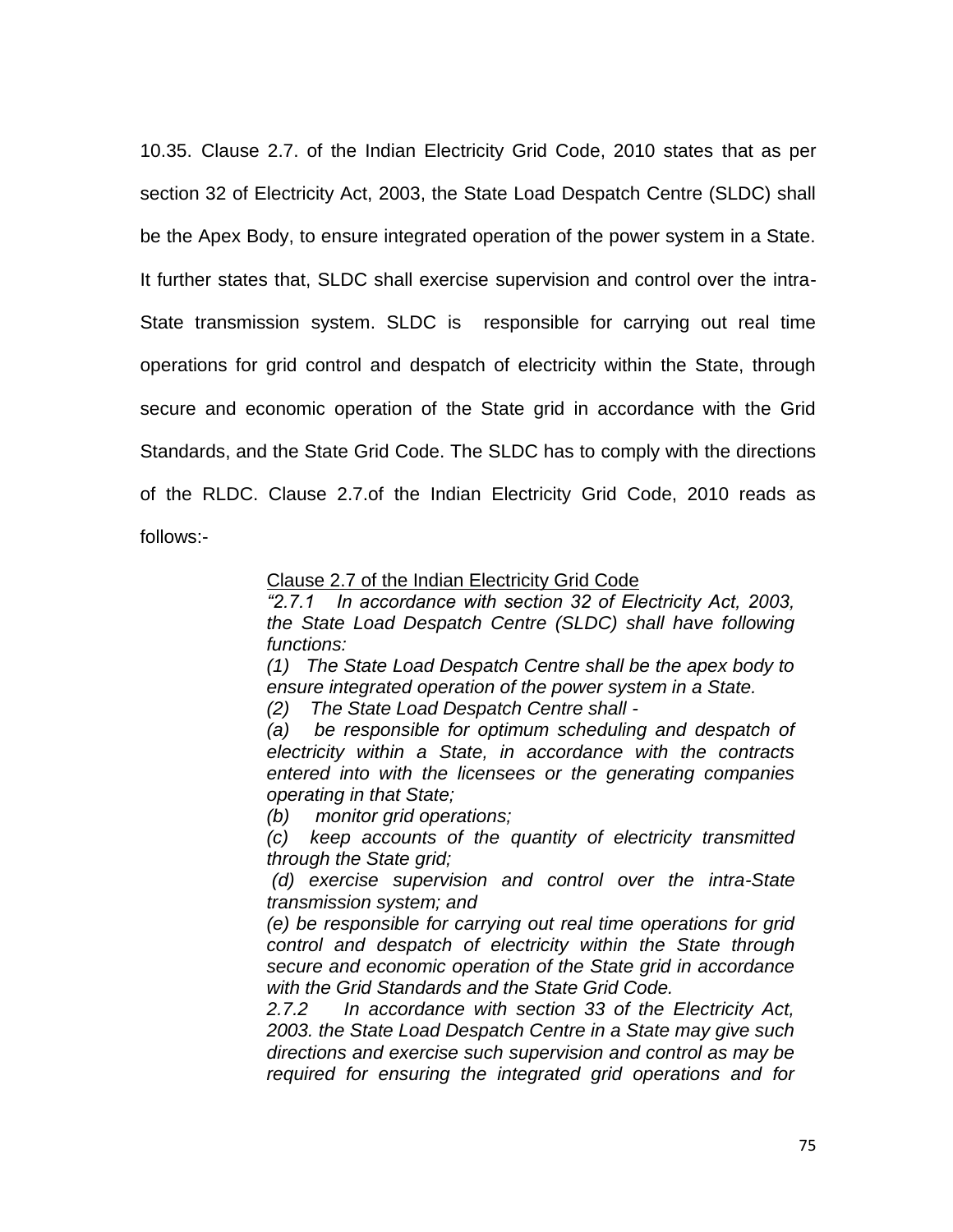*achieving the maximum economy and efficiency in the operation of power system in that State. Every licensee, generating company, generating station, sub-station and any other person connected with the operation of the power system shall comply with the directions issued by the State Load Depatch Centre under subsection (1) of Section 33 of the Electricity Act,2003. The State Load Despatch Centre shall comply with the* 

*directions of the Regional Load Despatch Centre".*

10.36. Regulation 5.2 (u) of IEGC, 2010 reads as follows: -

*"(u) Special requirement for Solar and Wind generators: System operator (SLDC/RLDC) shall make all efforts to evacuate the available wind power and treat as a must-run station. However, System operator may instruct the solar / wind generator to back down generation on consideration of grid security or safety of any equipment or personnel is endangered and solar / wind generator shall comply with the same".*

As stipulated in clause 5.2 (u) of IEGC 2010, the Respondent system operator makes all efforts, to accommodate, maximum power and initiate curtailment action, only in the interest of grid security, and considering the safety of the equipment, within the grid operating frequency range of 49.90-50.05 Hz specified by the CERC vide the notification dated 06.01.14. Hence, it is a regulatory mandate to curtail injection of power whenever the grid conditions warrant.

The above clause, is to be read as mandatory, rather than directory. The safety of the grid is chief aim of this provision. Treating the said provision as mandatory will lead to an absurd and a redundant provision. It will give rise to a meaning interpretation that, solar and wind generator, cannot be ordered to back down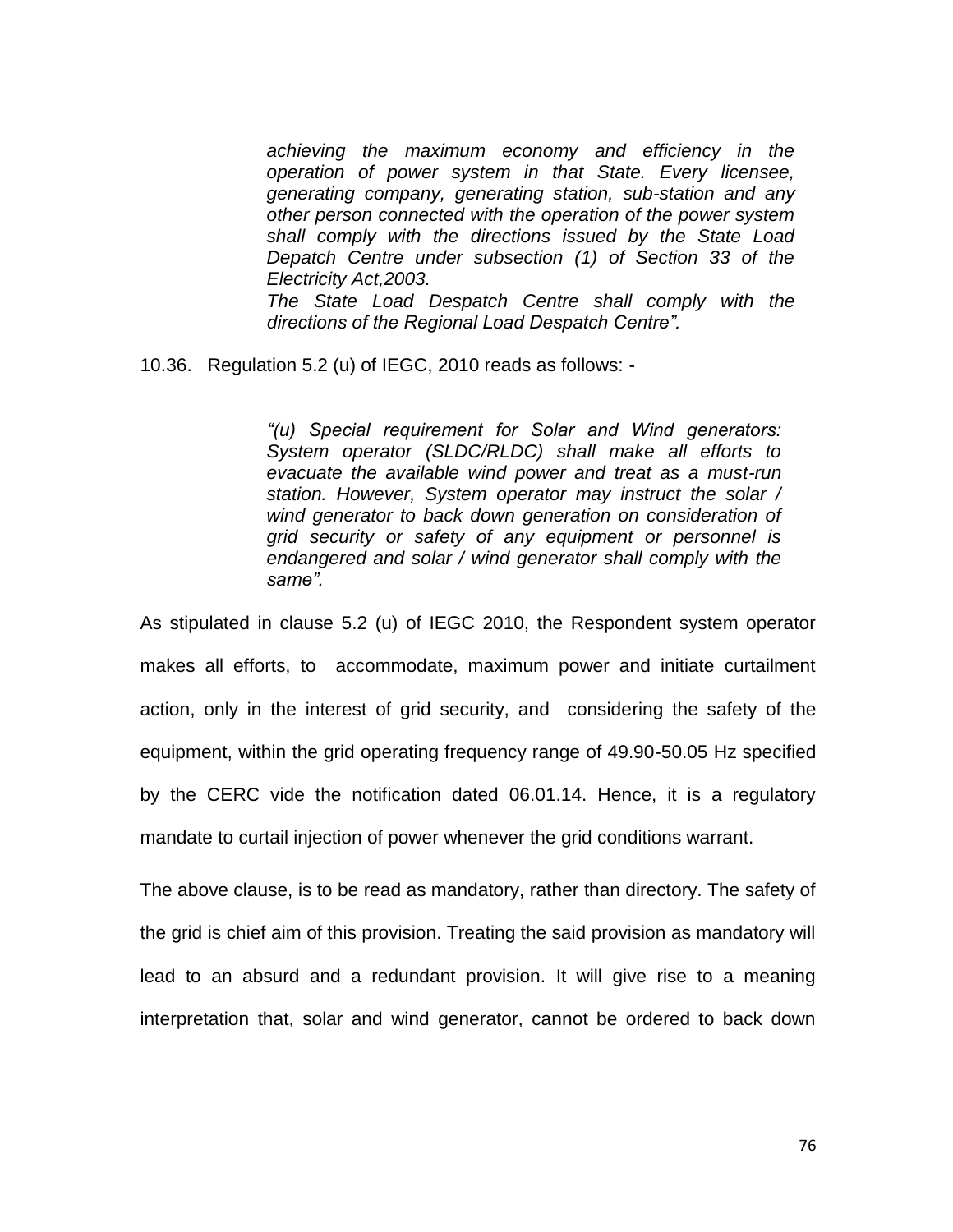their generation, while considering of grid safety. Such an interpretation, is definitely not the one envisaged, by clause 5.2 (u) of IEGC 2010.

10.37. The Petitioner"s case rests upon the first part of clause 5.2 (u) of IEGC 2010. The Petitioner has thus disregarded the second part of the clause 5.2 (u) of IEGC 2010, which enables the Respondent SLDC, to issue back down and curtailment orders, taking into account the grid safety. The whole scope of the statute, is to be considered, to know the real intention of the legislation. The real intention of the IEGC 2010, is to ensure grid safety and security, integrity and reliability. Hence, Clause 5.2 (u) of IEGC 2010, should be read as a whole which gives the Respondent SLDC, to issue back down and curtailment orders, taking into on account grid safety, security , integrity and reliability.

10.38. The relevant Clauses of Indian Electricity Grid Code (IEGC) in the 2<sup>nd</sup>Amendment with effect from 17.02.2014 is given below;

*Clause 5.2(m) - All Users, SEB, SLDCs, RLDCs, and NLDC shall take all possible measures to ensure that the grid frequency always remains within the 49.90 –50.05 Hertz band.*

*Clause5.4.2(a) - SLDC/ SEB/distribution licensee and bulk consumer shall initiate action to restrict the drawal of its control area, from the grid, within the net drawal schedule*

*Clause 6.4.6 - …….. Maximum inadvertent deviation allowed during a time block shall not exceed the limits specified in the Deviation Settlement Mechanism Regulations. Such deviations should not cause system parameters to deteriorate beyond permissible limits and should not lead to unacceptable line loadings. Inadvertent deviations, if any, from net drawal schedule*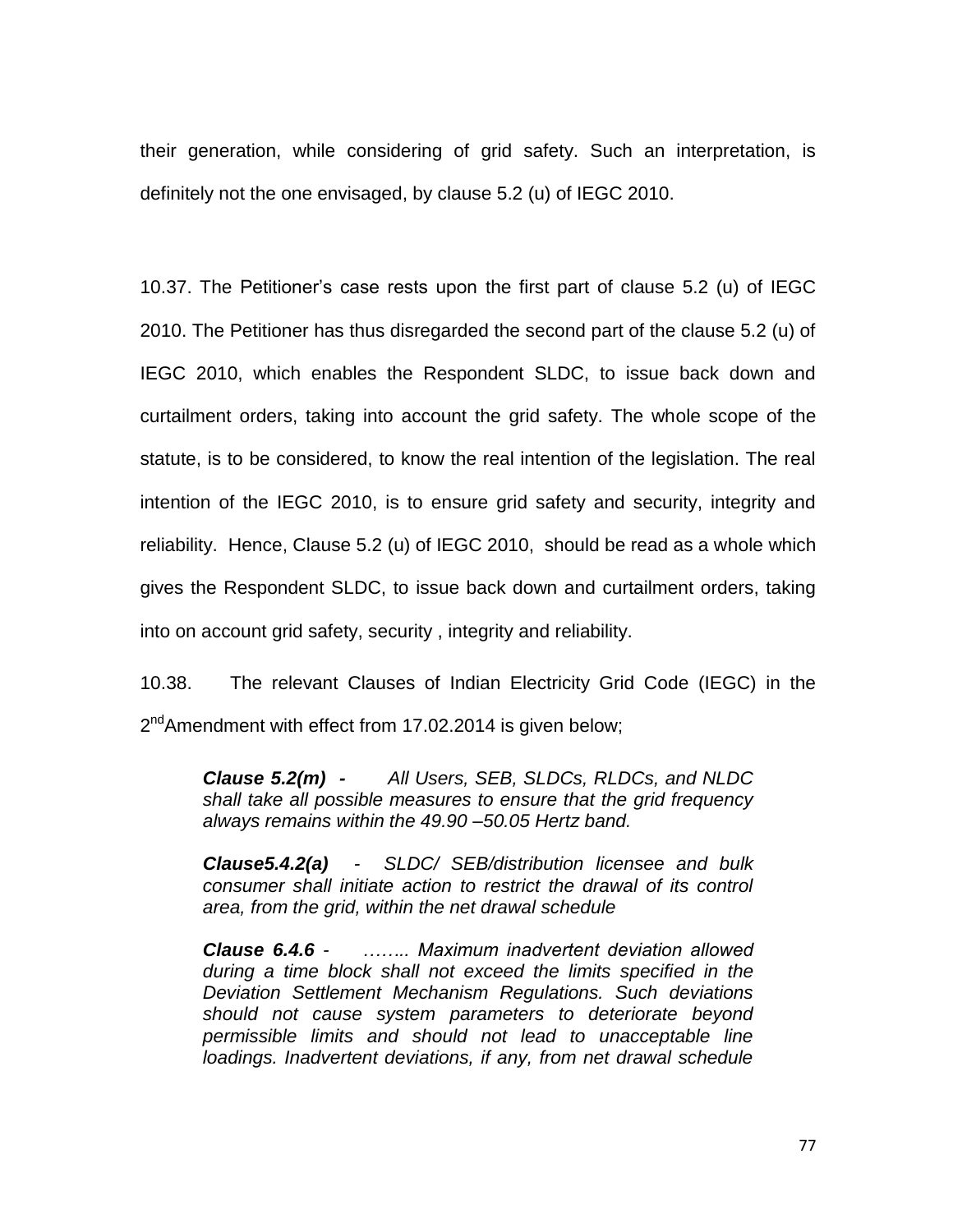*shall be priced through the Deviation Settlement mechanism as specified by the Central Commission from time to time.* 

*Clause6.4.7- The SLDC, SEB/distribution licensee shall always restrict the net drawal of the state from the grid within the drawal schedules keeping the deviations from the schedule within the limits specified in the Deviation Settlement Mechanism Regulations*.

10.39. The Clauses of the CERC (Deviation Settlement Mechanism and

related matters) Regulations, 2014, dated 06.01.2014 (with effect from

17.02.2014) with respect to grid discipline and grid security is as such below:-

Clause 3. Objective

 "*The objective of these regulations is to maintain grid discipline and grid security as envisaged under the Grid Code through the commercial mechanism for Deviation Settlement through drawal and injection of electricity by the users of the grid".*

CERC(Deviation Settlement Mechanism and related matters)(Third Amendment) Regulations, 2016 (with effect from 30.05.2016) Annexure- III Deviation Limits for Renewable Rich States

| S.  | States having combined installed    | Deviation Limits (MW)- |
|-----|-------------------------------------|------------------------|
| No. | capacity of Wind and Solar projects | "I "                   |
|     | 1000-3000 MW                        | 200                    |
|     | $>$ 3000 MW                         | 250                    |

As Tamil Nadu having more than 3000 MW of RE power, Deviation Limits for Tamil Nadu is (+/-) 250 MW.

The Clause 3(4) of Tamil Nadu Electricity Grid Code reads as follows:-

*"3(4) ….. It is nevertheless necessary to recognize that the Grid Code cannot predict and address all possible*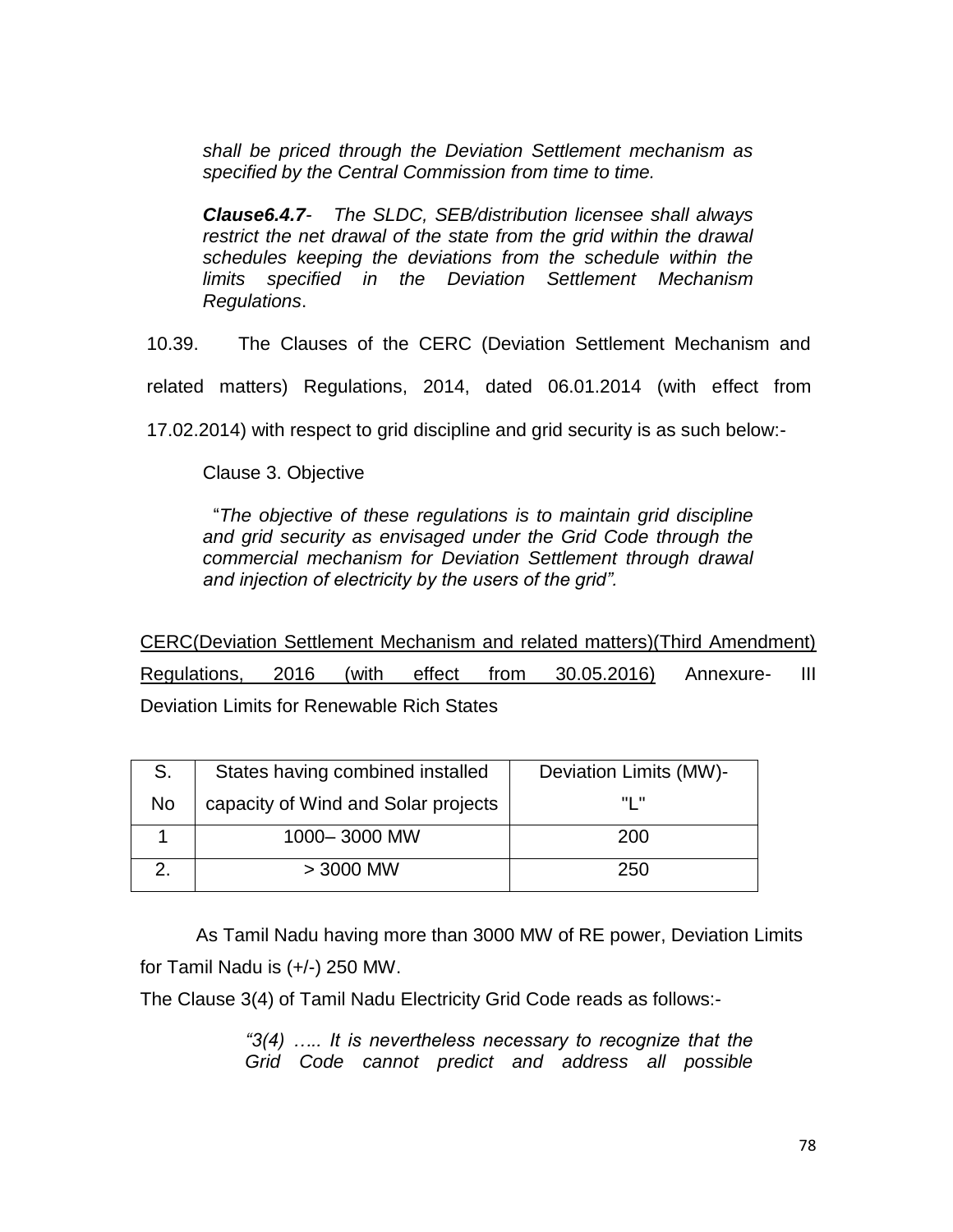*operational situations. Users must therefore understand and accept that, in such unforeseen circumstances, the State Transmission Utility (STU) who has to play a key role in the implementation of the Grid Code may be required to act decisively for maintaining the Grid regimes for discharging its obligations. Users shall provide such reasonable cooperation and assistance as the STU may request in such circumstances".*

The Tamil Nadu Electricity Grid Code, 2005 clearly recognises in an unambiguous language that, under unforeseen circumstances, the State Transmission Utility (STU) has to play a key role in the implementation of the Grid Code. The Respondent, SLDC, has acted decisively in the present case for maintaining the grid stability, integrity, and reliability.

Clause 4.2.(e) of the Tamil Nadu Electricity Grid Code states that, SLDC shall be responsible for carrying out real time operations for Grid control. The relevant extract of the provision is as follows:

*" … The SLDC shall be responsible for carrying out real time operations for Grid control and dispatch the electricity within the State through secure and economic operation of the state grid in accordance with the grid standards and grid code…."*

The Respondent SLDC thus has the powers to carry out and issue orders for backing down and curtailment of the Petitioner, by virtue of this provision and has acted in accordance to the said provision only.

10.40. Clause 8.4 (iii) and (v) of the Tamil Nadu Electricity Grid code states that SLDC can direct the Generating Stations / Beneficiaries to increase or decrease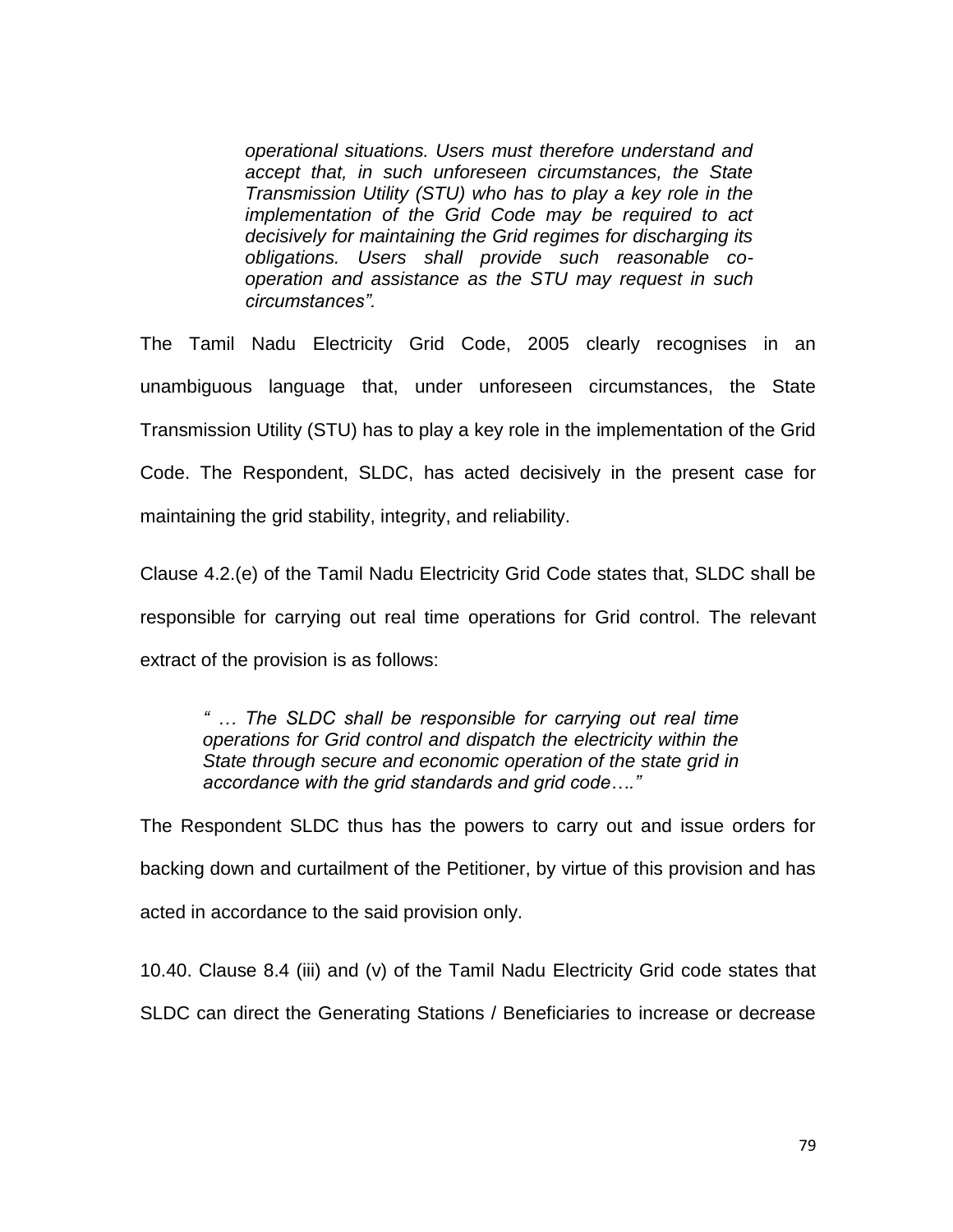their generation/ drawal, in case of contingencies. It is imperative on the Petitioner to act upon such directions.

> 8.4 (iii) *"…the SLDC may direct the generating stations / beneficiaries to increase or decrease their generation/drawal in case of contingencies e.g. overloading of lines /transformers, abnormal voltages, threat to system security. Such directions shall immediately be acted upon "*

> *8.4 (v) "All entities shall abide by the concept of frequency linked load despatch and pricing of deviations from schedule i.e. unscheduled interchanges. All generating units of the entities and the licensees shall normally be operated according to the standing frequency linked load despatch guidelines issued by the SLDC to the extent possible, unless otherwise advised by the SLDC".*

10.41. Thus, it is evident that, the Respondent has acted according to the Statutory provisions only, and has not violated, any of the provisions of the Indian Electricity Grid Code, 2010, Tamil Nadu Electricity Grid Code, 2005 and the Electricity Act, 2005.

10.42. The Respondent is a party to the Energy Purchase Agreement, filed as

Document Nos. 1,2,3,4,5 dated 19.10.2016, 19.10.2016, 19.10.2016, 18.07.2017

and 26.09.2017, respectively.

10.43. Clauses 2(d), 3 (a) and 3 (l) of the Energy Purchase Agreement filed as Document Nos. 1,2,3,4,5 dated 19.10.2016, 19.10.2016, 19.10.2016, 18.07.2017 and 26.09.2017, respectively, reads as follows:-

> *"Clause 2 (d)Both the parties shall comply with the relevant provisions contained in the Indian Electricity Grid Code, Tamil Nadu Electricity Grid Code, the Electricity Act, 2003,*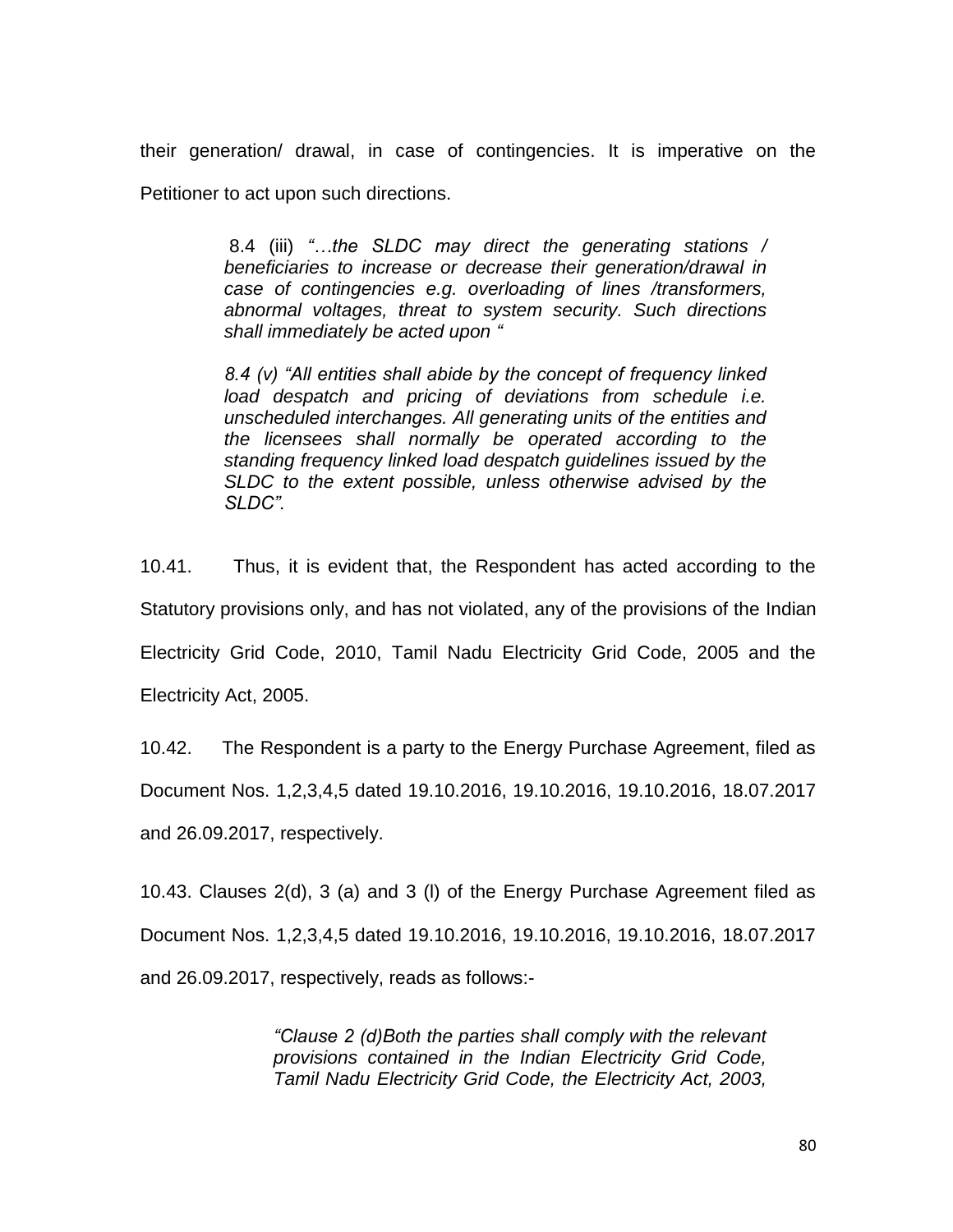*other codes and Regulations issued by the Tamil Nadu Electricity Regulatory Commission/ Central Electricity Authority (CEA) as amended from time to time.* 

*Clause 3(a) "The Solar power generated shall be evacuated to the maximum extent subject to Grid stability and shall not be subjected to merit order dispatch principles"*

*Clause 3 (l) "Grid availability shall be subject to the restriction and control as per the orders of the State Load Despatch Centre (SLDC) consistent with the provisions of the Electricity Act and regulations made thereon."*

Therefore, it is evident that, curtailment instructions issued for grid safety is not a contrary to the contractual obligations, contained under the respective Energy Purchase Agreements.

10.44. In accordance with the well-known legal that, at the outset, a contract is a matter of freewill, but when it has been made, it becomes a matter of compulsion. Hence, the Petitioner is bound to comply with the backing down and curtailment instructions of the Respondent SLDC, for the purposes of Grid Safety, reliability and integrity.

10.45. It is well settled principle of law that the contract makes the law and the agreement of the parties, makes the law of the contract, and agreement takes the place of the law. Thus, the stipulations of parties constitute the law of the contract, and agreements give contracts, the force of law. The contractual clauses 2(d), 3 (a) and 3 (l) of the Energy Purchase Agreement, filed as Document Nos. 1,2,3,4,5 dated 19.10.2016, 19.10.2016, 19.10.2016, 18.07.2017 and 26.09.2017 respectively, provides that, the Petitioner is bound to comply with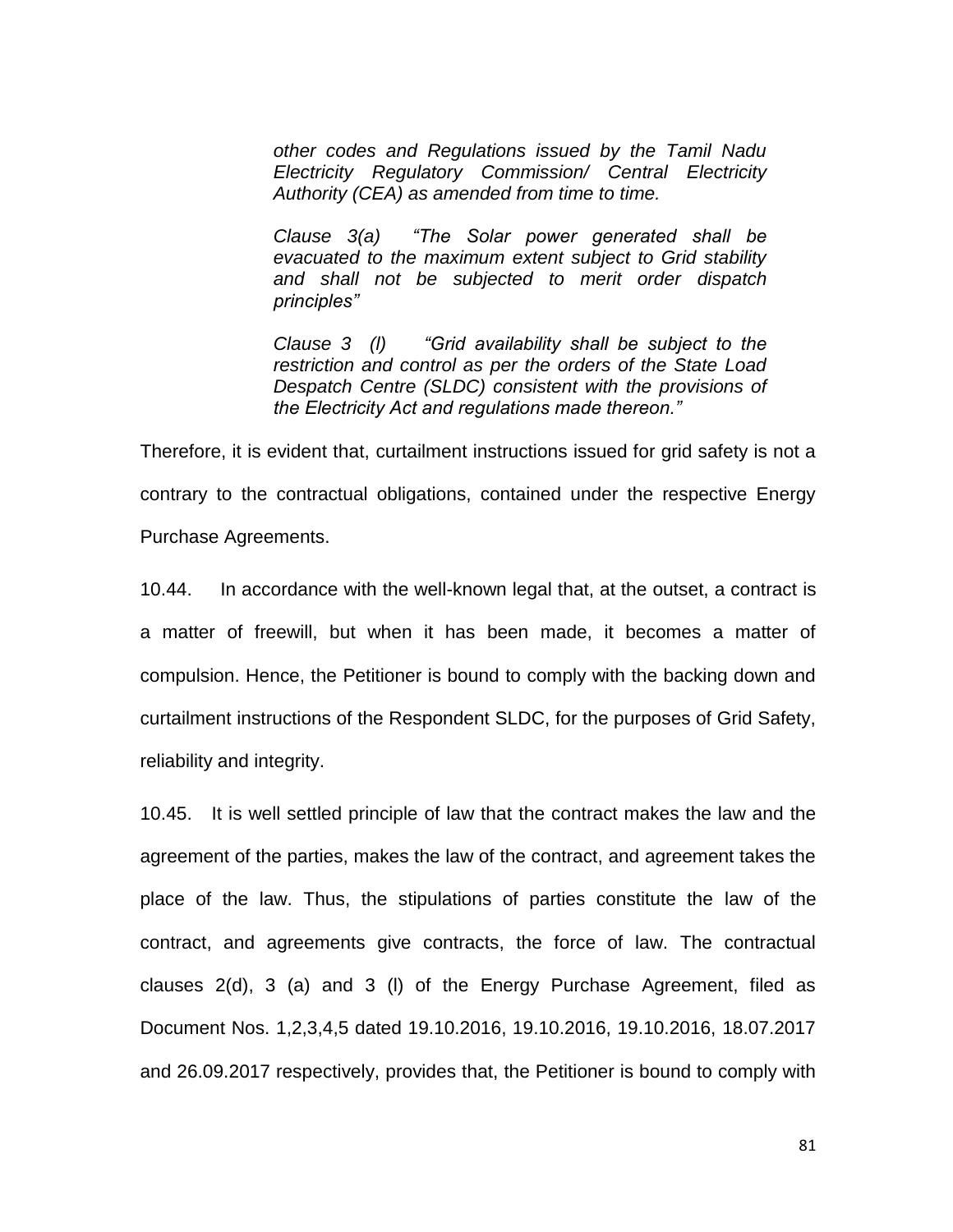all the backing down and curtailment instructions of the Respondent SLDC, for the purposes of Grid Safety, reliability and integrity.

10.46. The Petitioner contends that, it is not bound to comply with the backing down and curtailment instructions of the Respondent SLDC, issuedfor the purposes of Grid Safety, reliability and integrity, and thus violates the principle that, "agreements are meant to be kept". Thus, agreements must be honoured. Agreements and stipulation of a party to a contract must be observed.

10.47. The Petitioner was fullyaware of the Statutory Provisions, at the time of entering into the Energy Purchase Agreement, filed as Document Nos. 1,2,3,4,5 dated 19.10.2016, 19.10.2016, 19.10.2016, 18.07.2017 and 26.09.2017 respectively. The Petitioner was aware that, the Respondent SLDC would issue backing down and curtailment instructions for the purposes of Grid Safety, reliability and integrity. This argument of the Respondent is correct because, he who contracts with another either is or ought not to be ignorant of his condition and who wills a thing to be or to be done cannot complain of that thing as an injury.

10.48. Section 37 of the Indian Contract Act, 1872 reads as follows:-

*"Section 37 – Obligation of parties to contracts- The parties to a contract must either perform or offer to perform their respective promise."* 

There is a promise on the part of the Petitioner to abide by clauses 2(d), 3 (a) and 3 (l) of the Energy Purchase Agreement, filed as Document Nos. 1,2,3,4,5 dated 19.10.2016, 19.10.2016, 19.10.2016, 18.07.2017 and 26.09.2017 respectively.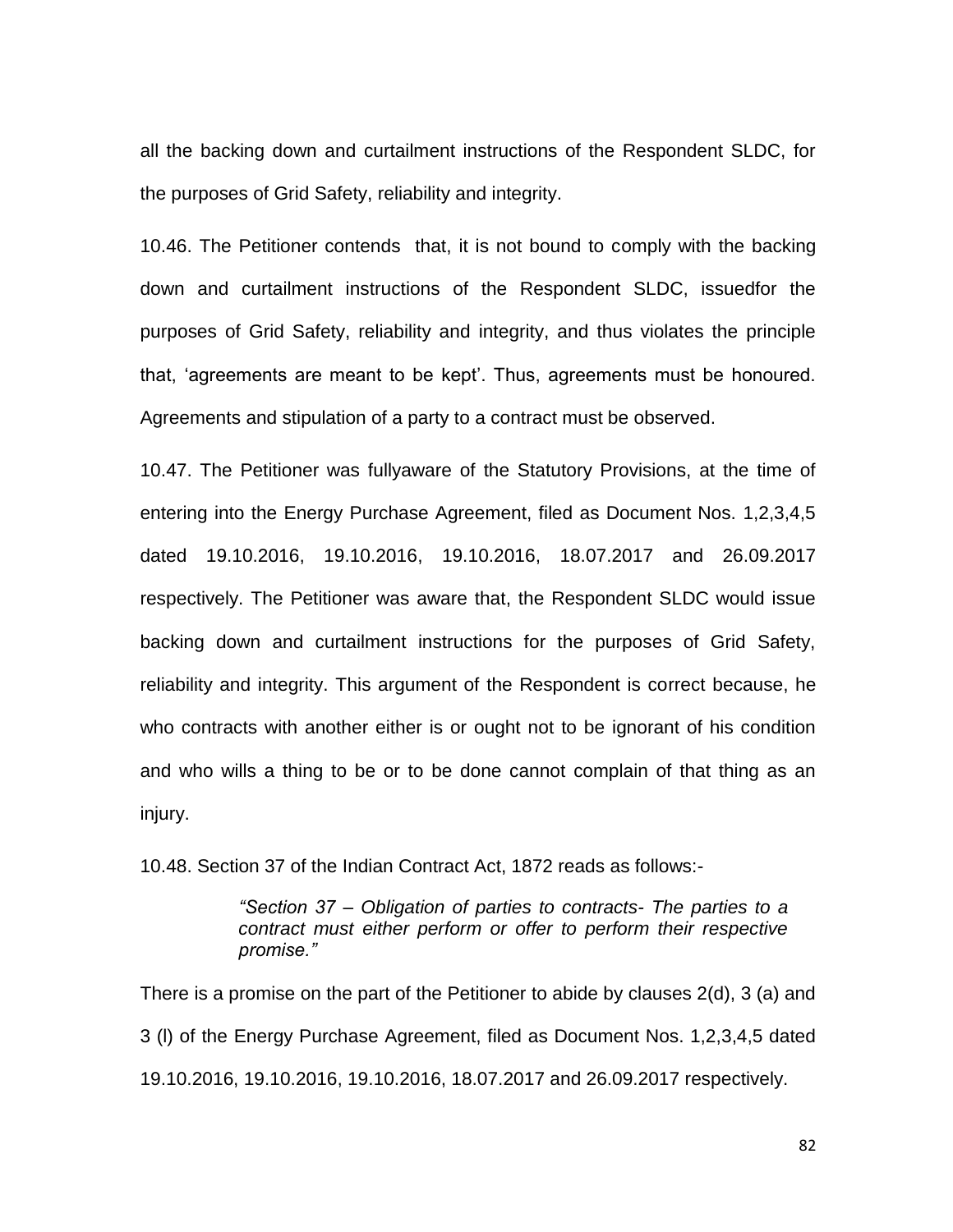10.49. The basic rule of contract law is that, the promisor must perform exactly, what he/it has undertaken to do. The obligation to perform is absolute, as held in the case of *Magnum Films v. Golcha Properties Pvt. Ltd.* reported in AIR 1984 Del 162. It is the obligation of each party to perform its respective promise as agreed, unless the promise has dispensed with the performance, or it is excused by this Act or any other law.

10.50. The difficulty of performance or the fact that the contract is burdensome, are not excuses, which Petitioner can take, in order to wriggle out of the obligations that it has assumed, under Clauses 2(d), 3 (a) and 3 (l) of the Energy Purchase Agreement, filed as Document Nos. 1,2,3,4,5 dated 19.10.2016, 19.10.2016, 19.10.2016, 18.07.2017 and 26.09.2017 respectively. It is a wellsettled principle of contract law, that a party to a contract cannot be absolved from its performance of obligation under Contract, merely because it became onerous. Hence, the loss of revenue as alleged by the Petitioner in Para 3.7. of its Petition cannot be a ground for absolving its obligation, to observe, the backing down and curtailment instructions, issued by the Respondent in the safety of the Grid. Without prejudice to this Respondent rights and contentions, itis to be stated that, though the Back down and curtailment instructions may cause some hardship to the Petitioner, the same cannot be a ground, for not following the Back down and curtailment instructions of the Respondent, because, the Petitioner has assumed such obligations, under clauses 2(d), 3 (a) and 3 (l) of the Energy Purchase Agreement filed as Document Nos. 1,2,3,4,5 dated 19.10.2016,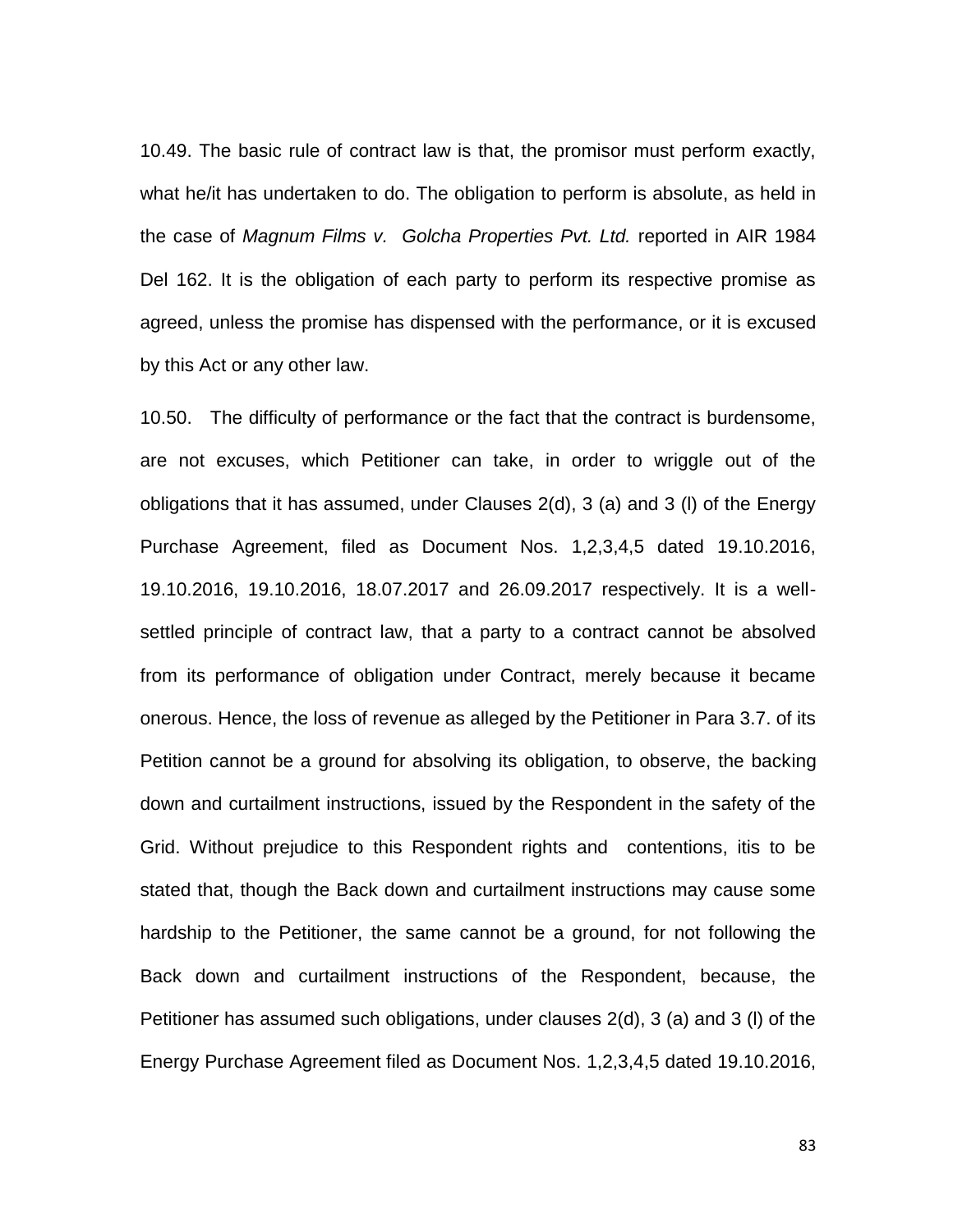19.10.2016, 19.10.2016, 18.07.2017 and 26.09.2017 respectively. Reliance for the abovementioned argument is placed on the cases of *Naihati Jute Mills Ltd. v. Khyali Ram Jagannath.,* reported in AIR 1968 SC 522 at 528.

10.51. The Petitioner in Para 3.7. of its Petition, has alleged that, there is a loss of revenue. In this regard, it is pertinent to note that, it is a well settled principle of contract law, that, commercial impossibility, extreme cost or difficulty of performance, is not a ground for excuse of obligations assumed under the contract. The Petitioner is bestowed, with the liability and obligation to obey the directions given by the Respondent, issued for the protection of grid security, safety, reliability, by virtue of clauses 2(d), 3 (a) and 3 (l) of the Energy Purchase Agreement filed as Document Nos. 1,2,3,4,5 dated 19.10.2016, 19.10.2016, 19.10.2016, 18.07.2017 and 26.09.2017 respectively. The relevant clauses are extracted and are as follows:-

> *"Clause 2 (d)Both the parties shall comply with the relevant provisions contained in the Indian Electricity Grid Code, Tamil Nadu Electricity Grid Code, the Electricity Act, 2003, other codes and Regulations issued by the Tamil Nadu Electricity Regulatory Commission/ Central Electricity Authority (CEA) as amended from time to time. Clause 3(a) "The Solar power generated shall be evacuated to the maximum extent subject to Grid stability and shall not be subjected to merit order dispatch principles" Clause 3 (l) "Grid availability shall be subject to the restriction and control as per the orders of the State Load Despatch Centre*

> *(SLDC) consistent with the provisions of the Electricity Act and*

*regulations made thereon."* This proposition of law that, commercial impossibility, extreme cost or difficulty of

performance, is not a ground for excuse of obligations assumed under the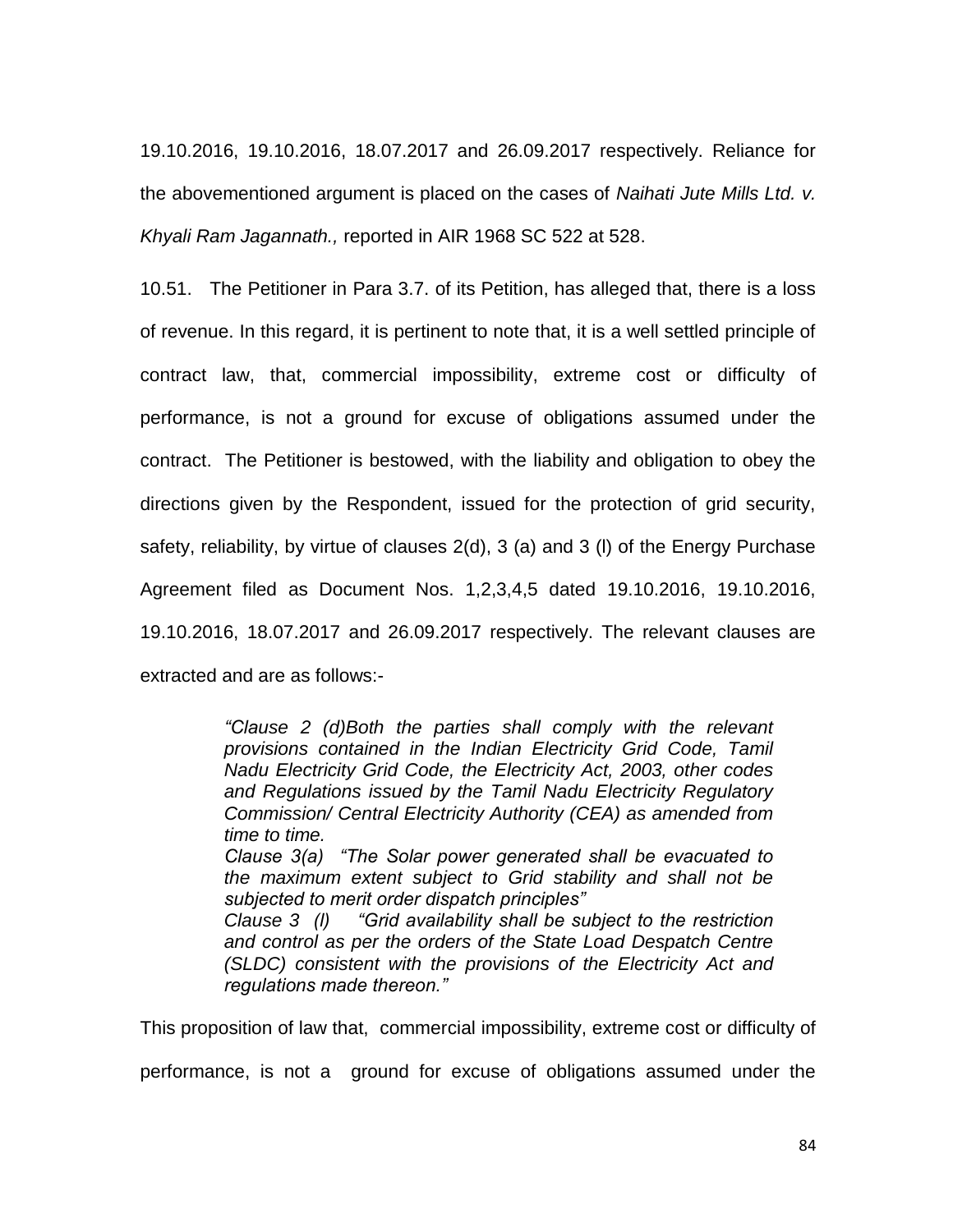contract, has been reiterated in the cases of *Keshavlal Brothers & Co. v. Diwan* 

*Chand &Co.,* reported in AIR 1923 PC 105.

10.52. The Respondent SLDC, has given reasons for the Back down instructions.

The Reasons are clearly stated in Quarterly report submitted to TNERC, along

with the reasons for curtailment, Page 1 of Annexure B of Additional Affidavit filed

on behalf of the Respondent 4. Annexure B of Additional Affidavit clearly states

the following details:

a) Date

- b) Block Time
- c) De block Time
- d) Duration
- e) Frequency
- f) Maximum Deviation during previous five blocks in Mega Watts
- g) Requested Back down in Mega Watts
- h) Realised Back down in Mega Watts
- i) Demand at the time of Back down in Mega Watts
- j) Back down Quantum in Mega Watts
- k) Reasons for Back down

10.53. There is no general rule of the common law, or principles of natural justice, that requires reasons to be given for administrative decisions, even decisions which have been made in exercise of a statutory discretion and may adversely affect the interests or defeat the legitimate or reasonable expectations, of other persons.

10.54. Lord Denning, the eminent English Jurist has remarked that, "*the giving* 

*of reasons is one of the fundamentals of good administration"*. The Respondent

SLDC has given reasons for back down in the Page 1 of Annexure B of

Additional Affidavit filed on behalf of the Respondent 4 and stands as a example

for good grid administration in the Country.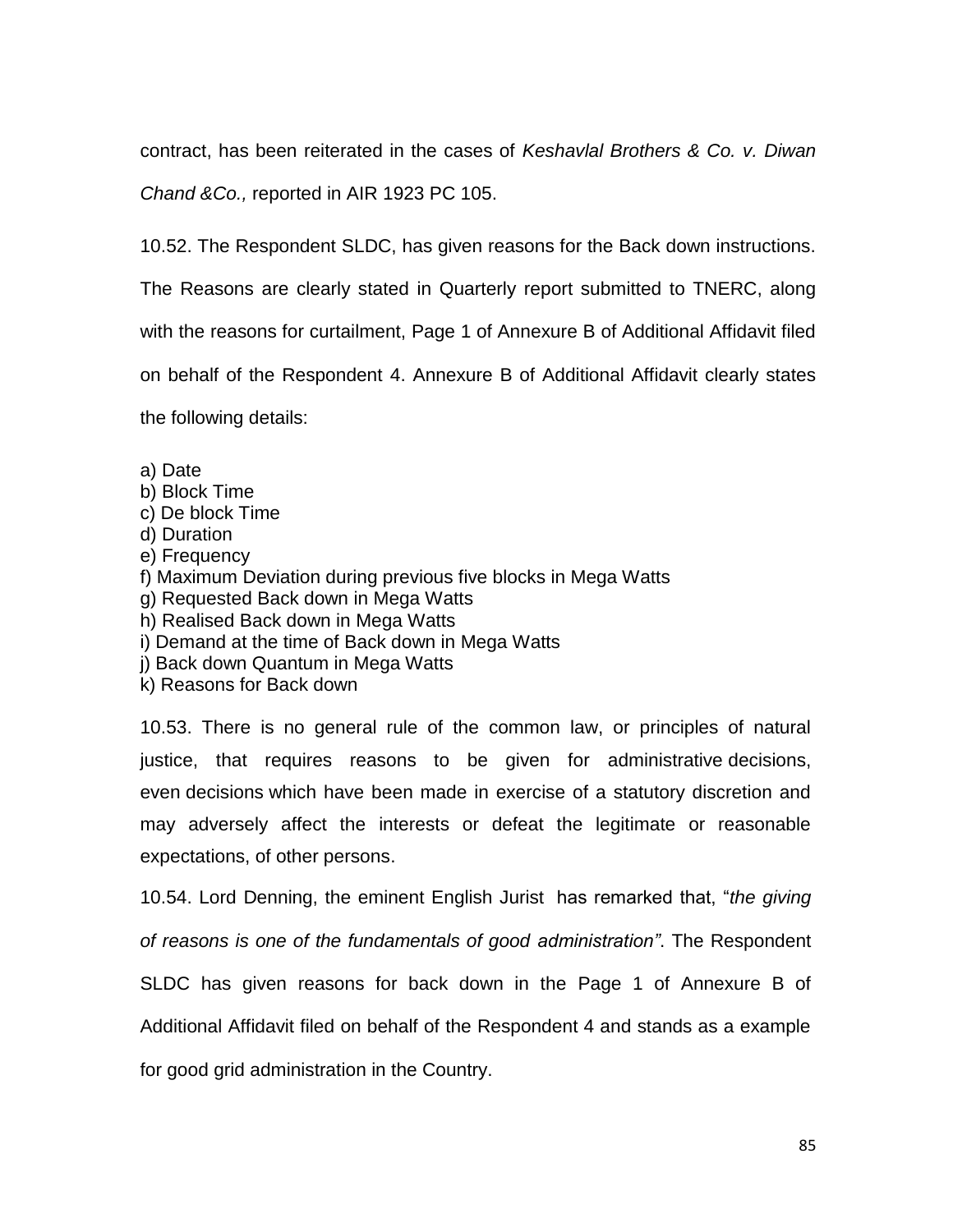10.55. Clause 2.7.2 of the Indian Electricity Grid Code, 2010 does not mandate giving of reasons by SLDC. Despite the above said provision of the code, the Respondent, has given reasons and has not acted against the principles of Natural Justice. clause 2.7.2 of the Indian Electricity Grid Code , 2010 is extracted

:

*"2.7.2 In accordance with section 33 of the Electricity Act,2003 . the State Load Despatch Centre in a State may give such directions and exercise such 21 supervision and control as may be required for ensuring the integrated grid operations and for achieving the maximum economy and efficiency in the operation of power system in that State. Every licensee, generating company, generating station, sub-station and any other person connected with the operation of the power system shall comply with the directions issued by the State Load Depatch Centre under subsection (1) of Section 33 of the Electricity Act,2003"* 

10.56. Back down and curtailment instructions are issued to other generators also, depending upon the grid conditions, following the applicable and prescribed laws and regulations. The Petitioner cannot claim a right, that, they have a mustrun status, and hence should not be made to back down. This is against Section 32 & 33 of the Electricity Act, 2003, Clause 2.7, 5.2(u) of Indian Electricity Grid Code (IEGC),2010, Clause 4.2(e), 8.4(iii) and (v) of theTamil Nadu Electricity Grid code (TNEGC), 2005.

10.57. The Learned Counsel for the Respondent has orally argued on 08.02.2022 before the Commission that *"the reasons given by the Respondent SLDC is not correct, Lok Sabha election cannot be a reason for issuing backing* down and curtailment orders". The Lok Sabha Election happened on 18<sup>th</sup> April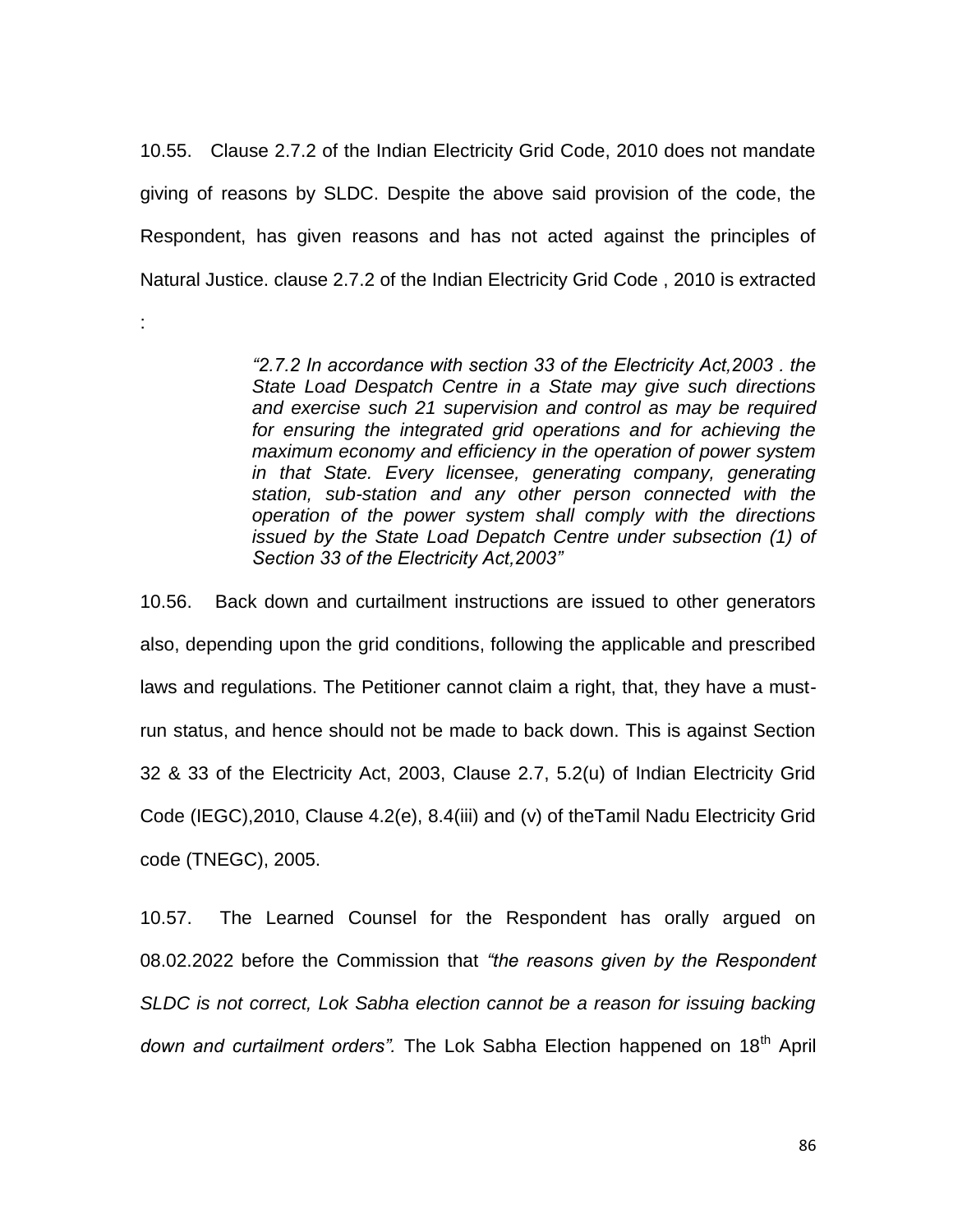2019, and it is a fact that, Lok Sabha Elections took place in the State of Tamil Nadu on the said date, and there was low demand as offices, Commercial and Industrial places and premises, were shut on the said date. It is for the Petitioner to prove that, the reasons given for Back down and Curtailment orders to the Petitioner, in the Annexure B of Additional Affidavit filed on behalf of the Respondent 4 are wrong.

10.58. The Petitioner during the final argument submitted that, load crash due to festival holiday, is the reasons stated in the quarterly report and that in page 1 of Annexure B, are not mentioned for Grid Security reasons, in the APTEL Judgement dated 02.08.2021. In this regard, it is submitted that, in the same table in column 6 and 7, it has been clearly mentioned that the grid security parameters are mentioned, which are breached the upper limits, due to the load crash conditions. Hence, the statement of the Learned Counsel for the Petitioner may not be correct.

10.59. The Doctrine of Legitimate Expectation too, cannot arise in the present case. Legitimate expectation is subject to conditions stipulated in clauses 2(d), 3 (a) and 3 (l) of the Energy Purchase Agreement, filed as Document Nos. 1,2,3,4,5 dated 19.10.2016, 19.10.2016, 19.10.2016, 18.07.2017 and 26.09.2017 respectively and the Section 32 & 33 of the Electricity Act, 2003, Clause 2.7, 5.2(u) of Indian Electricity Grid Code (IEGC),2010 Clause 4.2(e), 8.4(iii) and (v) of Tamil Nadu Electricity Grid code (TNEGC), 2005.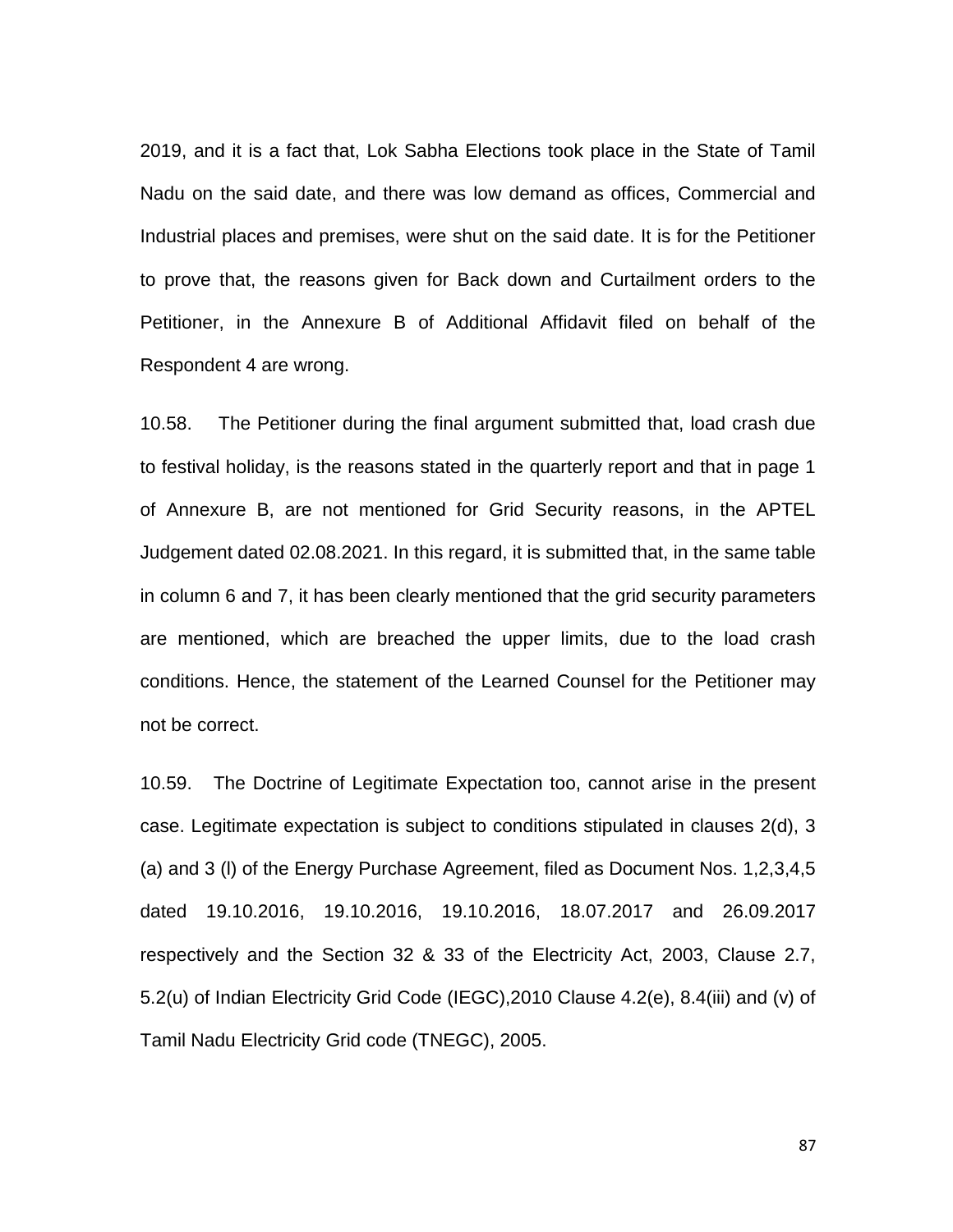10.60. The doctrine of legitimate Expectation was adopted in India in the Case of *State of Kerala v. K.G. Madhavan Pillai .,*reported in (1988) 4 SCC 669.

10.61. The conditions for the application of the Doctrine of legitimate Expectation, has been explained in the case of, *National Building Construction Company v. S.Raghunathan.,* reported in AIR 1998 SC 2779. For getting the benefit of Legitimate Expectation there must be a representation and reliance on the representation made, and resultant detriment. The Respondent SLDC, has nowhere in the Energy Purchase Agreement, filed as Document Nos. 1,2,3,4,5 dated 19.10.2016, 19.10.2016, 19.10.2016, 18.07.2017 and 26.09.2017 respectively, has held out that, the Petitioner"s Solar Power Plants situated in various parts of Tamil Nadu, will function as Must-Run Power plant, and all the electricity generatedwill be evacuated from the plant, even in adverse grid conditions which affect the stability, security and reliability and integrity of the Grid. Legitimacy of expectation can be inferred only if it is founded, on the sanction of law as observed in the case of *Union of India v. Hindustan Development Corporation.,* reported in (1993) 3 SCC 499 Regulation 5.2 (u) of IEGC, 2010 reads as follows: -

> *"(u) Special requirement for Solar and Wind generators: System operator (SLDC/RLDC) shall make all efforts to evacuate the available wind power and treat as a must-run station. However, System operator may instruct the solar / wind generator to back down generation on consideration of grid security or safety of any equipment or personnel is endangered and solar / wind generator shall comply with the same".*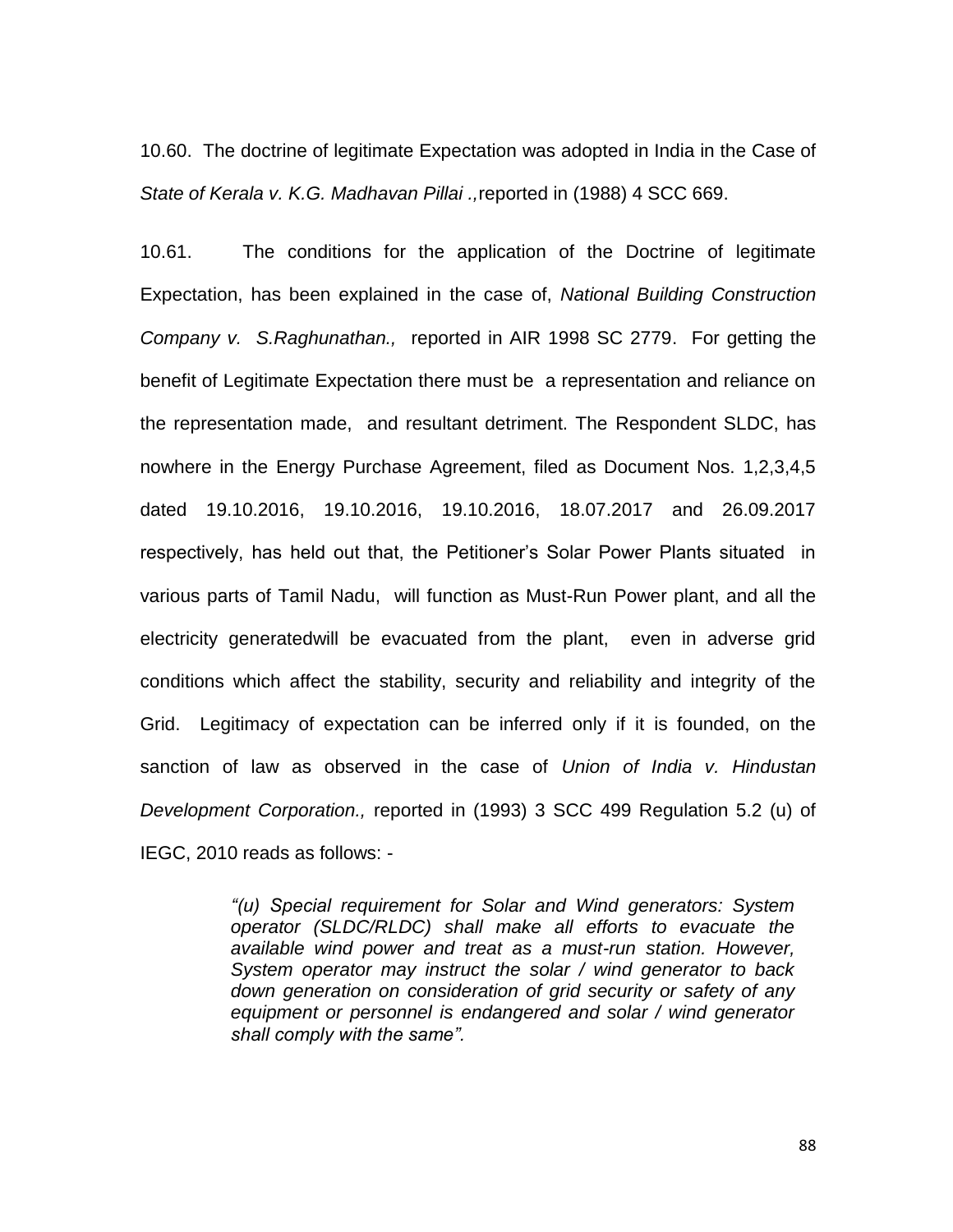Nowhere in the said Regulation, it is stated that, Solar and Wind Generators will not be ordered to back down generation even on consideration of grid security. The Petitioner is definitely not ignorant of this provision of IEGC, 2010. Hence the Petitioner cannot legitimately expect the Respondent to treat the Petitioner as a must-run station at times when the grid is endangered.

10.62. The Legitimate Expectation can be denied when there is an overriding public interest, as held in the case of *Union of India v. Hindustan Development Corporation.,* reported in (1993) 3 SCC 499. Smooth operation and maintenance of Grid Stability, Reliability, Integrity and Security is in the interest of public and is not for anything else.

10.63. Grid Safety is for the greater public good. The Respondent SLDC"s decision is based on the theory of, greater public good/interest, while overriding upon the interest of an individual generator *i.e.* the Petitioner*. (privatumcommodum publicocedit*-private convenience (rights) give in to the public interest, *salus publica salusmea*- the public good, my good). Thus, the good of the people is my good and *salus publica suprema lex*-public safety (the welfare of the people) is the supreme law.

10.64. The claim by the Petitioner is loss of cumulative quantum of 98.95 MU, during the period from 2018 to 2020 (up to September) is not properly proved, since the total generation which was evacuated, has not been clearly mentioned. The 4<sup>th</sup> Respondent SLDC, emphasizes for maximum utilization/absorption of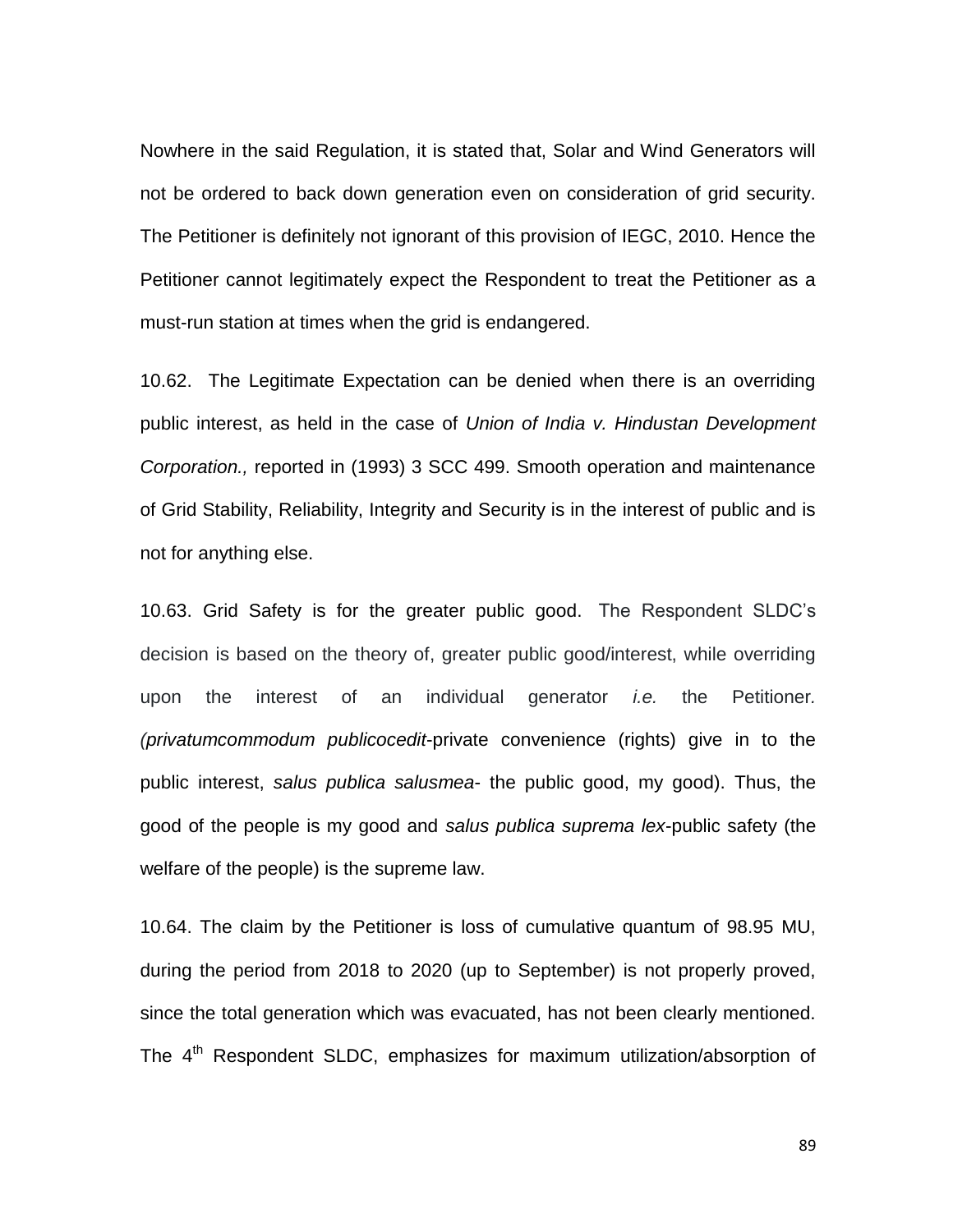Renewable Energy power, and only in the interest of grid safety and security, the Renewable Energy curtailment, are being resorted to. Hence, SLDC is aware of Renewable Energy Policy, and would not discourage the Renewable Energy investments in the solar sector, in the State of Tamil Nadu.

10.65. All Renewable Energy curtailments were carefully done after taking into account the conditions of the Grid and no intentional backing down was carried out. The Complete details were submitted in a fair and transparent, by the  $4<sup>th</sup>$ Respondent.

10.66. The year wise back down particulars submitted by the Petitioner, do not mention the total MU generated, during that particular year, in comparison to the energy backed down, thus providing only partial information and is thus, may not be correct.

10.67. The obligation on one party who approaches the Commission should convince the Commission of the truth which are in issue and is vital to the case on hand . In the present case, the Petitioner has failed to prove its case and convince the Commission as to how it has been affected by the backing down instructions, which were issued in in the interest of grid stability and security as stated earlier. Thus the Petitioner has failed to show how the Respondents have acted in breach of their statutory requirement much less the contractual obligations.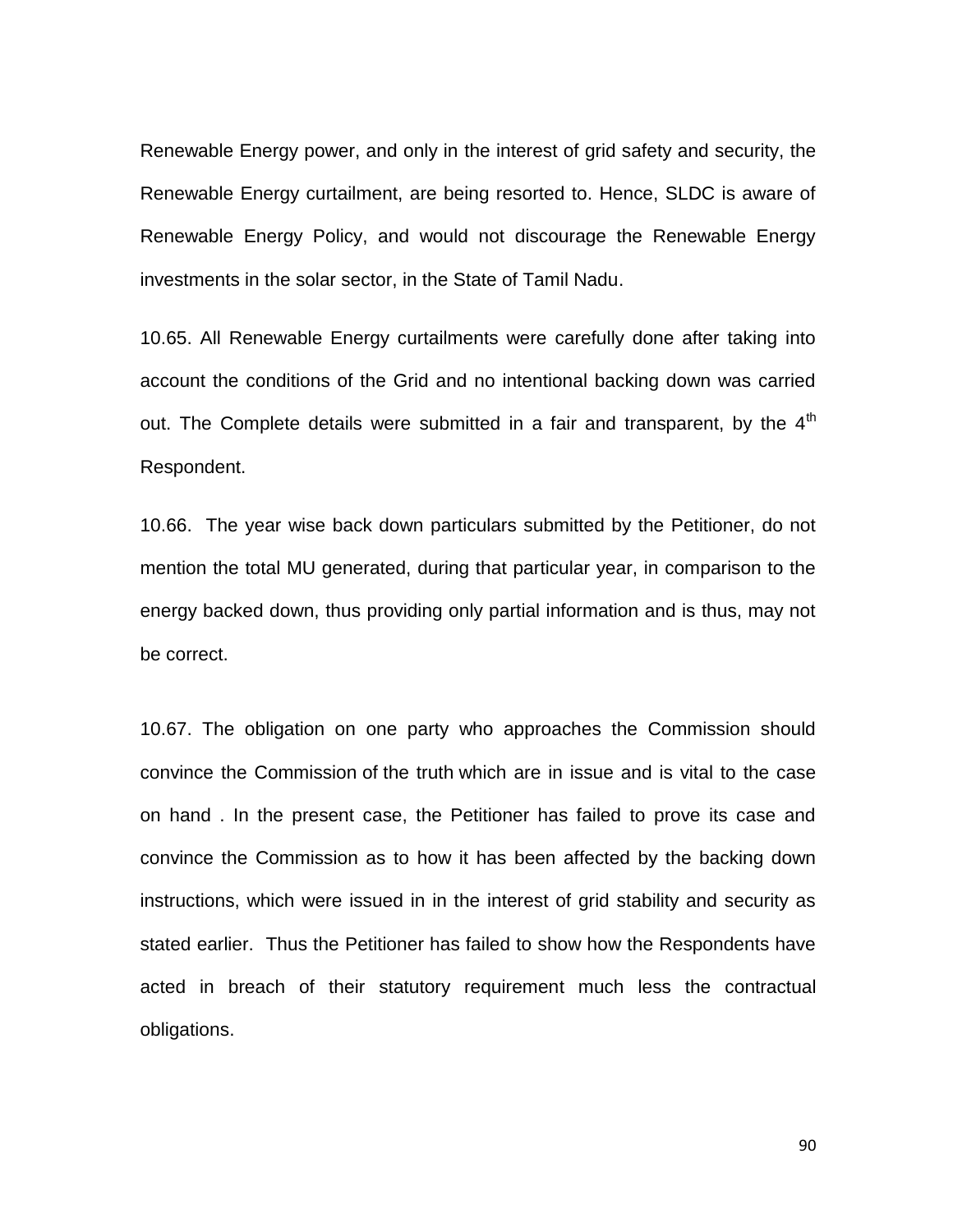10.68. Onus is on the person who asserts a proposition or fact as held in *State Bank of India v. Shyama Devi*reported in( 1978) 3 SCC 399. The burden of proof is of importance, where, by reason of not discharging the burden which was put upon it, a party must eventually fail.

10.69. No concrete proof has been, brought on record by the Petitioner herein, before the Commission to substantiate its allegation that, the back down instructions were issued arbitrarily.

10.70. A party who asserts a fact is required to prove it, and not by the other party. Burden of proof and existence of certain facts, lies on the person asserting any legal right, on the basis off-acts stated. The Petitioner has not proved as to how, it is entitled to a must run status, even in times, when there is a compromise in the grid safety, stability, security and reliability.

10.71. The Petitioner alleges, that the Respondent SLDC has issued the backdown and curtailment instructions with certain *mala fides.* It is imperative on the Petitioner to establish the *mala fide.* Reliance is placed on the case of *C.K. Gangadharan v. CIT.,* reported in (2008) 8 SCC 739 at page 744.

10.72. The burden lies on the party who pleads to prove his case. Reliance is placed on the cases of *State of M.P. v. Ushadevi.,* reported in (2015) 8 SCC 672.The Petitioner, has not proved its case that the back-down and curtailment instructions were issued to petitioner by the Respondent for wrong reasons or mala fide reasons. Section 101 of the Indian Evidence Act, 1872 clearly states that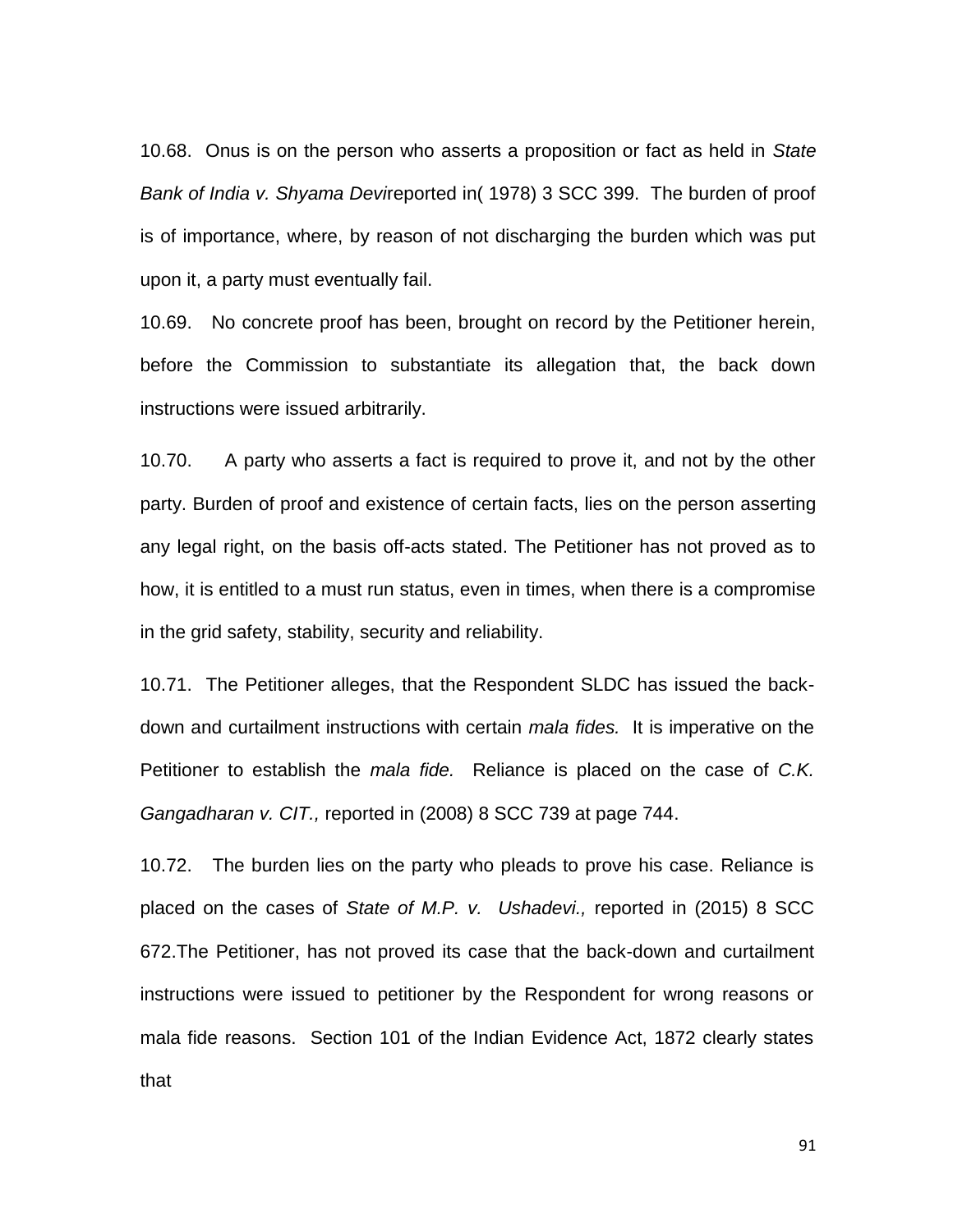*" whoever desires any Court to give judgement as to any legal right or liability dependant on the existence of facts which he asserts, must prove that these facts exist."*

10.73. The Petitioner asserts that, the Respondent has not issued the backdown and curtailment instructions to maintain grid safety, stability, security, and reliability. The Respondent has adduced evidence to show that back down and curtailment instructions, were issued to the Petitioner to maintain grid safety, stability, security and reliability, in Page 1 of Annexure B, Additional Affidavit, filed on behalf of the Respondent 4 which are as per the relevant Codes mentioned in earlier paragraphs. The onus is on the Petitioner to prove that, there were no such circumstances to existed, which justified the back-down and curtailment instructions, in order to maintain grid safety, stability, security, and reliability. The onus of proof is, on the Petitioner, and shifting of onus is a continuous process while evaluating evidence. Reliance is placed on the case of *Raghavamma v. A.Chenchamma*., reported in AIR 1964 SC 136,143.

10.74. The Petitioner has only raised a mere suspicion that no circumstances existed, which justified the back-down and curtailment instructions in order to maintain grid safety, stability, security and reliability. Merely raising a suspicion would not discharge the burden of proving that there were no circumstances that existed and justified the back-down and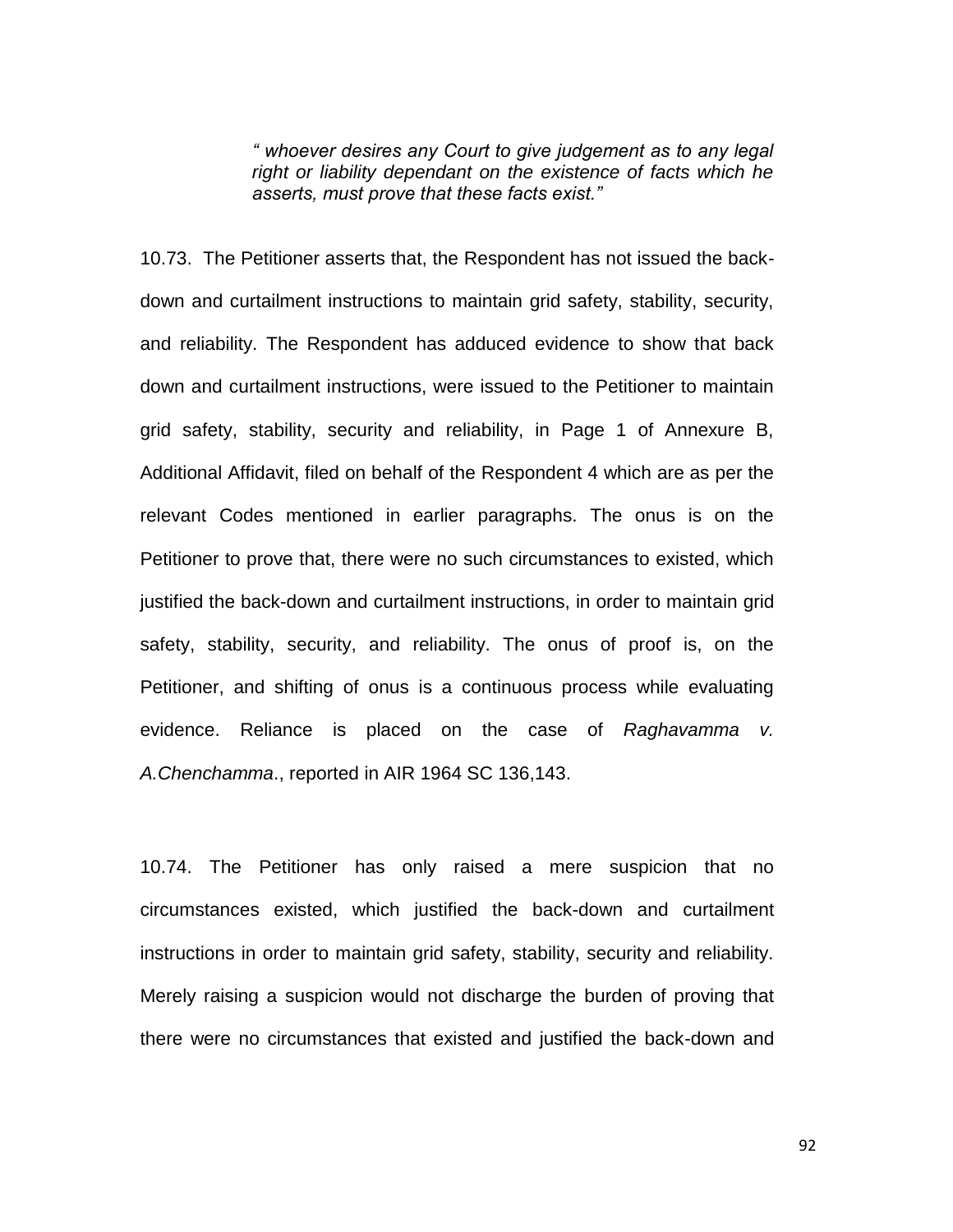curtailment instructions which were made in order to maintain grid safety, stability, security and reliability. Reliance is placed, on the case of *J.A. Naidu v. State of Maharashtra.,* reported in (1980) 1 SCC 206.

10.75. Solar energy needs to be patronised to address the issues of environmental degradation and climate change. However it is well-known that it is practically impossible to allow and permit the Solar Power Plants to operate to its fullest capacity due to grid constraints.

10.76. It is unavoidable that, the generation from solar generators need to be curtailed, albeit to a small extent, if the grid conditions so warrants at a given point of time.

10.77. Renewable Energy power backing down is solely for the purpose of Grid Safety and Security, and it is not so as mentioned by the Petitioner, as to be 25% of the capacity of the generation. The year wise solar generation has continuously increased for the past five years, and not as stated by the petitioner, and the same is tabulated as below:

| Period of FY | Solar Generation in<br><b>Million Units</b> |
|--------------|---------------------------------------------|
| 2014-15      | 159                                         |
| 2015-16      | 507                                         |
| 2016-17      | 1478                                        |
| 2017-18      | 2799                                        |
| 2018-19      | 3556                                        |
| 2019-20      | 4947                                        |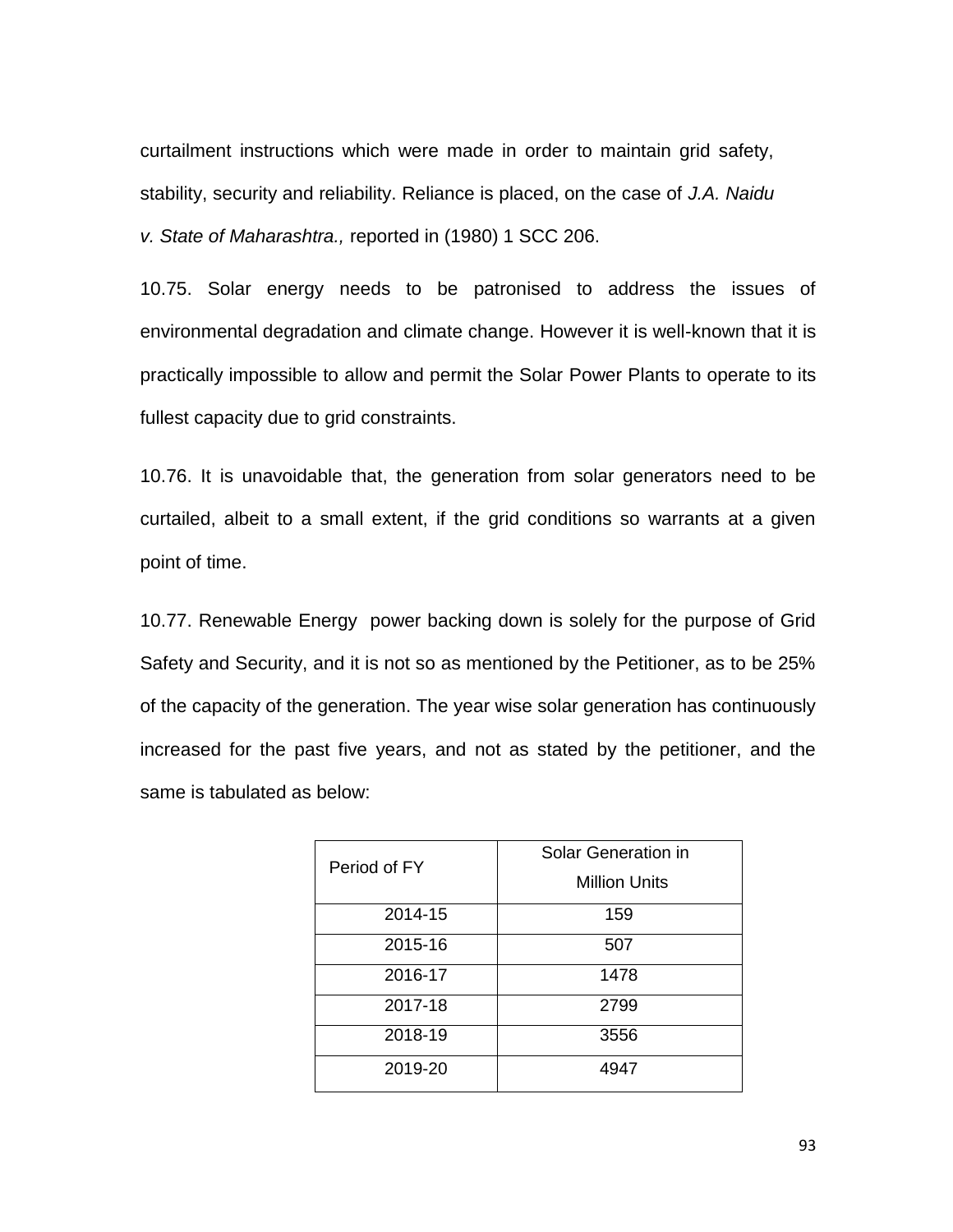10.78. During the wind season from April to September, the infirm nature of wind are prevalent and in addition, to it, solar generation is also infirm. Hence, to keep the grid parameters within the stipulated limits, the Renewable Energy power was curtailed to a minimal extent, and not as claimed to be so, by the petitioner. After the wind season gets over by November, the solar power is accommodated to a maximum extent. Hence the frequency of back down was minimal. Further, as stated by the Petitioner, during the month of Apr-2020, the back down instructions were slightly higher, due to less demand on account of frequent lockdown in view of the pandemic situation (COVID 19).

10.79. The backing down of generation, would lead to huge revenue loss, is totally unacceptable because of grid security, as any threat to system, security, would lead to the cascaded tripping, and would result in a very huge financial loss and is an ultimate priority.

10.80. Operating frequency range is 49.90 HZ to 50.05 Hz with under drawl limit at 250 MW as per the CERC DSM Regulations. To maintain the grid security, corrective action must be taken, prior to the breach of both, the upper limit of the frequency band of 50.05 Hz, and under drawl limit of, 250 MW. Hence the back down instruction is given when the frequency starts raising from 50.01 Hz and under drawl reaches 200 MW.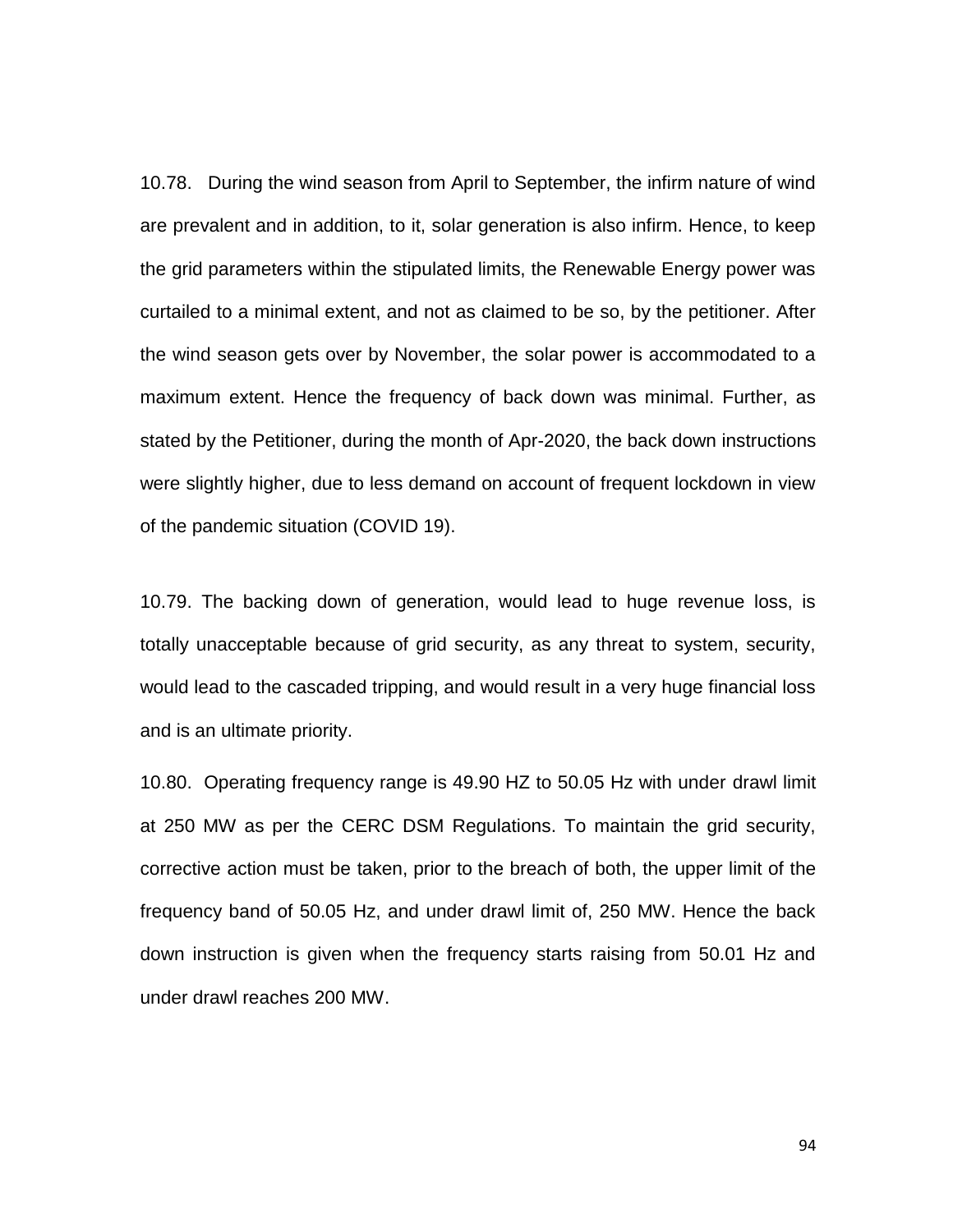10.81. In so far as the must-run status is concerned, it is not an absolute one. In the very nature of the existence of a grid system, which is integral part of the functioning of generation, transmission and supply of electricity, the must-run norm must yield to other factors as well. The Grid Code, has larger technical, economic, and public interest dimensions. It is submitted that, even renewable energy power plants, enter the power generation and supply framework and scheme, subjecting themselves to the Provisions of the Grid Code, and depends upon its operational requirements. The ever watchful attention involved, in the operation and maintenance of the grid system, will necessarily demand certain amount of flexibility, in the matter of backing down instructions. In the final analysis the balancing of the Grid Code requirement vis-a-vis the must-run norm, is a matter in the domain of the State Load Despatch Centre and no exception can be taken into this by the Petitioner. Thus, balancing will also not be subjected to rigorous scrutiny and standards, which by themselves cannot be laid down accurately. Therefore the question of any legal malice that can be attributed to State Load Despatch Centre do not arise.

10.82. The Respondent has issued the backing down and curtailment instructions to ensure Grid Safety, reliability and integrity and has according to the norm that prevention is better than cure. Thus, the Respondent has discharged its obligations prudently based on the Indian Electricity Grid Code, 2010, Tamil Nadu Electricity Grid Code, 2005 and the Electricity Act, 2005.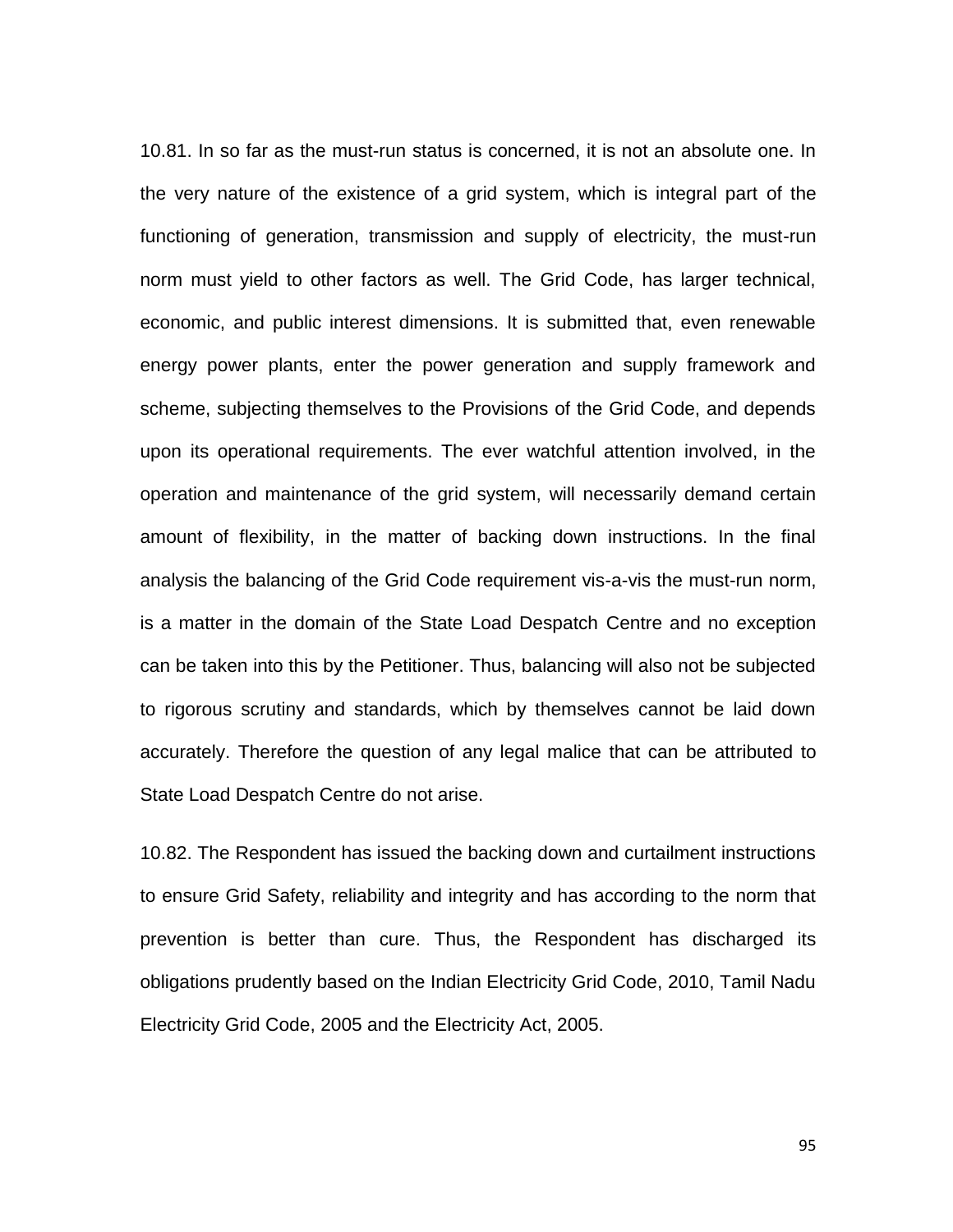10.83. A key limitation in the distribution of electric power is that, electrical energy cannot be stored, and therefore must be generated as per the requirement

10.84. The breakdown of transmission lines due to over or under frequency, is called a Power Grid Failure. When the states overdraw power, crossing its limits, the same also becomes one of the cause of grid failure, due to excessive load on the transmission lines.

10.85. The amount of electricity fed into the electricity grid must always be equal to the amount of electricity consumed. As otherwise there will be a [black-out.](https://www.energuide.be/en/questions-answers/what-is-a-blackout-what-is-a-selective-power-cut/439/) With the increase in [renewable production,](https://www.energuide.be/en/questions-answers/is-your-own-wind-turbine-a-good-alternative-for-solar-panels/341/) which greatly depends on the weather, the control over production/distribution becomes much more complex. Conventional power plants, must compensate for these constant fluctuations, especially when, it is not possible to store electricity in large quantities over a long period of time or at any given point of time. Further, if too much electricity is fed into the grid in relation to the quantity consumed, the electrical frequency increases. Since power plants are designed to operate within a certain frequency range, there is a risk that, they will disconnect from the grid after a period.

10.86. For a power grid, to remain stable, it needs to respond to volatility in voltage and frequency disturbance. For example, if more power is generated than consumed or more energy consumed from the grid than generated, in which case, adjustments are necessary, within an acceptable timeframe, in order to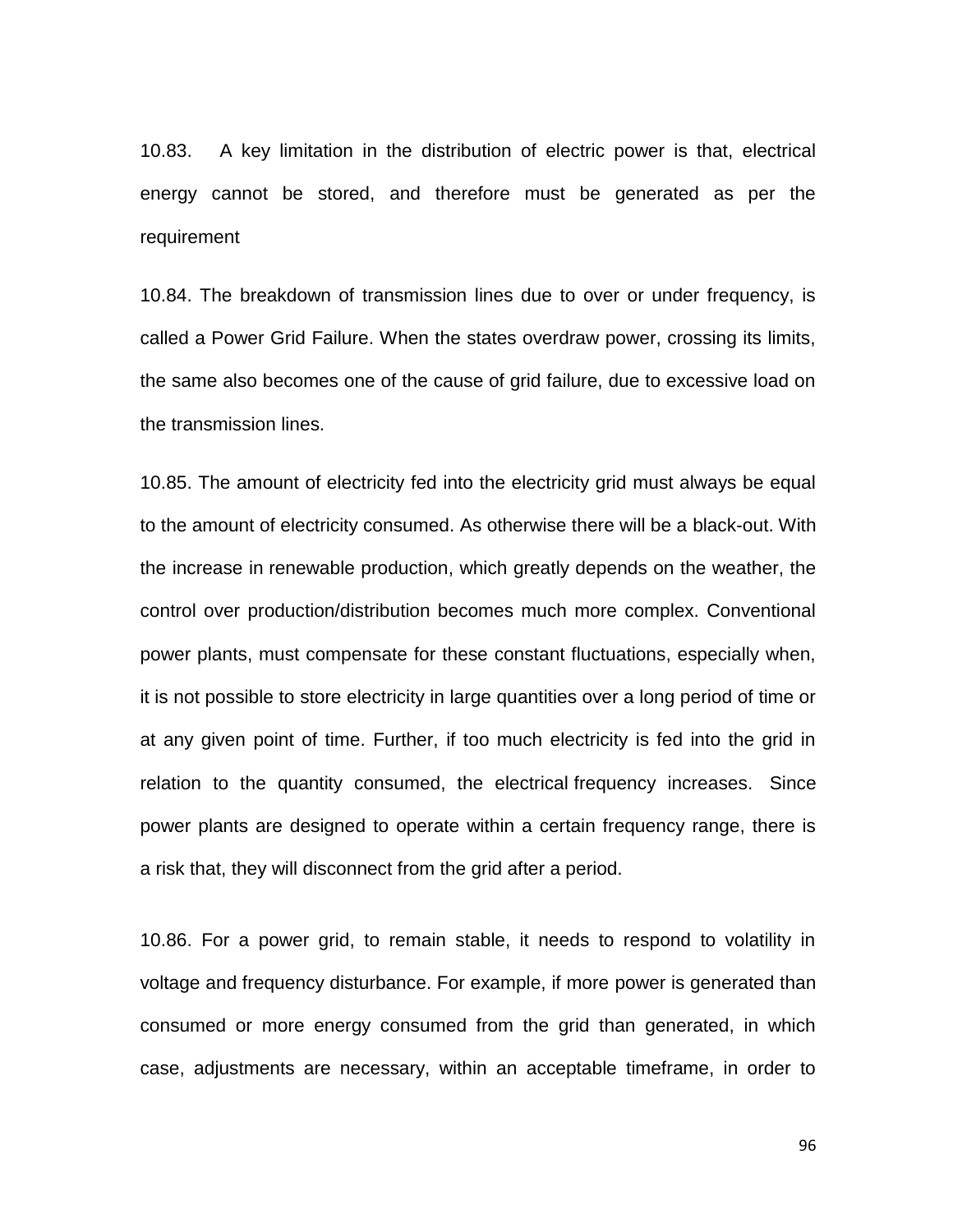balance the frequency disturbances and power outages. Equilibrium is what is most important. Further, it is submitted that, in the production of power with solar energy, the fluctuations in the supply and demand of energy, for a particular place can cause grid instability.

10.87. The stochastic nature of wind and solar energy production, makes the frequency and voltage unreliable to a certain extent. Also, due to increased loads during peak hours, the existing transmission lines, face a challenge of capacities, in order to match the inflow and outflow of power. A surge can occur, when producers generate too much power without warning, resulting in violation of the grid parameters leading to threat to grid security and subsequently, the entire system would be forced to shut down. A transmission line has its specified capacity, and if it goes beyond this limit,it will lead to damage.

10.88. In order to maintain the grid discipline and grid security after taking all possible steps to reduce generation of conventional power and surrendering of CGS Power etc., the infirm solar and wind generation are curtailed. The last resort of curtailment, is only because of the must run status of these infirm generations. Otherwise, grid collapse will occur which is a well-known phenomenon.

10.89. The system operator of the SLDC, monitors the grid parameters 24x7. The main grid parameters are Gird Frequency (49.90-50.05 Hertz) and Deviation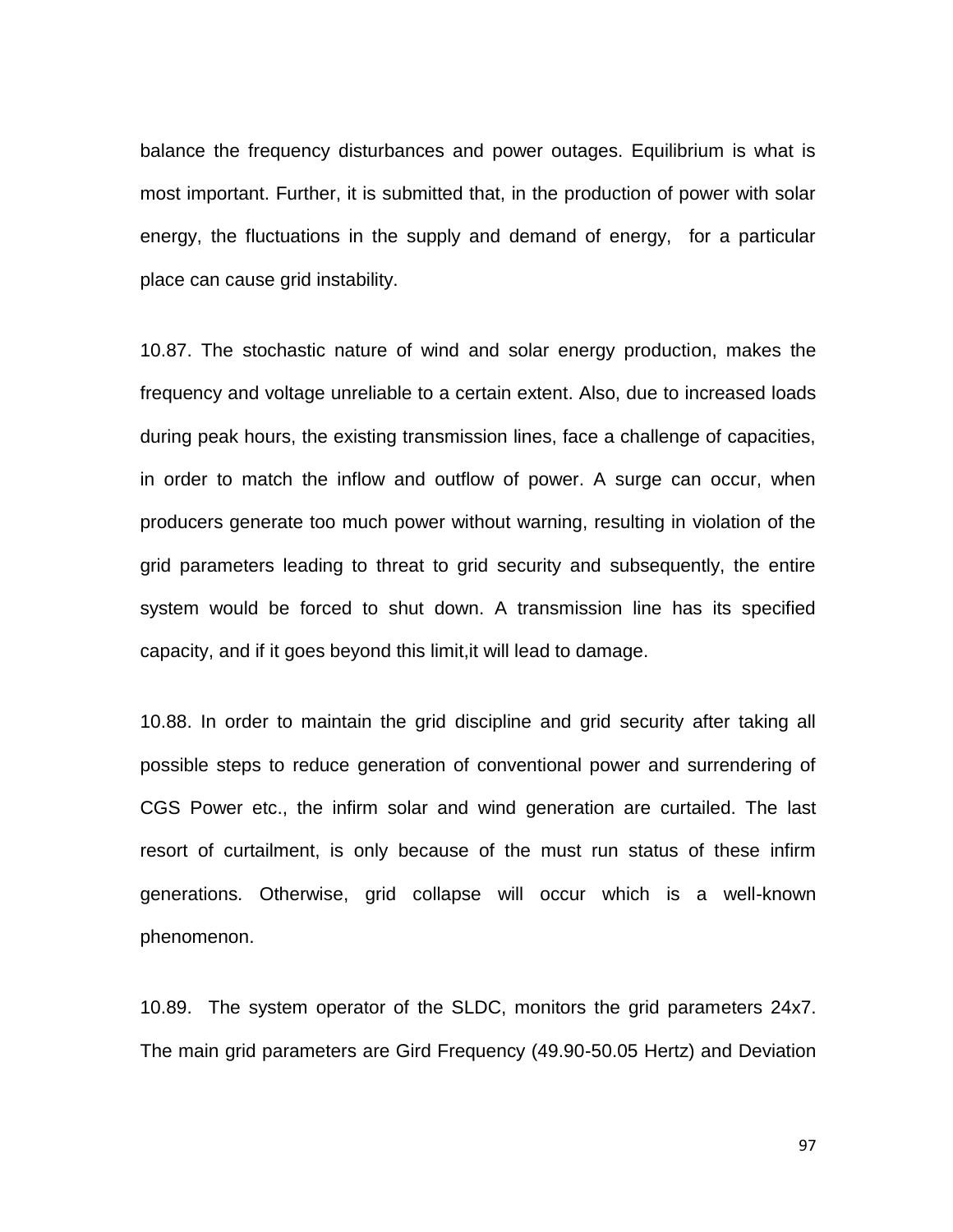(Plus or minus 250 MW). The system operator(SLDC) makes all efforts to accommodate maximum power and initiate curtailment action, only in the interest of grid security as stated earlier.

10.90. SLDC performs real time operation to safeguard the grid security by controlling the grid parameters. within limits, asotherwise, will lead to Grid Violation, in real time. Hence, the Real time operation cannot be analysed *postfacto.* Back down instruction is being issued to control frequency, deviation within the permissible limits, for grid safety. If SLDC does not control any one the above parameters, then violation message issued by SRLDC (POSOCO) to control the above parameters. In the violation messages, POSOCO (SRLDC) has directed to control the under drawal within the specified limit, citing IEGC Clauses 5.4.2(a), 5.4.2(b), 6.4.6, 6.4.7, 6.4.10, 6.4.12, with a comment to restore to schedule, stating as emergency condition of the grid (A Sample violation message issued by SRLDC is enclosed vide Page 47 of the typed set of counter).

10.91. The POSOCO (NLDC) has itself issued violation message to RLDC, citing the deviation as one of Grid Security parameters. Subsequently, SRLDC has also issued violation messages to control deviation and frequency, within the permissible limits.

10.92. In the Paragraph 7& 8 of the Rejoinder filed by the Petitioner, it has been alleged that, SLDC curtailed Energy for 275 days instead of 217 days, furnished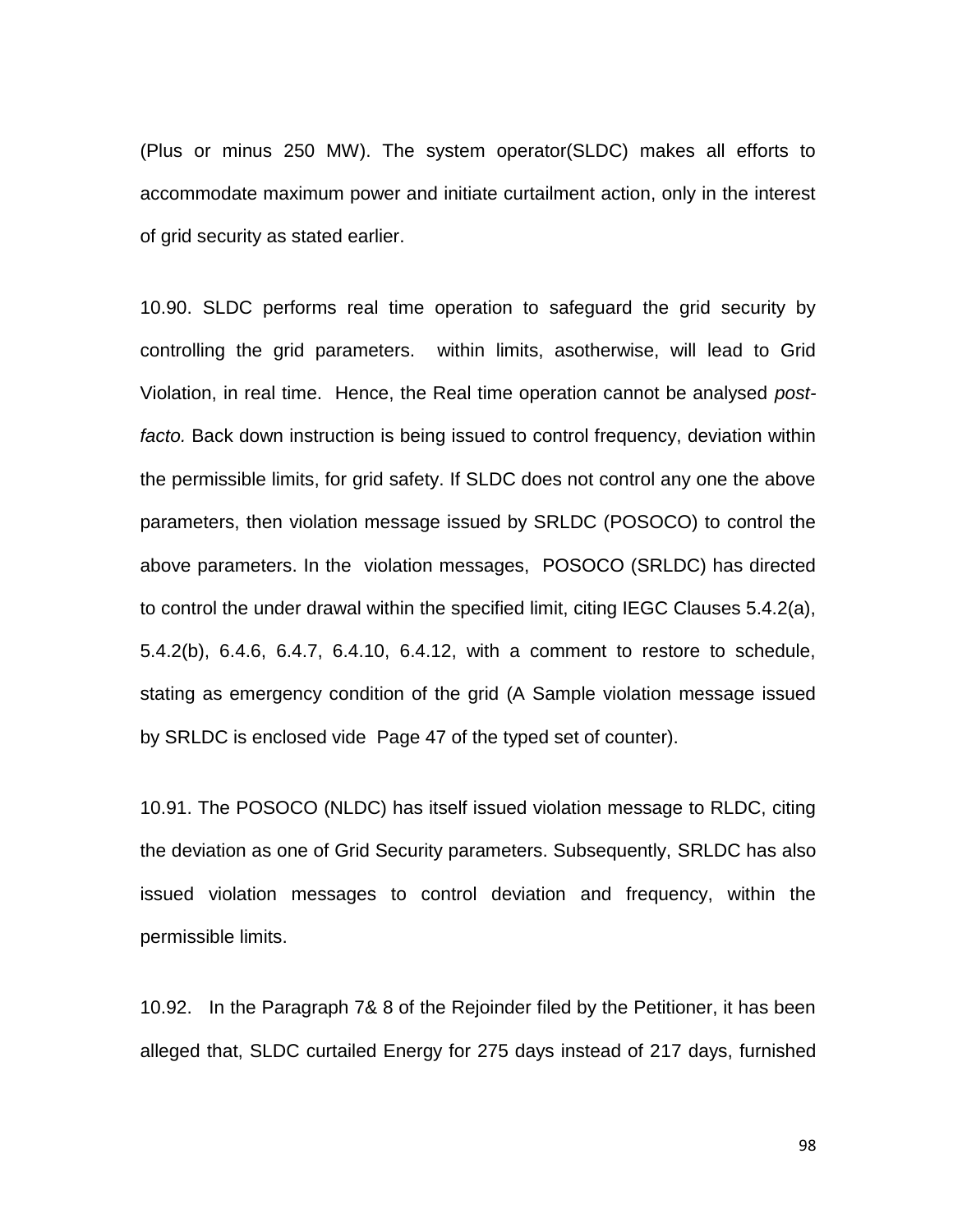by the SLDC. SLDC furnished the curtailment details for 217 days with respect to Grid Parameters only, whereas, the remaining 58 days furnished by the petitioner is with respect to local network conditions i.e. curtailment was done due to overloading of Auto transformers, which is evident from the Rejoinder page Nos 41 to 63. Hence, the Quarterly Report furnished by SLDC is correct, and the petitioner cannot be heard to contend otherwise.

10.93. The decision of the Hon"ble APTEL in Appeal No. 197 of 2019, filed by M/s National Solar Energy Federation of India for verification/scrutinizing of data for curtailment has been appealed by SLDC/Tamil Nadu Transmission Corporation Limited before the Hon"ble Supreme Court of India vide Diary No. 31011 of 2021 and is pending. Hence, at this stage, referring the APTEL Order with respect to this is left to the decision of the Commission.

10.94. The Hon"ble Central Electricity Regulatory Commission"s (CERC) Deviation Settlement Mechanism do not permit the under drawing of power, more than 250 MW, and the grid operating frequency range of 49.90 to 50.05 Hertz from 30.05.2016 onwards.

10.95. The Respondent State Load Despatch Centre (SLDC) instructs the generators to regulate power, in order to maintain Demand-Generation balance, keeping in view of the grid parameter, such as frequency, deviation, and voltage and loading constraints, based on the situations prevailing in real time. SLDC has to take decisions based on the instantaneous grid security/discipline parameters,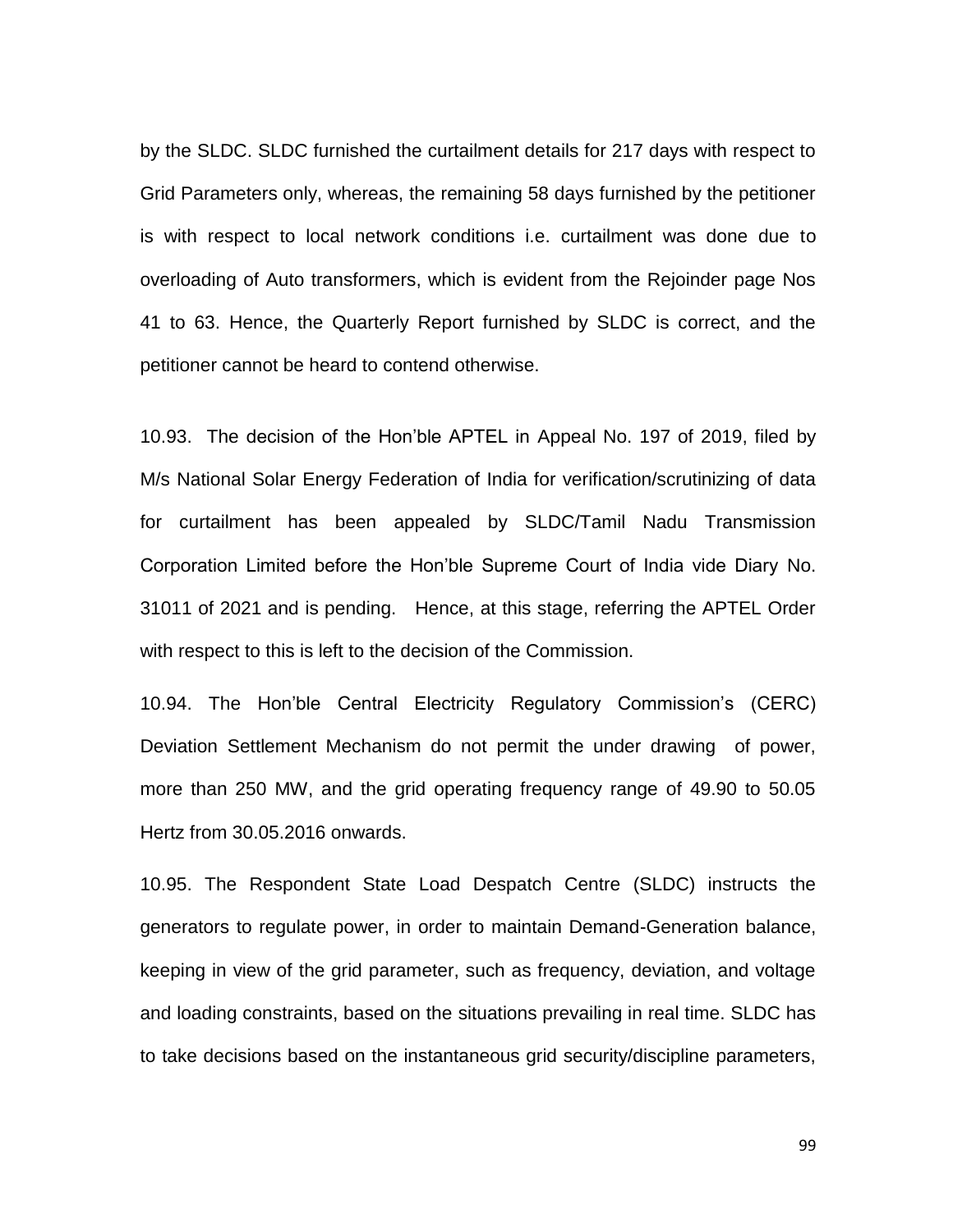at the relevant time only, to maximize grid stability and therefore no exception could be taken to this having regard to the relevant Code.

10.96. The back down instructions are issued purely as perthe CERC Regulations/Codes and instructions of RLDC issued from time to time. The back down of Renewable Energy power is already contemplated in Energy Purchase Agreement in order to avoid grid violation and safeguard the grid.

10.97. For the grid safety purpose only, the Clauses are stipulated in the Energy Purchase Agreement, obliging the Petitioner to be bound by the Grid Codes. Once, the Petitioners are bound by Codes, the allegations made by the Petitioners, regarding unlawful back down instructions, cannot be countenanced. Once, SLDC has acted within the parameters of the Act / Codes, which are binding on both the parties, the petitioner cannot claim any violation on the part of 4<sup>th</sup> Respondent.

10.98. Back down instructions were issued to the petitioners based on the instantaneous grid security/discipline parameters. After the curtailment is done, the grid parameters come down within the permissible limits. If any analysis made, taking into consideration only the subsequent blocks in which the grid parameters were brought under control, after curtailment of RE, then the true picture, as to why the curtailment was carried out would not be revealed.Therefore, post-facto analysis, never reveals the actual conditions which warranted the cause of curtailment in real time by the SLDC. Hence, post-facto analysis should take into account the real time conditions which prevailed at the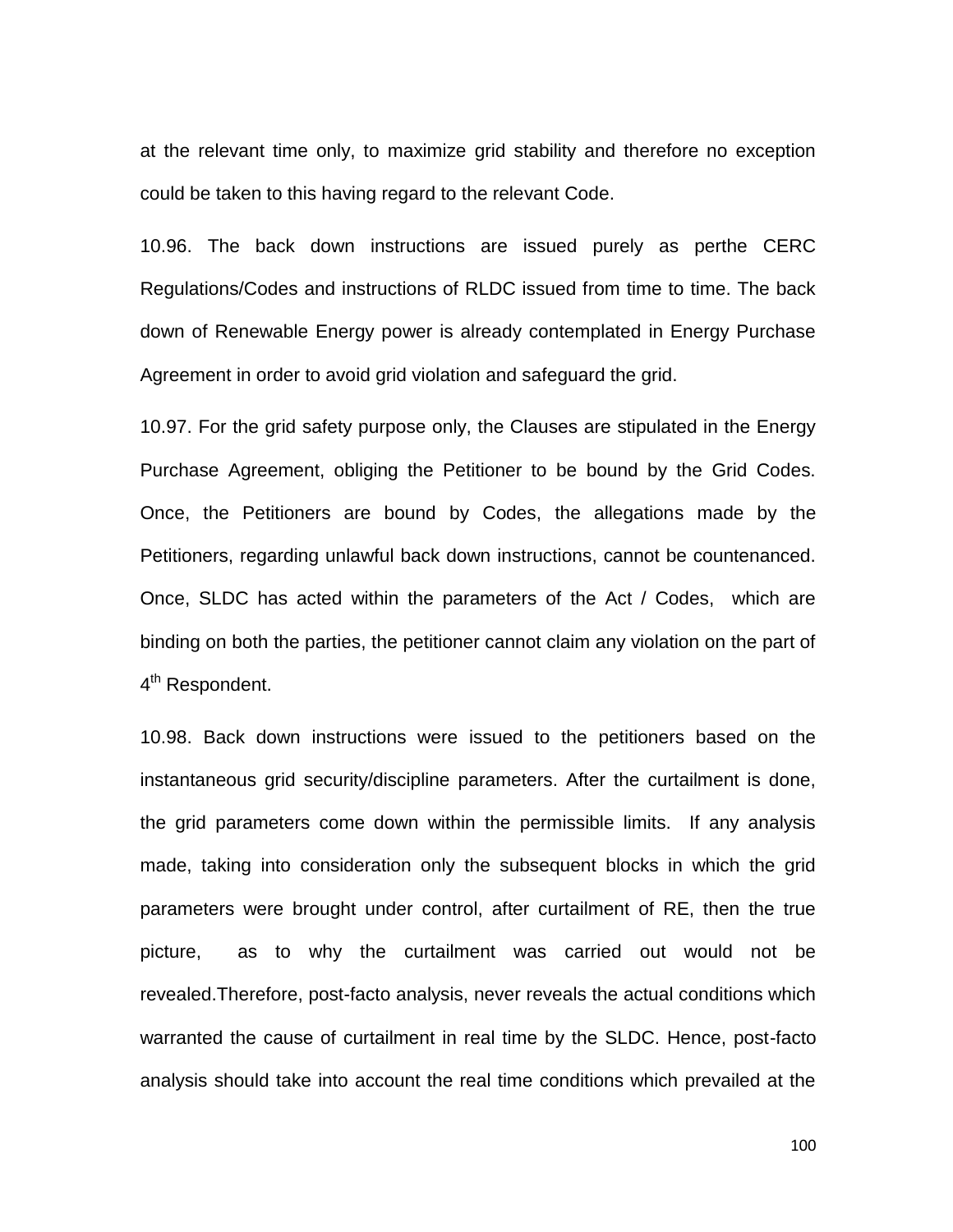time of decision making by SLDC, which otherwise, will prove completely faulty Analysis done by POSOCO and being relied upon by the Petitioner.

10.99. Even after backing down the conventional generation, the frequency and deviation limits tends to breach the permissible limits. Therefore, crossed limits, back down instructions were issued to certain quantum of RE power, to maintain the grid parameters. After the curtailment is done, the grid parameters come down, within the permissible limits. If any analysis is made, taking into consideration, only the subsequent blocks, in which the grid parameters were brought under control, after curtailment of RE, then the true picture, as to why the curtailment was carried out, would not be revealed. Therefore, post-facto analysis never reveals the accurate conditions, which warranted the cause of curtailment in real time, by the SLDC. Hence, post-facto analysis may not be accurate. A decision which has been taken in the real time operation for grid safety situation, and on later date, by considering the recorded 15 minutes average value of grid security parameters, and thereafter, questioning the decision taken, based on the instantaneous grid parameters on real time by SLDC, may not be appropriate and runs contra to the Energy Purchase Agreement (EPA), executed by the petitioners.

10.100. The practical problems with maintaining the Must Run Status for Renewable Energy are:

a) The grid demand varies every minute, i.e., it is dynamic in nature.

b) Highly volatile, sudden variations in the infirm for and solar energy forms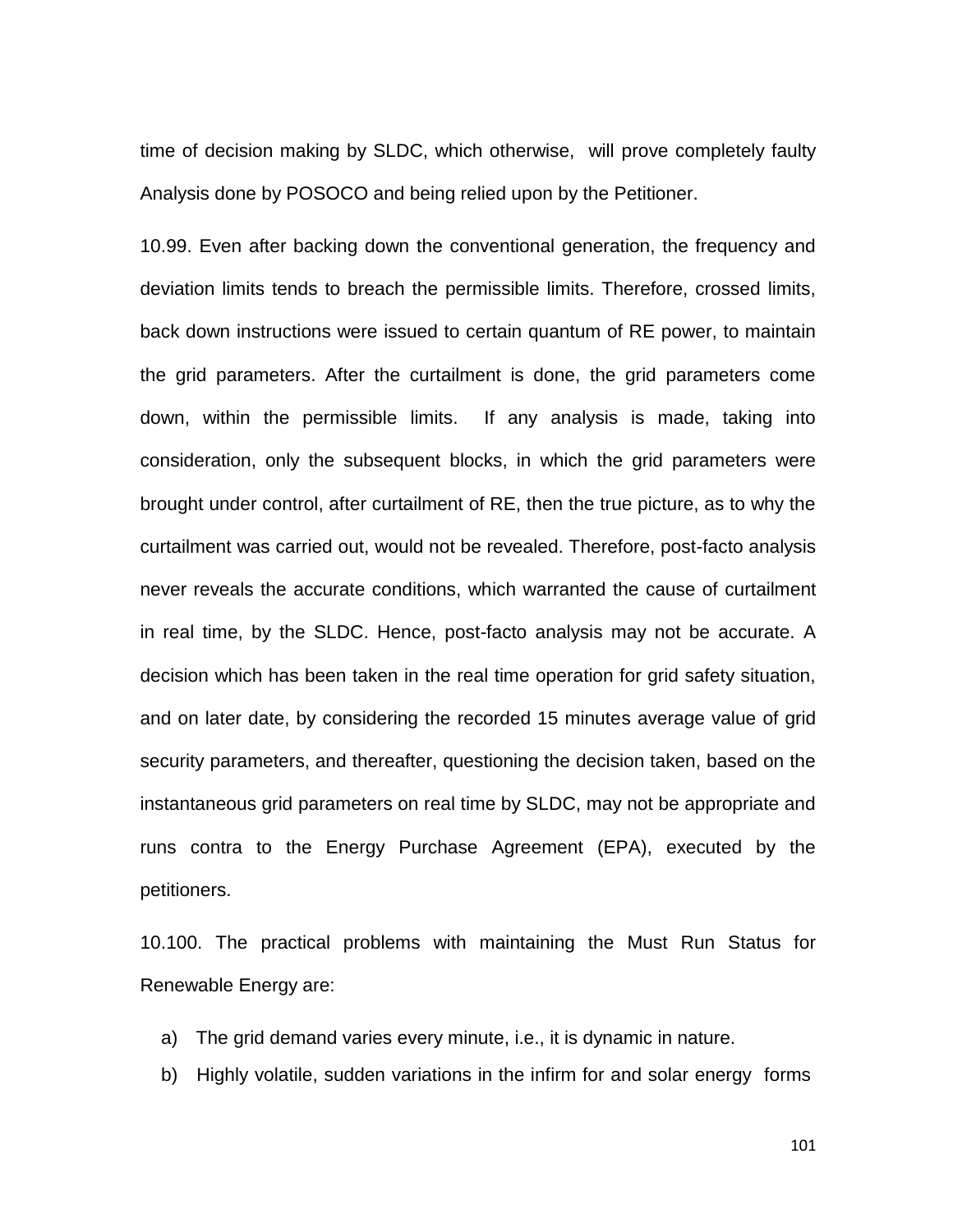higher percentage mix of infirm power.

c) In the absence of proper and accurate forecasting and scheduling mechanism, SLDC is unable to ascertain the exact quantum of RE injection.

d) The State peak demand is around 15,000 MW and off-peak demand is around 12,500 MW (which vary day to day & season to season also) where grid operators have to take decision according to real time grid conditions.

e) Less demand in night hours, Sundays and festival and other holidays, rainy & winter season, according to demand variation and high variation in infirm Renewable Energy, the available generation is being regulated by SLDC in order to match the demand thereby maintaining the grid security/discipline within 49.90 Hz to 50.05 Hz, with deviation Limit between +/-250 MW, are based on the provisions of the IEGC and CERC (Deviation Settlement Mechanism and related matters) Regulations.

10.101. In order to maintain the grid frequency with the above limits:

a) Conventional generation is regulated by backing down to its technical minimum.

b) Hydro generation to be balanced / regulated according to monsoon rains and floods.

c) After regulating all other sources of conventional generation, as a last resort, wind and solar generation is backed down to meet the prevailing situation on a real time basis.

10.102. POSOCO in its report submitted to APTEL, with respect to Appeal No.

197 of 2019, has clearly mentioned as follows:-

*"Note: - All the above analysis is based on post facto Frequency, generation and Drawal data, whereas TN SLDC system operator may have taken actions based on prevailing frequency and estimate on likely frequency, RE generation and drawal in subsequent blocks".*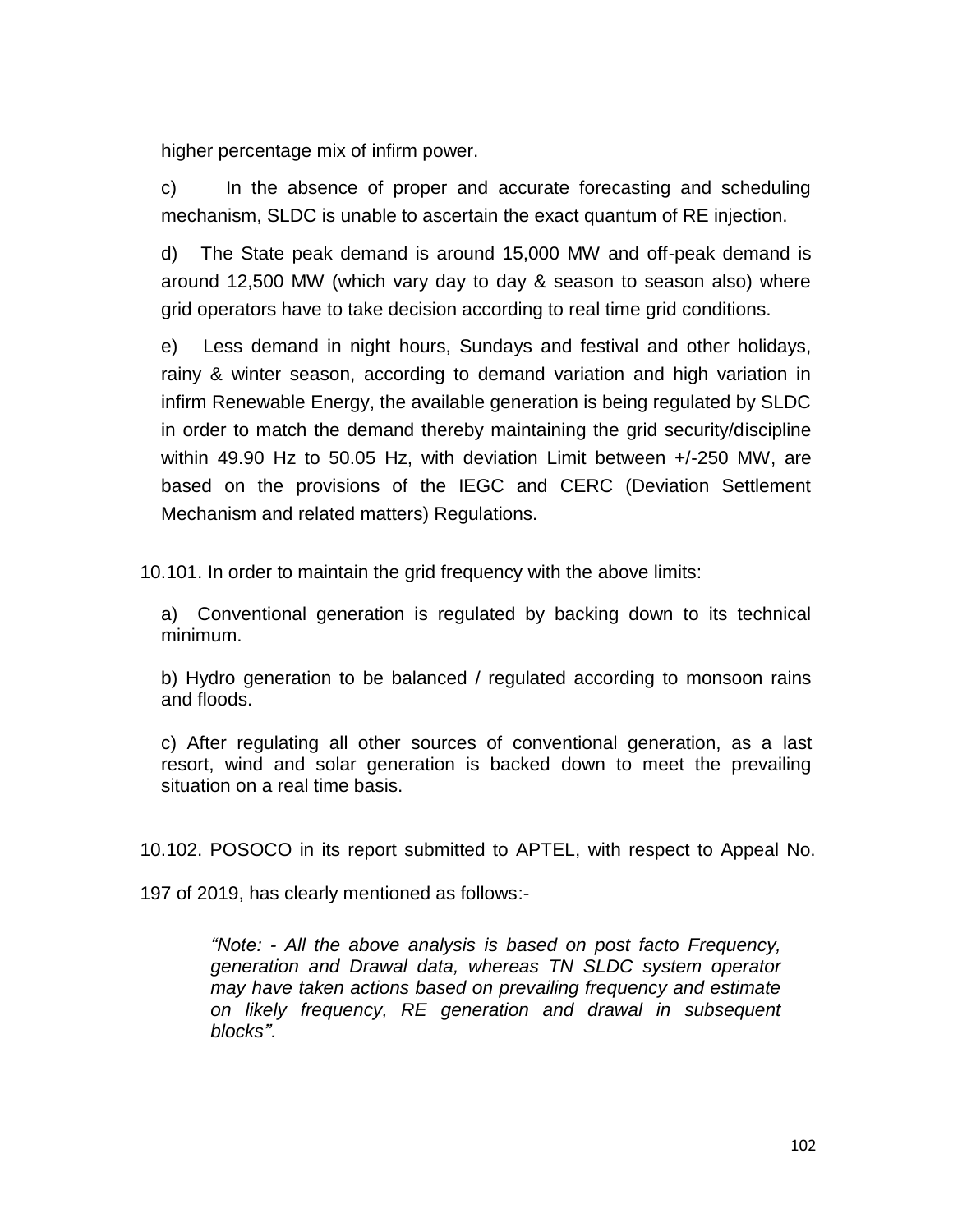From the above, it is clearly evident that, POSOCO report cannot be relied upon, to assess the real time operation of SLDC. In a nutshell, instantaneous data should not be compared with average data, taken on Post facto basis. i.e. Because when back down is done, the grid parameters come down within the permissible limits and will persist, till such time, the back down gets normalized.

10.103. As stipulated in the IEGC Regulations, the real time grid operations, to be carried out, within the frequency bandwidth of 49.90 to 50.05 Hz, is in order to maintain grid discipline/grid safety, and the CERC permitted, Tamil Nadu SLDC, to maintain the deviation within (+/-) 250 MW from the CGS schedules, with effect from 30.05.2016, to maintain grid security. Thereforeno motives can be attached to it, owing to real time decision taken. As per the above IEGC Clauses, each State must stick to their own schedule, and should not violate deviation limits which may cause the other parameters (i.e., frequency, line loading & voltage) to go beyond permissible limits. Hence, the main operating parameter, namely frequency and Deviation Limit of plus or minus 250 MW (for RE Rich State of Tamil Nadu) is the prime tool, to control the parameters, such as line loading & voltage, for maintaining the grid security/stability. Hence, once again it is reiterated that, in order to maintain grid within the schedule, is the prime duty of SLDC Operator. If there is a deviation in this limit by monitoring the instantaneous grid parameters, SLDC operator must take pro-active action, to maintain the grid security.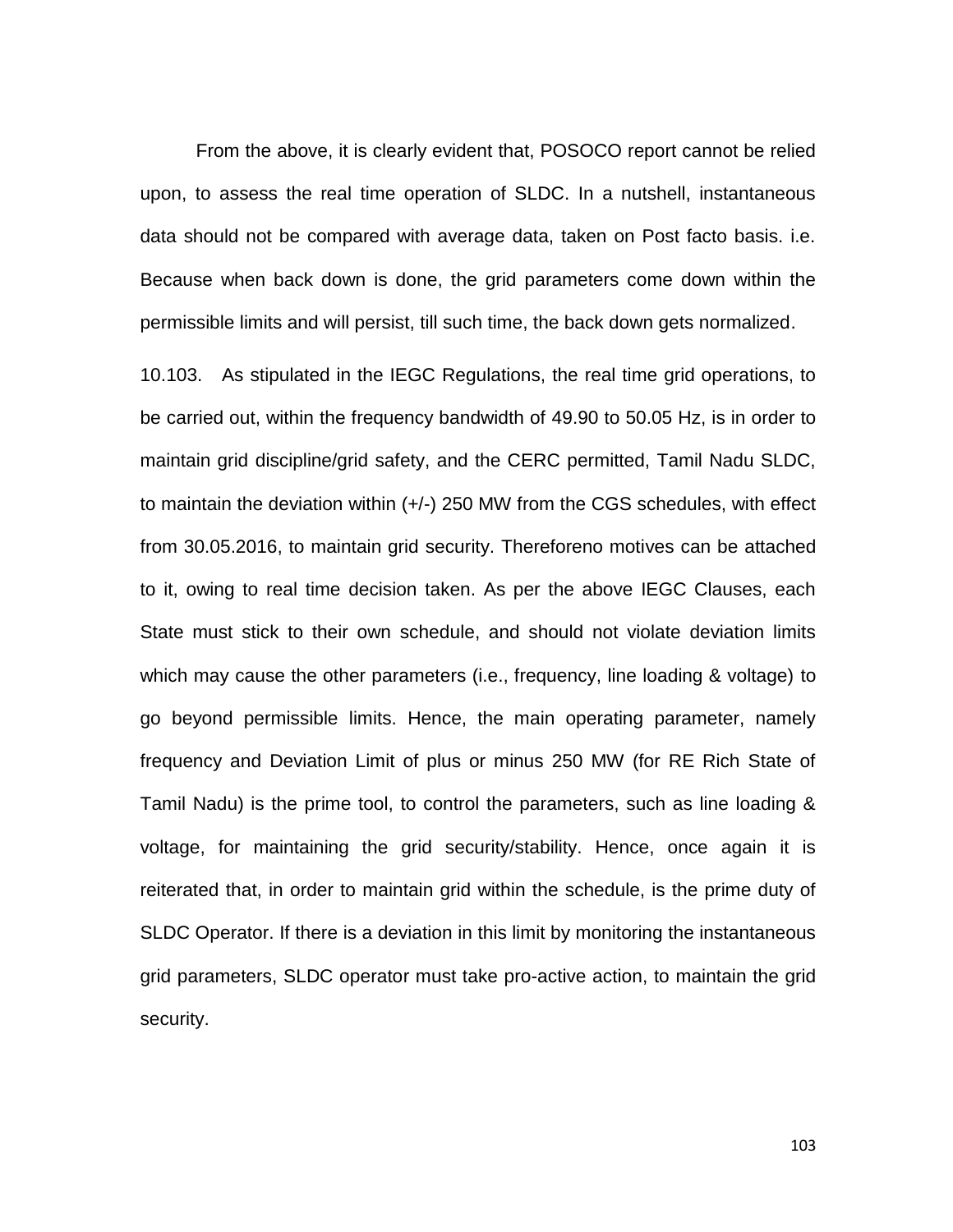10.104. It is the statutory duty of the SLDC to maintain the Load - Generation balance (LGB) for which, the frequency to be maintained, within the permissible limit, between 49.90 – 50.05 Hz and deviation within +/- 250 MW, during real-time grid operation, in order to avoid, any possible grid collapse. The non-maintenance of frequency between 49.90 and 50.05 Hz or deviation from schedule, meant for Tamil Nadu of 250 MW, will pose threat to grid security, and lead to grid violation, and the same is seriously viewed by SRLDC. Since pan India, it is, One Nation, One Grid- One Frequency is to be maintained scrupulously, any sustained grid violation may lead to, islanding/blackout, which can extend to the other parts of the Nation, and deteriorate the grid stability. Thereafter, restoration of the grid may take few days. One such Incident happened during July-2012 in Northern, Eastern & Central part of India and 620 million people were without power supply for 3 consecutive days.

10.105. If any failure or in-action to contain the frequency within 49.90-50.05 Hz, and restriction in under-drawal within 250 MW, is viewed as grid violation, and the same attracts penal action, by the Southern Regional Load Dispatch Centre (SRLDC). The actual violations messages issued by the SRLDC (POSOCO) at various instances including violation message from NLDC to RLDCs, are attached as ANNEXURE-A to the Additional Affidavit filed by the  $4<sup>th</sup>$ Respondent, which clearly indicates that, the Deviation and Frequency are one of the main Grid Security parameters. On the contrary, POSOCO in its report furnished to APTEL submitting that frequency, voltage level and equipment within their loading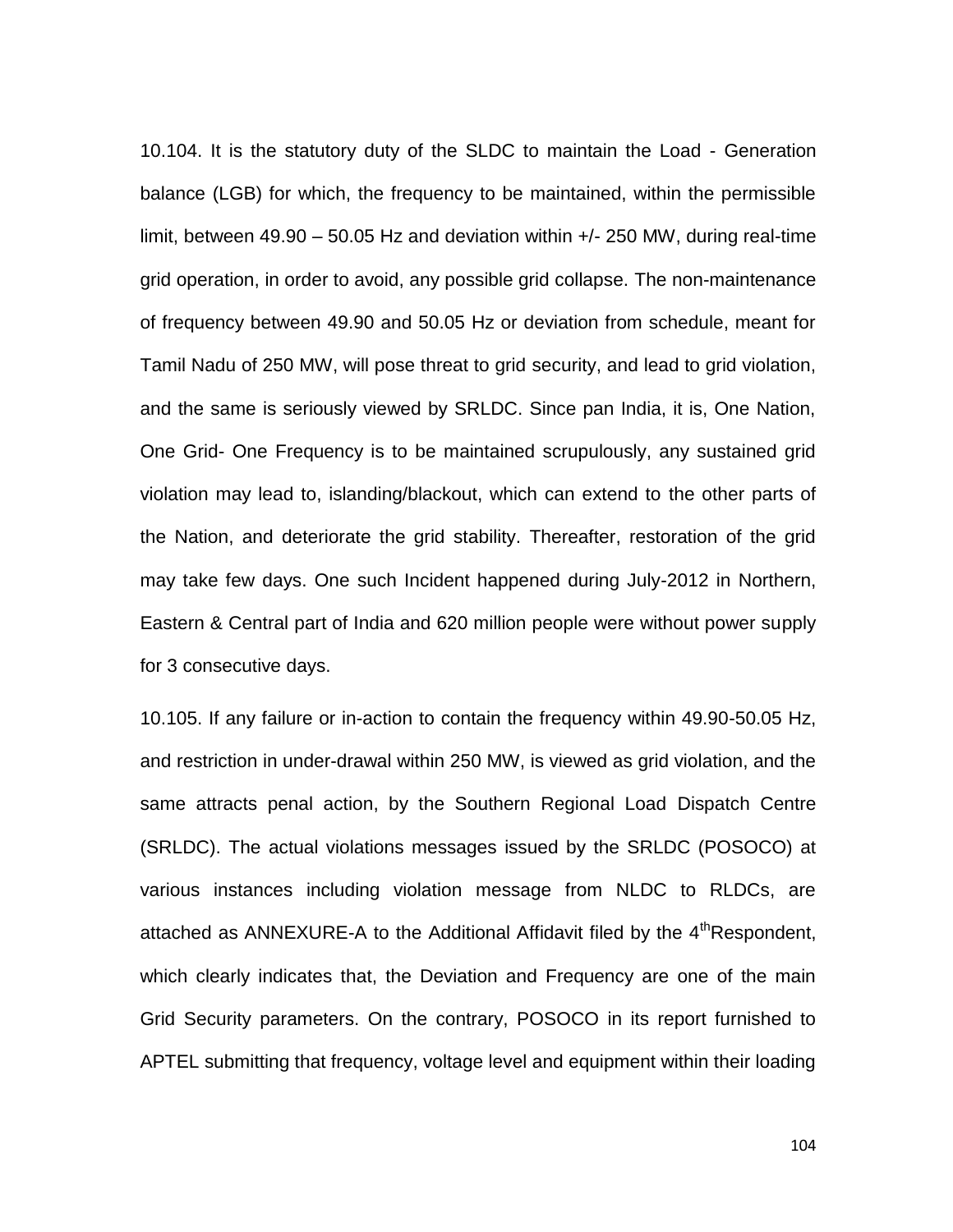are the Grid Security parameters is afteromitting Deviation Limits framed by the Hon"ble CERC. Further, it has been mentioned that Presently definition of "Grid Security' is not specifically defined in Grid Code.

10.106. During the final arguments, the Petitioner cited para 135(i) of the Judgment dated 02.08.2021, passed by the Hon"ble Appellate Tribunal, for Electricity, in Appeal No. 197 of 2019, based on the Report furnished by the POSOCO which is reproduced as below.

*"Para 135(i) For Future, any curtailment of Renewable Energy shall not be considered as meant for grid security if the backing down instruction were given under following conditions:*

*a) System Frequency is in the band of 49.90Hz-50.05Hz*

*b) Voltage"s level is between: 380kV to 420kV for 400kV systems & 198kV to 245kV for 220kV systems*

*c) No network over loading issues or transmission constraints*

*d) Margins are available for backing down from conventional energy sources e) State is overdrawing from the grid or State is drawing from grid on short-term basis from Power Exchange or other sources simultaneously backing down power from intrastate conventional or non-conventional sources."* 

10.107. In the above directions, the Deviation limits for drawl of power from Central grid, fixed by the Hon"ble Central Electricity Regulatory Commission, through its CERC (Deviation Settlement Mechanism and related matters)(Third Amendment) Regulations, 2016 (with effect from 30.05.2016), has not been taken into account, even though the said Regulations are not amended till date.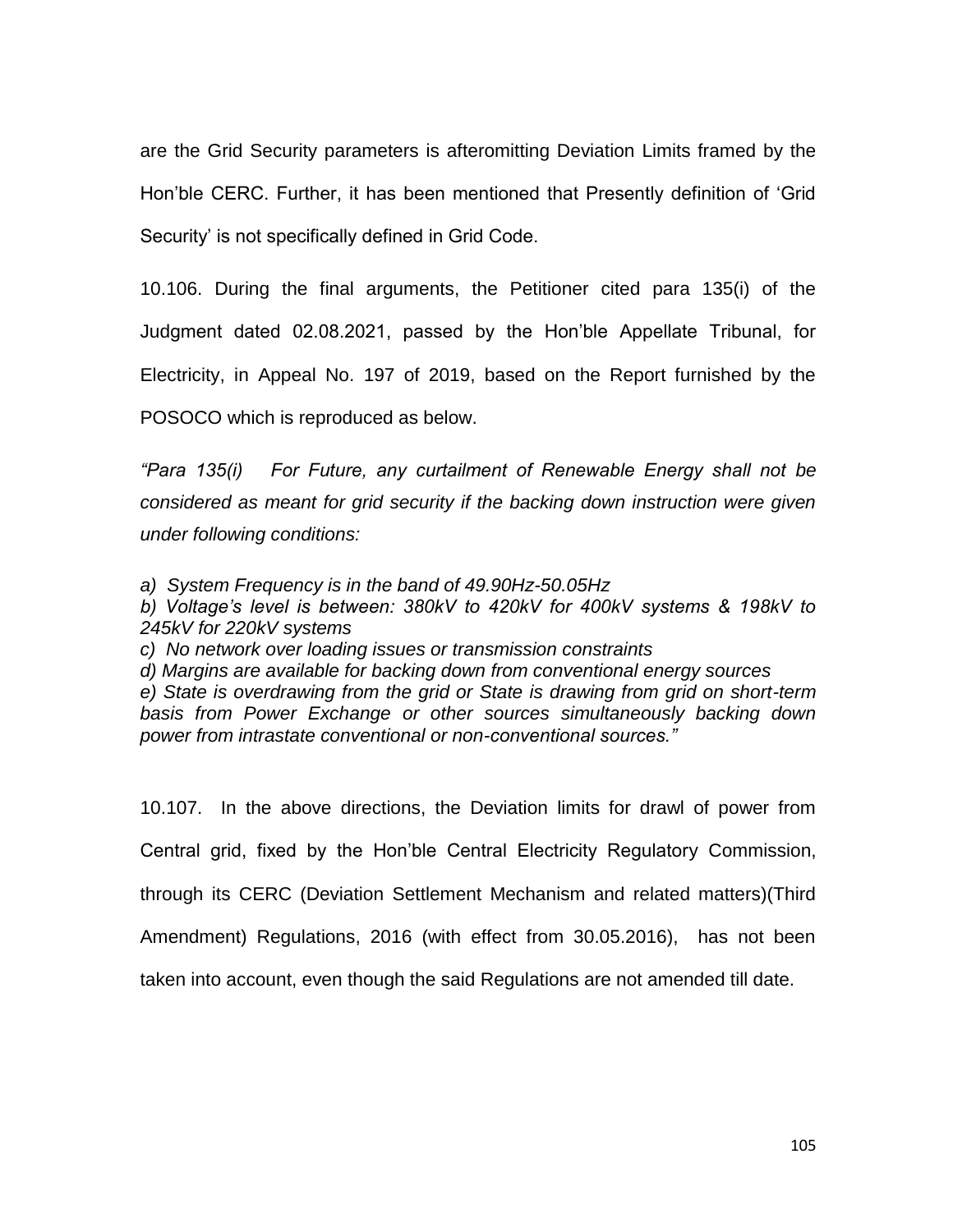10.108. If the petitioners are aggrieved by the SLDC instructions for curtailment, according to the EPA entered into between the Petitioner and the first Respondent, the petitioners have an option to refer to the first respondent, by issuing 90 days' notice, for further proceedings. Further, the Petitioner has agreed through the EPA signed with the first Respondent, that SLDC is the authority for maintaining the grid safety and security, stating it, as an emergency condition of the grid.

10.109. When the question of grid security surfaces, it attains the superior position, when compared to all other aspects, including the issue of absorption of renewable power. The issue of "Must Run Status" cannot be viewed in isolation, and **is** to be viewed, from the point of view of the stability of the grid, and for securing the safety of the same. The Petitioner only wants, its 100% generation to be injected. Must Run status, is best implemented under normal conditions, and not when, the Load–Generation balance/Grid stability is, under stress, which may lead to further complications.

10.110. As directed by the State Commission, vide Order, dared 25.03.2019 in MP. No. 16 of 2016, quarterly reports in respect of back down instructions, issued to solar power plants, are being submitted to the State Commission, along with the reasons for such curtailment. A copy of the quarterly report is annexed in the typed set of papers, for the perusal of the Commission.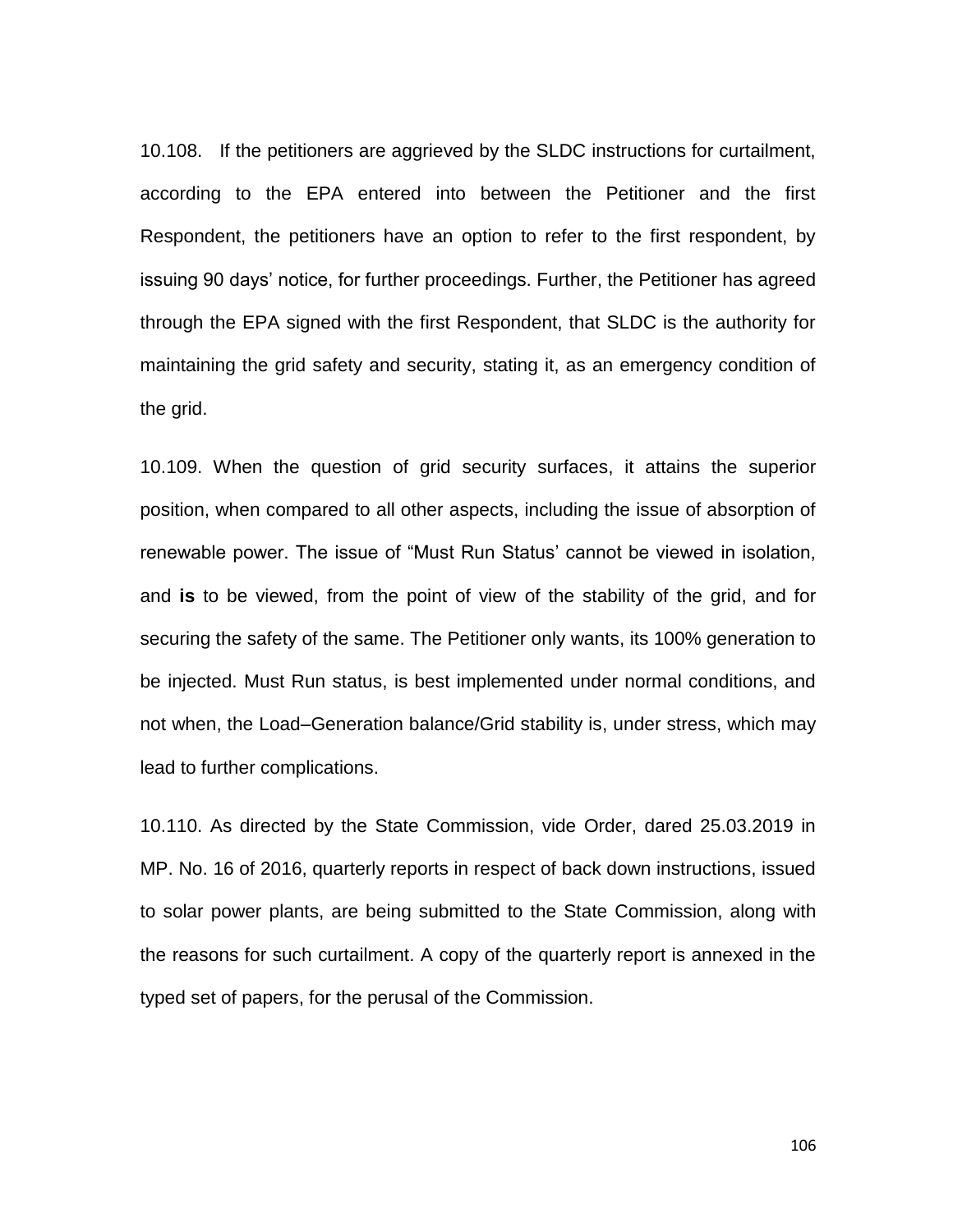10.111. The curtailment was done not intentionally, and was done depending upon the situation prevalent at that relevant time. It is clearly seen that, for the first quarter from April 2019 to June 2019, back down instructions were issued only for 4 incidents. During the month April2019 and May 2019 and June 2019 there was no back down instructions issued. For the above quarter, only, 12:07 Hours out of 2184 hours was backed down of certain percentage , (i.e 0.5%)which is very meagre, and that too, only for grid safety purposes and not with any other motive.

10.112. The letters from TANTRANSCO Sub Stations addressed to the Petitioners have been submitted by the Petitioners from Page Nos. 40 to 63, 72 to 83, 96 to 131. These letters request the Petitioner to back down generation due to local network constraints including but not limited to reason such as:-

a. Transformer Overloading b. Heavy Glow Observations

These are not orders from SLDC, Chennai and were not issued owing to Grid Security. Hence, SLDC can be need liable to such acts done due to local conditions prevalent at the relevant time.

10.113. With great respect that the APTEL order, in *National Solar Energy Federation of India v. Tamil Nadu ERC*, reported in 2021 SCC OnLine APTEL 39 did not take into consideration, the deviation limits specified by CERC in Deviation Settlement Mechanism, 2014 i.e. (+/-) 250 MW. Grid Security is also not defined in the said order.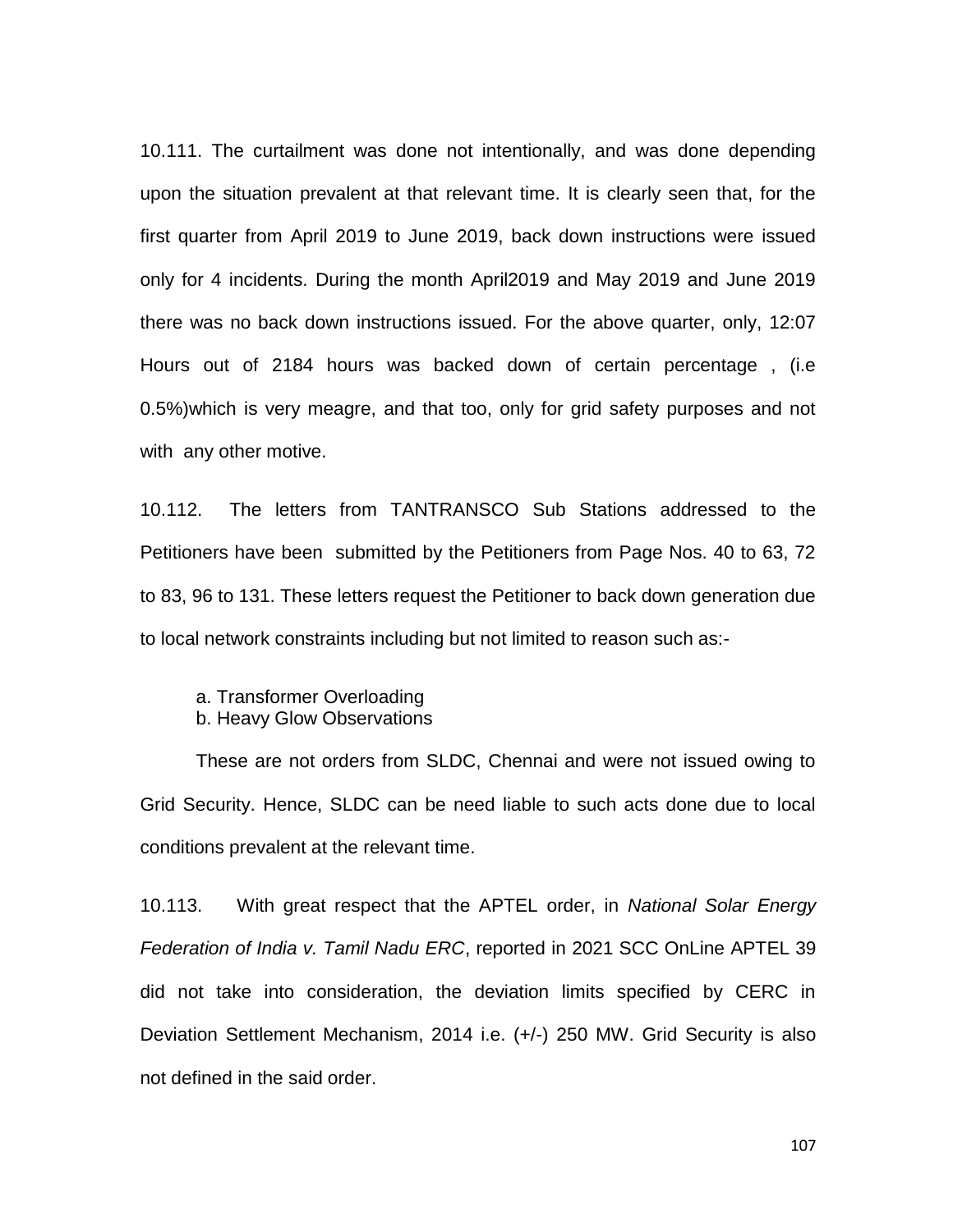10.114.Section 2 (54) defines real time operations. SLDC has done the present acts only by following the above definition.

## *2(54). "real time operation" means action to be taken at a given time at which information about the electricity system is made available to the concerned Load Despatch Centre;*

10.115. Abiding the Grid Code, is a statutory requirement, and under the EPA, and the Petitioner has agreed to abide by the same. The EPA is governed by Regulations framed under the Electricity Act. The back down instructions are issued, only to maintain grid discipline and grid security, according to the Electricity Laws in force, to maintain the electricity grid, in a safe and secured manner, which is inbuilt in Clause 2(d), 3(a) & 3(l) of the EPA. Hence, the terms and conditions of the Contract (EPA) have not been breached and on the other hand have been scrupulously followed in its letter and spirit.

10.116. The Respondents have not committed any violation of any of the provisions of the Indian Electricity Grid Code, Tamil Nadu Electricity Grid Code, The Electricity Act, 2003, other Codes and Regulations, issued by the Commission/Central Electricity Authority(CEA) and the EPA entered between the Petitioner and the First Respondent.

10.117. Under the circumstances stated above, the action taken by SLDC on real time basis, towards maintaining grid security, are/has always within the framework of Statutory provisions contained in the Electricity Act, 2003, IEGC,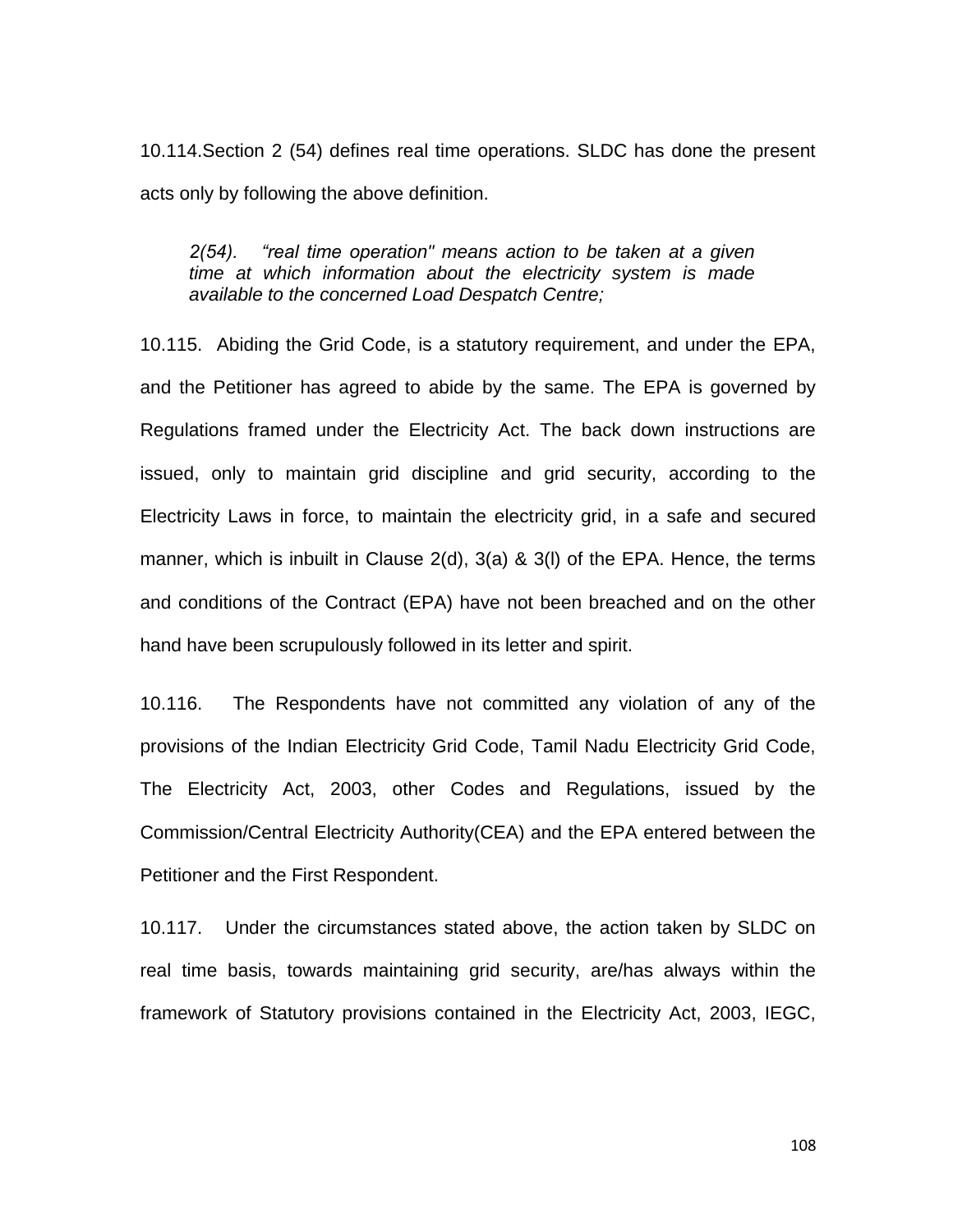TNEGC and CERC Regulations, to be considered as bona fide, reasonable, genuine and the Petitions be dismissed.

## **11. Findings of the Commission:-**

11.1. The prayer of the petitioner in this petition is to direct SLDC to strictly follow and enforce "MUST RUN" status on all Solar and Wind Power Plants and to direct SLDC to forthwith stop issuing Backing down/Curtailment instructions to Solar and Wind Plants, except in the situations as contemplated in the applicable Regulationsand PPA .

11.2. Having considered the prayer and submissions of the petitioner and the counter affidavit and other submissions of the respondent, we find that the issue is no longer *res integra* and squarely covered by the judgment of Hon"ble APTEL in Appeal No. 197 of 2019 and thereafter by the consequential order dated 05-10- 2021 issued in M.P. No.14 of 2012, D.R.P. No.28 of 2012, M.P. Nos.21 to 23 of 2014 and M.P. No.45 of 2014. The relevant portions of the order issued by the Commission are reproduced for reference:-

## *"12. Findings of the Commission:-*

*……………..* 12.4. At this juncture, we find that there is no need to pass any fresh order *oradjudicate the issue afresh as the issue has attained finality in another matter,namely, in Appeal No. 197 of 2019 filed by National Solar Federation of Indiaagainst the orders passed by the Commission in M.P. No. 16 of 2016. While theorder in M.P. No. 16 of 2016 addressed one of the issues raised in these petitions*

*namely, backdown of WEGs by upholding the Must Run Status, the issue ofDeemed Generation benefit was left open in the said order. However, the*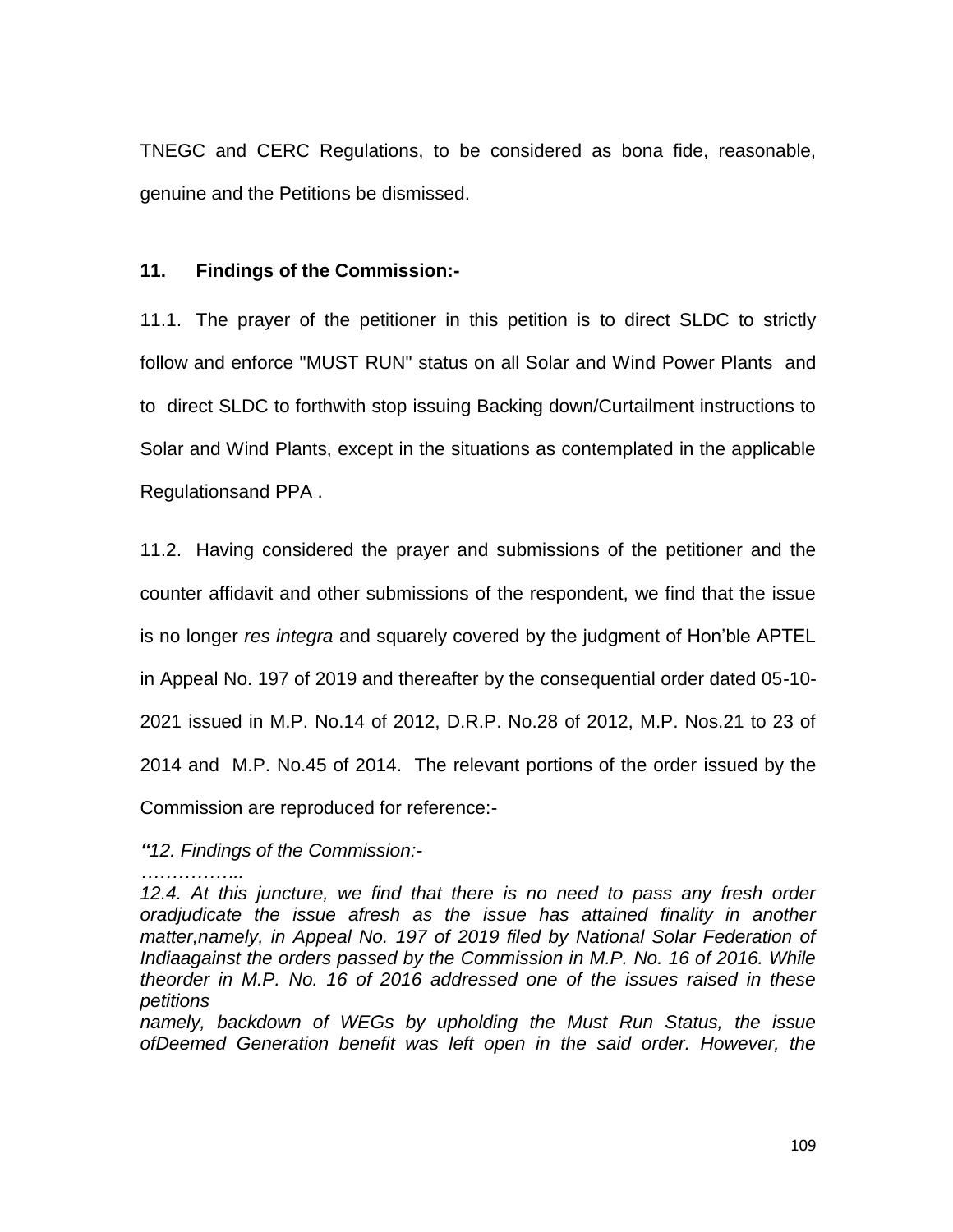*saidissue of deemed generation also attained finality in judgment dated 02-08- 2021 of*

*APTEL in Appeal No. 197 of 2019 when the Tribunal affirmed both the Must Run Status and deemed generation benefit as well.*

*12.5. Hence, we find that there is nothing to adjudicate on these petitions and theresent order has to necessarily confine itself to the extent of issuing directions tothe Distribution Licensee and SLDC to follow the Must Run Status in letter andspirit in line with the directions of APTEL in Appeal No. 197 of 2019 and avoiddeemed generation in its own interest.*

*…………..*

*12.7. Though we find that there is nothing to adjudicate on the issue of Must Run and Deemed Generation, we are of the well considered that much more remains tobe done with reference to state specific conditions and there is an urgent need toissue practice directions to the SLDC and the Licensee. We are conscious of thefact that the real time operation of the grid is the function of SLDC under section 32of the Act and the SLDC should be free to act independently. But going by thereport of POSOCO which the Tribunal relied upon to set aside the orders of theCommission, we have to necessarily evolve a mechanism where there is greaterco-ordination among all stakeholders, namely, RE generators, DistributionLicensee, Transmission Licensee and SLDC so as to ensure that the situation doesnot drift or go out of control in future.*

12.8. This is all the more important in view of the fact that the concept of *ringfencing has failed in the instant case and as we see from the POSOCO report, theSLDC and the Licensees have acted in concert to defeat the real purpose for whichthe back down should be ordered. We find, therefore, nothing amiss in steppinginto rein in the SLDC and the Licensees to avoid multiplicity of litigations in variousfora. It is needless to state that the issue of Must Run has witnessed litigation notonly before the Commission but also before High Court and it has almost become asubject of never ending debate with both sides sticking their position with tenacitythat no solution in sight for years.*

*12.9. In the present context where there is almost finally to issue of Must Run, we think it would be appropriate embark upon the task of supplementing thedirectionsof the Tribunal to set things in order. It is patently clear from the order of theTribunal that the very concept of ring fencing has failed and the SLDC has notseparated itself from the Licensee in terms of its functions. We cannot hazard aguess at this stage as to whether the SLDC acted on compulsion or exercised itsjurisdiction on its own by ordering backdown in concert with the Licensee, butcertainly the report of POSOCO speaks for itself with the Tribunal furtherhighlighting practice which ails the system for many years.*

*12.10. In view of the same, we have to go by the report of POSCO as reproduced*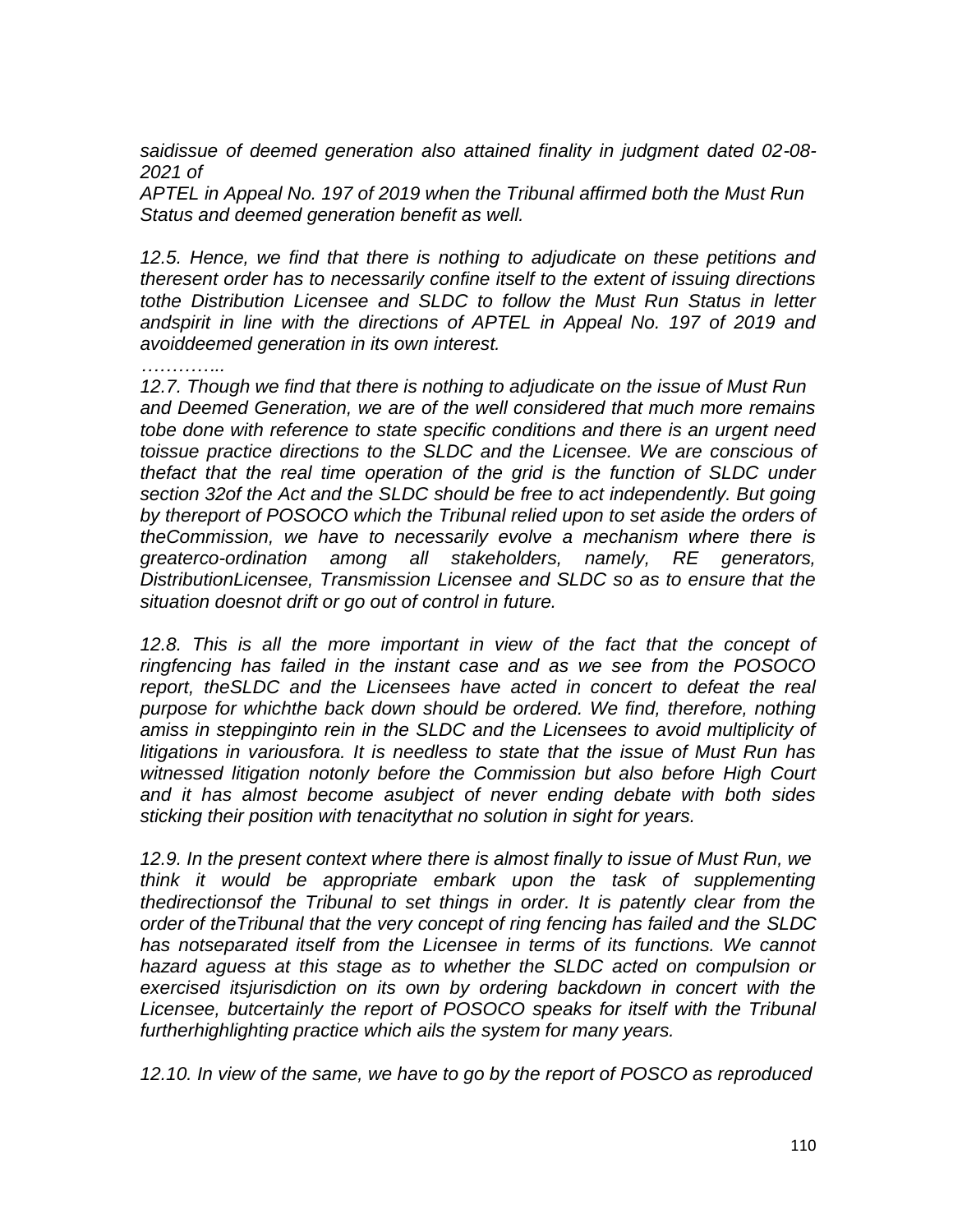*in the order of the Tribunal which presents a disconcerting picture of affairs onbackdown and take remedial measures. But the report concerns itself with thebackdown instructions during a particular period of time and it cannot be assumed*

*that the matter ends there itself and there will be no recurrence. A prudentapproach is necessary to ensure that such occurrences do not become regularfeature leading to litigation all over again. A Committee on the lines of CodeReview Panel in the Distribution Code or Special Power Committee in DSMRegulations, in our view can be constituted to oversee and certify the validity ofbackdown done in each case for reason of grid security and sent to the Commission for scrutiny. Such Committees shall act as per the following directionsof the APTEL in terms of backing down. The Tribunal has already defined GridSecurity and there is no need to elaborate it. The relevant portions are reproducedbelow:-*

*"4.2 Indicate whether there was intentional curtailment of scheduling ofpower by the Respondents/SLDC or whether it was on account of grid safetymeasure taken by SLDC as contended by theRespondents. The followingpoints are noteworthy from the Grid code provision and grid conditions.*

*It is noted that TN SLDC has indicated "Deviation & Frequency" as the onlyreason for curtailment. All generators have indicated "Grid Security"as theonly reason for curtailment. Both the parties have indicated that all theinstructions were oral in nature. Further APTEL has directed to Indicatewhether there was intentional curtailment of scheduling of power by theRespondents/SLDC or whether it was on account of grid safety measuretaken by SLDC as contended by the Respondents.*

*Hence, it is necessary to analyse the aspects related to "Grid security" andascertain whether "Grid Security" was a concern which prompted thesecurtailments. The Important Aspects/Definitions of "Grid Security" issummarised below*

*i .Presently definition of "Grid Security "is not specifically defined in GridCode*

*.ii. The same has been defined in the "Report of the Expert Group: Review ofIndian Electricity Grid Code" which was submitted to the CERC in January2020 which has defined "Grid Security" as "means the power system'scapability to retain a normal state or to return to a normal state as soon aspossible, and which is characterized by operational security limits;".*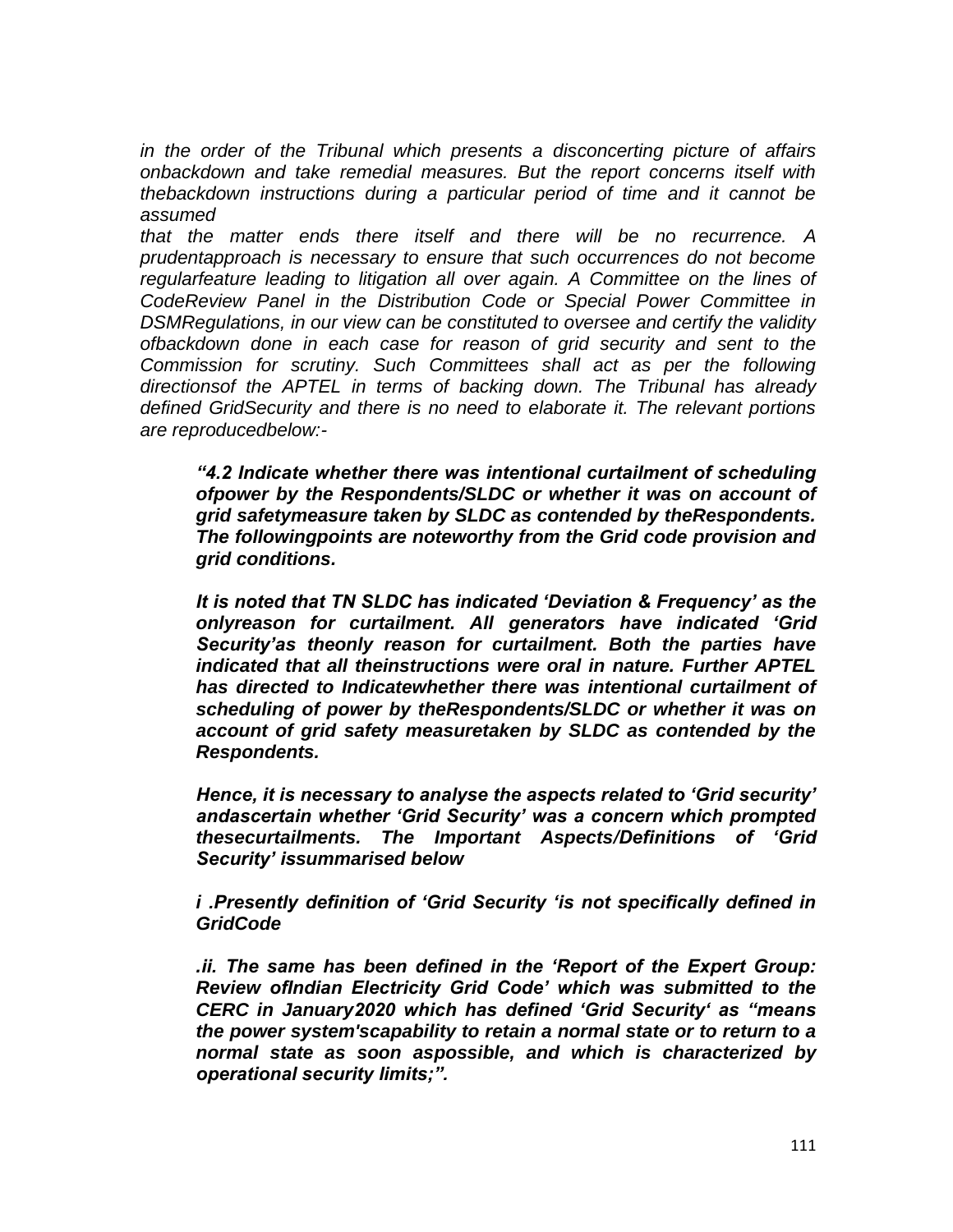*iii. Further "Normal State" is defined as "means the state in which the systemis within the operational parameters as defined in this Grid Code;"*

*iv. Further In the context of system state classification viz Normal, Alert,Emergency, Extreme Emergency and Restorative state, "Normal State" isstated as "Power system is operating within the operational limits andequipment are within their loading limits. The system is secure and capableof maintaining stability under contingencies defined in the CEA Transmission*

*Planning Criteria"*

*v. Further Operational parameters defined in IEGC are summarized below*

*a. Frequency band : 49.90Hz-50.05Hz*

*b. Voltages: 380kV-420kV for 400kV systems, 198kV-245kV for 220kV systems*

*c. Equipments within their loading limits*

*The following points are noteworthy from the Grid code provision and gridconditions:-*

*i. Grid frequency is collectively controlled by all entities connected in thegridand not by any individual state or entity. The operating frequency band of49.90-50.05 Hz indicated above in no way implies that frequency cannot gooutside this band. It can go below 49.90 Hz in case of any generator trip butactions by other entities should bring the frequency back to within the band.Adequate generation reserves for UP regulation is to be maintained at boththe interstate and intra state level to minimize operation below 49.90 Hz.Similarly, adequate reduction or DOWN capability of generation would helpavert operation above 50.05 Hz which signifies generation is greater thanload."*

*12.11. Further, the Tribunal has given a categorical finding that the backdowninstructions cannot be given for commercial reasons. The relevant portions are setout below:-*

## *"Summary of findings*

*It appears from the above three indicators that most of the solar generatorswith per unit cost of Rs.7.01 is curtailed more both in*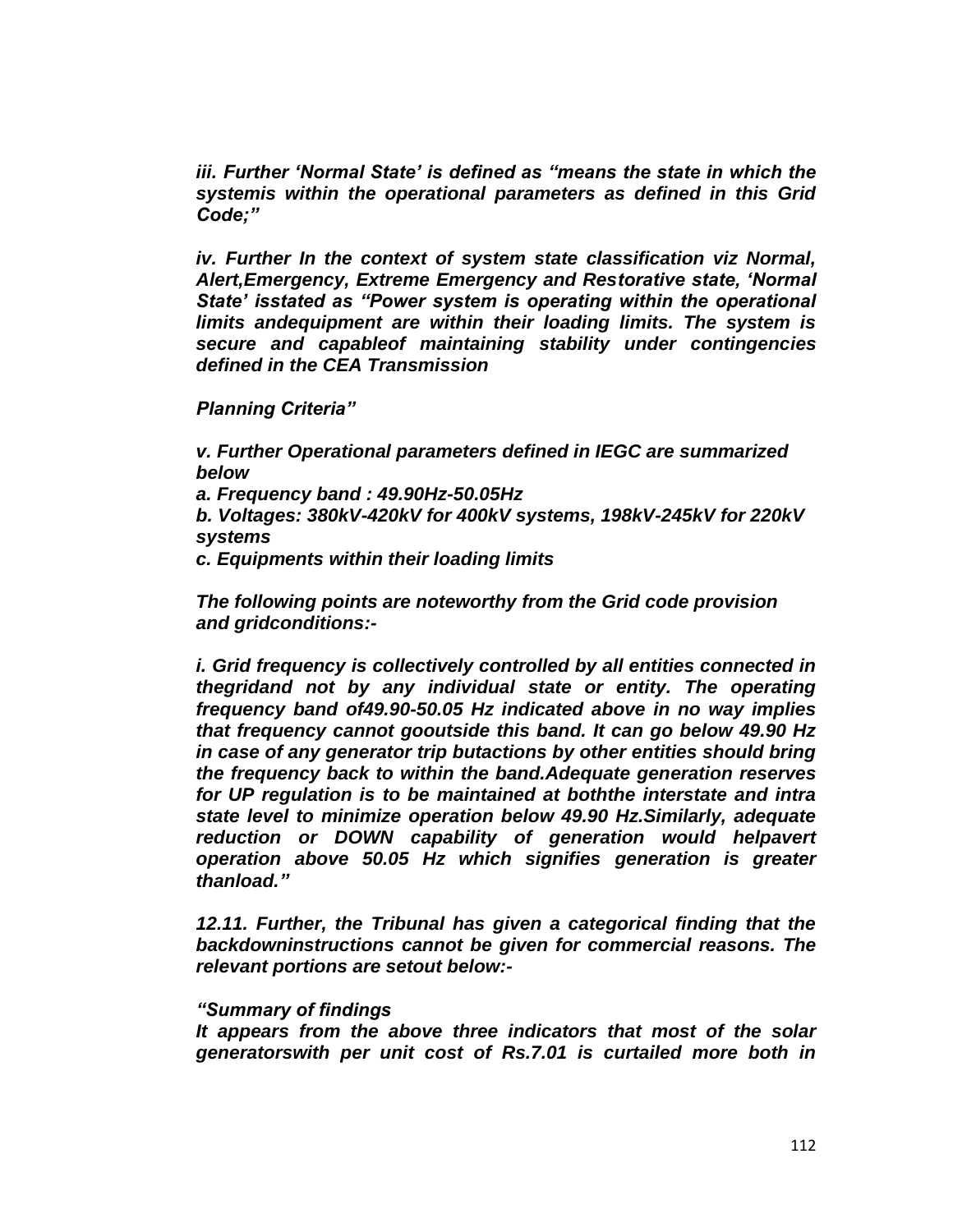*terms of instances ofcurtailment as well as in terms of percentage generation as compared toother solar generators."*

*"135. We have noticed that the analysis made by POSOCO is based on thegrid parameters, margins available for backing down of conventional energysources and the status of drawal by the State from the central grid. Theseparameters are apt for deciding whether the backing down is for the purposeof grid security or on commercial reasons. We also make it clear that thereplacement of solar power by purchases of cheaper power from short termpower markets shall also be treated as unauthorized activity. Accordingly,the following directions are issued to all the State Commissions, Discomsand SLDCs with regards to curtailment of power generated from RenewableEnergy sources.*

- *(i) For Future, any curtailment of Renewable Energy shall not beconsidered as meant for grid security if the backing down instructionwere given under following conditions:*
- *a) System Frequency is in the band of 49.90Hz-50.05Hz*
- *b) Voltages level is between: 380kV to 420kV for 400kV systems & 198kV to245kV for 220kV systems*
- *c) No network over loading issues or transmission constraints*
- *d) Margins are available for backing down from conventional energy sources*
- *e) State is overdrawing from the grid or State is drawing from grid on shorttermbasis from Power Exchange or other sources simultaneously backingdown power from intrastate conventional or non-conventional sources.*
- *(ii) As a deterrent, the curtailment of Renewable Energy for the reasonsother than grid security shall be compensated at PPA tariff in future. Thecompensation shall be based on the methodology adopted in the POSOCOreport. POSOCO is directed to keep the report on its website.*
- *(iii) The State Load Dispatch Centre (SLDC) shall submit a monthly report tothe State Commission with detailed reasons for any backing downinstructions issued to solar power plants.*
- *(iv) The above guiding factors stipulated by us would apply till such time theForum of Regulators or the Central Government formulates guidelines inrelation to curtailment of renewable energy."*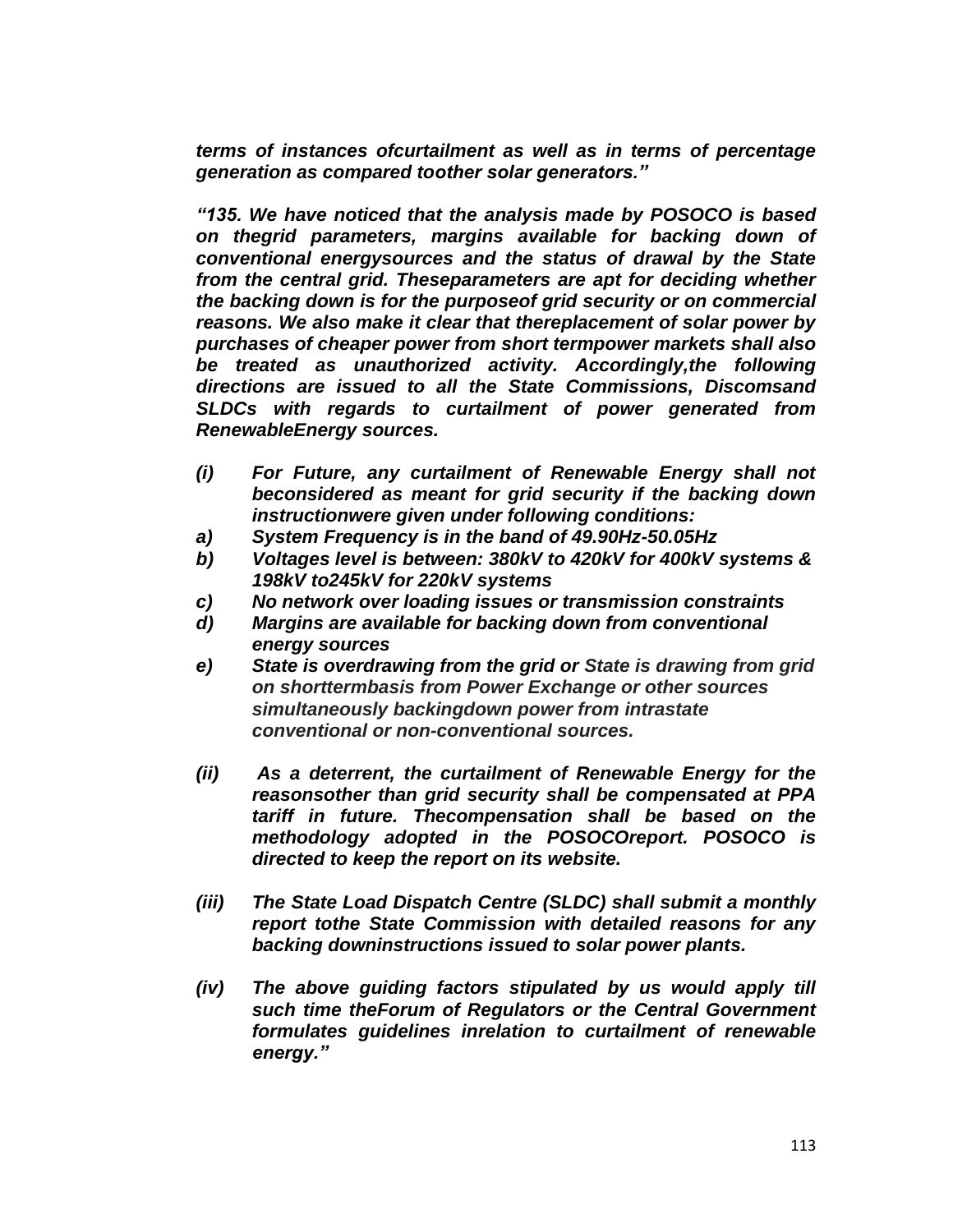*12.12. As can be seen from the above, the Tribunal has settled the issue for compliance by all entities and the Commission directs that the same shall be scrupulously followed. There is a need to frame regulations to suit state specific needs and direct appointment of Committee on the lines of Code Review Panel or*

*State Power Committee to monitor the cases of wilful backing down and set right the matter then and there. Until regulations are framed, the SLDC, the Generator, Distribution Licensee and Transmission Licensee shall abide by directions issued herein. But in the meanwhile, order to ensure that such recurrences do not become the regular feature, the Commission would like to step in and supplement the above directions to suit State specific needs as follows:-*

*12.13. SLDC shall evolve a protocol for curtailment of renewable sources of energy for reasons of Transmission constraints, grid safety and security. Curtailment shall be done after communicating reasons of curtailment to generators in writing or through SLDC website. Curtailments shall be done on rotational basis .Director/Operation shall monitor the procedure followed for curtailment. The LRS data and generation curtailment details shall be published in the SLDC"s website. The State Power Committee formulated under Commission"s DSM Regulations,2019 shall review the back down instructions issued to the generators and verify ifthe curtailments have been made in accordance to the directions of the Tribunal referred to in this order. The petitions are disposed of accordingly."*

It may be seen from the above, that there is nothing to adjudicate on the prayer as the issue have been well settled by the Hon"ble APTEL and Commission has gone a step ahead and issued supplemental directions.